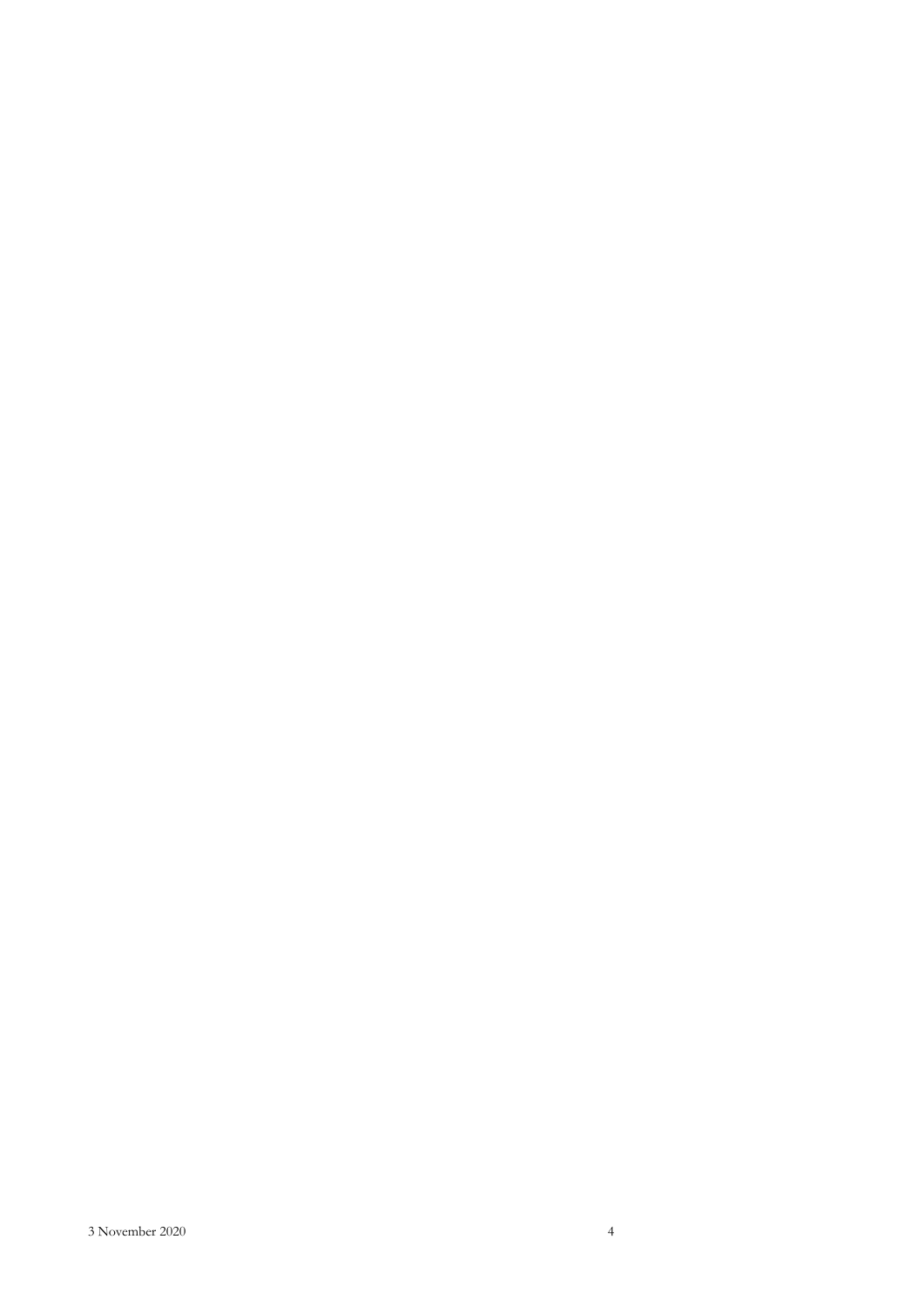# 1915

## [021] [note insurance coupon]

# [024] Friday, January 1, 1915

Rain

Yoï came up to lunch and was really silly enough to put into a lunatic asylum. I have never known a person more self-absorbed and impervious to the impression she makes on others — except, *bien entendu,* sexually — of *that* she is well aware.

She went for a walk with Geoffrey in the Laghetto – the last time, B.B. says, such a thing must happen. Of course I only cared when Nello was away, by means of lies on her part, for she told me he was frightfully jealous. It was a bad beginning to the New Year.

[025] Saturday, January 2, 1915 Geoffrey Scott, Cecil Pinsent, Naima — staying Rain

It rained so horribly that none of us went out.

[026] Sunday, January 3, 1915

Geoffrey Scott, Cecil Pinsent, Naima

Rain

The Hendersons and Margaret Strong came to lunch. We walked in the laghetto, in spite of the rain.

[027] Monday, January 4, 1915

Geoffrey Scott

Rain

The Nelson Gays<sup>1</sup> came to lunch and Miss Priestly to stay in the afternoon. She has just lost her Mother (at 92!) and she seemed to need a change. She is a dear person, though rather fluffy in the upper storey.

[028] Tuesday, January 5, 1915

Flora Priestley[2](#page-2-1)

Rain

Called on Trenches<sup>[3](#page-2-2)</sup> with Flora, took Margaret Strong home and walked back from Villa Medici.

[029] Wednesday, January 6, 1915

Flora Priestley Rain

<span id="page-2-0"></span><sup>&</sup>lt;sup>1</sup> Harry Nelson Gay

<span id="page-2-1"></span><sup>2</sup> Trench

<span id="page-2-2"></span><sup>3</sup> Alfred Benn, who was a witness at their marriage.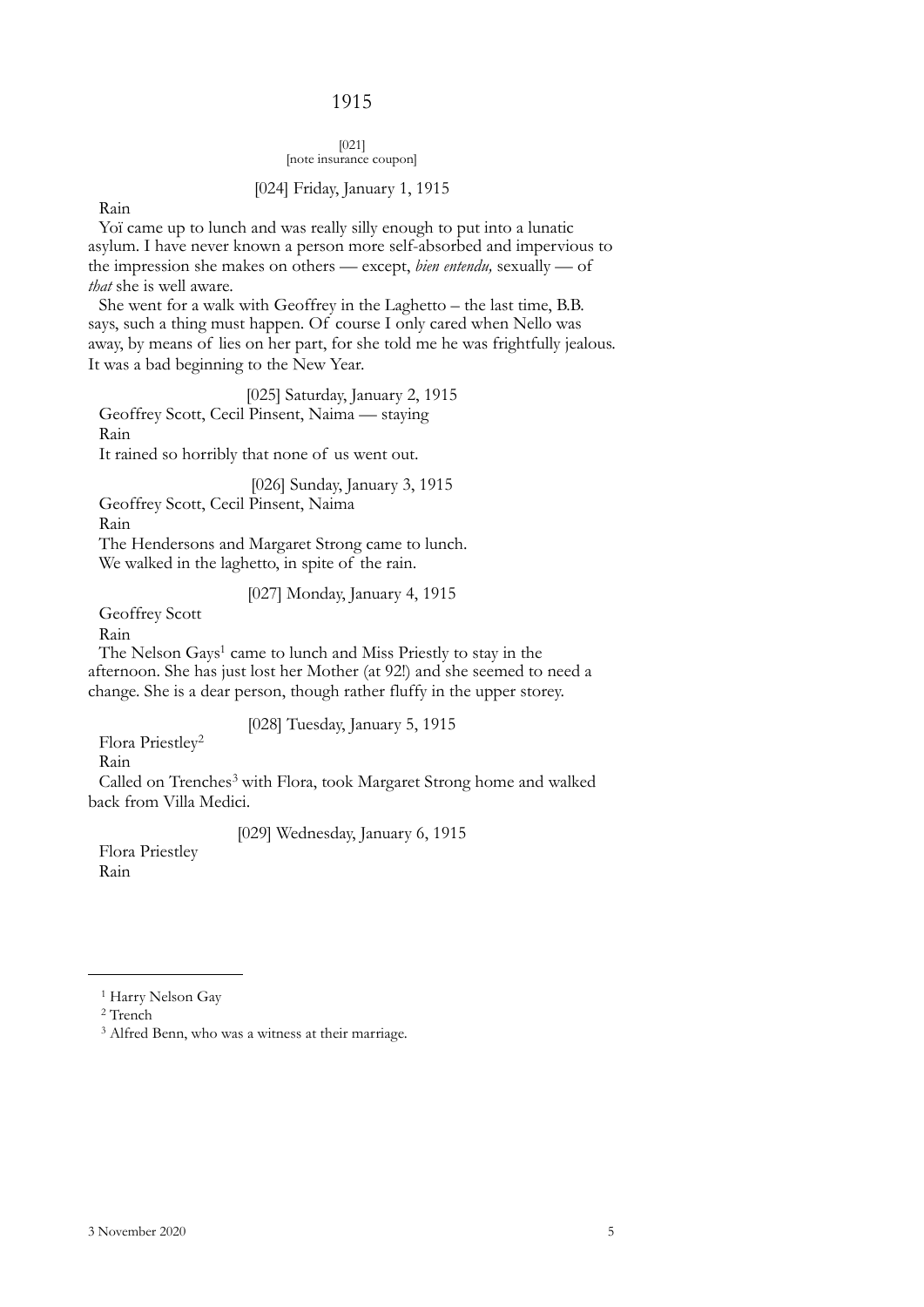A. W. Benn<sup>[4](#page-3-0)</sup> came to lunch, and Mrs. Krayl, very full of her complicated *affaire* [*sic*] with Gordon Craig, poor child.

Placci and Salvemini came to dine, both *sure* that Italy is going to fight. Placci says on the 20th of this month, Salvemini on the 15th of February.

What tragic nonsense it all is.

[added later] It really was the 23 of May.

# [030] Thursday, January 7, 1915

Flora, Geoffrey Scott

Rain

Miss De Robeck's<sup>5</sup> concert at 3:30.

Called on Lady Enniskillen<sup>[6](#page-3-2)</sup> with Geoffrey, and met Flora there and brought her back again.

# [031] Friday, January 8, 1915

Flora

Rain

Dentist at 9.30.

Walked with Flora to Gamberaia and saw Florence Blood's 'Days'.[7](#page-3-3)

[032] Saturday, January 9, 1915

Geoffrey Scott, Cecil Pinsent, Flora

[no entry]

# [033] Sunday, January 10, 1915

Flora Priestley, Geoffrey, Cecil

Rain and mist here, fine at Fiesole

Had a telegram from Edward Hutton<sup>[8](#page-3-4)</sup> to say Frank Crisp<sup>[9](#page-3-5)</sup> was killed in action on the 5th, and now I must tell Mrs. Ross. So I did. It was really heart-breaking. What grisly fantastic nonsense it is, tragic too. To think that human beings can find no way of settling their commerce and politics than killing all their young men.

Margaret Strong and Miss Paterson<sup>10</sup> came to lunch, and afterwards I went up to see Lady Sybil, and walked back with Flora, stopping in to see Aunt Janet on the way.

# [034] Monday, January 11, 1915

Geoffrey staying

Miss Priestly went after lunch.

Geoffrey had a cold and went to bed.

I took Flora down and did errands and went to the dressmaker:

<span id="page-3-1"></span>5 6

<span id="page-3-3"></span><span id="page-3-2"></span>7 a painting?

<span id="page-3-4"></span>8

<span id="page-3-6"></span><span id="page-3-5"></span>9

<span id="page-3-0"></span><sup>4</sup> Carl Christian Krayl (1890-1947), a German [architect](https://en.wikipedia.org/wiki/Architect%22%20%5Co%20%22Architect) and artist of the early twentieth century, who was associated with several of the leading [avant-garde](https://en.wikipedia.org/wiki/Avant-garde%22%20%5Co%20%22Avant-garde) art movements of [German Expressionism](https://en.wikipedia.org/wiki/German_Expressionism%22%20%5Co%20%22German%20Expressionism).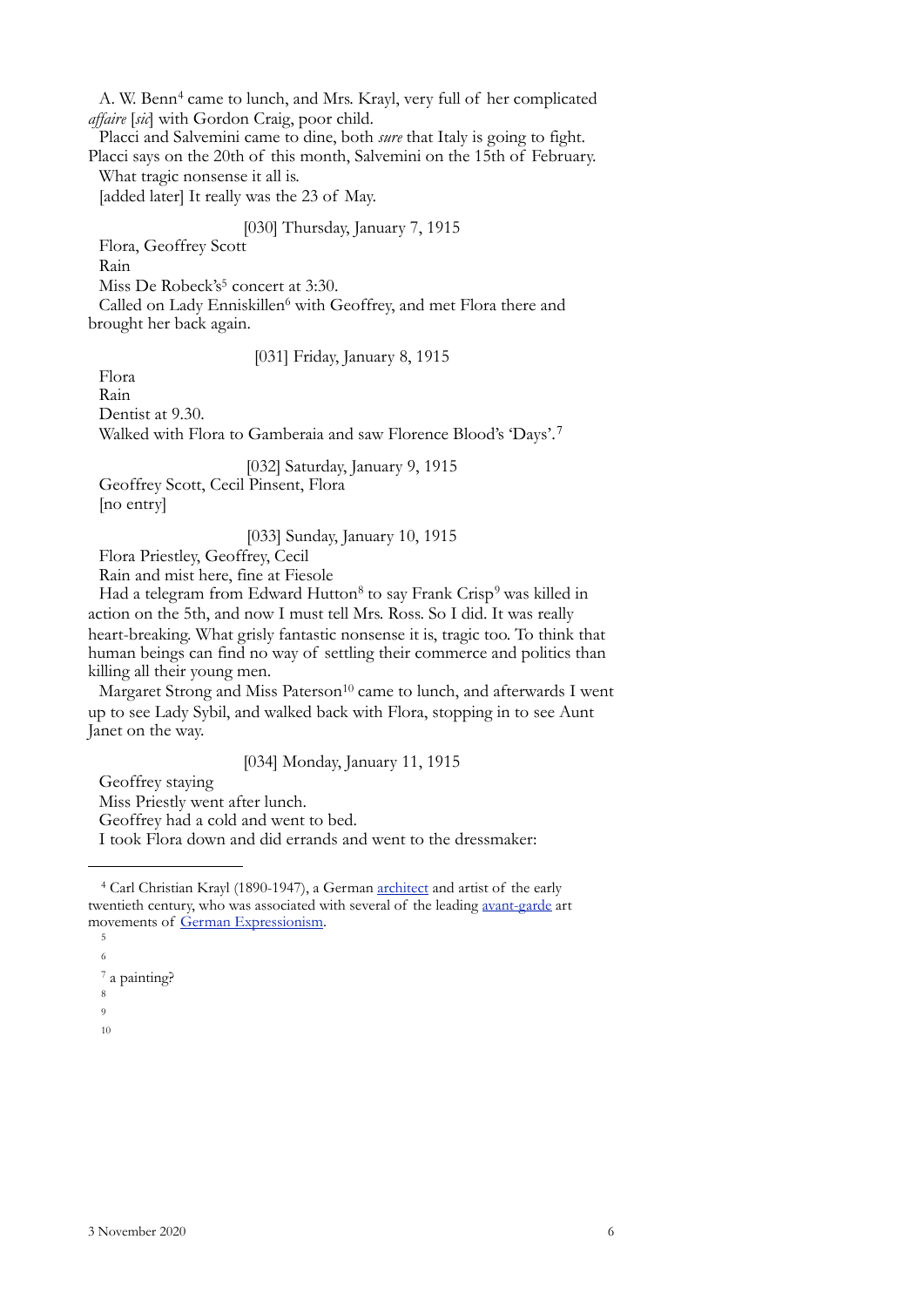Although everyone is in distress, complaining of lack of work, I have found only one who finishes the work you give them in reasonable time. That is my old maid, Luisa.<sup>[11](#page-4-0)</sup>

I engaged a new *cameriere*.

Nello, Yoï and Mr. and Mrs. Nelson Gay came to dine. Yoï looked awfully bored at the general talk, and contributed only the remark that Mrs. Ugo Ojetti[12](#page-4-1) had got very fat. Afterwards she told me she was the most sensitive and "pensive" person I had ever seen, she always felt and "intuited" what others were feeling and thinking. Had she known what a fool I thought her, she wouldn't have gone on! She said Nello was frightfully jealous, and suspicious and wouldn't let her go out alone. I said I thought he was quite right.

[035] Tuesday, January 12, 1915

Fine morning, then cloudy.

[no entry]

[036] Wednesday, January 13, 1915

Mr. Benn and Edmund and Mary Houghton and Cecil came to lunch. We offered Edmund our little De Dion motor<sup>[13](#page-4-2)</sup> — a small return for the endless pleasure he used to give us with his in those wonderful first days of motoring!

B.B. had tea with Sybil and I had a most glorious walk alone over the hills. Such a day! All the little streams came stealing out of the rocks with soft whispers, and a rushing brook at the bottom of the ravine sang a sort of ground bass to the other soft voices. The light on the oak-forest was ruddy copper and the sky made me almost faint with its purity.

Cecil and Geoffrey gave a dinner to Mr. and Miss De Robeck and the Misses Hamilton.[14](#page-4-3)

Earthquake at al Avezzano

#### [037] Thursday, January 14, 1915

Placci and Edmund Houghton came to lunch. Placci is afraid the terrible earthquake of Avezzano and the Abruzzi may put off or hinder the War. He says Giolitti means to try to snatch the power from Salandra, when where the House reassembles, and for that if he can find a good Casus Belli, Salandra may declare war first. Von Bülow is constantly seeing Giolitti, who would come in with a Neutral Policy. But Placci says he would change it to War fast enough once he was in the seat. What miserable business it is determining such things by such motives!

Geoffrey telephoned and wished he were here to walk with us to the Tree. He seemed to feel there was no point in doing anything by himself. Those boys live in far too restricted a circle. I do deplore it. But Florence is a desert for our sort of people.

<span id="page-4-0"></span><sup>11</sup>

<span id="page-4-1"></span><sup>12</sup>

<span id="page-4-2"></span><sup>13</sup>

<span id="page-4-3"></span><sup>14</sup>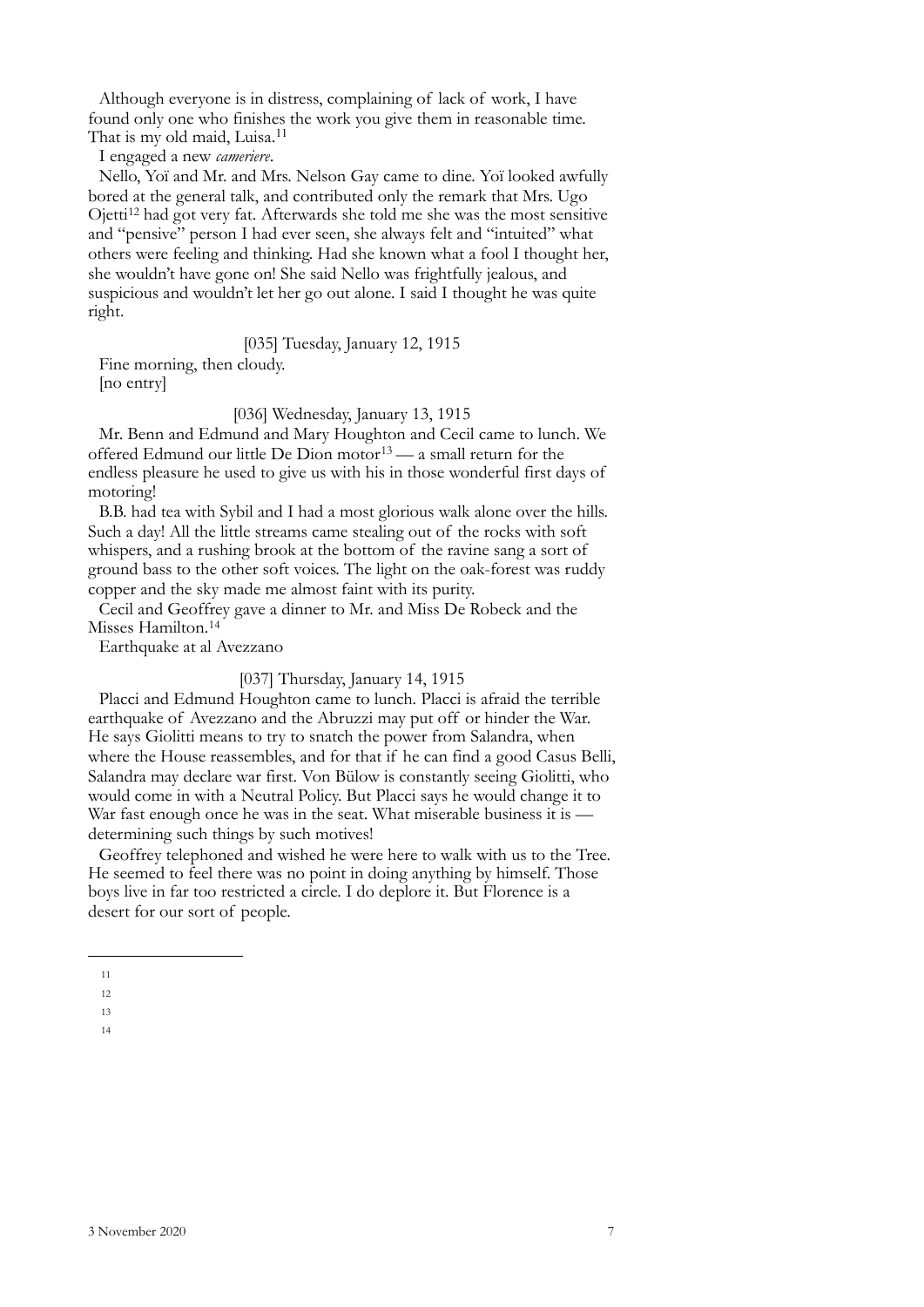## [038] Friday, January 15, 1915

Geoffrey Scott

Worked and had a walk in the laghetto.

Some *awful* people came to tea - Thomases and Halls. Prof. Hall<sup>15</sup> of Harvard is himself a very pleasant nice sort of person, but his wife and daughter are hopelessly squaw-ish, and the Thomases all sheer horrors, with an accent that would ruin even the best talk–and theirs is the worst!

[039] Saturday, January 16, 1915

Geoffrey Scott, Cecil Pinsent, Naima

Cecil took a 5:45 train to Empoli to eat a pig at the Ali Maccaroni fattoria near San Miniato al Tedesco — a yearly ceremony. They ate endlessly and drank ditto and he appeared here at 6 only to fall into bed!

B.B. as usual called on Sybil, and I went to see poor Aunt Janet.

Crisp was shot by a German "sniper" on his way from the trenches to billets on the **5th** at 11:30, and he died at noon, hardly recovering consciousness.

Looked at Indian photos $16$  in evening.

[040] Sunday, January 17, 1915

Cecil Pinsent, Geoffrey Scott, Naima

Work in morning.

In the afternoon B.B. and Naima had a drive to Monte Senario, and

Geoffrey and I called on Sybil and the Strongs, and walked back.

Cecil called on Aunt Janet.

B.B. got awfully cross, but I can see that he is anything but well. Aunt Janet is terribly broken by Frank Crisp's death.

We sent  $\ddot{1}500$  and clothes to the Terremoto Committee.

Cecil got up at 9, quite restored from his savage feast.

# [041] Monday, January 18, 1915

Geoffrey Scott, <the> new footman Domenico Pieri Foot sore, so could not walk.

Went to town with Geoffrey, and called for B.B. at Sybil's at 6. He says she

reminds him of a *cicala*, no body or insides but all voice. I have never known anybody <del>[to]</del> talk the way she does. I can hardly bear it, although I am inclined to like her.

Poor B.B. is not well. I feel really troubled and anxious about him. He doesn't sleep well, and he can't digest. Most of the time he feels awfully tired.

Yoï and Nello came to dine. Nello was charming. Yoï had a sneezing cold, and her manner was cooler and to me *much* more agreeable. The more intimate she **feels,** the more she puts me in a false position by taking it for **granted.** I "understand" and "sympathize with" all her foolishness.

[042] Tuesday, January 19, 1915

Geoffrey Scott

<span id="page-5-0"></span>15

<span id="page-5-1"></span><sup>16</sup> Indian photos?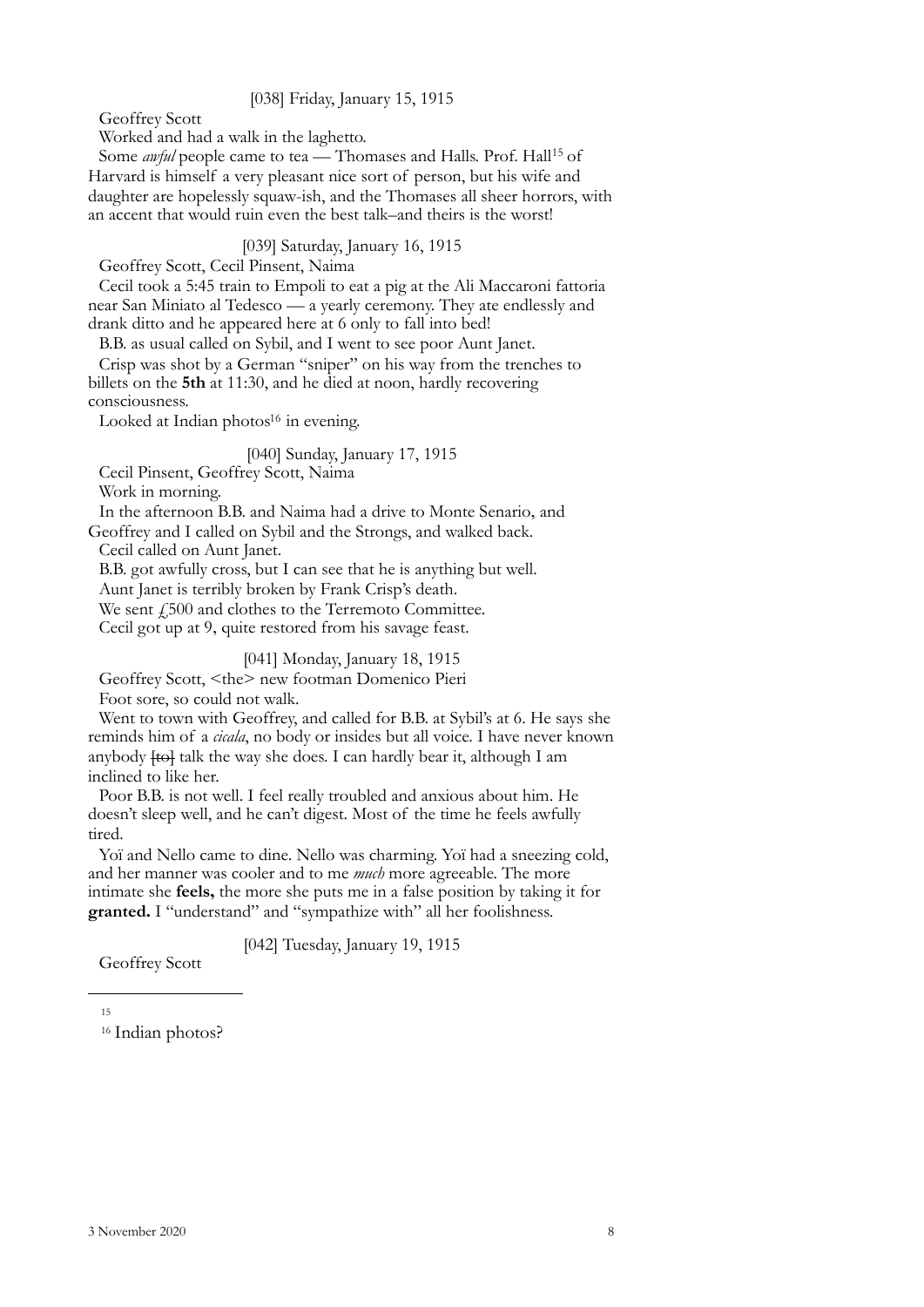Worked all morning, after seeing corset maker and lace mender.

Cecil came to lunch and we gave him 500 francs for the Terremoto sufferers in the Abruzzo.

Geoffrey and Cecil and I went to town in the car and did various errands, and then Geoffrey and I called on the Loesers (out) and on Yoï.

Nello came in late, and when we were **going,** Yoï kept back Geoffrey to whisper to him that she heard "from all sides" that we hadn't liked her meeting him here and taking a long walk with him. She was evidently blaming *him* for our criticism of her — so silly. It all came from her babbling to Stan Krayl<sup>17</sup> about the walk, only half truths revised with lies, and **when** where Stan spoke to me of it, I said I thought it was wrong of Yoï to deceive Nello and try to keep poor Geoffrey on. I am for myself glad Yoï heard of it, but it upsets Geoffrey to have her furious with him. However, I believe it is good for him in the long run.

# [043] Wednesday, January 20, 1915

Freezing

Geoffrey and Cecil got off to Rome. Geoffrey didn't want to go at the last, as he loves the quiet life here in the library all day. But I am sure it will do him good and deliver him from his preoccupations with Yoï, which it is so hard to shake off in this little circle of which she forms part. He will feel that after all the world, his world, is too big to let her play such an overwhelming part in it.

B.B. as usual went to see Sybil. I walked halfway and came home through the woods — a glorious day.

The American Consul and his wife (Dumont) came to dine — very American and provincial, but well-meaning people, rather intelligent. They stayed too late.

[044] Thursday, January 21, 1915

Rain

Day of heavenly do nothing. I mean nothing involving others, but just the work I like to do in the Library, with no one to bother me. I love such days, though I love them more when Geoffrey's sitting opposite to me, also at work.

This year, for the first time in my life, I feel peaceful and at leisure. Nothing hurries or bothers me. It comes from having good health and very fine people to see and <to> make social arrangements for.

If it weren't for the War I should be happy. But that is such ghastly background that it is nearly intolerable.

B.B. at Sybil's.

# [045] Friday, January 22, 1915

Fine

I cursed today when the Marainis<sup>18</sup> telephoned to ask if they could come up and look at the Art Magazines, for I do so love my quiet days.

<span id="page-6-1"></span><span id="page-6-0"></span><sup>17</sup>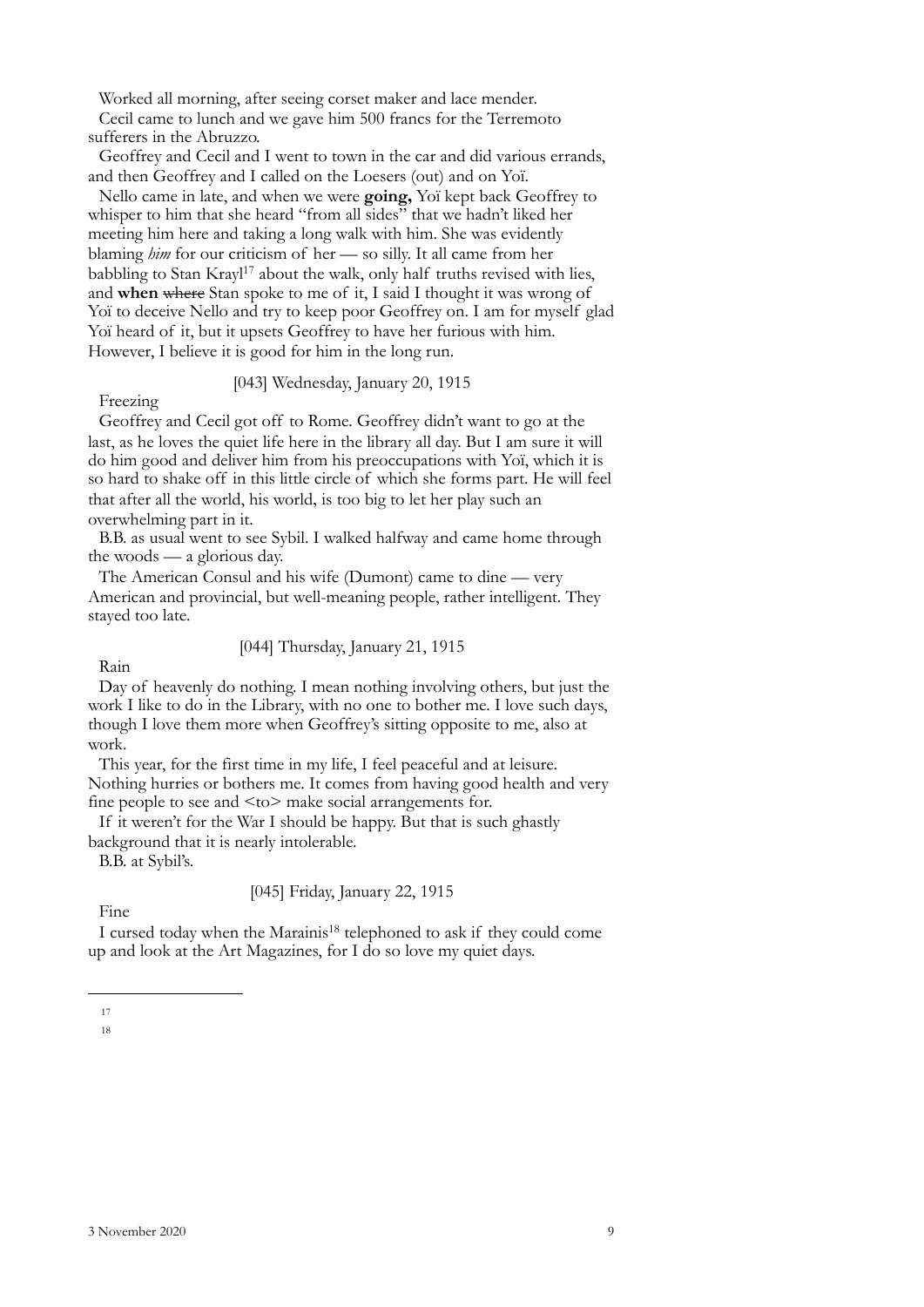However, I made an excuse of Mrs. Ross and got a long walk alone in the woods, which I truly love. And Yoï wasn't so bad. She's been less *gênante* ever since Stan repeated to her some of the severe things I said. She sees I don't "understand," so she bothers me less.

Later I called on poor Mrs. Ross, who has fallen into a sad apathy. She sits all day by the fire, only stirring to make it up, and shuddering and wincing from time to time as if someone struck her.

B.B. went up to Sybil's as usual. She does talk – unceasingly.

[046] Saturday, January 23, 1915

Naima

Rain

Worked.

Took Nelly Erichsen to town for her errands, while I called on Herbert Horne, who now has sciatica as well as all the rest of his ailments.

Geoffrey wrote they were going to Balzorano<sup>[19](#page-7-0)</sup> [sic] to distribute the old clothes they had bought in the ghetto. The poor people won't use nice things, they *save* them to sell and meantime freeze to death.

Brought up Naima, who is nice but hideously devoid of conversation and interests. It is hard to know how to amuse her. In fact, one can't, for she cares chiefly for flirting!

B.B. at Sybil's

[047] Sunday, January 24, 1915

Naima

Rain

Mr. Strong and Margaret came to lunch. B.B. was ill, Naima silent, Strong deaf and Margaret bored. I felt desperate.

Later B.B. and I called on Aunt Janet and met Ashburner<sup>20</sup> there.

Quiet evening of work. I am putting our scattered notes of the "minor" painters in order.

We decided to join Guido Cagnola in editing (**or** a rather **paying for** purging form) the *Rassegna d'Arte*.

[048] Monday, January 25, 1915

Rain

A most interesting letter from Geoffrey describing the "confusione" that reigns in the Relief work in the Abruzzo. They spent the night at Balsorano (Friday). The only person who was of any use was Salvemini, and he has the Socialist maggot in his head which makes him believe that the people can be made to live in a quite new well drained town, deserting their old unsanitary and now destroyed haunts. But the human animal is unlike that, I fear.

I began an article for Guido's Rassegna d'Arte on the Italian pictures in Cracow — a rather silly proceeding, full of padding.

Yoï and Nello to dine. Rather flat.

I called on Sybil with B.B., walking up and back. Wonderful misty effects, between Turner and Guardi.

<span id="page-7-1"></span><span id="page-7-0"></span><sup>19</sup>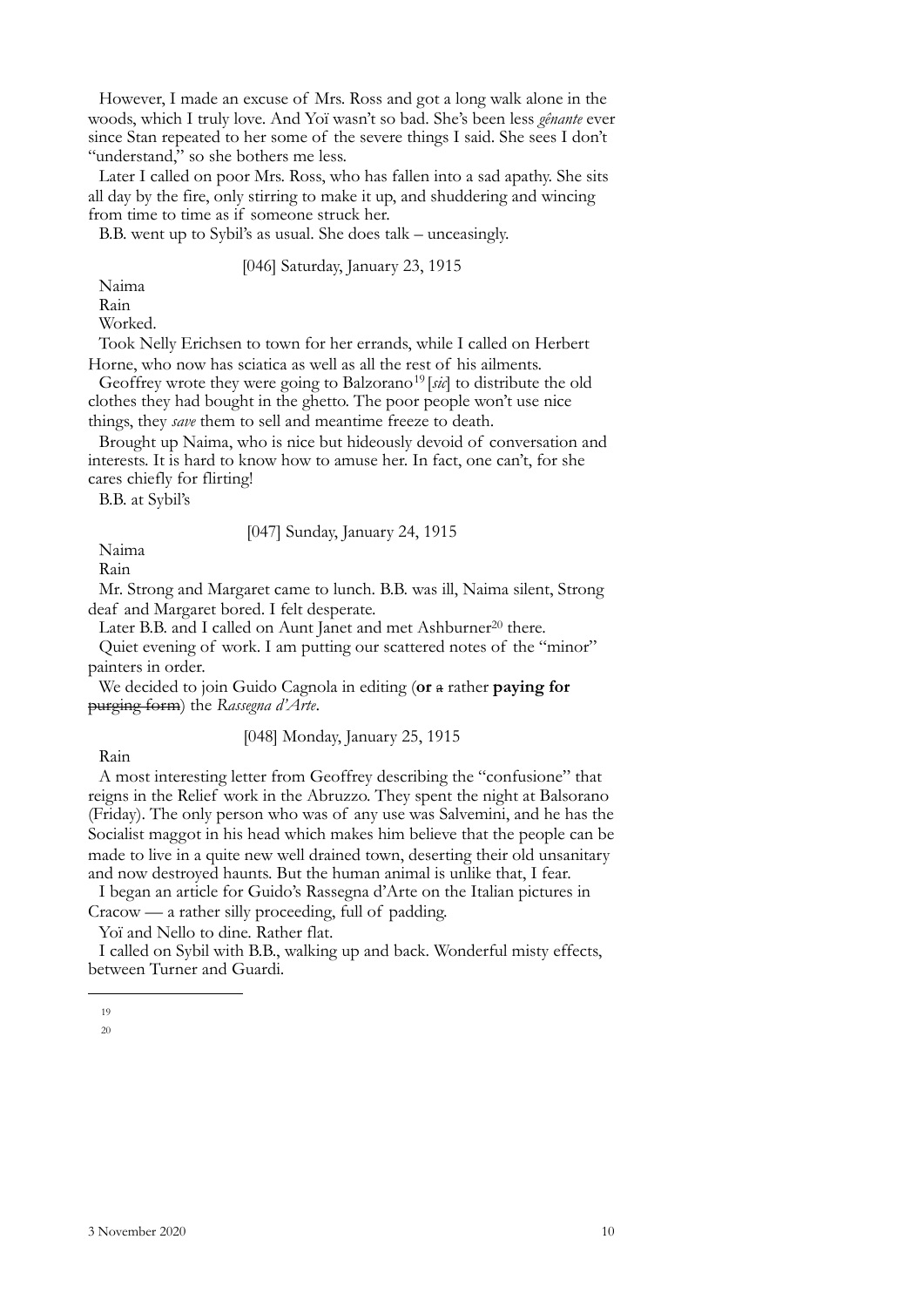[049] Tuesday, January 26, 1915

Rain

Too rainy to go out though B.B. went as usual to Sybil's.

I went on with my article and had a splendid "go" at various odds and ends of work.

Alys writes that Logan has offered to go to inspect the Relief Work in France, to report to the British Red Cross. How awful if he should be killed, or even taken prisoner. He has become a British subject.

# [050] Wednesday, January 27, 1915

**Geoffrey** 

Solid rain

Went on with my article.

Suddenly Geoffrey appeared, full of interesting talk about the Earthquake zone.

It was too rainy to go out, but Mr. Benn came to lunch.

Geoffrey reported the Florentine Committee as too rotten and silly for words. The only man who is doing anything is Salvemini; and he is a little too doctrinaire for the situation, for he wants to build a sanitary new town in the plain, and thinks the peasants will desert their tumbled down hovels to live in it, whereas they probably won't. Cecil is helping him put up his skeleton town.

B.B. afternoon at Sybil's.

# [051] Thursday, January 28, 1915

Geoffrey Scott

Wet

Alys writes that Logan has offered to go to the Red Cross in North France — headquarters at Dunkirk, where alas the Germans keep dropping bombs. I feel very anxious.

Called on Lady Enniskillen<sup>21</sup> with Geoffrey and also on the Giulianis. B.B. afternoon at Sybil's.

# [052] Friday, January 29, 1915

Geoffrey Scott Damp [no entry] B.B. at Sybil's.

[053] Saturday, January 30, 1915

Geoffrey Scott, Naima [no entry] B.B. at Sybil's.

# [054] Sunday, January 31, 1915

Geoffrey Scott, Naima Fine

<span id="page-8-0"></span>21 second reference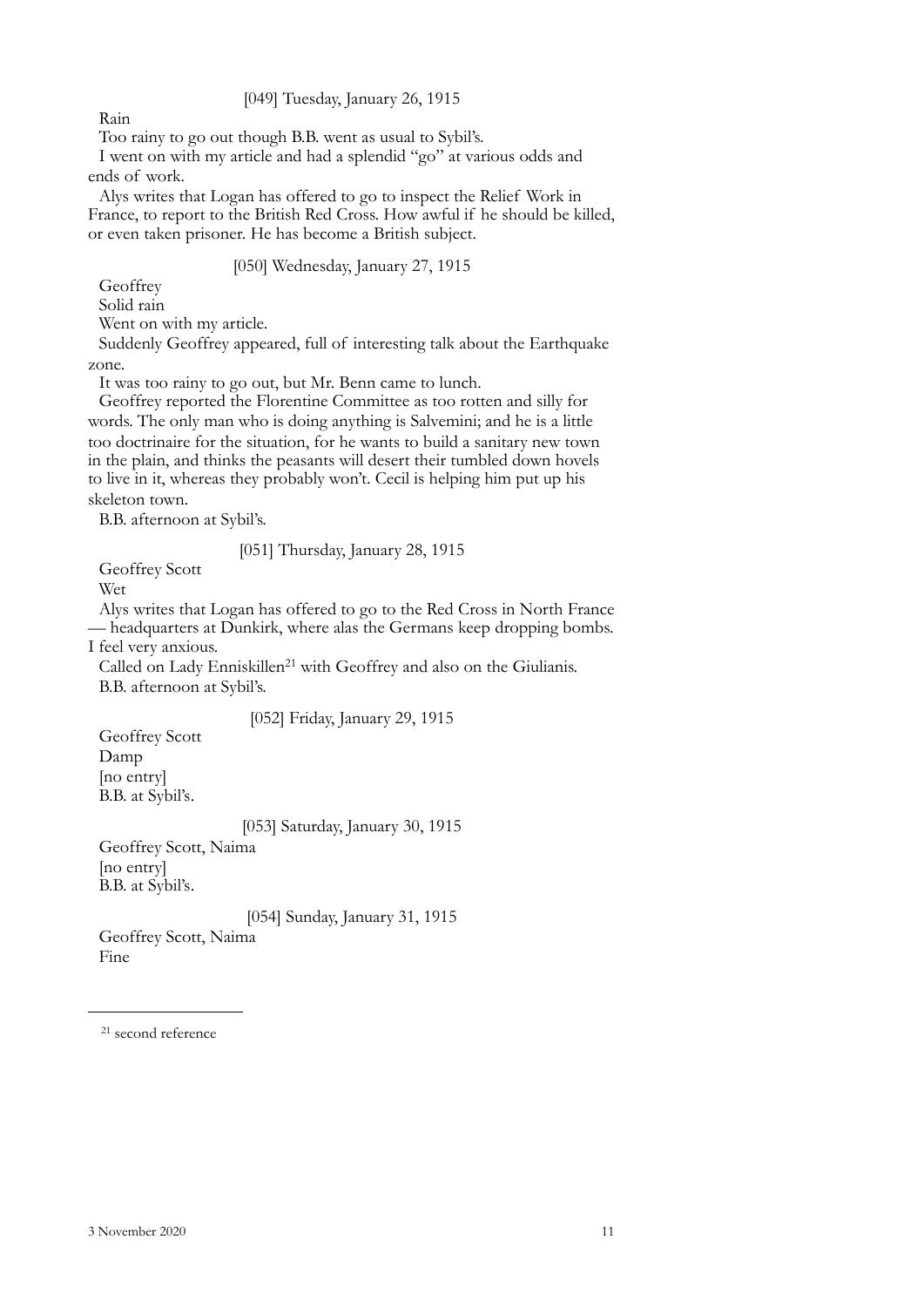Charles Strong[22](#page-9-0) and his daughter came to lunch. It was certainly very dull. B.B. took Naima a driv[e23](#page-9-1) and Geoffrey and I had a glorious walk in the woods.

# [055] Monday, February 1, 1915

Geoffrey Scott

Deep snow

Cecil writes of the hopeless and cruel *confusione* that prevails in the earthquake zone. The timber came 15 days late and then couldn't get unloaded because the railway **sidings** siderigs were choked with wagons which sheltered not the unfortunate survivors but the Committees who had come to build barracks out of that same timber!!

I wonder what would happen if Italy went to war? I hope they'll keep out. Had a splendid walk and called on Aunt Janet, whom I found all alone crying.

The Marainis came to dine, and left Geoffrey rather miserable. She seems utterly fake and boring. He is delightful. She says they have only  $\ell$ 300 a year to live on.

B.B. at Sybil's in afternoon.

[056] Tuesday, February 2, 1915

Geoffrey Scott, Naima

Fine, snow deep

Alys writes that Logan is not wanted at Dunkirk; they have already found someone to do the job. I am awfully relieved. He is in the meantime working hard for the Belgian refugees.

Byba Giuliani[24](#page-9-2) came and took Geoffrey for a walk, and then came in and paid a call.

B.B. afternoon at Sybil's.

## [057] Wednesday, February 3, 1915

Geoffrey Scott

Fine, cold

In bed with cold.

Giglioli<sup>[25](#page-9-3)</sup> came and said Cecil was the most valuable of all the workers in the Earthquake Zone.

Lady Enniskillen and Mr. Benn came to lunch, but I didn't get up. I did get up to **dinner to** arrive and receive the Dumonts (consul) and a young friend of theirs, Miss Blazo of Providence. They stayed very late. Geoffrey showed the pictures to the young lady, who "adored" them all, all for the wrong reasons.

B.B. afternoon at Sybil's.

[058] Thursday, February 4, 1915

Geoffrey Scott

<span id="page-9-3"></span><span id="page-9-2"></span>24

<span id="page-9-0"></span> $22$ 

<span id="page-9-1"></span><sup>23</sup>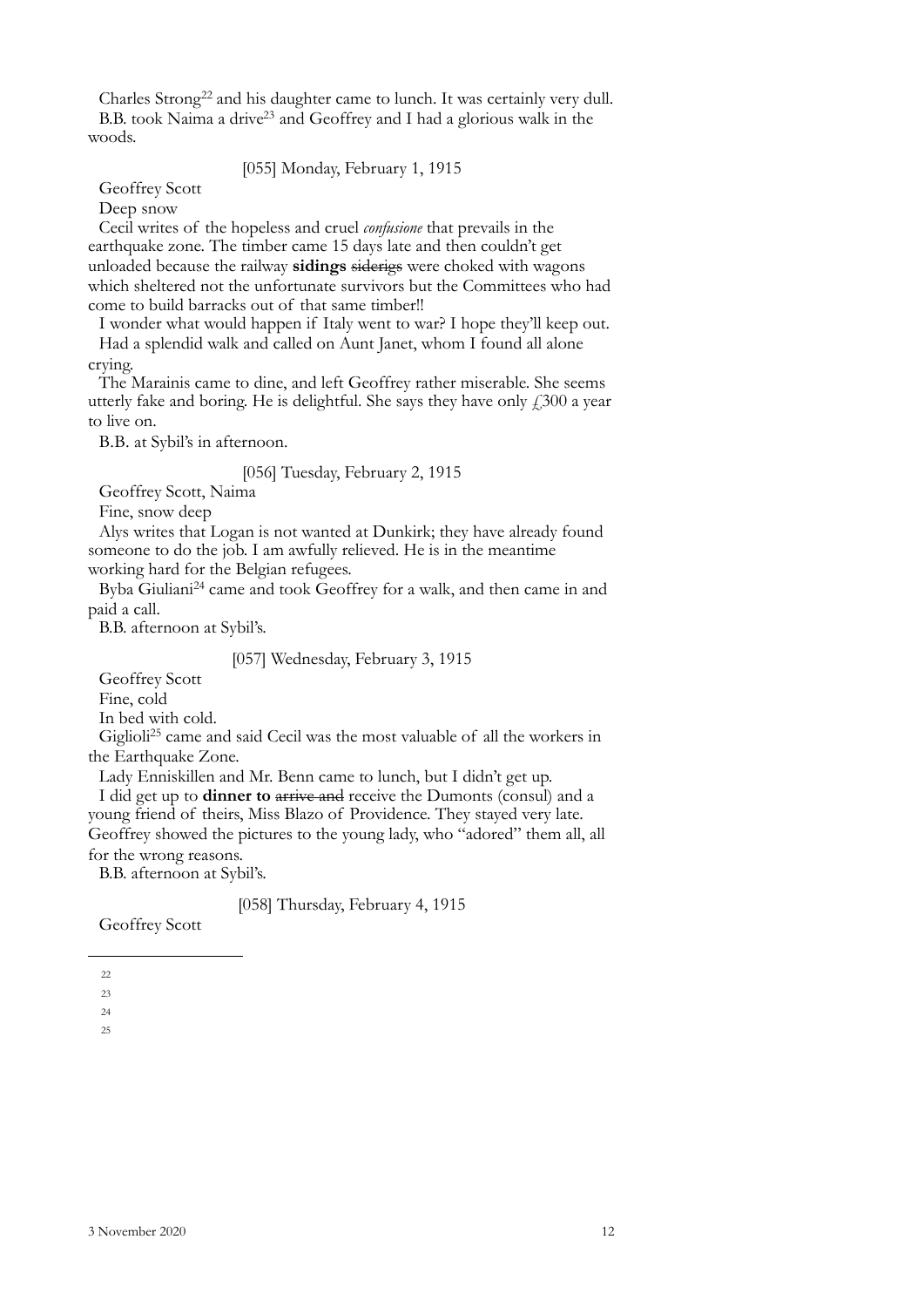Stayed in bed most of the day with my cold.

Miss Erichsen called, very anxious about Aunt Janet's state, who has lost

all interest in life with Frank Crisp's death.

B.B. tea at Sybil's.

# [059] Friday, February 5, 1915

Cecil Pinsent, Geoffrey Scott

Rain

Day of work.

Placci and the Gays came to dine. Placci has been for three weeks in Piedmont and Lombardy, and he was very much discouraged by the state of popular feeling there — no one even *dreaming* of joining the war.

It is a perpetual question, **up and down**, shall we? Should we? devoid of all dignity or moral importance. In the end I fear I will depend rather on Giolitti's parliamentary juggling than on any respectable reason.

Cecil came up in the car which took the Gays back. He has had a hard but most interesting time at Balsorano. The greatest discomfort he suffered was from a finger that one amateur Red Cross doctor seized upon and burned nearly to the bone with undiluted iodine, which he tied up on the finger! B.B. tea at Sybil's.

# [060] Saturday, February 6, 1915

Naima, Cecil Pinsent, Geoffrey Scott

Rain

I was going to town, but sent Miss Erichsen instead, as I felt too ill. She called on Yoï and brought Naima up.

Margaret Strong and Romola Trench came to dine, looking very sweet and young. Romola is a real beauty, but Margaret is, I think, nicer. Cecil was helpful and agreeable, but B.B. and Geoffrey buried their noses in a book of Chinese characters and paid no attention to the company.

# [061] Sunday, February 7, 1915

Naima, Geoffrey Scott, Cecil Pinsent

Rain

Did absolutely nothing but read and work all day.

Cecil cleared up lots of household things, the angel, and then went to tea with Sybil, while B.B. (for a change) called on the Strongs.

Geoffrey was awfully depressed, but got better after a walk all by himself. I couldn't go, as my cold was heavy on me.

# [062] Monday, February 8, 1915

Rain

Cold still rather heavy, but I had to go to town. I took Geoffrey down and then by chance met him later wandering vaguely with a letter to post, about new complications in the tragic history of his family. It is like a Greek cycle — an almost inevitable doom. May he escape it.

I called at Sybil's for B.B. She was in overwhelming voice, and I came away quite stunned.

Yoï and Nello came to dine and announced, with bursting pride on his part, and conscious sex satisfaction on hers, that a new baby was on its way.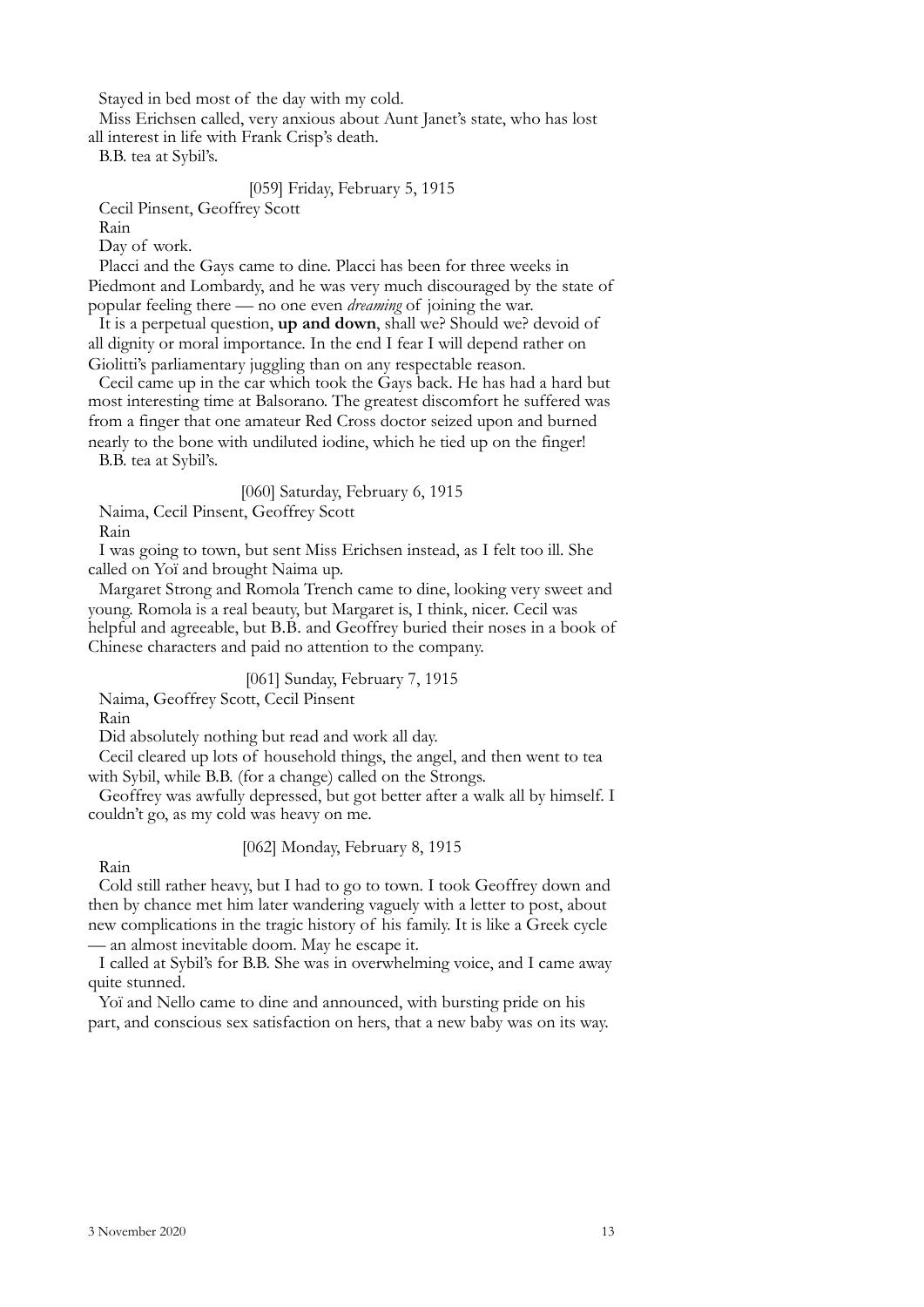She said it made Nello so unhappy to meet Geoffrey here that he almost gave up coming, and I felt that Geoffrey and I have been very self-absorbed not to think of Nello's side. Fortunately Geoffrey was away, dining with the Giulianis.

# [063] Tuesday, February 9, 1915

Rain Scirocco

I had my first "letter" from little Barbara<sup>[26](#page-11-0)</sup> today, a scrawl in coloured pencils representing, apparently, "Grandma with sticks." Alys had to suggest the eyes and the arms — children's imaginations are either so indefinite or so lively that they are contented with the barest indications.

It has been poured [*sic*] all day, but I walked with B.B. through the Laghetto on his faithful road to tea at Sybil's, and then roamed by myself in the enclosure. I like walking alone best of all. It is the only way to really get in contact with nature.

Read a Japanese soldier's book on the taking of Port Arthur. The horror of it kept me awake all night. But the little soldier *loved* it, horror and all, as a **Christian** X<del>n</del> martyr might love his martyrdom.

# [064] Wednesday, February 10, 1915

Pour

Mr. Benn and Cecil came to lunch. Cecil's municipal plan for the new town near Balsorano has been accepted by the Genio Militare and he is to go down to Rome to present it to them complete. It is, I fear, a barren honour as far as cash goes, but it shows that his work is recognized as good.

I had a heavenly day of quiet work and reading (newspapers alas), except that *everything* has a bitter taste while the War lasts.

B.B. went to Sybil's as usual, and then called on Aunt Janet.

When he came back we had one of our weekly rows over the change I wanted to introduce into the **manuscript** of his article on "Venetian Pictures in the United States" for the magazine *Art in America*, but we made it up, and he accepted most of my suggestions. As we were quarrelling I saw how tired his eyes looked, and felt awfully sorry for him.

[065] Thursday, February 11, 1915

Geoffrey Scott

Rain

Went with Geoffrey and Byba Giuliani to Donizetti's opera *Elisir d'amore,* but had to leave before it ended, as I went to the American Consul's

reception — a dull affair. The music was charming and **Bonci** [27](#page-11-1) sang well. Salvemini came to dine. He said he had not read the papers for 2 weeks, while he was working at Balsorano, and he was tremendously struck with the change of tone.

[066] Friday, February 12, 1915

<span id="page-11-1"></span><span id="page-11-0"></span>Geoffrey Scott Rain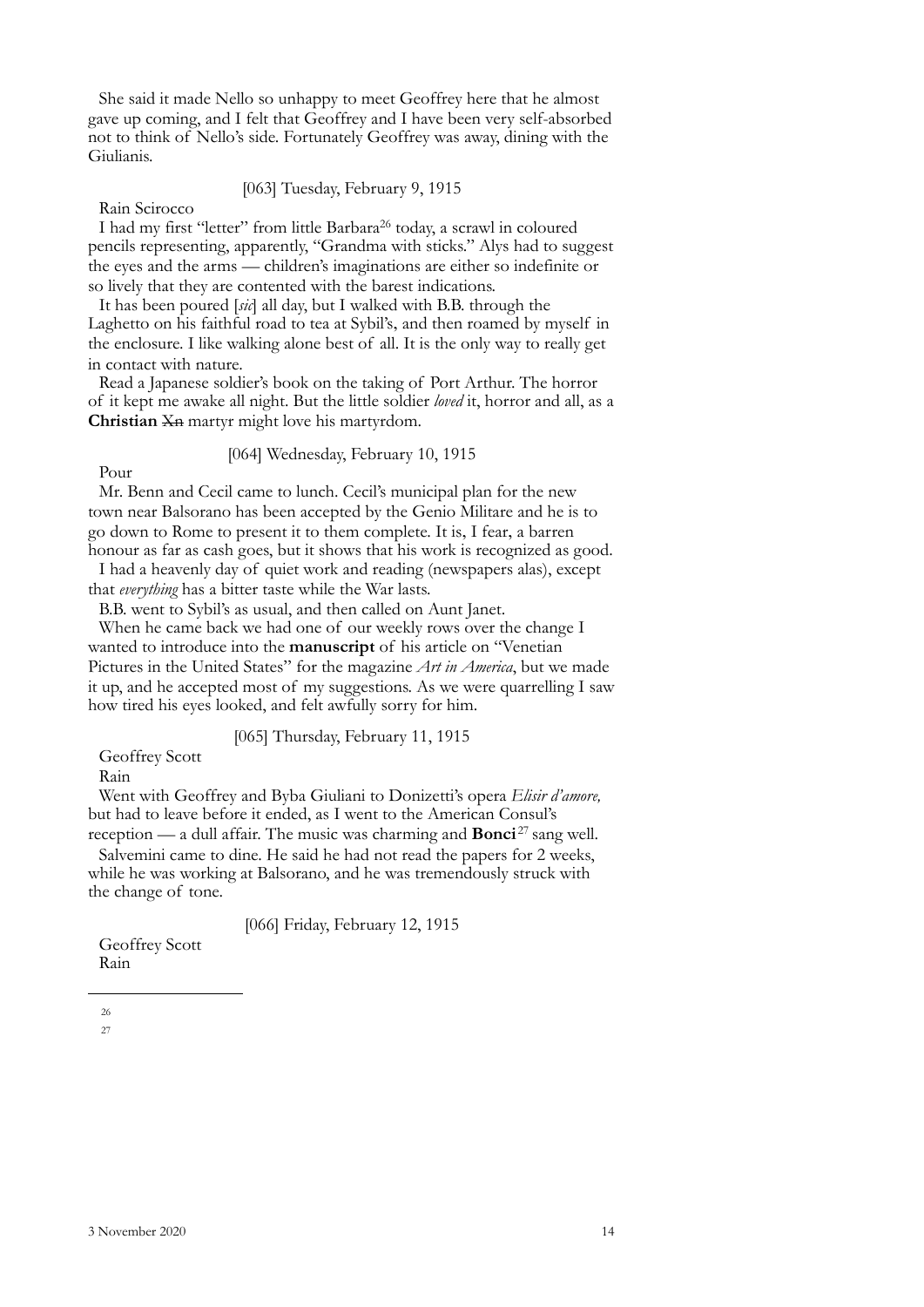Cecil went off to Rome and Balzorano [*sic*].

Walked with B.B. to Villa Medici and called on the Herberts (out) **and** the Strongs, and Sybil.

Came home with him in car. We discussed Miss Giuliani as a wife for Geoffrey, and decided it *might* just do, as she has plenty of money. She looks, B.B. said, like a "Levantine monkey" and she is very tiny, but I think she is a really good sort. She seems to be making a dead set at our young friend. He says there is no danger.

# [067] Saturday, February 13, 1915

Naima, Geoffrey Scott Fine but hot [no entry]

#### [068] Sunday, February 14, 1915

Naima, Geoffrey Scott

Rain

My **51st** birthday. Everyone nice to me.

Geoffrey and I went to Donizetti's *Don Pasquale* (with Byba Giuliani), a *charming* thing, very well given, which we thoroughly enjoyed. Such 'flattering' music

# [069] Monday, February 15, 1915

Geoffrey Scott

Fine

Called on Mrs. Ross to thank her for the Burmese fan she gave me for my birthday.

The Strongs and Miss Herbert and her mother and Iris<sup>28</sup> came to tea.

Disappointed in Miss Herbert. She is very shy.

Nello and …

# [070] Tuesday, February 16, 1915

L'ultimo giorno di carnevale

Geoffrey Scott

Dull

Didn't want to go down to Placci's to tea, but enjoyed ourselves when we went. Liked Lucien Henraux's wife, who has come home as she could no longer follow Lucien. She doesn't know where he is now. Salvemini and the Marchesa Benzoni were there, the latter *sure*, through her father, the Cabinet Minister Martini, that Italy is going to war.

# [071] Wednesday, February 17, 1915

Fine

Margaret Strong brought Miss Vida Bispha[m29](#page-12-1) (daughter of my old friend David, the singer) to lunch. We all liked her. It was a lovely day and we sat in the *stanzone*. [30](#page-12-2)

<span id="page-12-0"></span><sup>28</sup> Iris Origo

<span id="page-12-2"></span><span id="page-12-1"></span><sup>29</sup>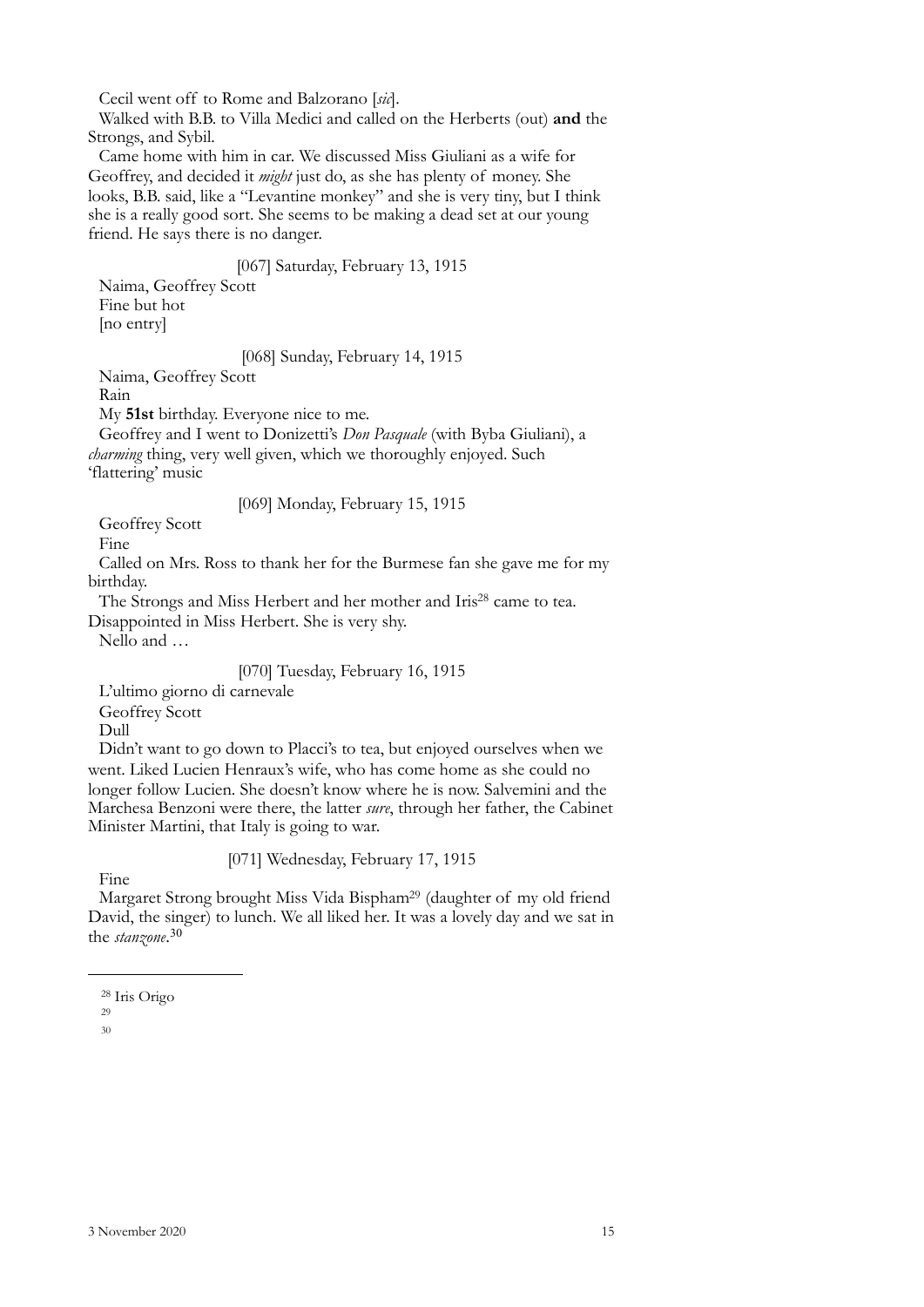B.B. had a drive with Sybil and Geoffrey dined with her.

Geoffrey and I had a beautiful walk over to Fiesole (under Castel di Poggio) but it was dark when I came back and the road was so stony I got tired. Old age shows in the circulation in my **legs** hip, which are at times quite painful. *Coraggio*!

Cecil got here from Balzorano [*sic*] entirely disgusted with the muddle and confusion. He thinks nothing useful will be done.

[072] Thursday, February 18, 1916

Geoffrey Scott, Cecil Pinsent

Mr. and Mrs. Dumont brought the ineffable Mrs Tryphosa Bates Batcheller<sup>[31](#page-13-0)</sup> (and Mr.) to call. B.B. ran away with Sybil after  $\frac{1}{2}$  hour but I had them there for 3 hours. Cecil came in and helped. "Tryphosa" is a Worcester, Massachusetts girl who has pushed her way, being pretty and snobbish, into Austrian and Italian society, and written indescribably silly books. Geoffrey reviewed one once in the *Manchester Guardian.* 

Placci came to dine. This time we absolutely *are* going to war, "early in April."

[073] Friday, February 19, 1915

Geoffrey Scott

Rain

Sybil called and B.B. went back to tea with her.

Cecil came in and said he thought he would have to go to the War after all. His brother has been sent to the Front after only 2 month's drill. It will be an awful calamity for us. I do not believe he will ever come back; he is not strong enough to survive it. It is heart-breaking. I am so fond of him.

Geoffrey and I had a gloomy walk, especially as, at lunch, B.B. was in such a rage with Cecil he wouldn't hear of any **terms** we might make about at least finishing the Library.

Geoffrey was upheld, though, by having had a really charming letter from "Nicky Mariano" who is in Russia. He is ½ in love with her already.

Well, I have Barbara, and envy no one!

[074] Saturday, February 20, 1915 Cecil Pinsent, Geoffrey Scott, Naomi R.

Rain

Byba came and walked with Geoffrey. I had a headache, but got over it and went  $\overline{f\text{for}}$  a delightful walk by myself in the woods.

Cecil had been dining with Sybil, who pumped into him a feeling that he must enlist. She feels it herself so fervently that she is contagious. So Cecil came and told me he meant to, the more so as his brother has gone to the front after only 2 month's drill. I argued and argued (*inutile de répéter*) and then Geoffrey talked with him half the night. All Cecil put forward was that "people" were criticizing him for not going, and these "people" were Sybil and Edmund Houghton. He told Naima he didn't want to go.

<span id="page-13-0"></span>I was very agitated and miserable on it all, and I must confess cross with Sybil.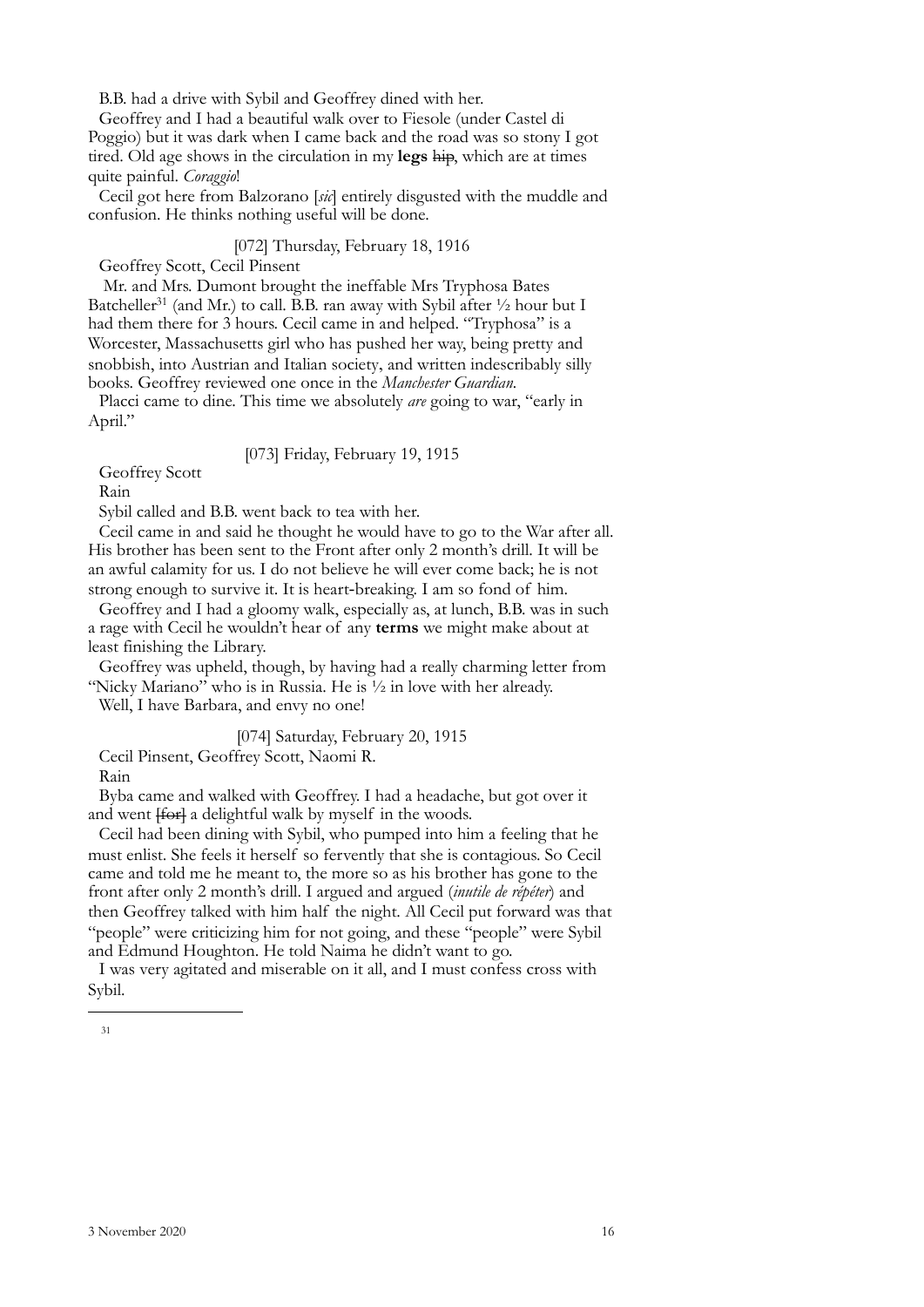# [075] Sunday, February 21, 1915

Cecil Pinsent, Geoffrey Scott, Naomi Rain

Cecil said he would stay to finish our work. Four months gained to his life. Perhaps the War will be over – but I am afraid not, although B.B. is *sure* it will.

Naima feels rather more at her ease now, and her hoydenish, stupid flirtatiousness is getting on my nerves. It is such bad form. There is nothing else on earth she takes the slightest interest in, except her illnesses, and, I must add, her little niece in Sweden. She reduces us to about the level of a servant's hall. I cannot blame the men for following her lead, for there is really absolutely nothing else to do with her. If she were *belle et spirituelle* I think I should even like it. But her gambols are uncouth — her hand is heavy and I really got sick of it.

Walked in woods with Geoffrey.

# [076] Monday, February 22, 1915

Geoffrey Scott

Rain

A "submerged Personality" took possession of me, and I raged and said things that I should never **have** had said had I been "myself ". It was a very strange experience, and as I was self-conscious through it all, it has taught me a *lot*. But it really did get hold of me. It kept me awake at night simply furious and disgusted. B.B. was quite frightened and became as meek as a lamb. It all started with my finding him kissing Naomi and feeling *disgust*: which was silly, as I know it is the only thing one *can* do with that wild goat of a young female. This, however, brought up all my "grievances", from Belle Greene to Sybil, and I said the nastiest and most devilish things about them all and about B.B. The worst of it was, I *enjoyed* it!

Fortunately I retained enough secure to tear up my sub-acid<sup>32</sup> letter to Sybil about Cecil.

[077] Tuesday, February 23, 1915

Rain

Miss Priestly came to lunch rather depressed, but keeping a gay exterior. She has a delightful quality of **lady-likeness**.

I went to see Aunt Janet, who is certainly very changed by young Crisp's death.

Sybil called here while I was out, and had a long talk with Geoffrey, which upset his conscience and made him feel maybe he had thwarted the bent of Cecil's real nature, in presenting the arguments for his staying to finish **our** one job. Of course Cecil is free — but not really, for his nature is so weak he cannot resist pressure. Poor Geoffrey was trying to "see straight", and got himself all tied up in scruples and difficulties.

<span id="page-14-0"></span>Afterwards B.B. said Sybil had been greatly influenced by her talk with Geoffrey!!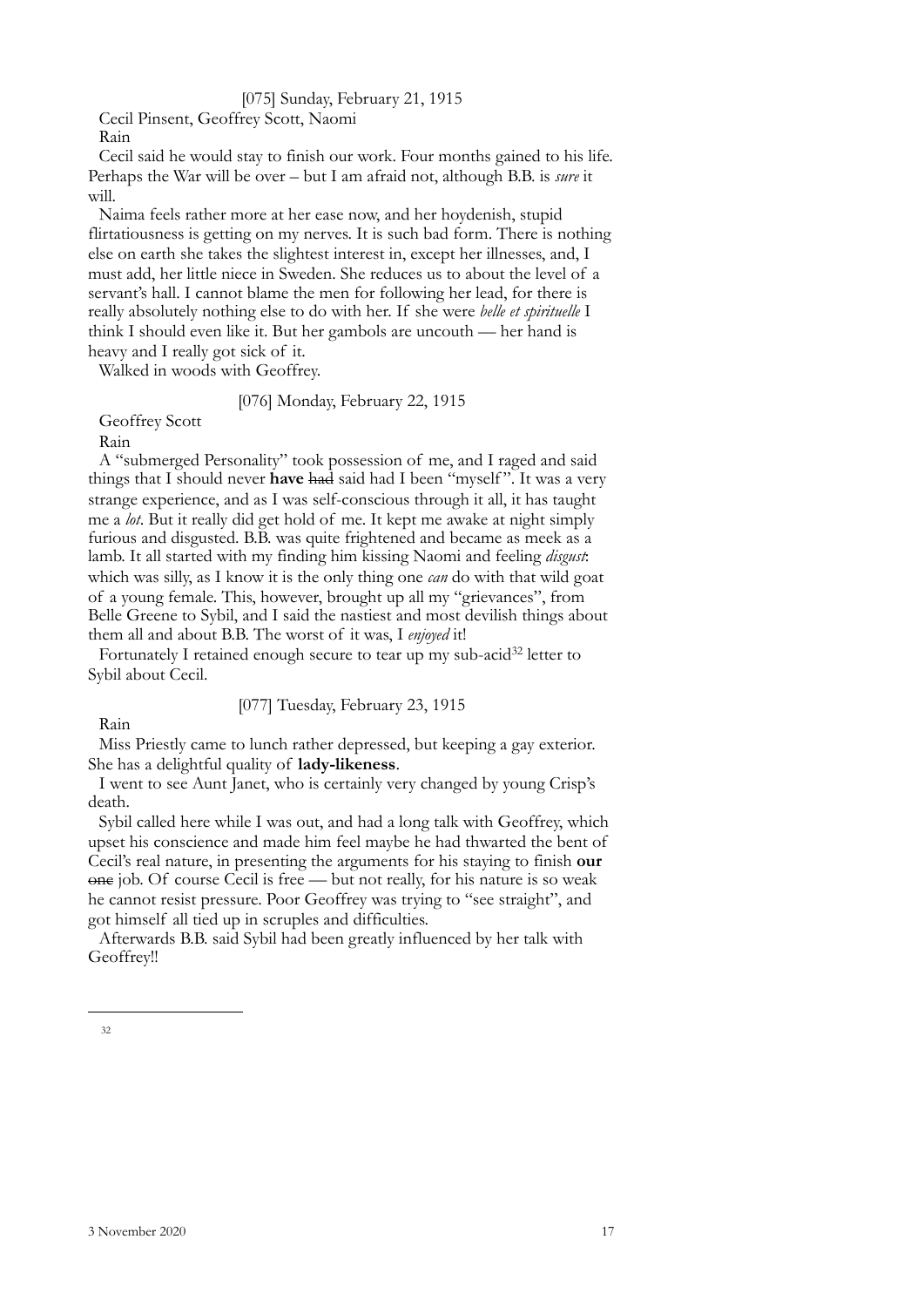[078] Wednesday, February 24, 1915

Fair-ish

Mr. Benn came to lunch, and we went in the afternoon to see Yoï and Nello and the Loesers. Loeser was going on about having "outgrown architects" and the superiority of a simple building, a box, not a house. He has in fact put up one, which comes very close to looking like a tenement house! They have a really darling little girl,  $33$  a year and 8 months old — so intelligent.

Yoï is very seasick and **miserable,** already dreads her confinement next next [*sic*] October.

 $Olga<sub>1</sub><sup>34</sup>$  $Olga<sub>1</sub><sup>34</sup>$  $Olga<sub>1</sub><sup>34</sup>$  who was sick for 9 months, day and night, says nothing will ever induce her to have another baby.

B.B. dined with Sybil.

# [079] Thursday, February 25, 1915

Fair Placci came to lunch. This time the *orario della partenza in guerra* is again set forward. We mobilize in March and go to war in April. But we got the impression that he was vehement rather than confident.

I took him to see Mrs. Ross, and then did errands**, etc.,** in town and called again on Yoï.

# [080] Friday, February 26, 1915

Fine

Bad rheumatism, but had a long walk with Geoffrey, very delightful in the new wealth of sunshine and blue hills. We called on the Priest at Vincigliata, a nice cultivated little person, fond of music and languages. Walked 3 hours — it was so enchanting.

B.B. had a motor ride with Sybil.

# [081] Saturday, February 27, 1915

Geoffrey Scott, Cecil Pinsent

Fine

Woke still rheumatic. Giglioli advised taking atophan.

It was glorious walking, such spring sunshine, daffodils and anemoni and narcissus out, and pussy-willows all grey by the streams. But Geoffrey was very gloomy and seemed to spread a blackness over the sky, which I could only just manage to pierce here and there. I wanted awfully to walk off by myself and really enjoy all the loveliness. He was **very** only cross because Sybil was all in a turmoil about **this business** his worries of Cecil enlisting, and Lady Enniskillen having reported her as "working to that end" some ten days ago.

I was silly to have repeated this to B.B. as I might have known the coil it would cause. Well, I might have repeated much worse!!

<span id="page-15-0"></span><sup>33</sup>

<span id="page-15-1"></span> $34$  Olga?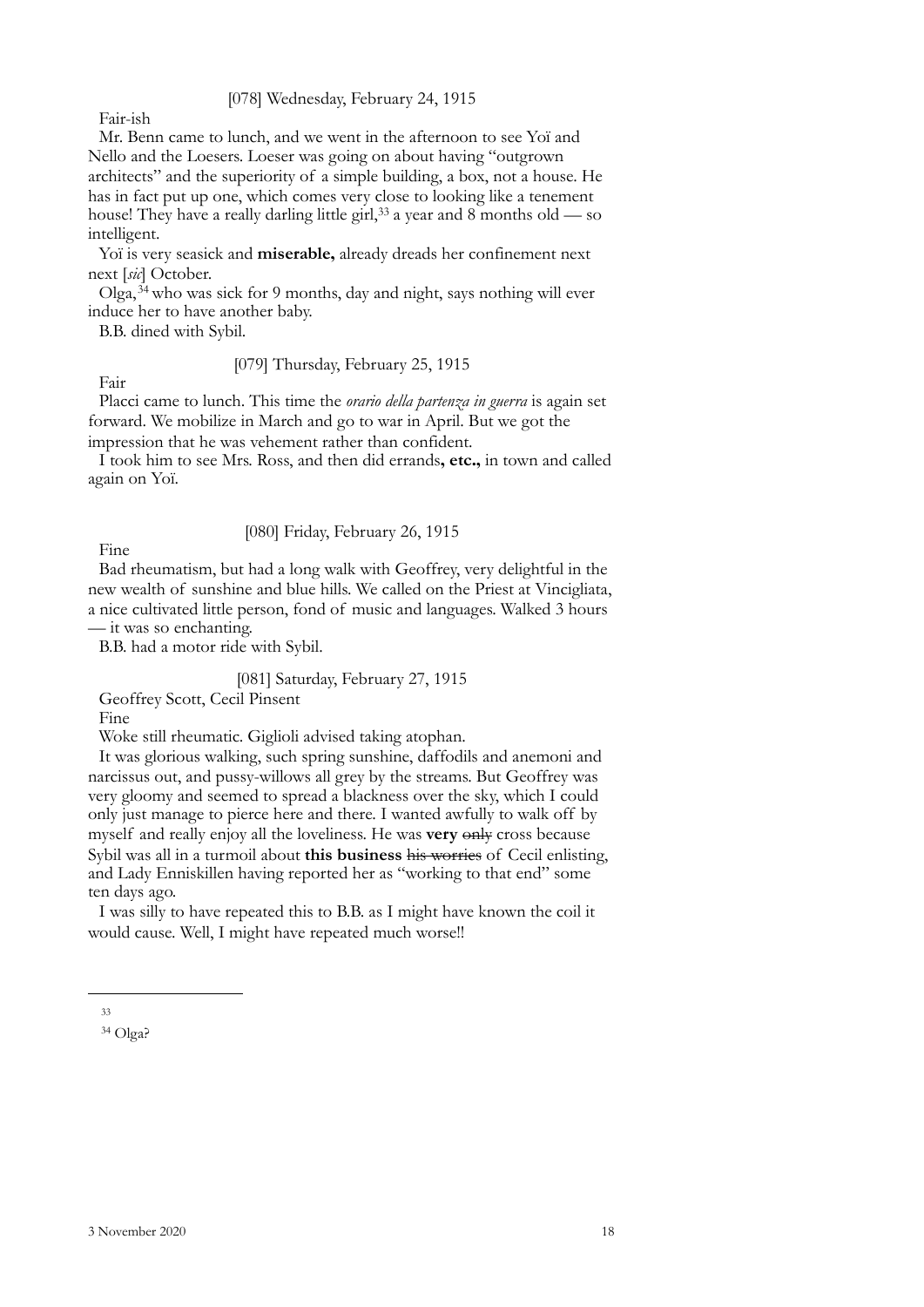### [082] Sunday, February 28, 1915

Geoffrey Scott, Cecil Pinsent

Fine, sat out after lunch

Margaret and her father and Miss Guiliani came to lunch.

Cecil and I walked with the Strongs part way back,<sup>[35](#page-16-0)</sup> and Geoffrey had a very long walk with Byba, whom he much likes. But she agitated him talking a lot about Yoï.

Cecil and I had a walk.

B.B. called on Mrs. Ross. Sunday is his "day off" from Sybil.

A most beautiful **day, but** I was sad because Ray's hopes for and another baby have come to nothing. I sent her  $f<sub>i</sub>10$  as a consolation present, poor child. She is awfully disappointed.

[083] Monday, March 1, 1915

Geoffrey Scott

Rain again

No home letters**, but better War news. The Dardanelles** really attacked and troops landing in the Gallipoli peninsula. **Russians** making a stand and even advancing, "blockade" fizzling out, and the "Dacia" towed *by the French* into Brest.

Walked with Bernhard halfway to *la solita Sybil*, and there called on Mrs. Ross and Miss Erichsen.

Nello came to dine, but without Yoï, who is still sick. Oh but I envy her for Ray!

Geoffrey tells me that Byba Giuliani, who observes very keenly, thinks Yoï is neither contented nor happy, and that the marriage cannot turn out well. Italians read these things quickly. I think Byba knows nothing of the facts, but she sees Yoï is false and feels her to be dissatisfied.

[084] Tuesday, March 2, 1915

Geoffrey Scott

Perfect

Geoffrey has influenza, and Cecil came up to spend the night, instead of Geoffrey's going down there.

Had a lovely walk alone, which I prefer to anybody's company almost in fact, quite. It is the only way to escape into nature.

B.B. had a motor drive in the Mugello with Sybil.

#### [085] Wednesday, March 3, 1915

Fine, colder

Mr. Benn and Miss Paterson came to lunch. I took the latter to call on Mrs. Ross and Miss Erichsen.

Had a walk with B.B. He dined with Sybil and Geoffrey and I dined here. He **felt** feels low with his influenza. Talked of Nikky and grew more cheerful.

[086] Thursday, March 4, 1915

<span id="page-16-0"></span>Geoffrey Scott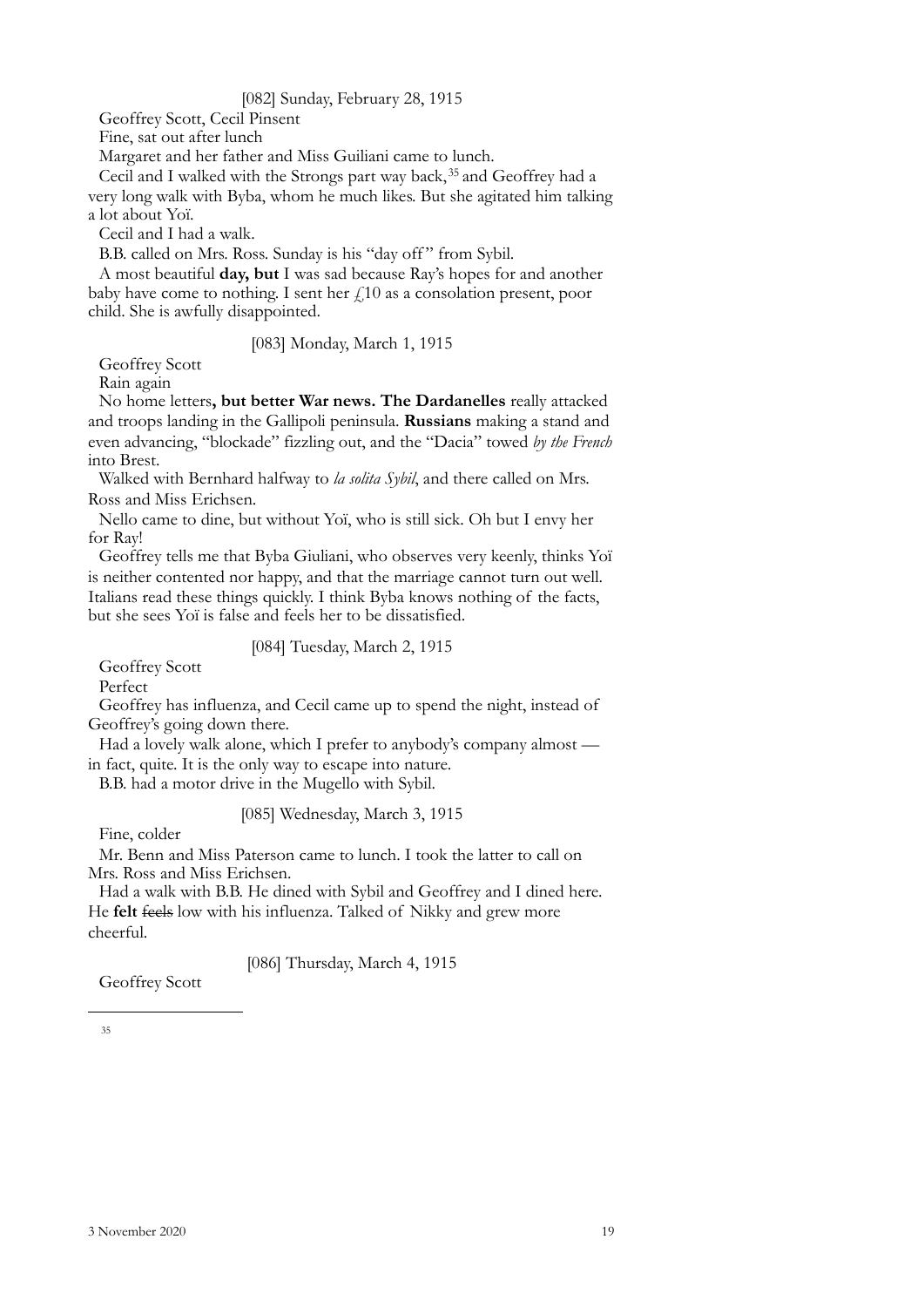Fine

Had to go to town, which I really hate doing now.

Called on Yoï who is still very sick and miserable.

A horrible hour with the dressmaker and then called on the Strongs, and saw their new building.<sup>36</sup> I like Margaret.

Called on Sybil, with whom B.B. had been dining all afternoon.

I get horribly fussed when I have too much to do, such as calls and things in town. I hate **it, and** love the quiet life here walking in the woods and seeing almost no one.

### [087] Friday, March 5, 1915

Took the Trenches down to dine with the boys, and also Miss Blazo. It was quite pleasant, but I caught a sort of cold or rheumatism in my neck and ear. Trench was nicer than I have seen him, talking about his 17 years work in the Education Office, where they have about 1200 men doing red-tape work, while he thinks 150 would be enough!!

[088] Saturday, March 6, 1915

Geoffrey Scott, Cecil Pinsent, Vida Bispham

Fine

Had a walk with Geoffrey while B.B. called on Sybil, as usual.

The Dumonts came to dine and Margaret Strong. The "young people" went off into the music-room and seemed to enjoy themselves. Even Geoffrey liked it.

How I wish I could have plenty of youngsters about.

[089] Sunday, March 7, 1915

Geoffrey Scott, Cecil Pinsent, Vida Bispham

Fine and then cloudy

Took Miss Bispham [on] a motor ride, and then called on Sybil and the Strongs.

It was a lovely day and we sat out after lunch, enjoying the sunshine.

In the evening we went (but not B.B.) with the Loesers to the *Folies Bergeres* to see a French Music Hall actress called Mistinguett.<sup>37</sup> It wasn't very good, but on the other hand, we got home at 11:15, so no harm was done.

# [090] Monday, March 8, 1915

Geoffrey Scott

Cold, fine

Ray's trouble seems to be "nerves" "nervous" after all, for the doctor finds there was no miscarriage this time, and infers there wasn't the last time. But it is now too late for darling Barbara to have a real companion.

B.B. and Geoffrey and I had a walk in the laghetto and then B.B. and I called on Aunt Janet, who does seem very broken and aged.

We are all getting positively sea-sick with newspapers!

<span id="page-17-1"></span><span id="page-17-0"></span><sup>36</sup>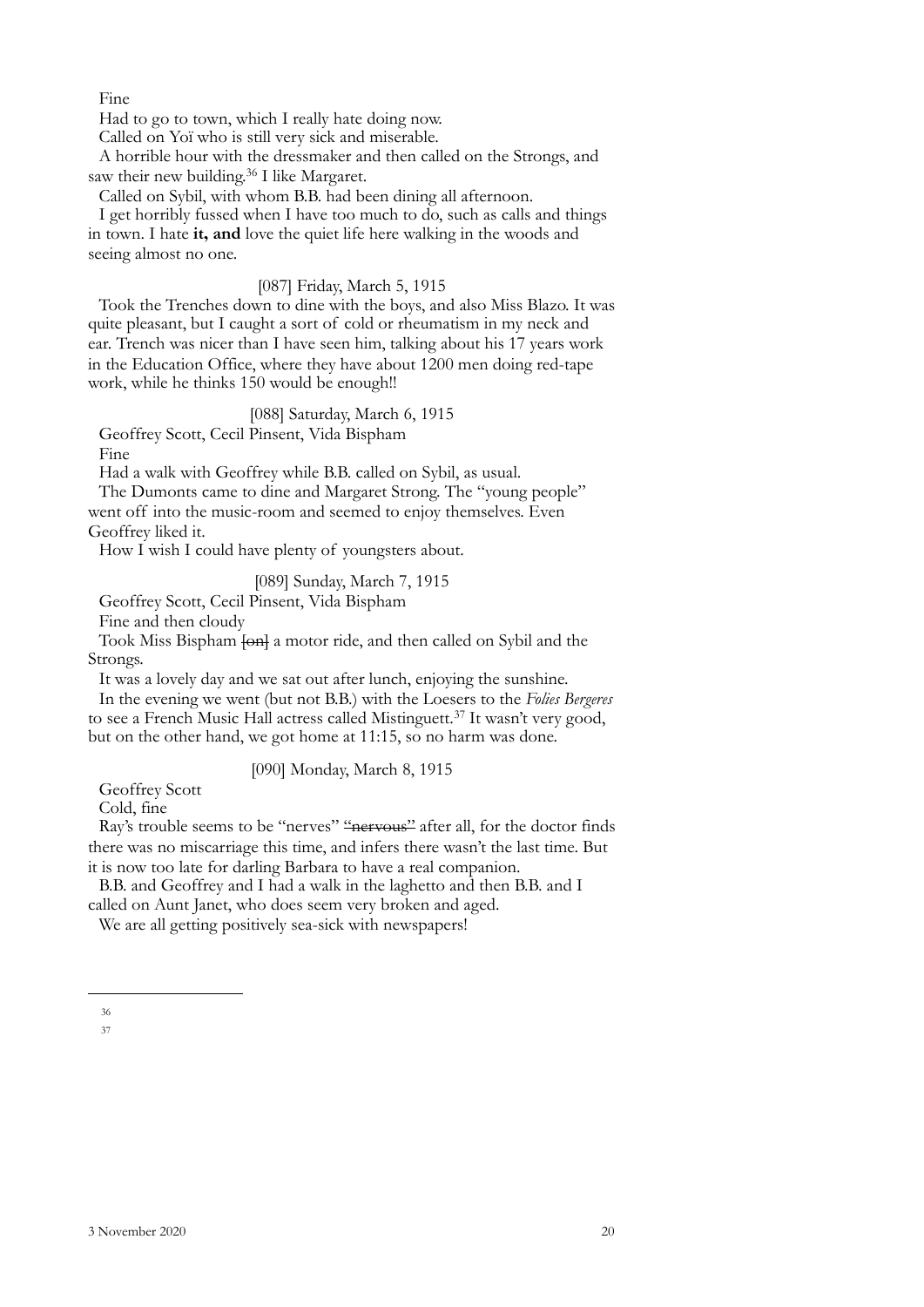# [091] Tuesday, March 9, 1915

Cold

Placci came to lunch, and afterwards Sybil and Carlo Visconti Venosta<sup>[38](#page-18-0)</sup> came for a *Santa Conversazione*[39](#page-18-1) (on the War of course), which lasted until 5:30. We get more and more the feeling that Italy isn't going in, in spite of Carlo's *knowing* it. The papers are changing, too. Von Bülow is persuading them they can get something for nothing.

B.B. dined with Sybil.

# [092] Wednesday, March 10, 1915

Cold

Karin's 26<sup>th</sup> Birthday. Wrote to her and to Ray and Alys.

Was very rheumatic and stayed in all day working and reading Cromer's book on Egypt<sup>[40](#page-18-2)</sup> and a story of a Chinese Courtesan.<sup>[41](#page-18-3)</sup>

Benn came to lunch. We think he has had a slight stroke, although, apparently, he does not know it.

B.B. motored and had tea with Sybil.

Received a button sewed onto a rag by Barbara!!

#### [093] Thursday, March 11, 1915

Beautiful

Mr. Gentner, director of the Worcester Museum (Massachusetts) came to lunch, and to see the pictures.

While B.B. and Sybil motored, I took a 2 ½ **hours** walk all over the quarries on Monte Ceceri. It was very beautiful and I enjoyed it in spite of being still bedeviled<sup>42</sup> with "uric acid". The Mugello mountains were entirely covered with snow, and Vallombrosa more or less.

I enjoy walking alone more than with anyone.

Lance Cherry's<sup>43</sup> mother writes that he has gone off on active service, on as a big Cunard liner, *not* to France. This must mean he has gone on to the Dardanelles. If he comes through, how interesting he will have found it!

[no entries from March 12 until<sup>[44](#page-18-6)</sup>]

### [100] Thursday, March 18, 1915

Ray

Placci came to lunch.

Ray, who had been carried on to Rome asleep (!!) arrived at 9. I *am* glad to see her.

[no entries after March 18 until]

[109] Saturday, March 27, 1915

<span id="page-18-0"></span>38

<span id="page-18-3"></span><span id="page-18-2"></span>40

- <span id="page-18-5"></span><span id="page-18-4"></span>43
- <span id="page-18-6"></span>44

<span id="page-18-1"></span><sup>39</sup> a serious discussion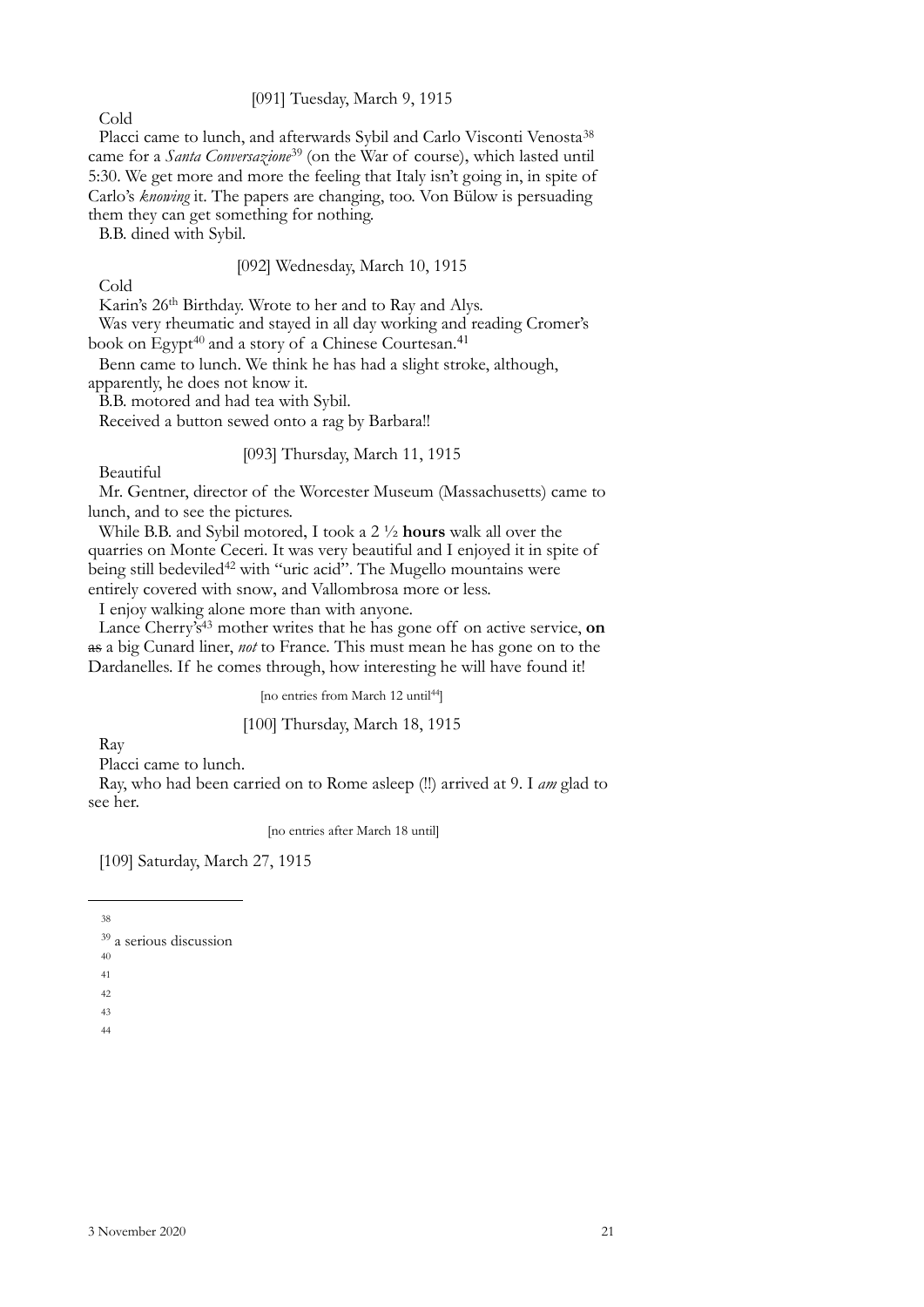Ray, Geoffrey Scott Miss Priestley came to lunch. [110] Sunday, March 28, 1915 Ray, Geoffrey Scott The Villaris<sup>45</sup> and Hultons came to call, also a Rev. Dr. Vance, sent by Britten. Ray motored him and B.B. to Fiesole, where B.B. called on Strong and dined with Sybil.

[111] Monday, March 29, 1915

[no entry]

[112] Tuesday, March 30, 1915

Ray and dressmaker

[113] Wednesday, March 31, 1915

[no entry]

[114] Thursday, April 1, 1915

[no entry]

[115] Friday, April 2, 1915

Ray Dressmaking

[no entry]

[116] Saturday, April 3, 1915

[117] Sunday, April 4, 1915

[no entry]

[118] Monday, April 5, 1915

Ray, Pippa, Geoffrey Scott

Rainy

Pippa Strachey<sup>46</sup> arrived — an agreeable person, probably shining more in some other milieu. Ray and she seem very fond of each other.

[119] Tuesday, April 6, 1915

[no entry]

[120] Grand Hotel**, Siena,** Wednesday, April 7, 1915

Geoffrey Scott, Ray, Pippa motoring

Motored over after lunch (Benn) and saw the town.

B.B. and Sybil came in her car, but were late, having been to San Gimignano. Sybil reduced us all to complete silence by a flood of dull subcomic self-absorbed talk. It was really horrible, and we decided to fly away and leave B.B. to bear it. As he is in the silly shape of infatuation he probably likes it. I think she is a nice person behind all this appalling rubbish, but I wish he would some time choose an *amie* whom one didn't

<span id="page-19-1"></span><span id="page-19-0"></span><sup>45</sup>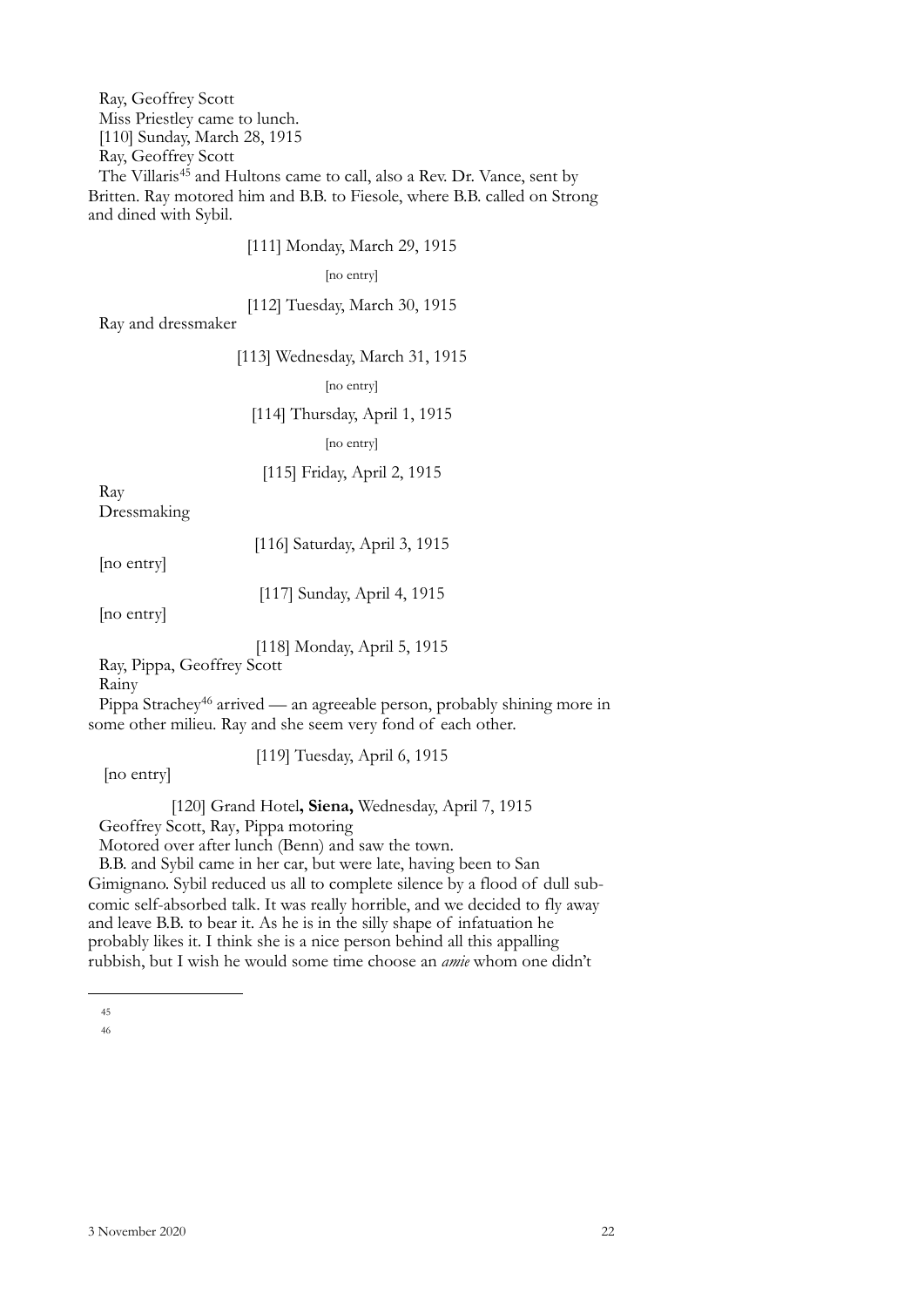have to explore in the subterranean depths to like. However, this is a vast improvement in the grating vulgarity of Belle Greene!!

[121] Hotel Bastiani, Grosseto, Thursday, April 8, 1915 Geoffrey Scott, Ray, Pippa motoring Rain and shine Left Siena at 10:30, lunched in a downpour in the car at Sant'Antimo, passed Arcidosso and Rocca Albenga, had wine with the little *sacerdote* at Poggio Ferrato<sup>47</sup> and came here. Have been to the opera "**André** Andrea Chénier," which was excruciating.

[122] Albergo Angelo, Viterbo, Friday, April 9, 1915 Geoffrey Scott, Ray Fine Most *awful* coffee at Grosseto! Explored Talamone and Orbetello, where we lunched. Saw Pitigliano and the Lago di Bolsena and Toscanella and came here.

Pippa rather sick. [123] Hotel Brufani, Perugia, Saturday, April 10, 1915

Pippa Strachey

Saw Villa Lante and thoroughly explored Bagnaia.[48](#page-20-1)

Lunched at Orvieto and **then** there saw the church at Todi and dined at Foligno and came on here to sleep.

[124] Hotel d'Italia, Urbino, Sunday, April 11, 1915

Ray, Pippa, Geoffrey Scott motoring Ray and Pippa visited Assisi while Geoffrey and I strolled about Perugia in

the sunshine.

After lunch motored to Gubbio and **then** there on to Urbino, in a cold rain which came on.

Played competitive Patience.

[125] < Hotel d'Italia, Urbino, > Monday, April 12, 1915

Ray, Pippa, Geoffrey Scott

Saw Ducal Palace and frescoes of Salimbeni, and **then** there motored to Borgo Sansepolcro through deep snow, where we lunched.

Then came home by the lower slopes of Vallombrosa, a most lovely road through that curious humped-up country. The afternoon was perfect.

Found B.B. who had arrived from Siena last night. They<sup>[49](#page-20-2)</sup> seem to have been very happy.

[126] Tuesday, April 13, 1915

Ray, Pippa

Rain

Called on Mrs. Ross with Pippa. Saw the lovely sight of Lina putting the two youngsters to bed.

<span id="page-20-0"></span><sup>47</sup>

<span id="page-20-1"></span><sup>48</sup>

<span id="page-20-2"></span><sup>49</sup>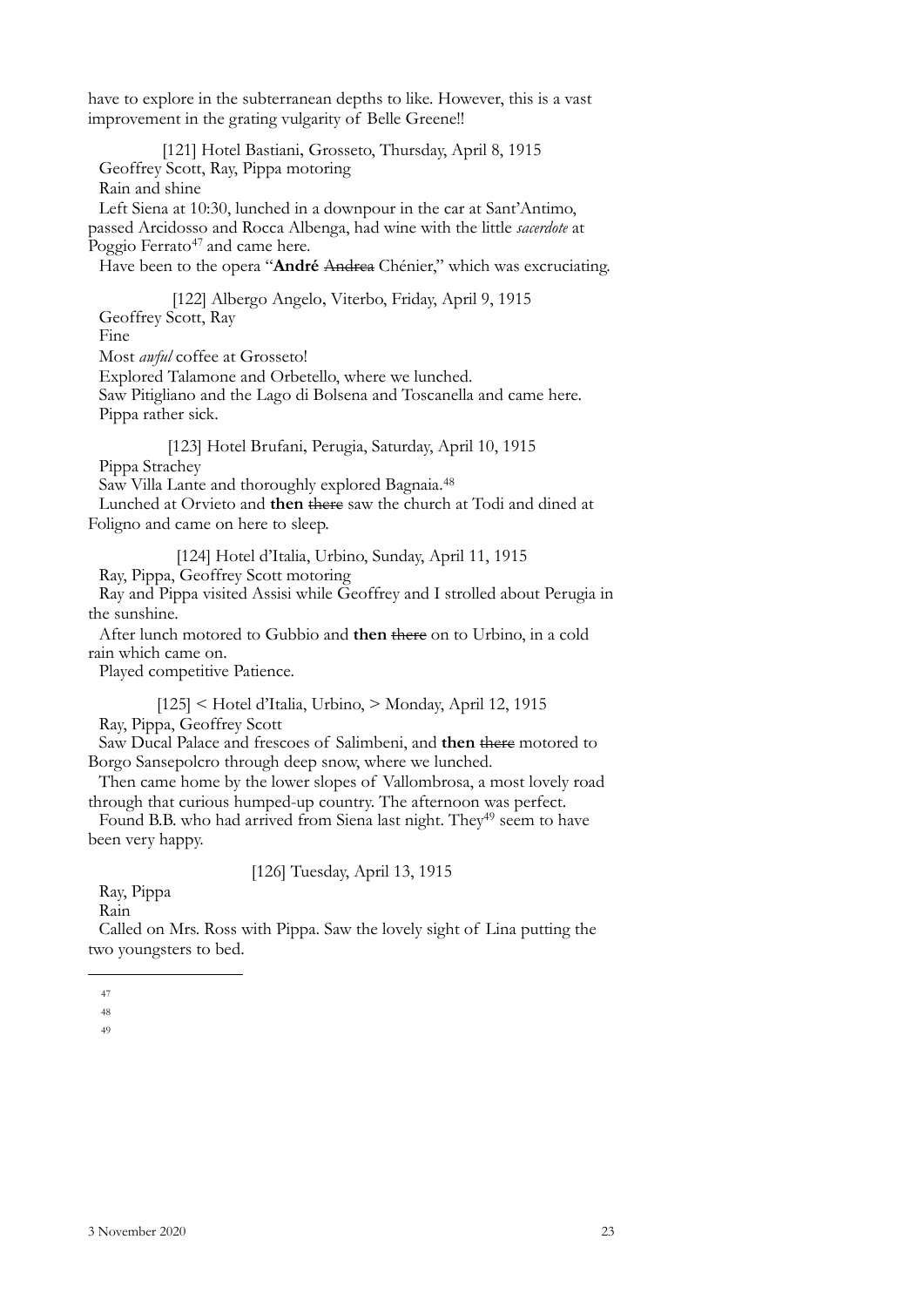B.B. spent afternoon with Sybil.

[127] Wednesday, April 14, 1915

Ray, Pippa

Fine

Mr. Benn came to lunch, also Miss Paterson.

We motored her back and called on the Strongs and walked on his orange avenue.

Went to town.

B.B. spent afternoon with Sybil.

# [128] Thursday, April 15, 1915

Ray, Pippa, Geoffrey Scott, Cecil Pinsent

Mrs. Krayl and Cecil lunched here.

Ray and Pippa went to the Pitti.

Mrs. Krayl has **quarrelled** with Gordon Craig, who has made her choose between seeing no one at all but himself, **and** or never seeing him again. He is half crazy with jealousy and **overbearingness** embarrassment.

We all went to the Gamberaia and walked back. Saw the ilexes there with a view to the cutting back of our own infant grove.

B.B. dined with Sybil and we revelled here and had gambling patiences.

[129] Friday, April 16, 1915

[no entry]

[130] Saturday, April 17, 1915

Geoffrey Scott, Cecil Pinsent, Ray, Pippa

Fine

Ray and Pippa got their tickets etc.

In the afternoon we went with the boys to see the Gamberaia, while B.B. called on Sybil.

Mr. and Mrs. Dumont came to dine.

# [131] Sunday, April 18, 1915

Geoffrey Scott, Cecil Pinsent

Miss Blazo brought her pretentious and horribly vulgar sister to lunch. It was a frost. Goodness–!

Ray and Pippa left early, and I was up at 5:30 and had a before breakfast walk, which left me very weary.

Walked with B.B. later.

[132] Monday, April 19, 1915[50](#page-21-0)

Geoffrey Scott

Am writing an article on Bicci di Lorenzo which amuses me. Sirén, Giglioli,[51](#page-21-1) Venturi, Poggi, Carotti, and Toesca have all worked him up, getting together a list of about 35 pictures, and I find 29 more in our notes that they've never heard of. It is the same with every painter, I think. I am glad to *constater* it for it shows we work well and are fairly competent.

<span id="page-21-1"></span><span id="page-21-0"></span><sup>50</sup>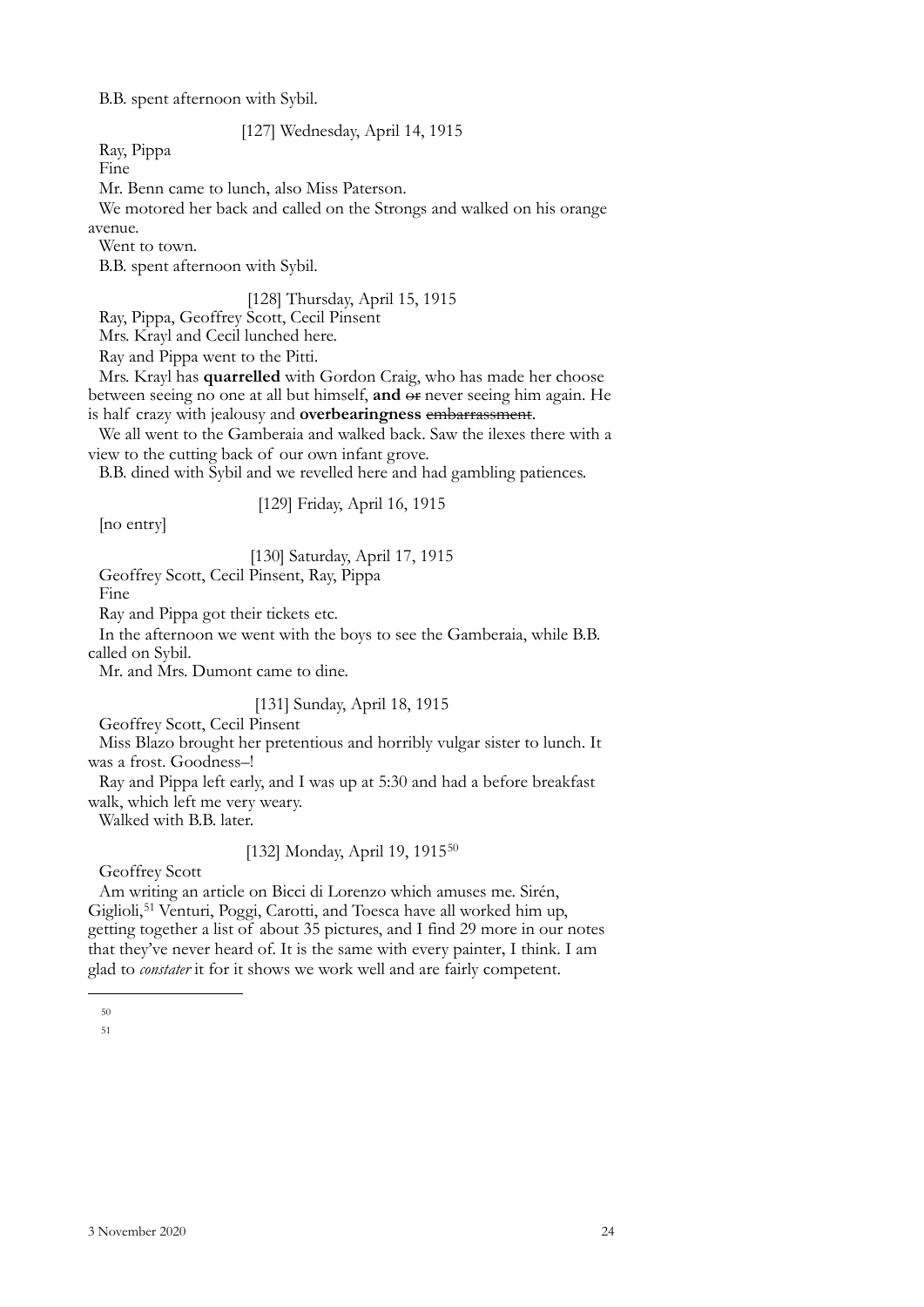Geoffrey and I called on Lady Enniskillen and Madame von Heiroth, and B.B. spent the afternoon with Sybil.

[133] Tuesday, April 20, 1915

We went out for the day in 2 autos, B.B., Sybil and Iris in one, and I and the two boys in another.

We went first to S. Martino Carnano<sup>52</sup> (near Rignano) to see the Rosellino and Minos discovered by Giglioli, then to Montecarlo,<sup>[53](#page-22-1)</sup> where we had lunch in the woods; then to **Gropina**[54](#page-22-2) (a fine Romanesque church on the slopes of Vallombrosa), and finally to Poggio[55](#page-22-3) (above Loro **Ciuffenna**) where there was an old picture, not very important.

It was a beautiful day and very enjoyable. We must do it often.

[134] Wednesday, April 21, 1915

Benn came to lunch. He no longer thinks the War will end this summer. Alas, it seems only at the beginning.

[135] Thursday, April 22, 1915

[no entry]

## [136] Friday, April 23, 1915

[no entry]

# [137] Saturday, April 24, 1915

[no entry]

#### [138] Sunday, April 25, 1915

Geoffrey Scott, Cecil Pinsent, Naima

Rain

Finished my article on Bicci di Lorenzo.

#### [139] Monday, April 26, 1915

Hot and sultry

Geoffrey awfully depressed. It seems to me really pathological. It is pitiful, and yet so depressing to me as almost to get on my nerves, but I try my best not to let it. I feel so awfully sorry for him. It is all **bound** burned up with Yoï, who came to dine, along with Dott. De Nicola. Geoffrey fled her and dined with Sybil, spending the night there.

I went to town with Lina and saw Horne's new Palazzo which he has restored in Quattrocento style.

Mascha von Heiroth<sup>[56](#page-22-4)</sup> (now *de* Heiroth) and Lina helped me get more hats. Yoï is scared to death about her approaching confinement.

<span id="page-22-0"></span><sup>52</sup>

<span id="page-22-1"></span><sup>53</sup> 54

<span id="page-22-3"></span><span id="page-22-2"></span><sup>55</sup>

<span id="page-22-4"></span><sup>56</sup>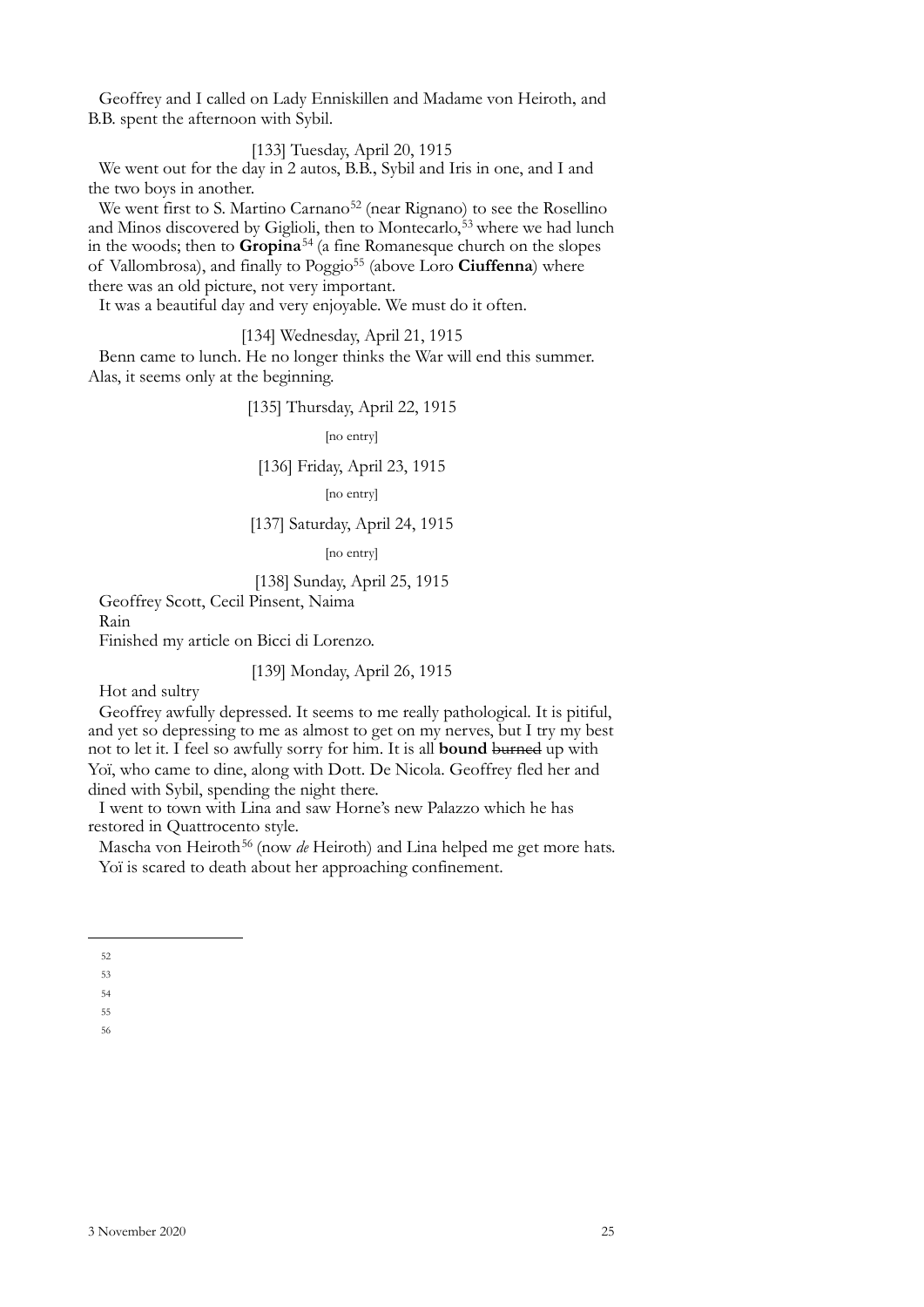[140] Hotel Brufani, Perugia, Tuesday, April 27, 1915

Fine, rain, pour, fine

Started with Geoffrey and Cecil, B.B. and Sybil in another car. Lunched above Montevarchi, got into a cloud-burst near Borgo

Sansepolcro, but had a glorious evening for Montone.<sup>[57](#page-23-0)</sup>

Found Mr. and Mrs. Loeser at Perugia, but felt no enthusiasm.

[141] < Hotel ?,> Perugia, Wednesday, April 28, 1915

Fine, rain

I went with Cecil and Geoffrey to Chiusi and Sarteano to look for spongestone. A most lovely country.

Left Cecil at Cortona to return.

The Lake of Thrasymenus under a storm was so beautiful that we could hardly believe we really saw it.

[142] < Hotel ?,> Perugia, Thursday, April 29, 1915

Fine, Rain

Motored to Spoleto and had lunch.

**Memento**: Mem. Never return to the **Hotel Luccini![58](#page-23-1)**

By the Val di Nera to Terni saw Aquasparta (the "Cure" there would be very dull).

[143] < Hotel ?,> Perugia, Friday, April 30, 1915

Fine, rain, fine

Motored to Gualdo Tadino by a new road.

Lunched at the Castello there, in the garden.

Saw Nocera and finally Trevi in a most lovely light.

Sybil, who had been very nice all along, suddenly got a talking fit, and shouted us all down and drove me to bed with my ears ringing and my face in uncomfortable smiles at her over emphasis of what she thought was humorous. She is really ghastly when she gets like that. But at bottom she is so nice that I *must* learn not to be disgusted and annoyed by this peculiarity.

Rupert Brooke died out at Lemnos. Geoffrey was very fond of him. What a terrible waste it all is.

[144] Saturday, May 1, 1915

Geoffrey Scott Rain, fine Home

Motored pretty straight home from Perugia, lunching by the Church under Cortona. Got back just after the rain and found the garden *divine*, the great azaleas out and everything glorious.

Salvemini came to dine. He seemed less confident about Italy's joining the war. But I fear the Allies *need* her; alas, the Germans are so frightfully strong and so well prepared and so keen.

<span id="page-23-1"></span><span id="page-23-0"></span><sup>57</sup>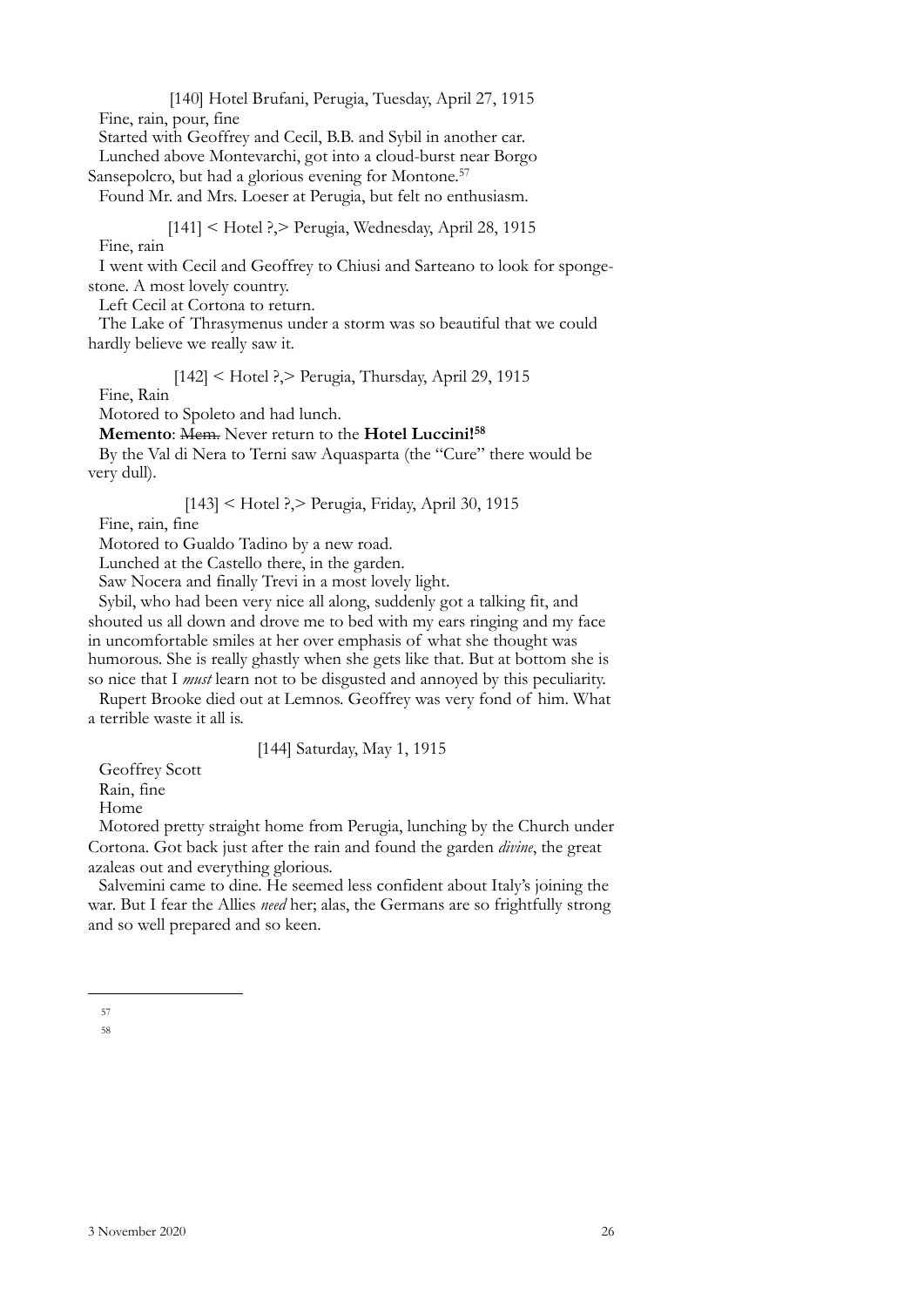# [145] Sunday, May 2, 1915

Geoffrey Scott, Cecil Pinsent Fine A lovely quiet day. Walked with Bernhard and called on Mrs. Ross. Geoffrey rather better from his depression.

# [146] Monday, May 3, 1915

Fine

Quiet day, but took Margaret and her friend to call on Vida Bispham. Walked with B.B., Yoï and Nello and Mascha and her husband-to-be, Mr. Travers.

**Borgström**[59](#page-24-0) came to dine.

Geoffrey, after much indecision, dined with Sybil.

Yoï was busy complaining about Nello and his family not wanting her to have an English nurse, for economy. She must be fearfully tiresome the way

[147] Tuesday, May 4, 1915

Fine

Quiet day of work, which I greatly enjoyed.

#### [148] Wednesday, May 5, 1915

Geoffrey Scott

Fine

Geoffrey worked on B.B.'s Bellini.

Mr. Benn came to lunch.

Afterwards I took Lina and Mrs. Ross to town, and then we called on Mr. Strong and B.B. remained to dine with Sybil.

# [149] Thursday, May 6, 1915

Fine

Worked on B.B.'s Bellini in morning.

Sybil lunched here.

Took the Consul and his wife in the car to S. Martino alle Palme. [60](#page-24-1) She is rather a hopeless goose.

**Ady Placci** and Consolo the pianist, Mrs. Ross and Lina came to dine.

# [150] Friday, May 7, 1915

Fine

Worked on B.B.'s Bellini in the morning.

Took Yoï and Nello and Stan to see Montefiano,<sup>61</sup> where Yoï wants to go for the summer.

Brought them back for tea. Stan is still immersed in her relations with Gordon Craig, who is frightfully unreasonable and jealous.

Sybil, Madame Luchaire and Salvemini came to dinner. Salvemini has lost all his youthful illusions of being able to convince "the people" of anything

<span id="page-24-0"></span><sup>59</sup>

<span id="page-24-2"></span><span id="page-24-1"></span><sup>60</sup> San Martino alla Palma,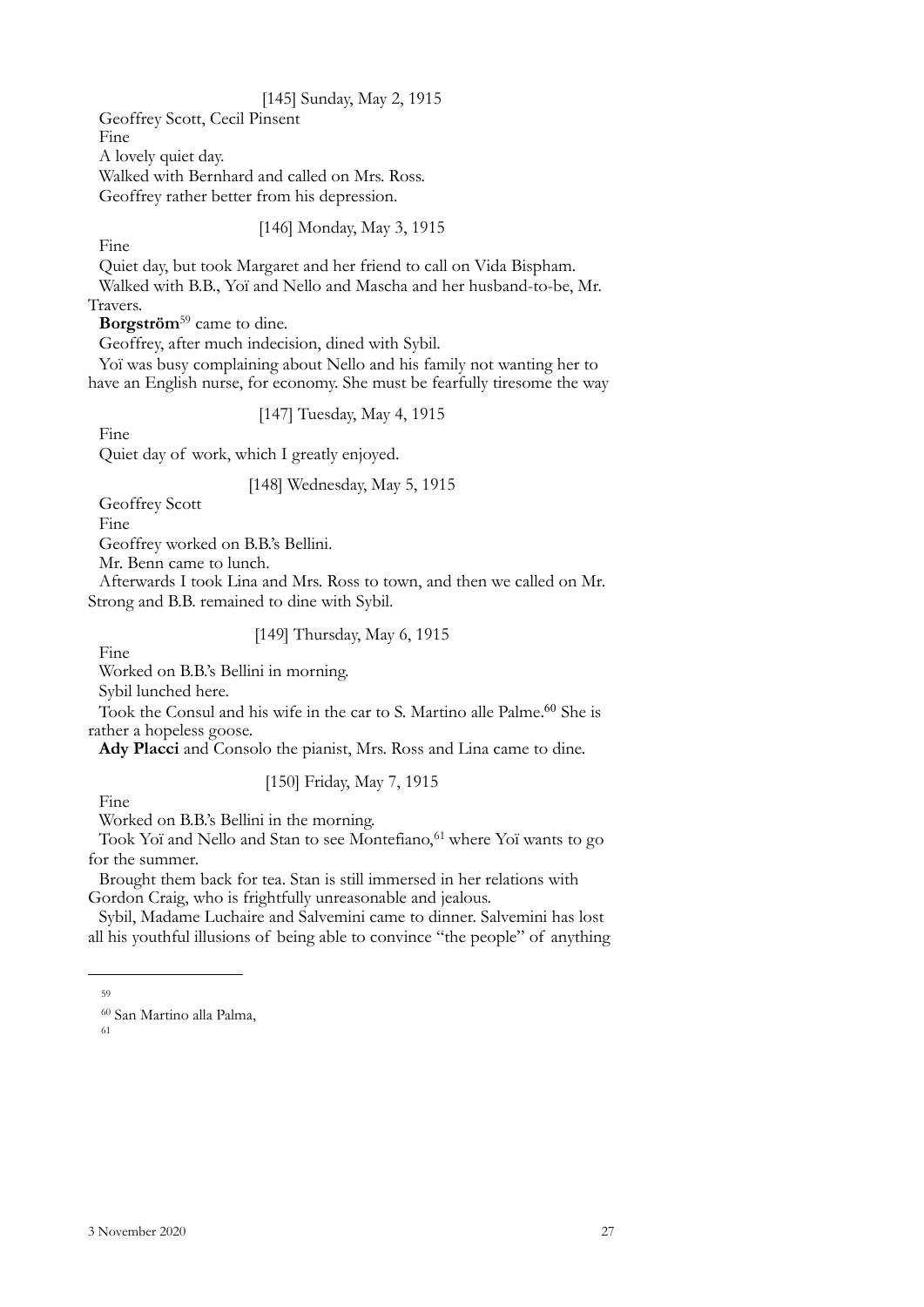reasonable. The power of the press is too great for cultivated and disinterested and reasonable ideas to gain ground.

# [151-166] Saturday, May 8 - Sunday, May 23, 1915

[no entries]

#### [167] Monday, May 24, 1915

WAR with Austria

[168] Urbino, Albergo d'Italia, Tuesday, May 25, 1915 Our motoring trip with B.B. and Sybil in her car driven by Parry, with Sybil's maid, Lenty, and Geoffrey and I in our car driven by Cecil, with my maid Eliza.

Got off about 11, lunched above Rignano, passed through Borgo Sansepolcro in a terrible rain, and got on to Urbino to find it full of refugees from Ancona, scared by the bombardment.

Great trouble to get rooms.

[169] Perugia, Hotel Brufani, Wednesday, May 26, 1915 Went to Fossombrone and were shut up as German spies, until the Commanding officer got too hungry to wait any longer for his *collazione*.

Strange sensation to be gazed at by myriads of hard, unfriendly eyes. The people are quite off their heads with excitement, and would have *loved* to lynch us!

Sybil's letter from the Marchese Imperiali, Ambassador in Rome, was the only thing that counted.

Our passports were nothing.

Came on to Perugia, rather disgusted.

[170] Perugia, Hotel Brufani, Thursday, May 27, 1915 Sybil laid up all day.

We motored to Mongiovino to see the Church<sup>[62](#page-25-0)</sup> and tried to see the frescoes at Panicale, [63](#page-25-1) but the man was away with the key in his pocket.

Rather uncomfortable talk with the Loesers. She is pro-German of course. He pretends to be neutral. B.B. was too violent.

[171] Narni, Friday, May 28, 1915

A beautiful day.

Stopped at Cerqueto to see the fine Perugino fresco.

A very wonderful drive from Amelia to Guardea,<sup>64</sup> almost classic in its beauty.

Nice simple hotel but food rather poor.

[172] Aquila, Hotel d'Italie, Saturday, May 29, 1915 Wonderful run here via Terni and Piediluco.

<span id="page-25-0"></span><sup>62</sup>

<span id="page-25-1"></span><sup>63</sup>

<span id="page-25-2"></span><sup>64</sup>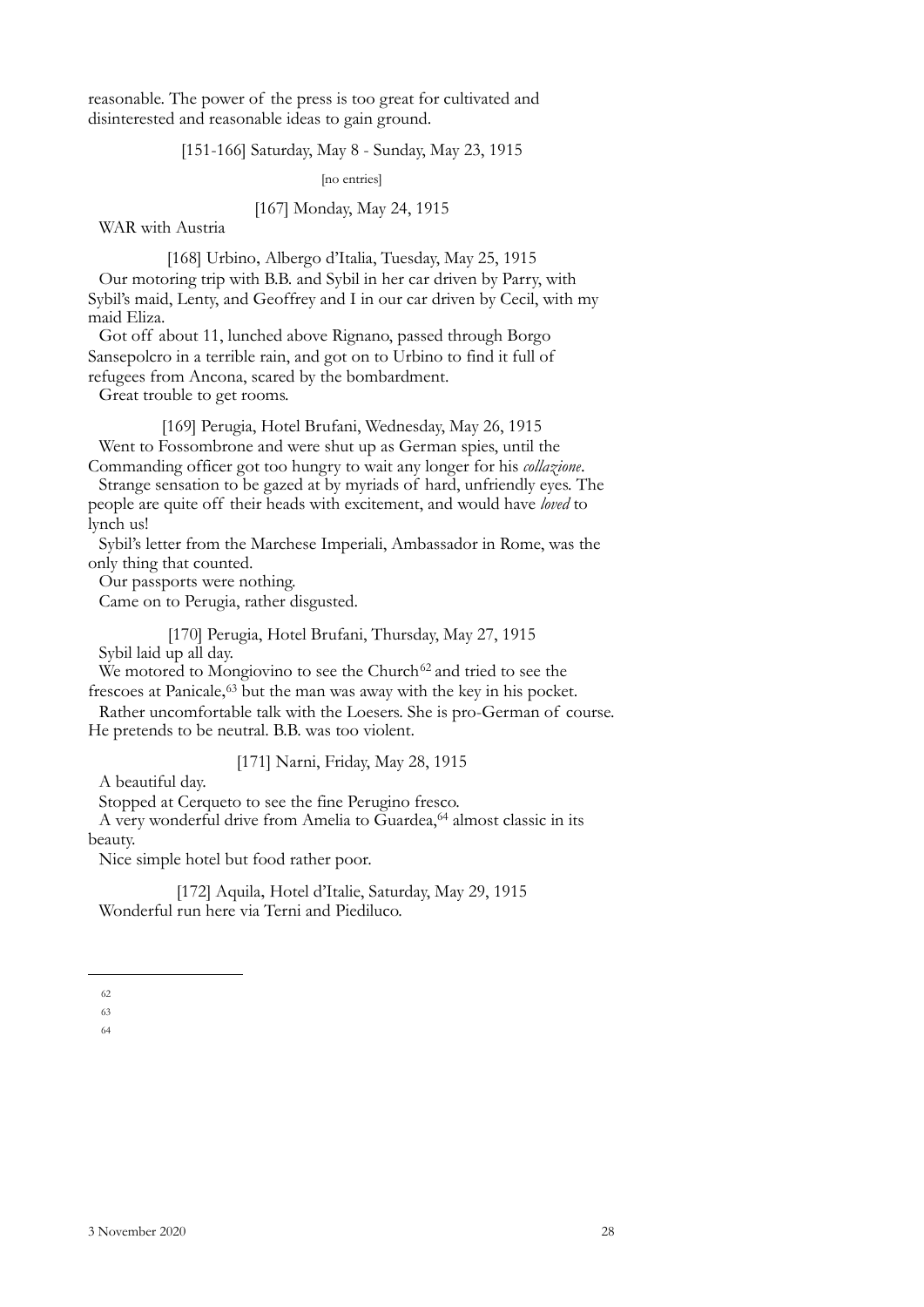$[173]$  < Aquila, Hotel d'Italie,  $>$  Sunday, May 30, 1915

Saw Aquila **and** motored to Assergi. Not a very interesting trip with clouds hung over the Gran Sasso.

Church full of strange images, very polytheistic.

People suspicious. Well they may be at sightseers *now*!

[174] Castello Ari, Provincia di Chieti, Monday, May 31, 1915 B.B. nearly lynched by mob for looking at Church through opera-glasses. This was yesterday.

Today we had a guard to accompany us, and when we departed after an early lunch the people gathered and cheered us!

Stopped at Capistrano and motored to Popoli to get our papers in order. Tea at San Clemente in Casavera<sup>[65](#page-26-0)</sup> and pushed on to Chieti and then here, where we found an English country house,<sup>66</sup> and B.B.'s old acquaintance, Carnegy Johnson,[67](#page-26-2) established as permanent *pensionnaire*.

[175] Ari, Tuesday, June 1, 1915

All morning getting our papers signed at Chieti.

Tried to get to Atri, but didn't push much further than Penna. Had wonderful views.

Geoffrey very depressed and nervous.

[176] Albergo Pace, Scanno, Wednesday, June 2, 1915 Sybil's motor skidded and B.B.'s head was wounded, but not seriously. Axle cracked, so we came on slowly to Sulmona.

Drive from Guardiagrele to Pescocostanzo absolutely divine along the Maiella.

Sulmona crowded with officers so we came up here to sleep.

[177] Grand Hotel, Rome, Thursday, June 3, 1915

Sybil's car broke down on a hill near Sulmona, so we came on all in our car, leaving Parry and maids to follow.

Road to Tivoli via Avezzano, Tagliacozzo, Carsoli. Carsoli most beautiful. Sybil fainted at tea time.

Dined at Tivoli and got to Rome about 10.

[178] Grand Hotel, Rome, Friday, June 4, 1915 Cecil went off at 2:20.

[179] Grand Hotel, Rome, Saturday, June 5, 1915 Lunched at Jay's (First Secretary, American Embassy).

[180] <Grand Hotel, Rome,> Sunday, June 6, 1915 Lunched at **English** Embassy with Rodds. Geoffrey and I walked to Villa Livia. Divine spot.

<span id="page-26-0"></span><sup>65</sup>

<span id="page-26-2"></span><span id="page-26-1"></span><sup>66</sup>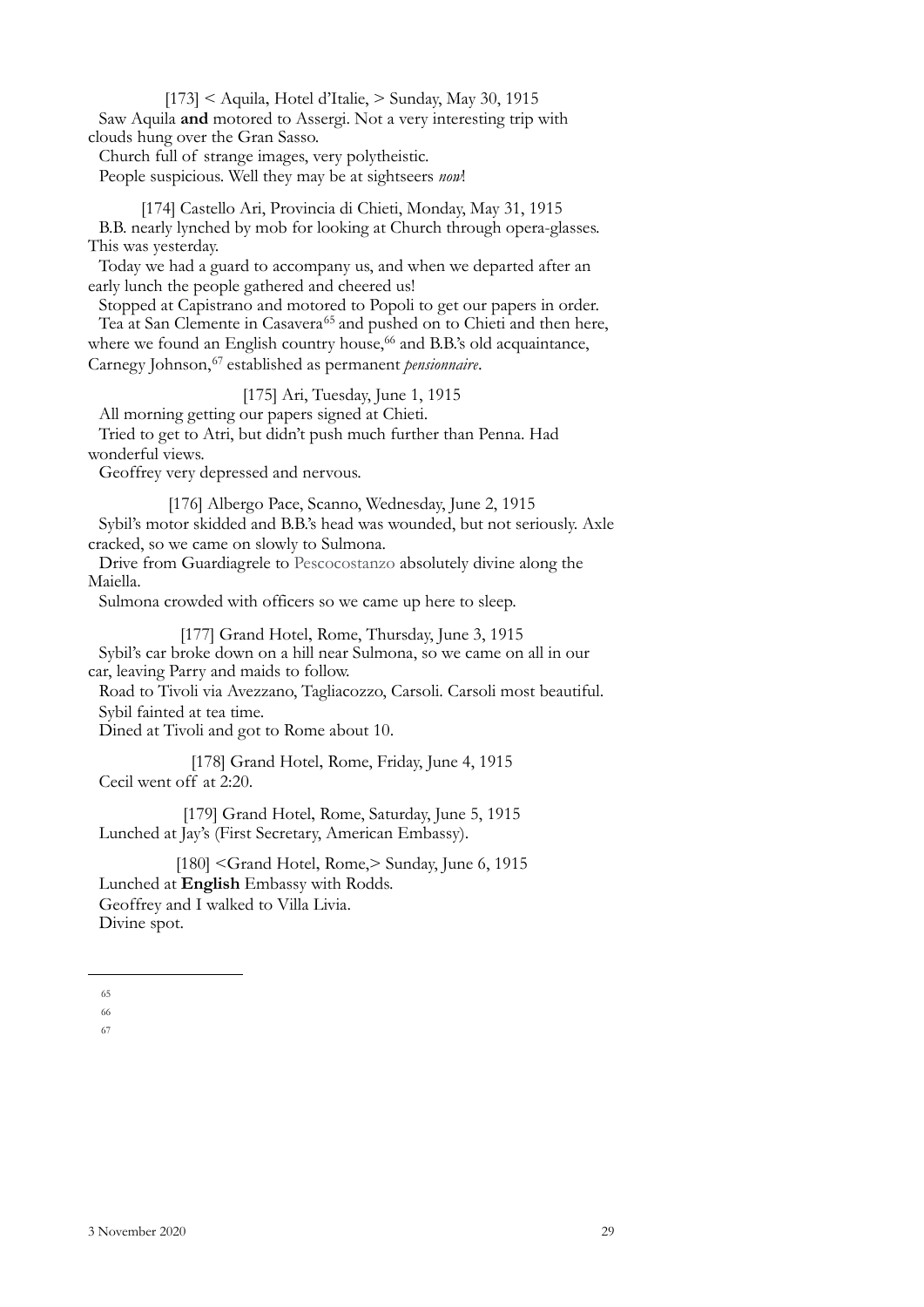[181] <Grand Hotel, Rome,> Monday, June 7, 1915 Dined with Nelson Gays and met American Ambassador, Mr. Page. Geoffrey and I had tea with Mrs. Strong at the British School.

[182] <Grand Hotel, Rome,> Tuesday, June 8, 1915

Sybil ill in afternoon.

Eugenie Strong came to dine.

We all motored to Frascati and Geoffrey and I saw the Villa Aldobrandini while the others motored about.

Dined at Frascati.

St. Peter's.

[183] <Grand Hotel, Rome,> Wednesday, June 9, 1915 Marconi and Inez Milholland Boissevain<sup>68</sup> lunched with us and Mr. McClure, correspondent of *Times*.

Morning in Terme.

[184-185] <Grand Hotel, Rome,> Thursday, June 10 - Friday 11, 1915

[no entries]

[186] <Grand Hotel, Rome,> Saturday, June 12, 1915 "Ines" lunched with us again — and defended the Germans for **pouring** putting inflammable liquid on the wounded.

Geoffrey and I spent the afternoon in the Forum, after seeing churches in morning.

[187] Palazzo della Fonte, Fiuggi, Sunday, June 13, 1915 Saw S. Prassede, **Santa Maria sopra** Minerva, **Chiesa del** Gesù, etc. Motored here, seeing Palestrina on the way. Road from Palestrina to Capranica divine.

### [188-216] Monday, June 14 - Monday, July 12, 1915

[no entries]

### [217] Tuesday, July 13, 1915

Left for Paris.

B.B. remains behind with Geoffrey and Sybil.

Cecil is slacking so that I think the work won't be done before Xmas! His war flurry is over.

[218] Wednesday, July 14, 1915

Pisa–Paris

#### [no entry]

<span id="page-27-0"></span>[219] Paris at Mrs. Wharton's, 53 Rue de Varenne, Thursday, July 15, 1915

[no entry]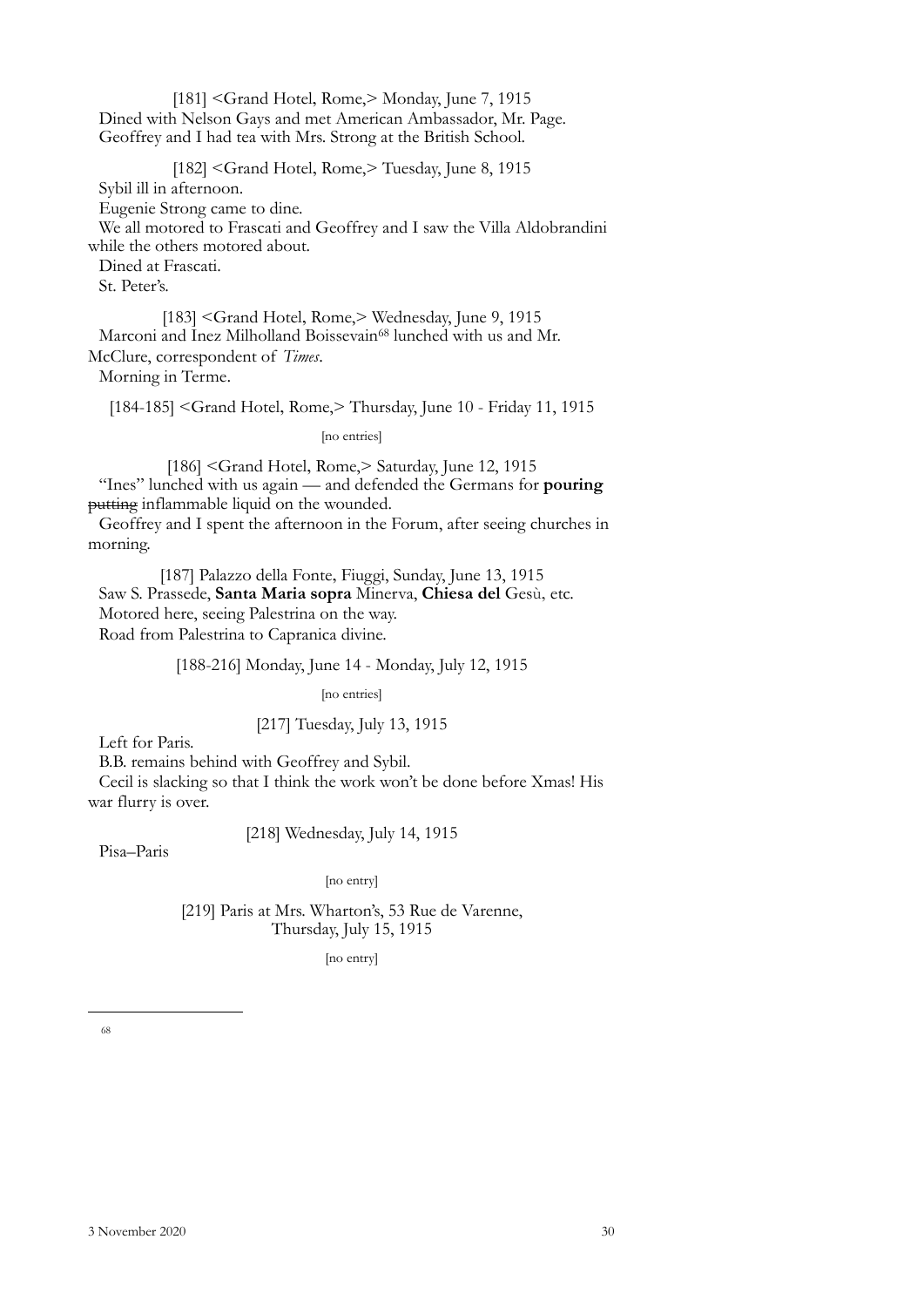[220] Paris, Friday, July 16, 1915 Lunched with Reinach who is daft on the subject of Rénée Vivien.<sup>[69](#page-28-0)</sup> Dined with Madame **de** di Cossé[70](#page-28-1) and M. Schlumberger.

[221] Paris, Saturday, July 17, 1915

Called on Mrs. Cameron.

[222] <Paris,> Sunday, July 18, 1916

Crossed to London At Ray's, 96 South Hill Park, Hampstead.

[223] London, Monday, July 19, 1915 Barbara thought I was "Aunty Loo" at first— and then said questioningly, "Julia?"<sup>71</sup> But she quickly got used to me.

[224] Tuesday, July 20, 1915

[drawing of a woman with a baby]

[225] Wednesday, July 21, 1915

[drawing of a woman with a baby]

[226] Thursday, July 22, 1915

[drawing]

[227] Friday, July 23, 1915

[drawing of a woman]

[228] Saturday, July 24, 1915

[drawing of Barbara with her father?]

Bought Ray and Oliver a motor!

[229] Sunday, July 25, 1915

[a pencil scratch made by a baby]

[230] Ford Place, Monday, July 26, 1915

Came down with Barbara

[231-233] Tuesday, July 27 - Thursday, July 29, 1915]

[no entries]

[234] Ford Place, Arundel,<sup>[72](#page-28-3)</sup> Friday, July 30, 1915 Ray and Oliver, Karin and Adrian, for weekend and Bank Holiday.

[234-257] Saturday, July 31 - Sunday, August 22, 1915

[no entries]

- <span id="page-28-1"></span>70
- <span id="page-28-3"></span><span id="page-28-2"></span>71

<span id="page-28-0"></span><sup>69</sup>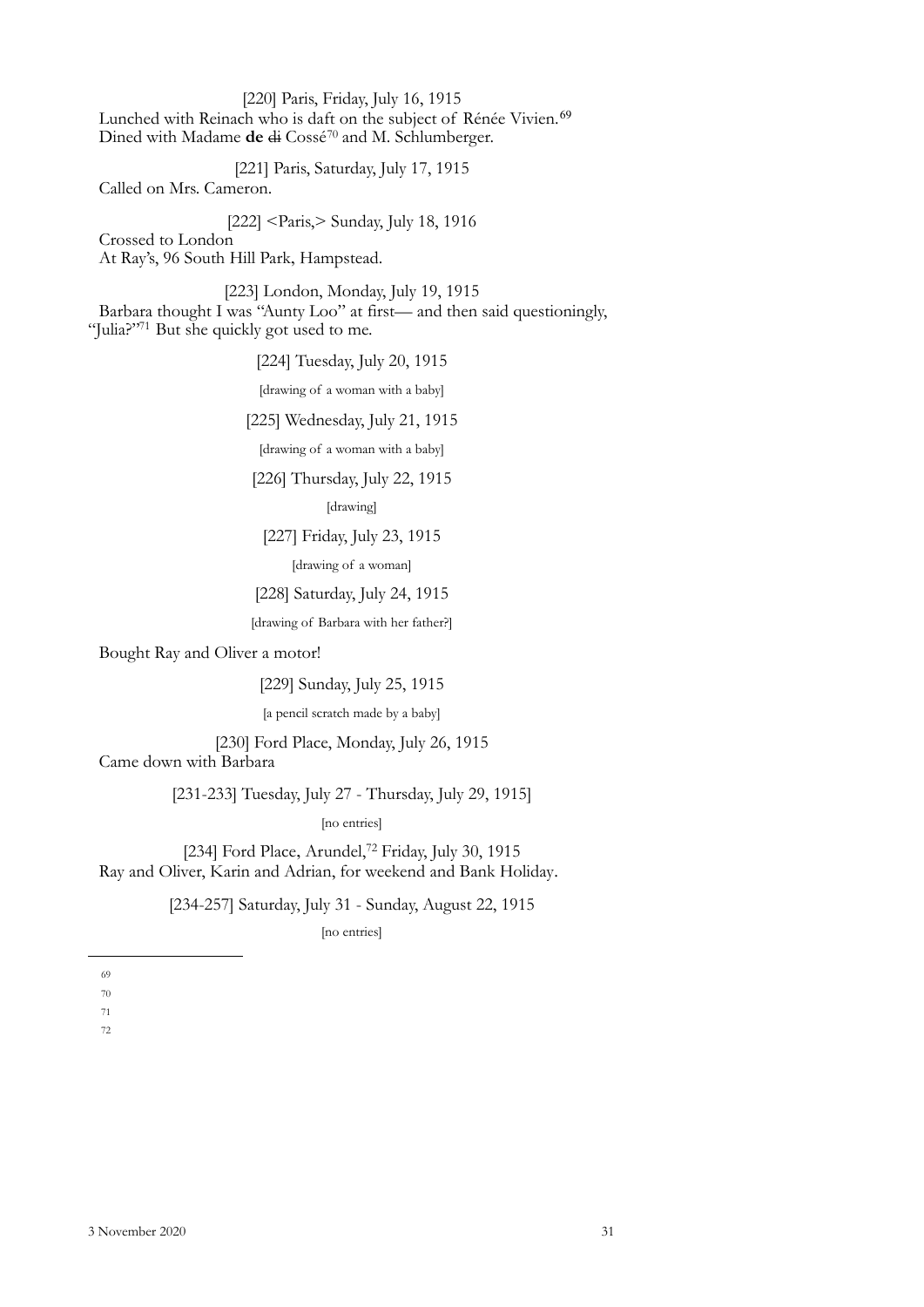# [258] Monday, August 23, 1915

Landsdown Grove House[73](#page-29-0) with Alys and Barbara till Sept. 11 We had Barbara all to ourselves for a week of bliss. She did keep us busy. But what a darling angel.

[259-269] Tuesday, August 24 - Friday, Sept. 3, 1915

[no entries]

# [270] Bath, Saturday, September 4, 1915

Logan and Alys and I lunched with Elizabeth Stewart, who had Mary staying there convalescing after a second operation for cancer (both breasts) and also a charming creature, Countess Cairns, who said the War was "sent" because of the Belgians' treatment of the natives of the Congo.

[271] Bath, Sunday, September 5, 1915 Motored on to Bedminster with Logan and had tea with the Duke and Duchess of Beaufort.

[272] Bath, Monday, September 6, 1915

Logan left.

Alys and I visited Prior Park and drove around a bit after we had (to our sorrow) seen Barbara and Nanny off to London. Barbara is *too* sweet.

[273] Bath, Tuesday, September 7, 1915

Lunched with Lady Cairns, Farleigh House, who had the Newbolts and Miss Hope, the Bath town-councillor. Lady Cairns is a very charming sweet creature.

[274] Bath, Wednesday, September 8, 1915 Motored out and called on Mary Stewart and Lady Cairns — latter away.

[275] Bath, Thursday, September 9, 1915 Motored through Cheddar Gorge and Wells. On way called on Lady Strachie at the family Seat, Sutton Court.

[276] Bath, Friday, September 10, 1915

Alys left.

I took Miss Hope to see Peto's garden at Iford Manor. *Such* a junk-shop of Italian rubbish. But he does understand plants.

[277] London, Saturday, September 11, 1915 Dined with Ray. Barbara was playing with the little McCarthys when I arrived. The *angel*!

<span id="page-29-0"></span>[278] London, Sunday, September 12, 1915 Barbara nearly killed me walking on the Heath, but I *adore* her and would wear myself to the bone to give her pleasure.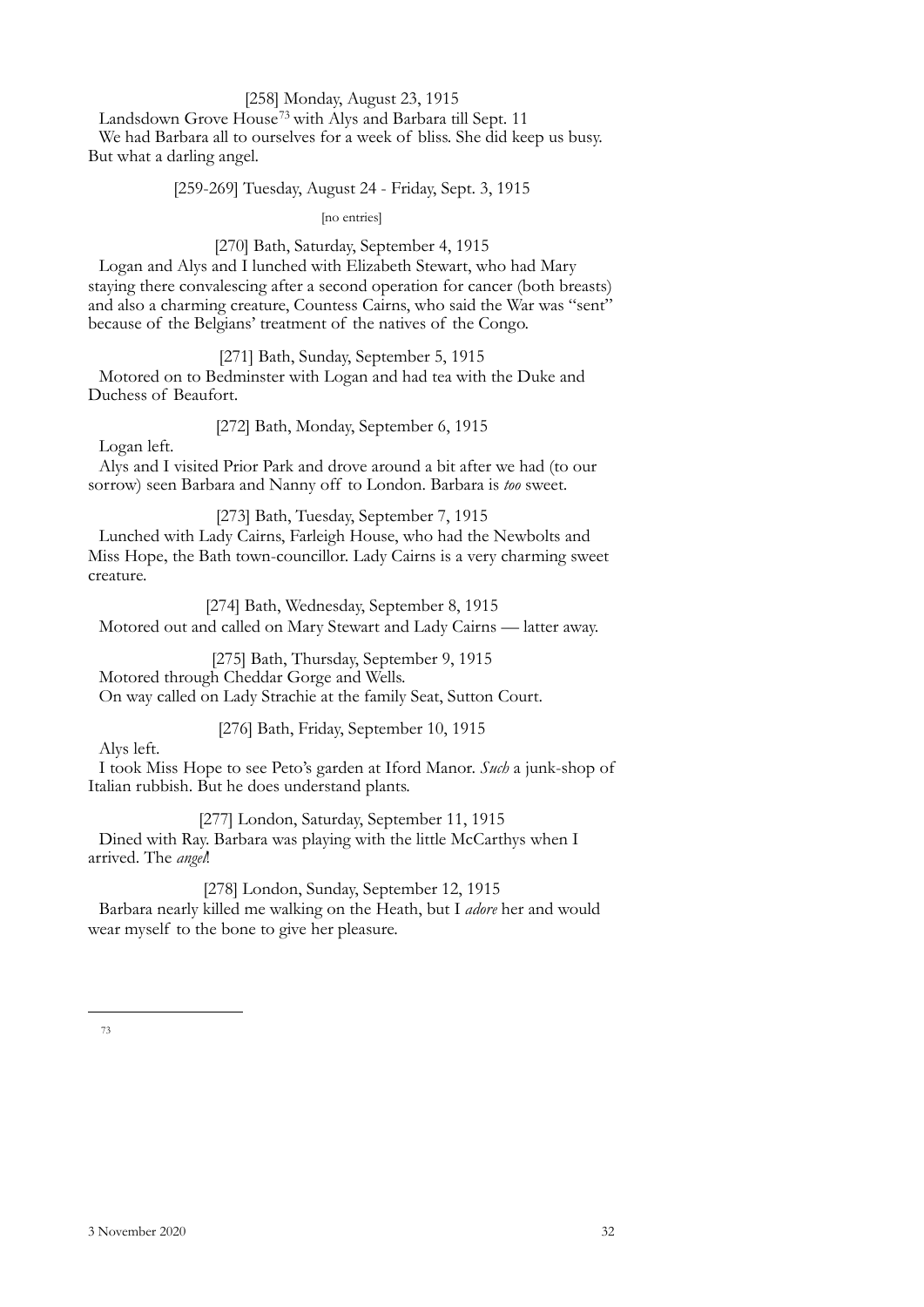[279] 11 St. Leonard's Terrace, London S.W., Monday, September 13, 1915 Henry James and Santayana came to lunch. James was positively *Himself* in every detail and to the highest degree. It was most agreeable. I dined with Karin and Adrian. I think they are very sick of the Union of **'Democratic'** Control they so rashly went into!

[280] London, Tuesday, September 14, 1915 Karin and Ray came to lunch. I saw Barbara have her bath and kissed her goodbye. It is too awful.

[281] Paris, Wednesday, September 15, 1915 Julia and I had the most awful journey here. 5 hours after reaching Dieppe were consumed in the examination of passports and we only got in at  $3.\overline{30}$ a.m!

Fun.

[282] Paris, Thursday, September 16, 1915

[283] Tatti, Friday, September 17, 1915

Arrived at 5.30. Geoffrey met me.

B.B. seemed fairly well, and the house looked enchanting. The garden burnt to a cinder.

This was Saturday.

[drawing of finger pointing up]

# [284] Saturday, September 18, 1915

Geoffrey Scott, Cecil Pinsent

Tatti

Called on Yoi and Princess Bassiano (both expecting babies very shortly) and Mrs. Ross.

Heard that our old friend Alfred Benn died in Switzerland on the 16<sup>th</sup>. He lay down on the sofa in the morning of the  $10<sup>th</sup>$ , having been apparently very well all summer, and became suddenly unconscious and never recovered. A blood vessel broke in his brain.

What a lovely way to die.

[285] Sunday, September 19, 1915

B.B. came with me to call on the Bassianos at the Villa Granduchessa.[74](#page-30-0) I enjoyed driving out with him.

All the servants are in a turmoil. It is so hard to understand them. But I daresay it will settle down. Aristea gave notice, but I *can't* let her go, as she works just the way that suits B.B.

<span id="page-30-0"></span>[286] Monday, September 20, 1915 Geoffrey Scott, Cecil Pinsent Tatti Called on Mrs. Dumont.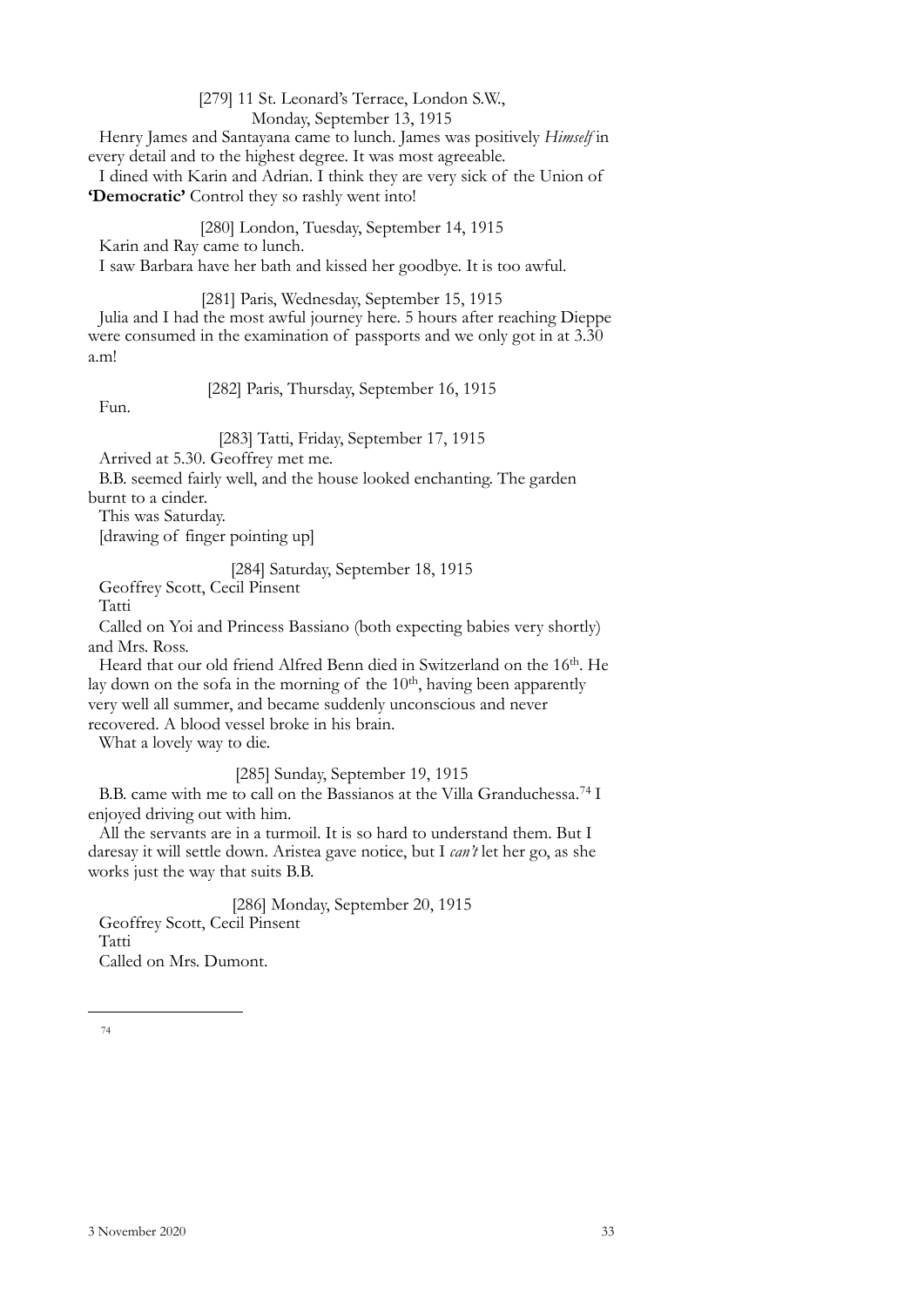Sybil and 2 of her officers came to dine. One had his nerves all to pieces, a young barrister named Bax. He said it was *awful* landing at Gallipoli and being shelled.

[287] Tatti, Tuesday, September 21, 1915

Took Mrs. Ross to call on Bassianos and on Mrs. Benn,[75](#page-31-0) and did some errands.

Mrs. Ross was so fussy I could not get to see Yoï as I meant to do. Perhaps it was as well, for Geoffrey *hates* to have me see her, and after all he is a million times more important to me than she is.

#### [288-289] Tatti,

Wednesday, September 22 - Thursday, September 23, 1915 I believe the entries of these days are on the last pages. It makes little difference.

Yoï gave birth to a boy.

[290] Orvieto, Friday, September 24, 1915

Geoffrey Scott, Cecil Pinsent

Geoffrey and Cecil and I got off at 11, and saw the big Villa at San Donato (Torre d'Acona) [76](#page-31-1) [*sic*] before lunch. It has a park filled with sculptures done by the cook in his hours of leisure. The chief one, a really very fine Hercules and Caccus was inscribed:[77](#page-31-2)

D'altre opere e di questo Ercole invitto

Io Giuseppe Catini fui l'autore

Che dopo aver nella cucina fritto

Feci a tempo avanzato lo scultore.

Del calzolaio pria da urgenza afflitto Mestiere esercitai di mal umore

E studiai **fin** fui d'architettura un poco.

Fui comico, pittore, poeta e cuoco.

A.S. MDCCLVI

We came on through Lucignano and Montepulciano here. The moonlight was glorious. The land looked like a desert.

B.B. went to stay at Villa Medici with Sybil.

[291] Caprarola, Saturday, September 25, 1915

Geoffrey Scott, Cecil Pinsent

Lunched at Orvieto, and rain came on. We reached Caprarola for tea in a downpour.

Mrs. Baldwin has lost her beauty, poor thing, but keeps the values of a frivolous adventuress. It is very painful — horrible.

Yet she is extremely able and has not only restored this huge place *admirably* but has made over her village and is now doing a valuable war work. I admire her and yet abhor her.

<span id="page-31-0"></span><sup>75</sup>

<span id="page-31-2"></span><span id="page-31-1"></span><sup>76</sup>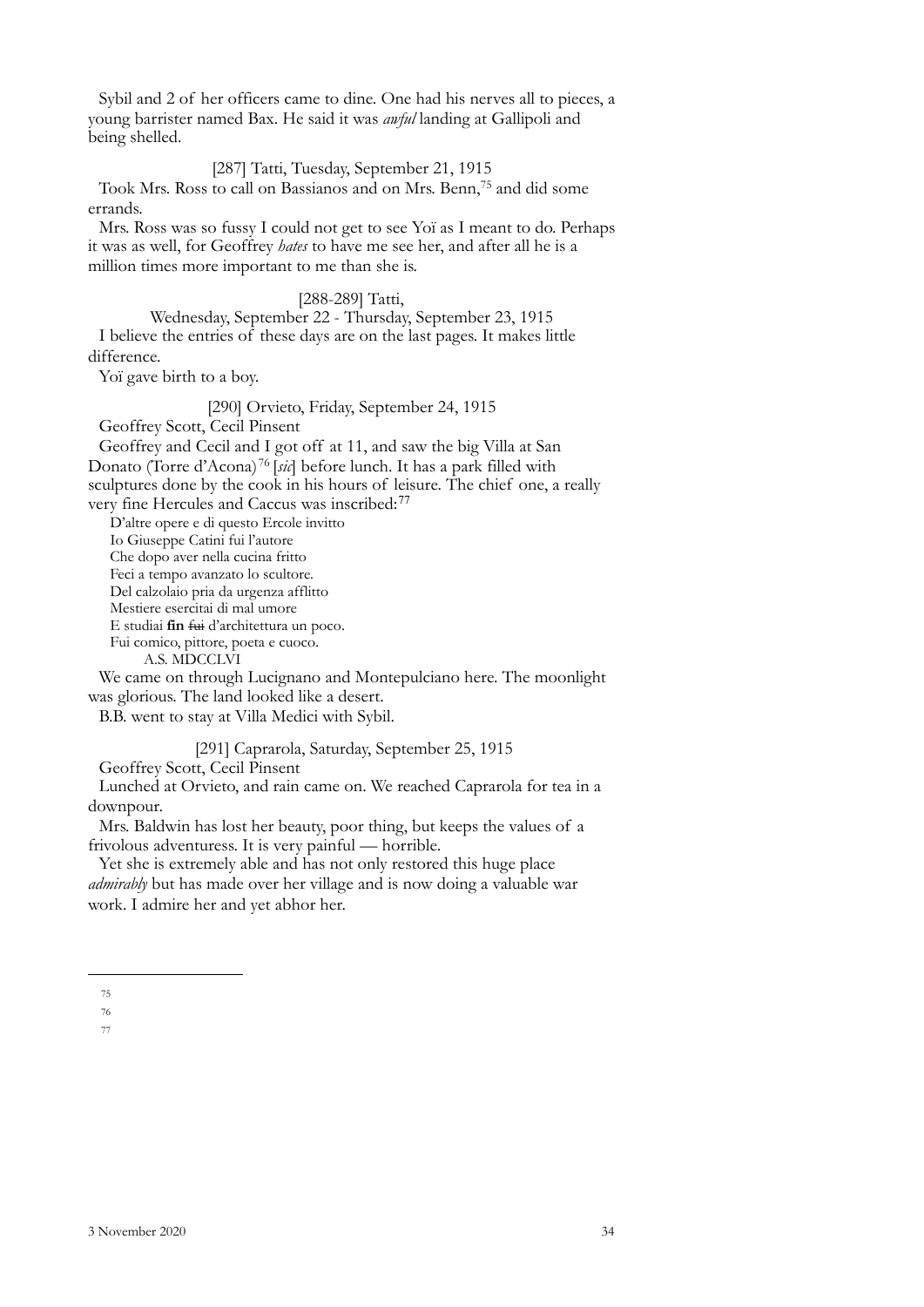# [292] Caprarola, Sunday, September 26, 1915

Geoffrey Scott, Cecil Pinsent

Rain and shine, chiefly rain. But we motored to Sutri and saw that wonderful romantic villa overlooking the theatre.

[293] Caprarola, Monday, September 27, 1915 Cecil Pinsent, Geoffrey Scott Rain, rain, rain We motored to Bomarzo but it was too rainy to walk in the park.

[294] Caprarola, Tuesday, September 28, 1915 Cecil Pinsent, Geoffrey Scott

Motored to Soriano, Bomarzo and Vignanello.

Bomarzo has a park filled with great rocks and boulders carved into giants and dragons, elephants, etc., more like a deserted Eastern shrine (Chinese) than anything I ever saw in Europe.

Mrs. Baldwin recounted to me the whole Gladys-Marlborough epic, how they were devoted to each other through 14 years of trial, and how those "dirty hounds" the "Yanks," i.e., the Duchess' mother and friends,<sup>78</sup> put the blame on angel-innocent Gladys.

They quarrelled like maniacs, till once, quarreling about Titian, Gladys bit his hand, and he thrashed her nose till it cracked, and she has been an angel ever since!

[295] Grand Hotel, Siena, Wednesday, September 29, 1915 Cecil Pinsent, Geoffrey Scott

Motored from Caprarola. Had lunch by Lake of Bolsena. Saw Monteoliveto.

Found letter from Inez **Boissevain** Boisservaire, who has been sent home by the Italian Government. She richly deserved it! "I'm not pro-German–" she wrote, "not in the least — nothing would grieve me more than a German victory — except a victory for the Allies. I am against war — all war — that is all. And if this war ends with a victory gained by military strength, we shall have militarism rampant in the world for a long time to come. I want an intelligent adjudication and I want it soon. And I don't go on the theory that any parties to the **conflict** certified are more to blame than the others. I am not interested in placing blame. I am interested in avoiding such stupidities for the future."

The Italian government evidently was interested in avoiding such stupidities for the present.

[296] Albergo Universo, Lucca, Thursday, September 30, 1915 Geoffrey Scott, Cecil Pinsent

Left Siena at 10 and lunched under Volterra, having seen the Villa Celsa<sup>[79](#page-32-1)</sup> first — charming connecting gallery, chapel and gardens by Peruzzi.

<span id="page-32-1"></span><span id="page-32-0"></span><sup>78</sup> 79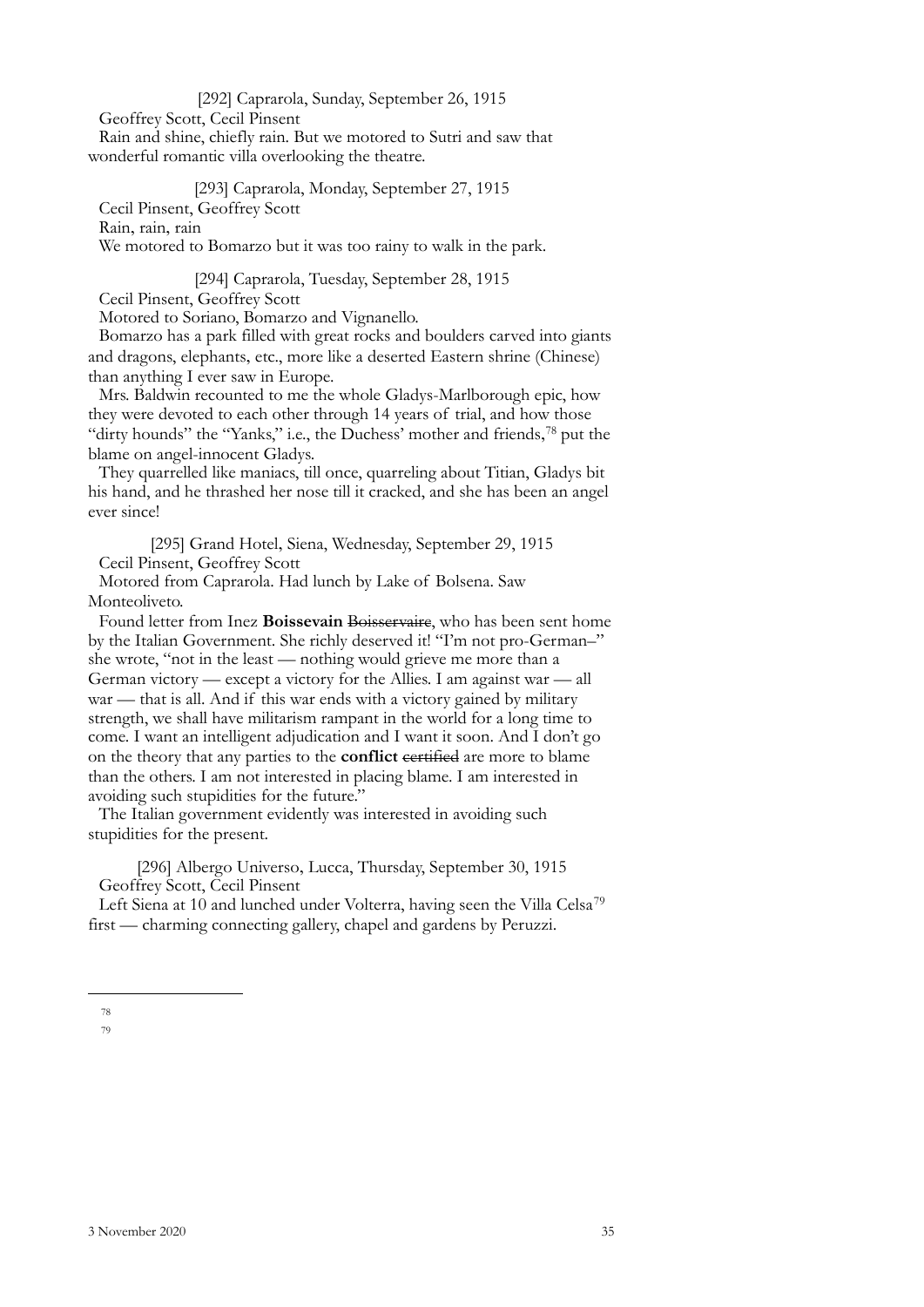Saw Laré<sup>[80](#page-33-0)</sup> and inspected the Bagni di Casciano<sup>81</sup> — nel caso mai.

Reached here in time to see the most glorified sunset there ever was from the city wall.

B.B. writes "Sybil amuses me a bit and annoys me more by the indirection wherewith she goes back as every plan we make directly her hotel-keeping preoccupations demand it. Today another lot of 'officers' arrive and their indirection will take up most of her energies for the rest of my stay….The fact is, I wish you were back. I am not much of a visitor, except for 2 or 3 days at a time.

HENR[I82](#page-33-2) was killed on the French front.

[297] Albergo Universo, Lucca, Friday, October 1, 1915 Geoffrey Scott, Cecil Pinsent

We saw today 6 interesting XVIII century villas:

1) Mansi, with street of water surrounded by parapet and statues and a fountain-grotto with Diana and Actaeon;

2) Villa Torrigiani, with glorious cypress avenue, and charming sunk garden, and diverting *jeux d'eaux* to wet the runway;

3) Villa dei Vescovi, the most liveable-in of all, a lovely situation, and fine baroque entrance to wood;

4) Villa della Principessa, inhabited by a mad Bourbon prince, Principe di Capua, who for 40 years hasn't spoken to anyone, and gets in a rage **if** of anyone goes near him. He sits all day from 6 till sunset on his front step, and throws away all his plates and cups. We saw him throwing away his tea things — made of enamel or horn, of course — a bent old figure with white hair. The place is magnificent and has a green theatre and glorious water-garden;

5) Villa Rossellini with fine loggia**;** and

6) Villa Bernardini, with **huge** large ilex groves and a lovely water garden. Such an enchanting day.

[298] Villa Bice, Marina di Pisa, Saturday, October 2, 1915 Geoffrey Scott

We motored to Collodi in the morning, saw over it and the garden and had lunch in a delicious olive grove on the hills above Pescia.

Saw Cecil off to Florence and then Geoffrey and I motored to Massa, got out our permits to stay in the Zona di Guerra, and came on here to visit Mascha and her husband, Arthur Travers-Borgström. They seem very comfortable and happy. He had a terrible drinking-fit for a month when they first came, and such D.T.s that 2 men could hardly control him, but since then he has been very nice. It is a madness, poor man, and he quite forgets what he does or says.

[299] Villa Bice, Sunday, October 3, 1915

Geoffrey Scott Walked and talked with Mascha.

<span id="page-33-0"></span>80

<span id="page-33-2"></span><span id="page-33-1"></span>81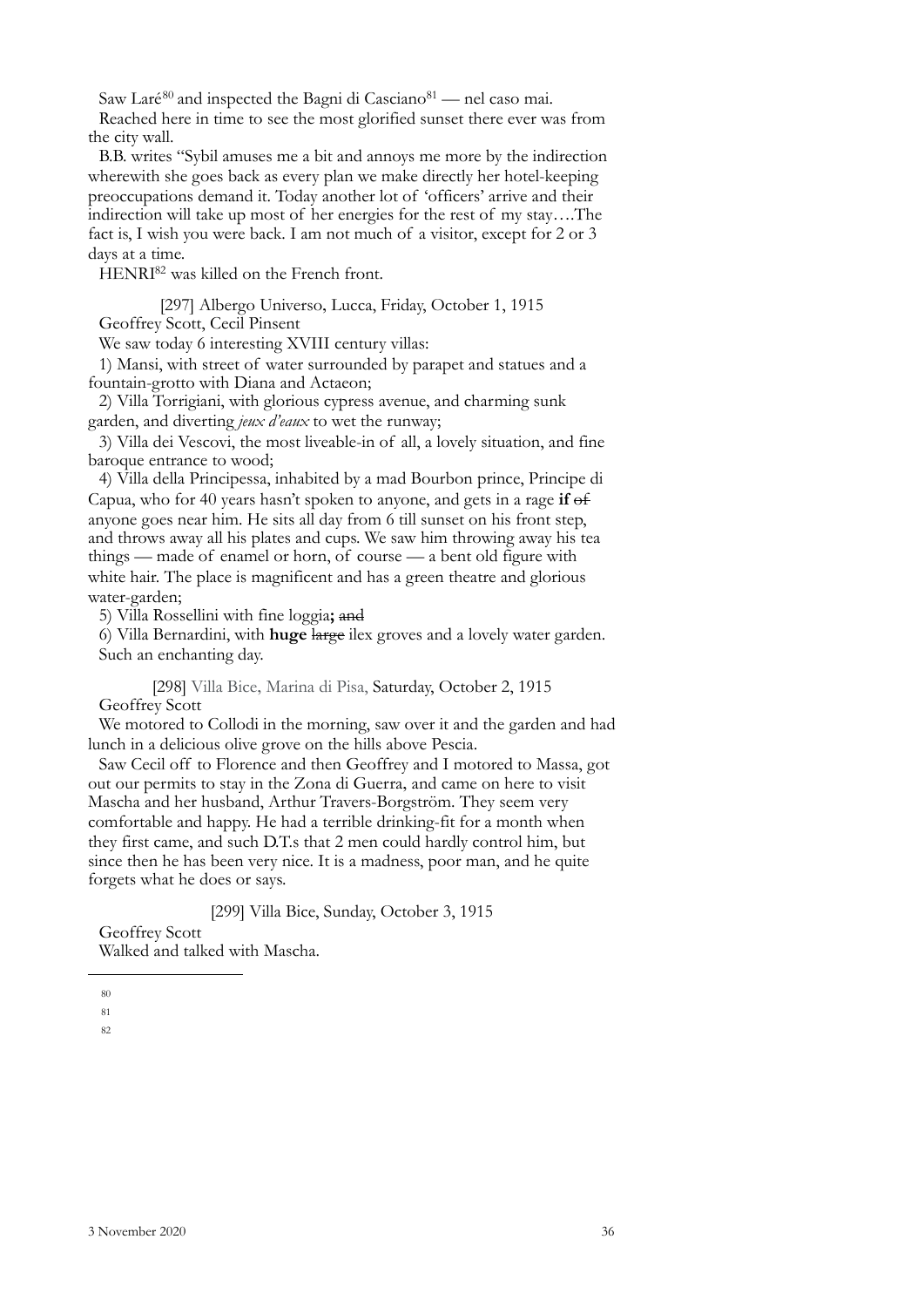A lovely walk along the little river, the Frigido.

Geoffrey had a walk with her husband. Little Algar is a nice little boy.

[300] I Tatti, Monday, October 4, 1915

Geoffrey Scott

Called on the Loesers in the morning, who live like German pigs, in their bath wrappers all day. Saw their hideous little "Milda" playing **on the beach** in the back, longed for my "Barbar".

Lunched with Lina at Viareggio and enjoyed her two darling children. I motored her home.

It was delightful to arrive.

[301] I Tatti, Tuesday, October 5, 1915 Geoffrey Scott, Cecil Pinsent B.B. came home from Villa Medici. We engaged a new valet, Umberto Simoneschi.

[302-311] Wednesday, October 6 - Friday, October 15, 1915

[no entry]

# [312] Saturday, October 16, 1915

Geoffrey Scott

Cecil and Geoffrey and I motored out to Pistoia, with Capecchi to choose box and trees. We stopped on the road to watch the gyrations of a great silver air-fish whose huge hangar stood in a field by the road.

I got a fierce headache coming home.

The two Miss Hultons dined here.

# [313] Sunday, October 17, 1915

Walked with B.B. and Geoffrey to the Madonna del Sasso $83 - a$  $83 - a$  perfectly divine day with the year at its best.

[314] I Tatti, Monday, October 18, 1915

Took Mrs. Ross to lunch with the Dumonts.

Then called on Horne who lives most uncomfortable in a stuffy little room at the top of his bare Palazzo, which he has furnished with a Carlo Dolci and a picture painted on variegated marble. He seemed very ill, but very keen, as always, about "collecting" (also about selling, I fancy).

Then I went to see Yoï, who vaunted the return of her figure to its wanted grace after her 4<sup>th</sup> maternity. She had stood up nude for Nello to inspect it in every detail, and he was — enraptured!

[315] I Tatti, Tuesday, October 19, 1915

At last tackled my little writing room and emptied and arranged the drawers of letters and papers. I found that card of **Sonnino's** Donnino's whose loss (i.e., careful putting away!) caused<sup>84</sup> such well-deserved fury.

<span id="page-34-1"></span><span id="page-34-0"></span><sup>83</sup> From I Tatti: a very long walk. But perhaps they were driven to a point closer? 84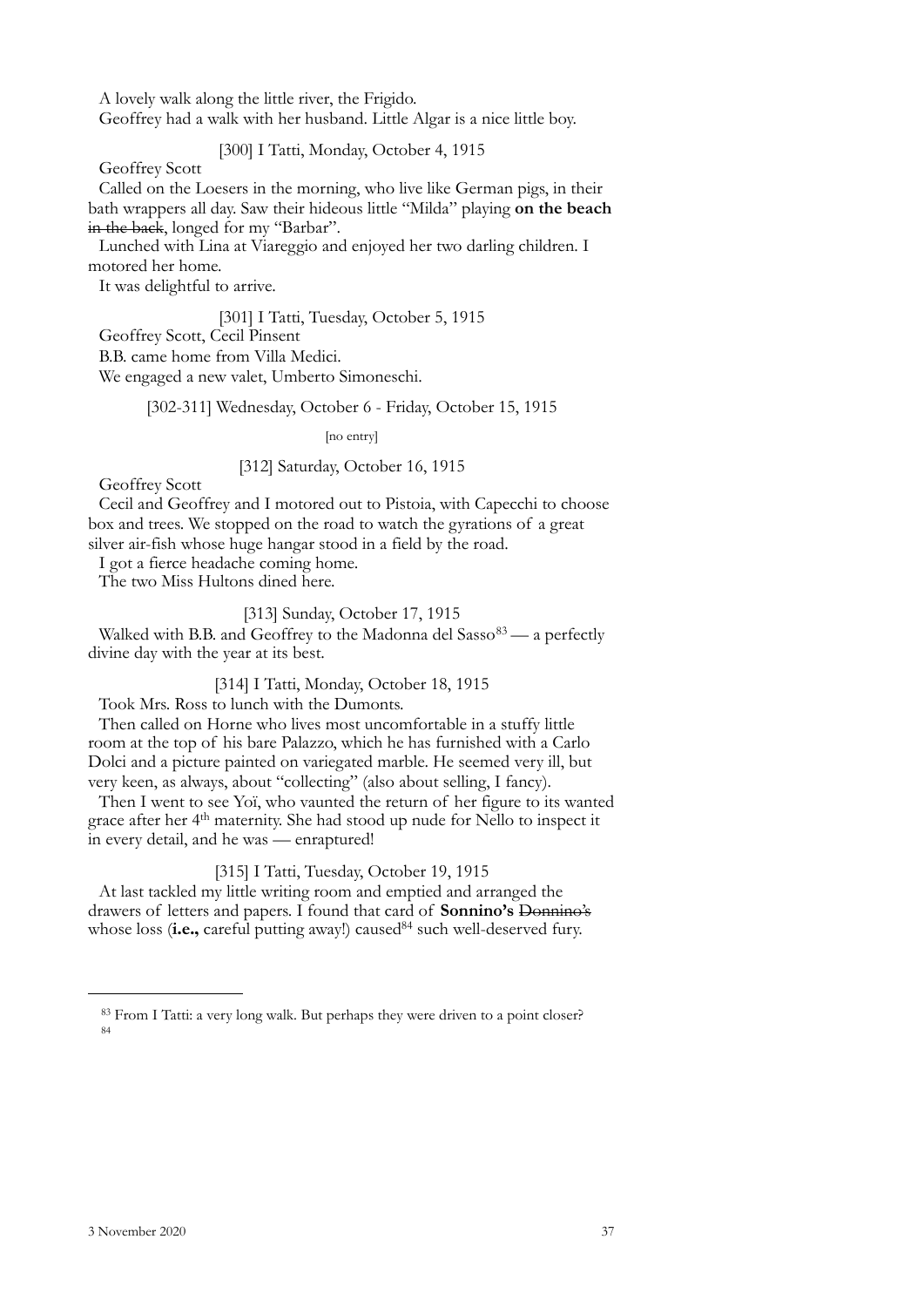In the afternoon, while B.B. called on Sybil, who was ill in bed, I took our old "rampart walk," around the hill to Fiesole, and enjoyed it *immensely*. **Then** There we called on the Bassianos.

Coming back we heard the bad news of our little Henri's death — the very best servant there ever was, and *one of the nicest men*. We both feel it very much, and so do all those who knew him.

What a brutal, crazy, tragic, meaningless war.

[316] I Tatti, Wednesday, October 20, 1915

Geoffrey Scott, Cecil Pinsent

Irene Law and Placci came to lunch, and we walked with him from the Madonna del Sasso down to S. Brigida. He had no news, but said we must "trust" that Italy was going to do the right thing in the Balkans. Considering that she is in fact nothing but a Balkanic state herself, how are we to have confidence?

The boys dined with Sybil and Irene.

[317] I Tatti, Thursday, October 21, 1915

Geoffrey Scott

The Bassianos came to lunch and stayed rather long. B.B. went out with Sybil, and Geoffrey and I had a delicious walk in perfect weather.

Mrs. Ross and the Dowdeswells came to dine.

[318] I Tatti, Friday, October 22, 1915

The Travers-**Borgströms** came to tea. She does fuss. B.B. dined with Sybil.

I have given up hope about Cecil. His character is too weak for his talents to prosper. All these years I have hoped and excused **and** hoped, but something has snapped. B.B. is also unhopeful for his future and I think Geoffrey is also. Such a pity, for he has genius.

Ray has a choice of and wants Friday's Hill Cottage, where she spent her childhood. I've had to advise her against it, as we none of us know what the war may do to our money. She is busy getting women to work on munitions.

[319] I Tatti, Saturday, October 23, 1915

Geoffrey Scott

Walked with B.B. and Geoffrey over the quarries. A most wonderful day and a delicious walk.

The Hultons and Reggie Temple dined here. The latter, after going to see Herbert Horne every day for 4 years, and spending from 1-5 hours at each visit, suddenly stopped, about a year ago, and hasn't been near him since. Pure caprice. I hope I persuaded him to go again, for Horne felt it very much. But of course he never lets anyone become *friends* with him.

[320] I Tatti, Sunday, October 24, 1915

Geoffrey Scott, Naima

<span id="page-35-0"></span>The **Blackers**<sup>[85](#page-35-0)</sup> Blackes have lost their second son, on the French Front. Poor people.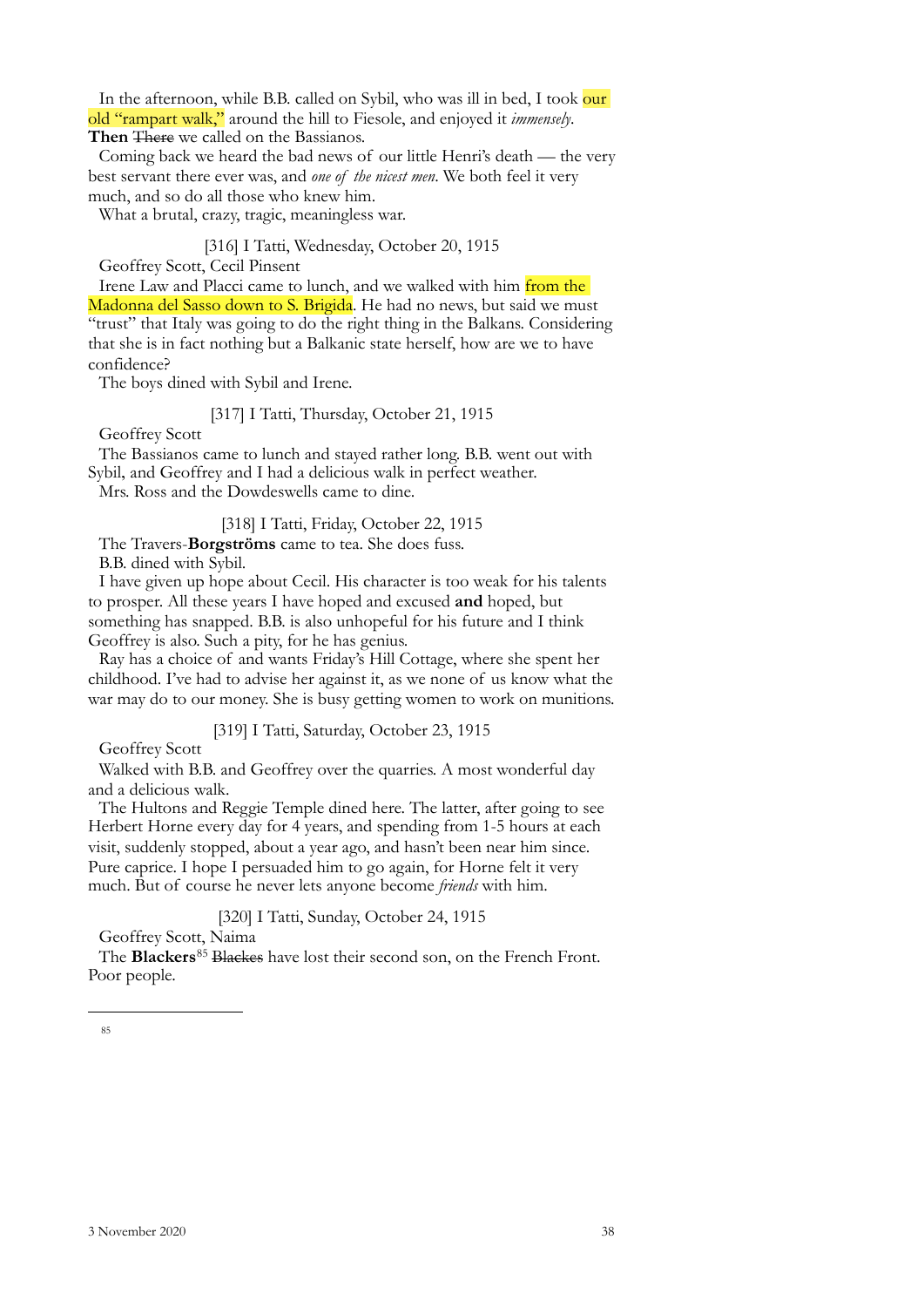We are all terribly low about the war, with these Balkan complications. It is too miserable to talk about.

B.B. and Naima motored up Monte Morello, and Geoffrey and I walked in the garden — *poderes*<sup>[86](#page-36-0)</sup> borders waiting for Lady Enniskillen, who came very late. She, too, is depressed and anxious.

## [321] I Tatti, Monday, October 25, 1915

Geoffrey Scott

Began to get the villino in order.

B.B. motored with Sybil, and Geoffrey and I walked, and I called on Mrs. Ross. Geoffrey very down with liver attack.

Salvemini and Madame Luchaire came to dine, his last evening before going North. The horror of it gripped and held us so that we could scarcely find anything to say. That a **brilliant, upright,** useful man like that — the nicest Italian we have ever known — should throw his life away for the Trentino or Trieste is fantastic — and tragic.

I wept after he had gone. Salvemini was very distressed at Italy's taking no actions in the Balkans. Altogether he feels something "*poco chiaro*" in her present policy.

[322] Tuesday, October 26, 1915

Geoffrey Scott

Villino, servant's clothes, Aristea's **pickings** pickup, chair-covers, carpets**, etc.,** in morning. How constantly a big house keeps one employed!

I took Mrs. Ross in in the afternoon**. It** upsets my own plans, but she enjoys it, and it makes me feel the motor is of use.

I called on Mascha while she called on Professor Villari who feels as Salvemini does about the situation.

Sybil came to lunch, brimming over, as usual, with her own affairs. She is an **A No. 1 Bore**. She is so fearfully self-absorbed, she notices nothing.

## [323] Wednesday, October 27, 1915

Geoffrey Scott

Geoffrey still liver-y, poor thing.

I am sending garments to soldiers at the front, so many touching appeals. Alas.

Bernard and I walked **our old Careggi round** over old Careggi mound over the pine-hill. It is being enclosed as hospital ground.<sup>[87](#page-36-1)</sup> We have walked there for 25 years.

Called on Bassianos. She suffered so she says she'll never have another baby. This one is a great beauty already, although only 4 days old.

Geoffrey dining at Villa Medici.

## [324] Thursday, October 28, 1915

Same foot trouble as 2 years ago after Brides-les-Bains<sup>88</sup> — this time after Bath. I think it's called Intertrigo. Feels like shingles. Naima trying Kundan

<span id="page-36-0"></span><sup>86</sup>

<span id="page-36-2"></span><span id="page-36-1"></span><sup>87</sup>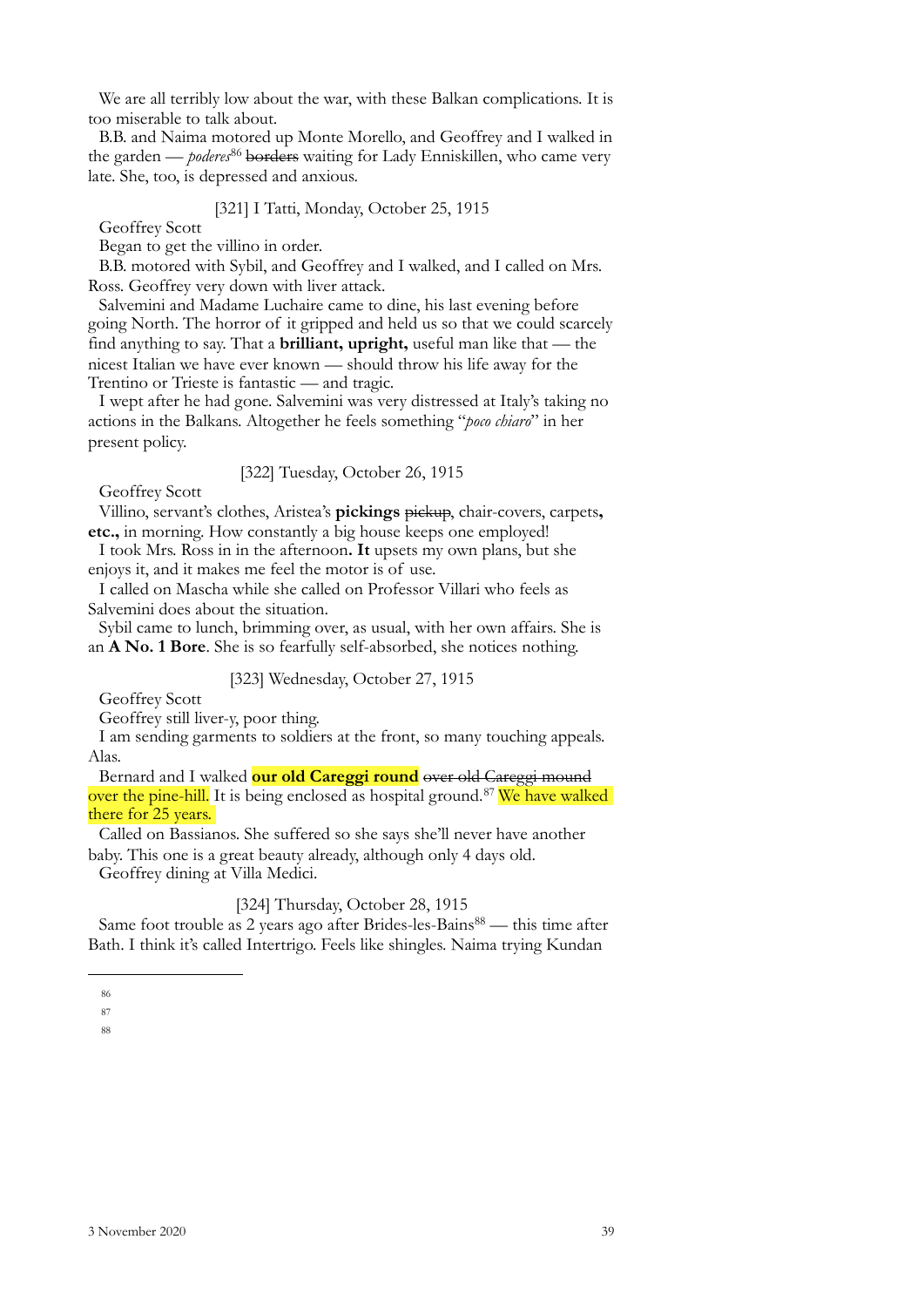Lal's massage, i.e., bringing blood down into feet and holding it there while she massages toes, pushing it back and then massaging calves of legs.

Read over our old letters of 1890-94. This amuses and interests me very much.

B.B. motored with Sybil.

Geoffrey had tea-party of Mascha and her husband and Marcella Michela. He might fairly easily fall in love with the latter, but I hope he won't as she is poor.

[325] Friday, October 29, 1915

Geoffrey Scott

Still in bed and still reading over those old letters.<sup>89</sup> Bernard then, as now, passionate for reading.

He dined with Sybil and Geoffrey with me, who told me I had the habit of flattering the men I was fond of, and every one remarked it about Bernard and thought it had spoiled him. Cheerful.

## [326] I Tatti, Saturday, October 30, 1915

Naima Lofroth

Got up at noon. Feel better.

Bernard went over to see Sybil.

Naima came. She says Aristea boasts in the market of having made 30,000 francs out of us.

Geoffrey dined and slept at Villa Medici.

I made myself very miserable reading over some old letters of 1895. I'm so afraid I am the same person still, and I feel rather muddled about things. B.B. comes out very well from these letters — I *horrible*.

# [327] I Tatti, Sunday, October 31, 1915

Geoffrey Scott, NL

The Dumonts came to lunch, and then I took them to call on Aunt Janet. He said financial **reasons** reason would cause the war to end next spring. Alas for all the suffering first!

My feet seem well again. It must be that Indian Massage.

# [328] November 1, 1915

Monday,

Geoffrey Scott

Went to Villino, and to Madame Roselmini about the move.

Long confab with Ammannati about household expenses. I have been horribly careless.

Didn't quite dare to walk, but went a little in the garden.

Madame Luchaire and her young friend, Marcella Michela, came to dine. The latter is very pretty, hard and bright, intelligent, amusing, but not sweet. Madame Luchaire stayed *till midnight*. It was far too long.

[329] Tuesday, November 2, 1915

<span id="page-37-0"></span>Geoffrey Scott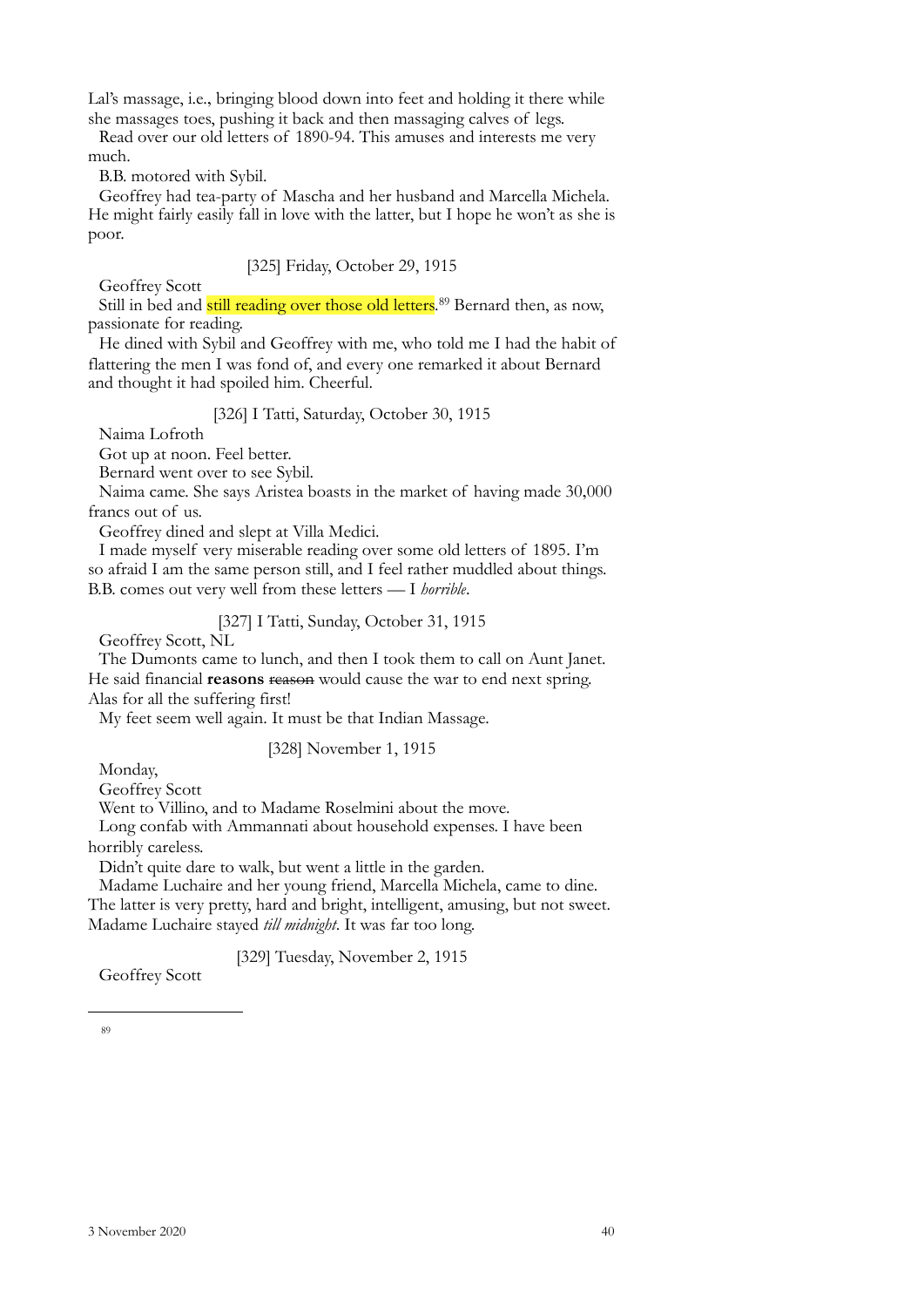Went to Hospital in Villa Pisa and saw "our" radioscope and the bullet in a man's arm by means of it.

Saw a picture **Paoletti** Pavletti has to sell, which is really a very good Ambrogio Lorenzetti–a great temptation!

The <*contessa*> Gravina<sup>[90](#page-38-0)</sup> came to dine, and was nice till towards the end when she said that Germany had been **attacked,** and the war and its present length was all England's fault, and if Europe were militarized certainly Germany couldn't be blamed etc. — I suppose she *has* to think all this.

Got the Roselmini into the villino, poor feckless things.

[330] I Tatti, Wednesday, November 3, 1915

Geoffrey Scott

B.B. and I had a violent discussion about money, and I spent the rest of the day trying to see just how it all stands. I am inclined to feel that everything is always my fault.

I took Mrs. Ross to lunch with the Dumonts, not a great treat for any of us, I fear.

I had a little walk with Geoffrey and Bernard, and this was a treat, for me, at any rate. They both seem well.

Sybil and Irene and Cecil and Carlo and Ady Placci came to dine — a thoroughly boring evening. I am paralyzed as a hostess by Sybil, who talks in a loud voice, very vehemently, and distracts everyone. She is a Bore!!

[331] I Tatti, Thursday, November 4, 1915

Geoffrey Scott

Rain in the morning, but Bernard and I had a good walk in the afternoon, visiting that incredible deserted quarry all filled with flaming red leaves, just that one spot on the hillside, as if it were a **fairies'** faerie's land where they had lighted inextinguishable torches.

B.B. dined with Cecil, who had had a letter from Percy Lubbock saying that while he was in the office of the Foreign Edition of the *Times*, the Dutch Ambassador came in great haste and importance to ask what line the *Times* would take if Germany proposed Peace on the basis of the *status quo ante*. This is connected with Bislow's<sup>91</sup> visit **to** (Switzerland brings some hope).

[332] I Tatti, Friday, November 5, 1915

Geoffrey Scott

Raining nearly all day.

I went out at 1:30 and dressmaked [*sic*] and shopped till 6. Horrible.

Sybil came to see B.B. and they had a walk.

Geoffrey dined with Sybil.

Advised Ray and Karin to invest their  $f1000$  from Aunty Lill's estate through **Bonbright** in New York.

<span id="page-38-1"></span><span id="page-38-0"></span><sup>90</sup>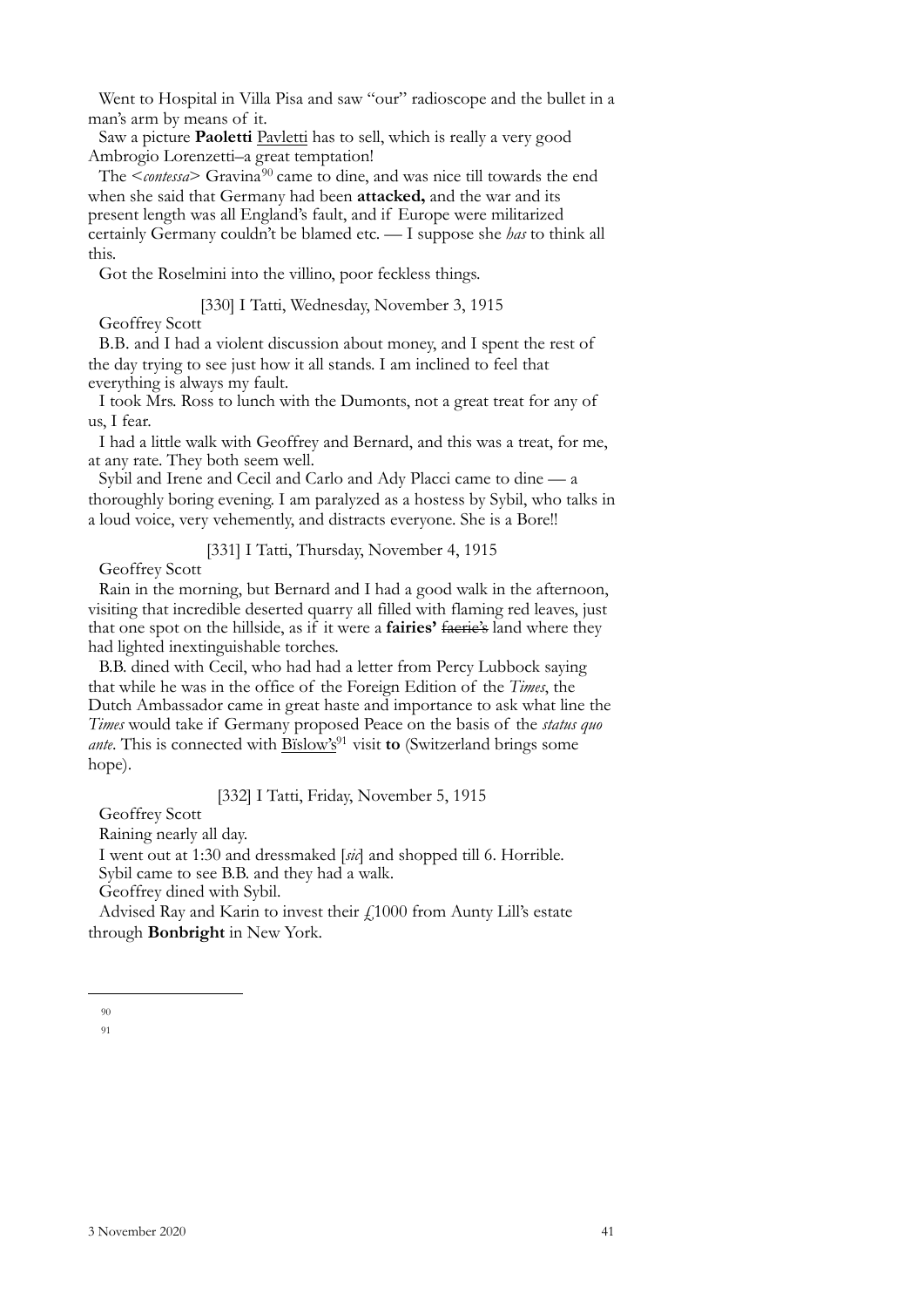B.B. had a letter from Miss Greene after 3 **months'** silence— a very ordinary sort of letter chiefly about money and deals. **She** explains her long silence by depression. Probably she is lying.

## [333] Saturday, November 6, 1915

Began to grapple with accounts. I am about as unsuited for this as a rabbit for driving a motor-car!

Walked with B.B. on the Careggi hill, called on the Bassianos, and on Mascha to say goodbye. Her husband has taken to drinking once more.

Vida Bispham and her husband Riccardo Daddi came to dine. He is a nice young fellow, serious and good, but delicate and with a harsh voice. She is certainly very boring. They're *horribly* poor — £200 (francs) a month.

B.B. said that Sybil had begun to bore him dreadfully, as does nothing but talk of her officers and her entertainment. I am not surprised, for she has always struck me as a peculiarly insistent bore.

[334] I Tatti, Sunday, November 7, 1915

Geoffrey Scott, Naima Lofroth

A perfectly heavenly day — real St. Martin's summer.

Grappled very unsuccessfully with accounts this morning. With several false alarms and mistakes. I must get Geoffrey to help me.

We all **four** far motored up to Monte Senario in the afternoon and walked along that delicious meadow on the ridge looking down into the Val di Mugello.

**Then** There I called on Mrs. Ross and Lina. Found Aunt Janet very depressed **over** on England's **muddles** muddle.

[335] I Tatti, Monday, November 8, 1915

Geoffrey Scott

Accounts — how complicated! But I shall manage **them**. these

Sybil came and walked with B.B. and I went to Dr. Banti about my heart. He says it's only uric acid — the old foe — and not functional, so I needn't bother. It has been such a queer sensation hearing and feeling it always pumping away. However now I shan't bother.

I brought Lina up from town. She sent over to Geoffrey her first chapter of "Sicily",[92](#page-39-0) a regular outpouring à la **Symonds**-cum-Hutton,[93](#page-39-1) but not badly done for that.

[336] I Tatti, Tuesday, November 9, 1915

Rain

Began work on North Italians — such fun.

Sybil came, and this time talked of Art and other non-war themes. B.B. had told her he simply couldn't bear it when his **friends** friend turned into public institutions or philanthropical [*sic*] committees.

I called on poor asthmatic Miss Paterson and then on poor bronchialpleurisy-enteritis Miss Preistley, an infinitely nicer creature.

Geoffrey had Marcella Michela to tea.

<span id="page-39-1"></span><span id="page-39-0"></span><sup>92</sup>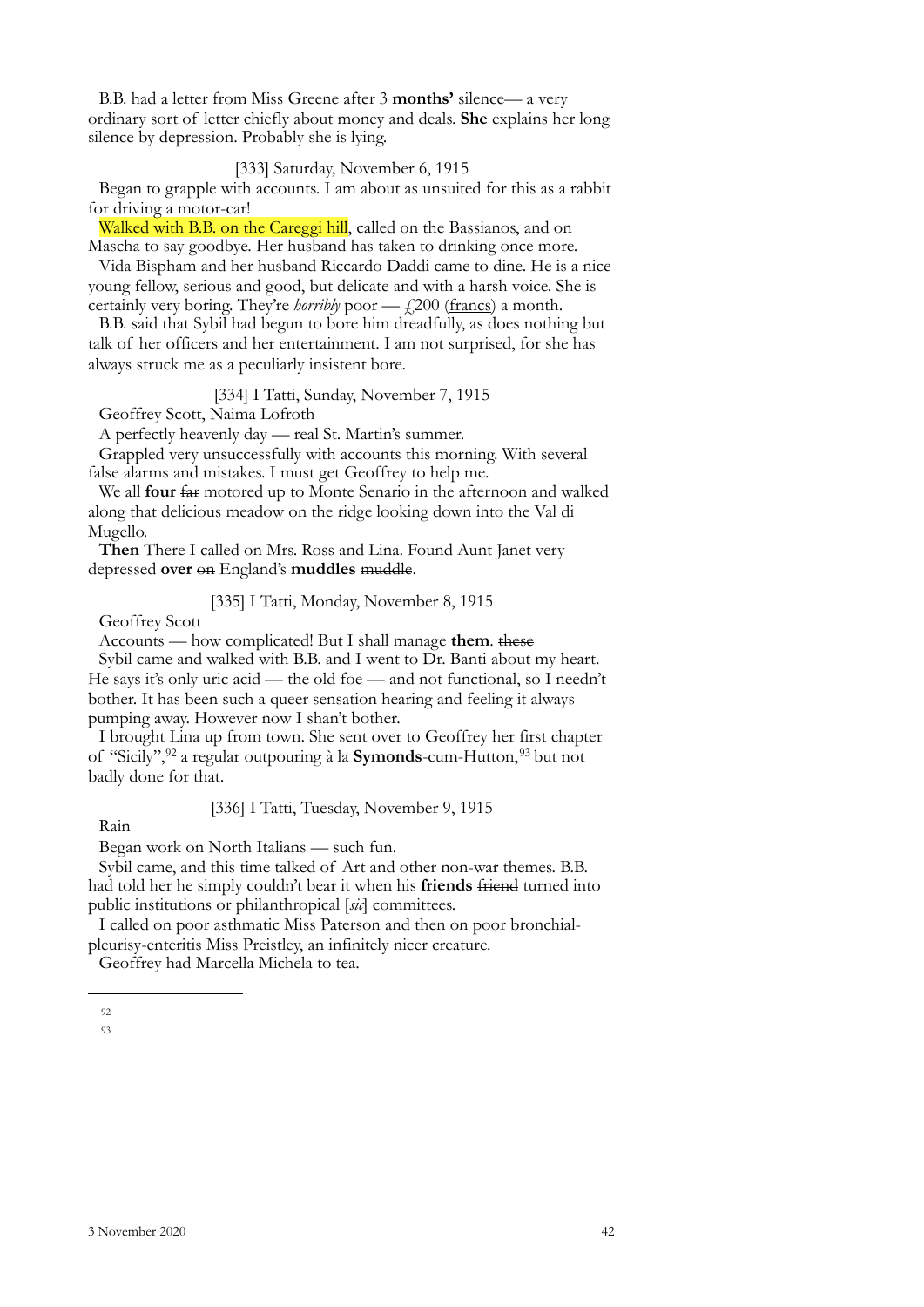[337] I Tatti, Wednesday, November 10, 1915

Worked on North Italians.

Nello came to go over with B.B. the translation of his 4 books and then Yoï came to lunch looking somewhat pale and drawn from childbirth. (Harry Wladimir Maraini, [94](#page-40-0) Sept 23), and **<was>** extraordinarily boring and false. What an ill-assorted couple — he so keen and full of impersonal interests, she so bound up in sex-vanity and **self-absorbed**. She is getting very restive with the narrowness of the life he imposes on her. It will end badly.

Geoffrey came back.

B.B. and I had a walk after the rain at dusk, under the new moon. We are reading Busch on Bismarck.<sup>[95](#page-40-1)</sup>

[338] I Tatti, Thursday, November 11, 1915

Geoffrey Scott

Heavenly day, very warm

A Soldier's epitaph

Poor old Bill! He left this place

With smoking guns and **smiling** sinking face,

But Bill won't miss if some good chap Will follow up and fill the gap.<sup>[96](#page-40-2)</sup>

Lina walked over in the morning and called on the lady at the villino.

Madame Luchaire, Marcella, and Nello came to lunch.

I took Mrs. Ross and Lina to shop, called on Lady Enniskillen and Mrs. Dumont.

Aristea left.

B.B. dined with Sybil.

# [339] I Tatti, Friday, November 12, 1915

Geoffrey Scott

Raining

The new cook came, and gave us a horrid lunch, but a worse dinner, meat, eggs and fish all bad, potatoes uneatable. He won't do, I fear. Alas — to begin again all that fuss.

I took Yoï and her baby over to see the Bassiano and theirs. Hers is absolutely hideous while the little **Gaetano**[97](#page-40-3) Caetani is a great beauty.

Brought Lina up, after some shopping.

Sybil took tea with B.B.

Placci and Prince Paul of Serbia came in for an instant.

[340] Saturday, November 13, 1915

Geoffrey Scott Naima Lofroth Worked on North Italians. Miss Paterson came to lunch and I went to sleep talking to her!

<span id="page-40-0"></span> $94$ 

<span id="page-40-1"></span><sup>95</sup>

<span id="page-40-2"></span><sup>96</sup>

<span id="page-40-3"></span><sup>97</sup>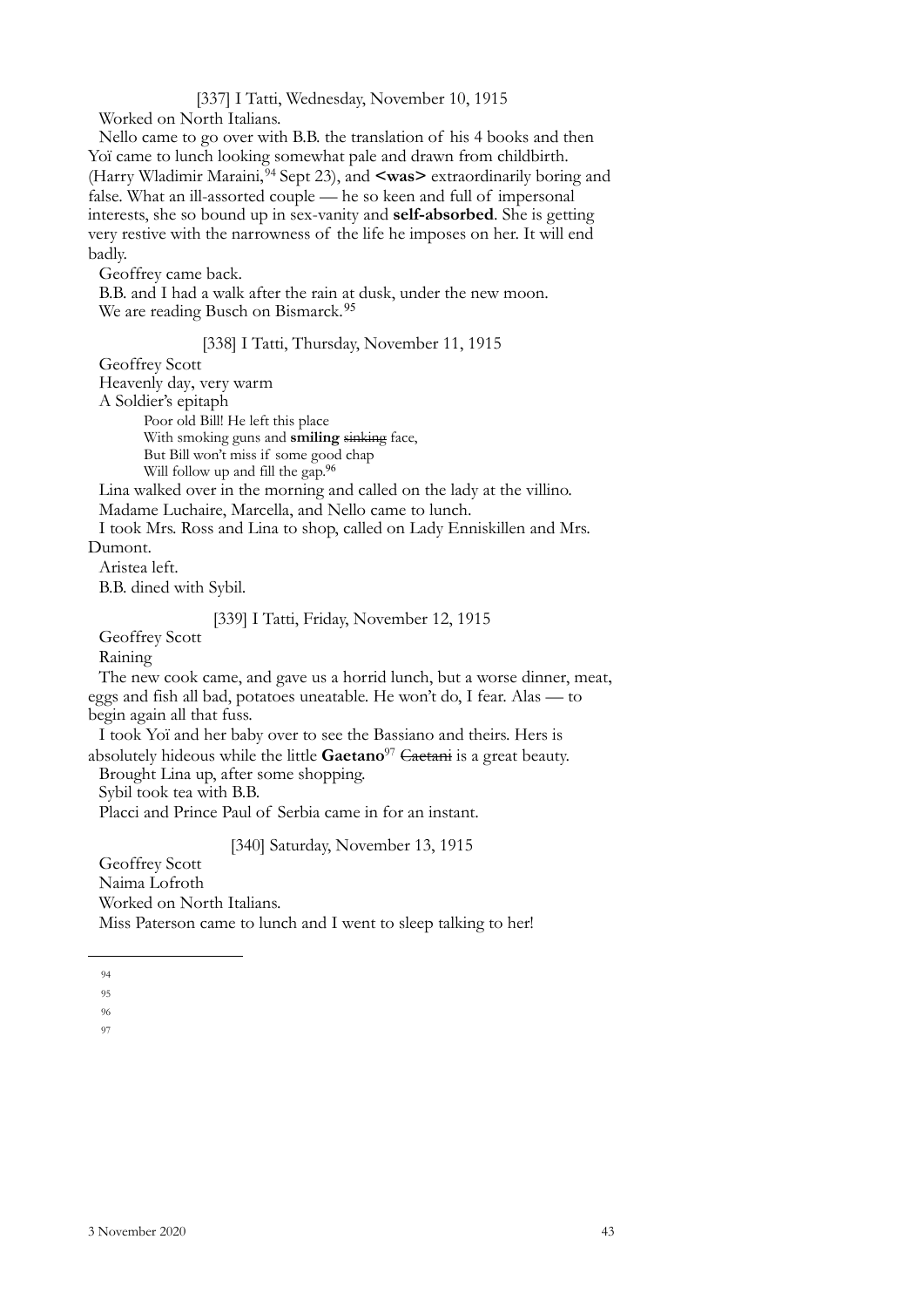Took Mrs. Ross to the **Actons'** Acton's tea party for the Officers, and saw over Acton's garden with him. It already looks better. He is very bold and puts in his stone-work and waits for things to grow. The principle is right, but it takes courage!

Mascha came to dine in a beautiful white Fortuny gown, quite gay, although she left her husband drunk at home.

B.B. went to Pratolino with Prince Paul of Serbia.

A lady asked Barbara how old she **was. "Free",** she answered. "And when will you be four?" Barbara, much puzzled, at last **brought** banged out, "When I stop being free."

[341] I Tatti, Sunday, November 14, 1915

Geoffrey Scott, Naima Lofroth

Rainy and stormy, too cold to sit out after lunch.

Still working on North Italians.

Drove up with B.B. and Naima and had walk around hill. It was very lovely.

[342] I Tatti, Monday, November 15, 1915

Geoffrey Scott

The most heavenly day but I had to go in to town to take Mrs. Ross to tea with the Dowdeswells.

Savage Landon<sup>[98](#page-41-0)</sup> came in and said he was just off to England to sell an invention he had made to destroy submarines.

Interviewed a nurse for Karin. She is named Ida Steury (Swiss) and has been 6 years with the Herrans.

[343] I Tatti, Tuesday, November 16, 1915

Geoffrey Scott

B.B. came in and quarreled about the nurse and would not stay to hear. But I wrote it out for his calmer eye, and he was very nice and reasonable. Still, it upset my nerves for the day.

[344] I Tatti, Wednesday, November 17, 1915

# Geoffrey Scott

Beautiful

Dreadful day for B.B. **did** Could not find 2 photos he wanted in the portfolios I brought him, and he became like a madman with rage — said he would leave the house and never return — and all sorts of things.

There was only one place where they could be, the place where we put all the as yet undistributed photos, but Geoffrey and I were so paralyzed and upset by his rage that we could not find the Piero della Francesca ph

<span id="page-41-0"></span>[345] I Tatti, Thursday, November 18, 1915 Guido Cagnola, Geoffrey Scott Fine Guido arrived soon after lunch.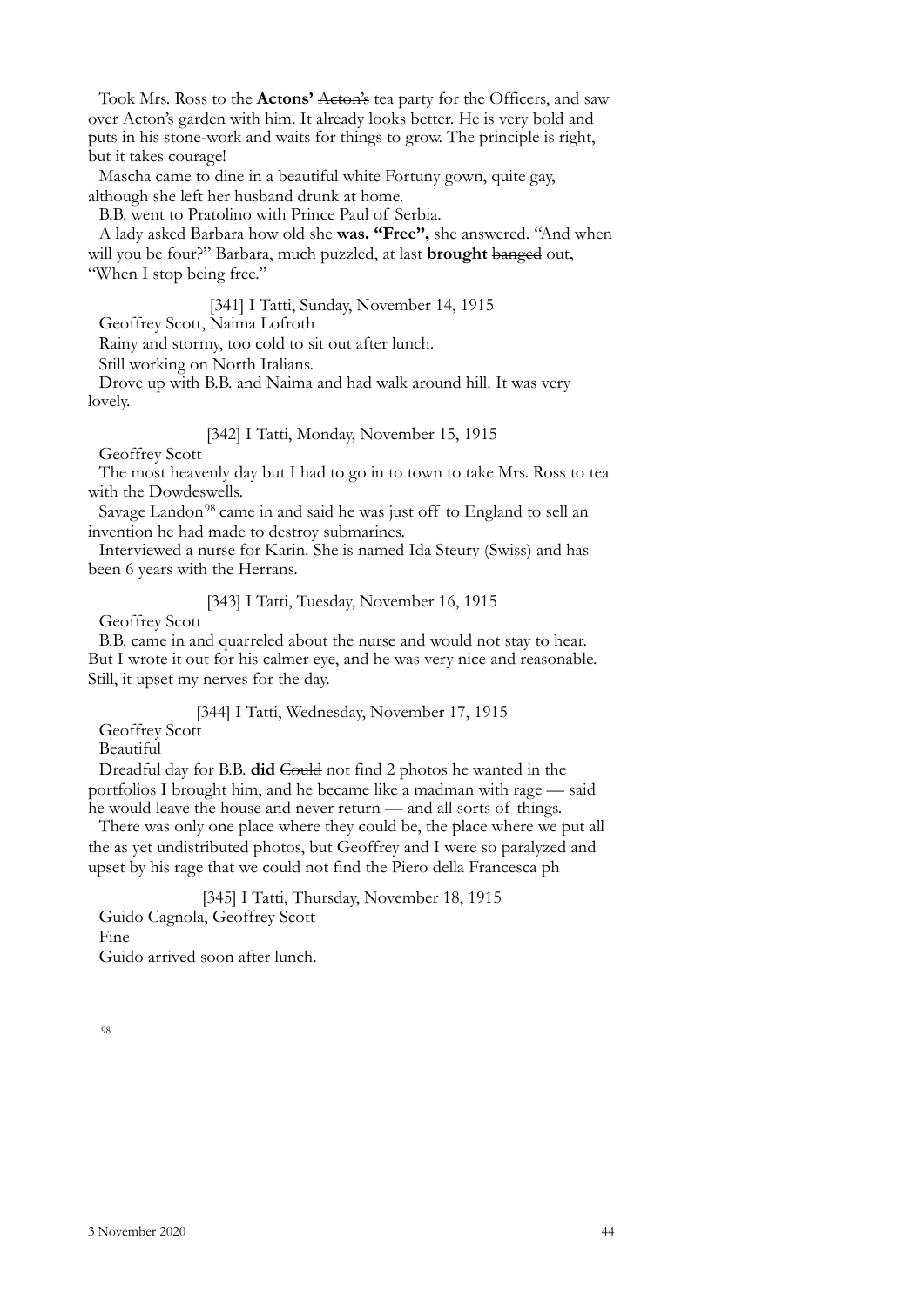Later Prince Paul of Serbia came and we went up to Pratolino and saw the "Appennino["99](#page-42-0) and the Villa, with its appalling mixture of lovely Empire and hideous vulgar modern stuff.

Geoffrey went as usher to Sybil's Entertainment.

[346] I Tatti, Friday, November 19, 1915

Guido Cagnola, Geoffrey Scott, Naima Lofroth

Walked with Guido in garden.

B.B. and he and I called on the Bassianos and Sybil. He flirted with Naima in the evening.

Sent off Karin's \$5,000 to Mr. Childs,**[100](#page-42-1) c/o W. P. Bonbright**, [101](#page-42-2) G W. P Bontbright 14 Wall Street,<sup>102</sup> to invest in **Middle** Mobile West Utilities  $Co.$ <sup>[103](#page-42-4)</sup>

[347] I Tatti, Saturday, November 20, 1915

Geoffrey Scott Naima Lofroth

Wind

Called for Mrs. Ross and Miss Hunter and went to the Red Cross Entertainment at Villa Medici. The lights went out for nearly all the time, but at the end Iris' **play,** "The Slippers of the Princess", got its lighting. It was very pretty, and all ended well. We felt pretty tired just from seeing, and Cecil who *did* it all looked a ghost.

Guido went at 11:30. We had a long talk. He said he was awfully anxious and distressed about Italy's policy, feared a secret and disgraceful treaty with Germany, etc.

Yoï was there and rather played off Nello and Geoffrey, making them both uncomfortable, and Geoffrey acutely miserable and sea-sick.

[348] I Tatti, Sunday, November 21, 1915

Geoffrey Scott, Naima Lofroth

Horrible Wind

Scattered morning. Putting away photos. Found the lost Pieros just where they ought to be! Must have been made positively blind by panic, Geoffrey too. Very strange!

B.B. by no means "adequate".

Walked a little in garden in high mind.

Mr. **and** Mrs. Dumont came bringing Mr. Flowroy, the expert in American passports. They said Volpi had gone to America with 4 million of goods to sell, and that his son-in-law, Ciampolini, came in **an** the awful state, saying his<sup>[104](#page-42-5)</sup> young concubine had 2 confidants on board who meant with her aid to rob him. They wanted her prevented from entering, but mismanaged so that *he* too is held up, under a sort of White Slave law, not allowed to enter!

<span id="page-42-0"></span><sup>99</sup>

<span id="page-42-1"></span><sup>100</sup>

<span id="page-42-2"></span><sup>101</sup> 102

<span id="page-42-4"></span><span id="page-42-3"></span><sup>103</sup>

<span id="page-42-5"></span><sup>104</sup>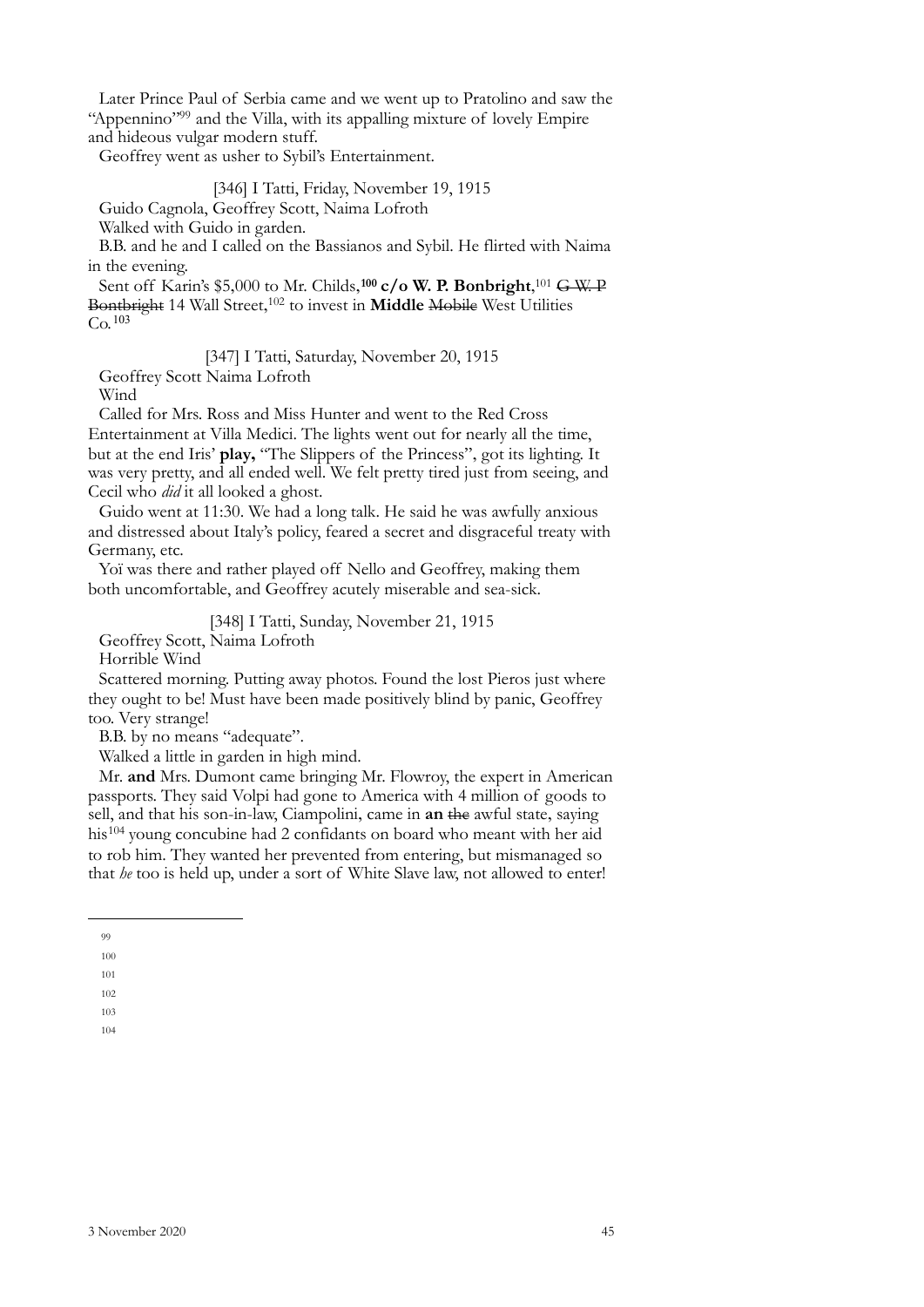Geoffrey Scott Cecil Pinsent

Ammannati came to announce the purchase of the San Martino *podere*[105](#page-43-0)

for 70,000 francs.

He also looked into the accounts of the cook, which he found to be over 100 francs a day!

<span id="page-43-0"></span><November> 12 Pesce 5.50 Macellaio 34.40 Frutta 14.10 Ortolano 20.35 Pizzicheria 50.50 Stesso 1.85 Sale 2.00 120.55 <November> 13 Pizzicheria 19.50<br>Ortolano 12.55 Ortolano Macelaio [*sic*] 1 9.15 Frutta 10.25 Ghiaccio 2.50 Pollo 3.00 Pane .40 Tram .80 77.15 <November> 14 Macelaio [*sic*] 25.30 Polli 7.00 Ortolano 10.90<br>Frutta 12.50 Frutta Formaggi 8.10 Tram 1.40 Pizzicheria 24.70 84.90 <November> 15 Caffè 5.30 Tram 1.10 Polli 5.00 Ghiaccio 2.30 Burro 2.25 Pizzicheria 20.75 Ortolano 25.70 Macelaio [*sic*] 21.80 Frutta 10.40 Pane .40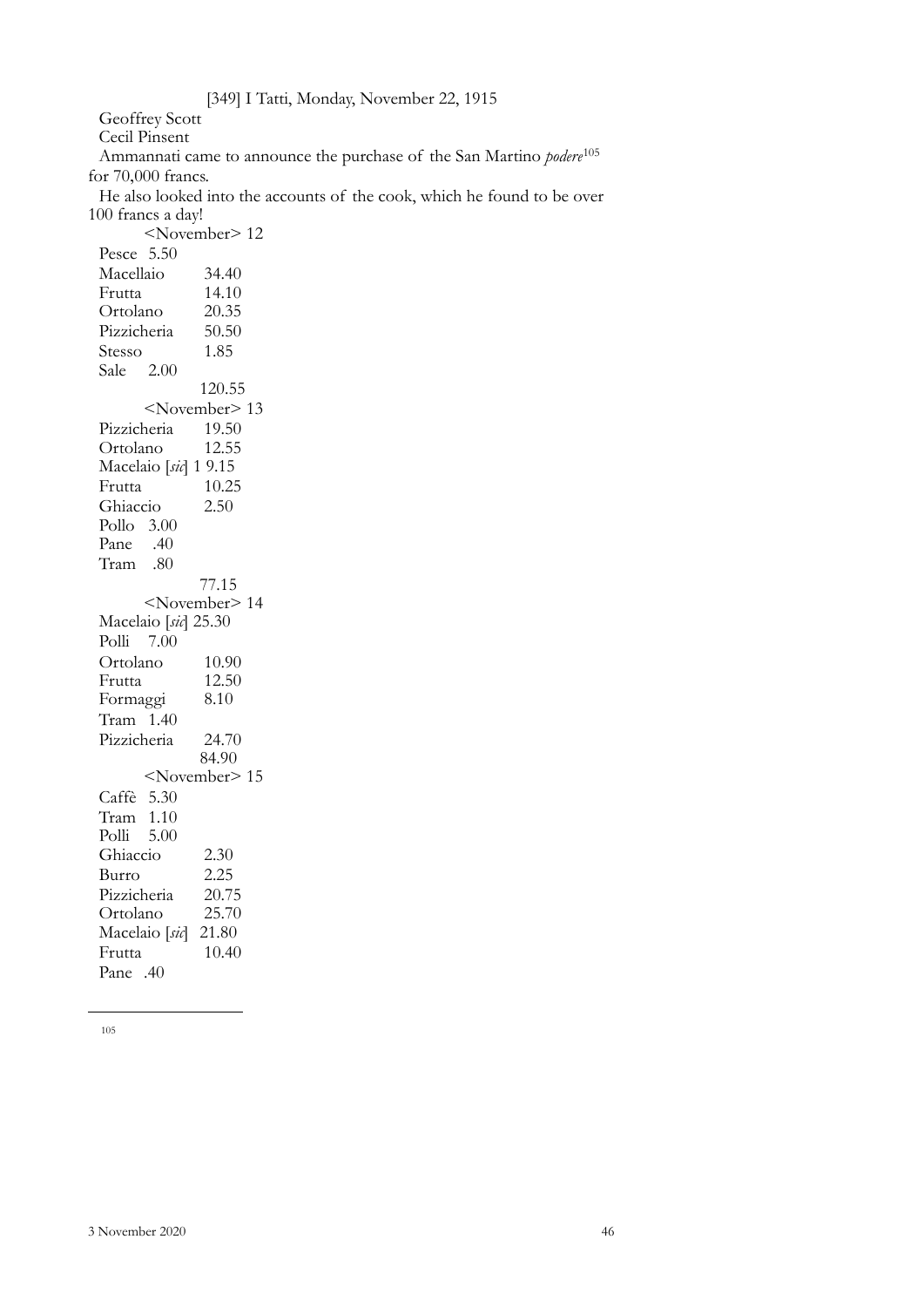94.80 <November> 16 Macelaio [*sic*] 23.50 Polli 13.30 Frutto 15.00 Bovino 2.50 Tram 1.40 Tagliere .70 Pizzi 14.00 Burro 4.05 Powder 1.20 Uova 2.00 Pesce 4.00 89.20 Plus 3 kili of sugar a day!!

Bread, rice, sugar, coffee all extra. Making an average of  $\frac{\text{f}}{104}{\text{5}}$  a day!!<sup>[106](#page-44-0)</sup> I sacked this cook.

[350] I Tatti, Tuesday, November 23, 1915 Geoffrey Scott, Cecil Pinsent

Fine

The boys went round the grounds and buildings.

I went to town at 2:30 and had a most horrid session of dressmaking, or (worse still) dress correcting.

Called on Mrs. Dumont and Mr. Batcheler who said the Germans had **reckoned** returned with everything but GOD. Nothing but GOD could have stopped their march at Paris. I suppose He didn't care about Brussels or Antwerp. "Oh", she said, "but that is only for a time". She is a Goose.

Marchese de **Rosales**[107](#page-44-1) Rosale and his wife, who was a Miss Bagg **whom** when Terry Fürholzen<sup>108</sup> wrote to me about as an adventuress at the Bulgarian Court, came to dine and Sybil and Irene. It wasn't very lively.

[351] I Tatti, Wednesday, November 24, 1915

Fine

What a heavenly day. We planned things in the garden.

Then the boys and I went to Villa Beccari<sup>109</sup> to buy bees, but all the people have gone to fight.

Geoffrey and I called on Mascha, who is just leaving for Lucerne. She said the **Loesers'** most trusted servant had been caught and confessed to having stolen from them every day. His room was full of pilfered things, but, worse still, undelivered letters. Someone stole Mrs. Loeser's passport and money

— probably an ex-servant as a vendetta — and this led to all the rooms being searched and this man discovered.

<span id="page-44-0"></span><sup>106</sup>

<span id="page-44-1"></span><sup>107</sup>

<span id="page-44-2"></span><sup>108</sup>

<span id="page-44-3"></span><sup>109</sup>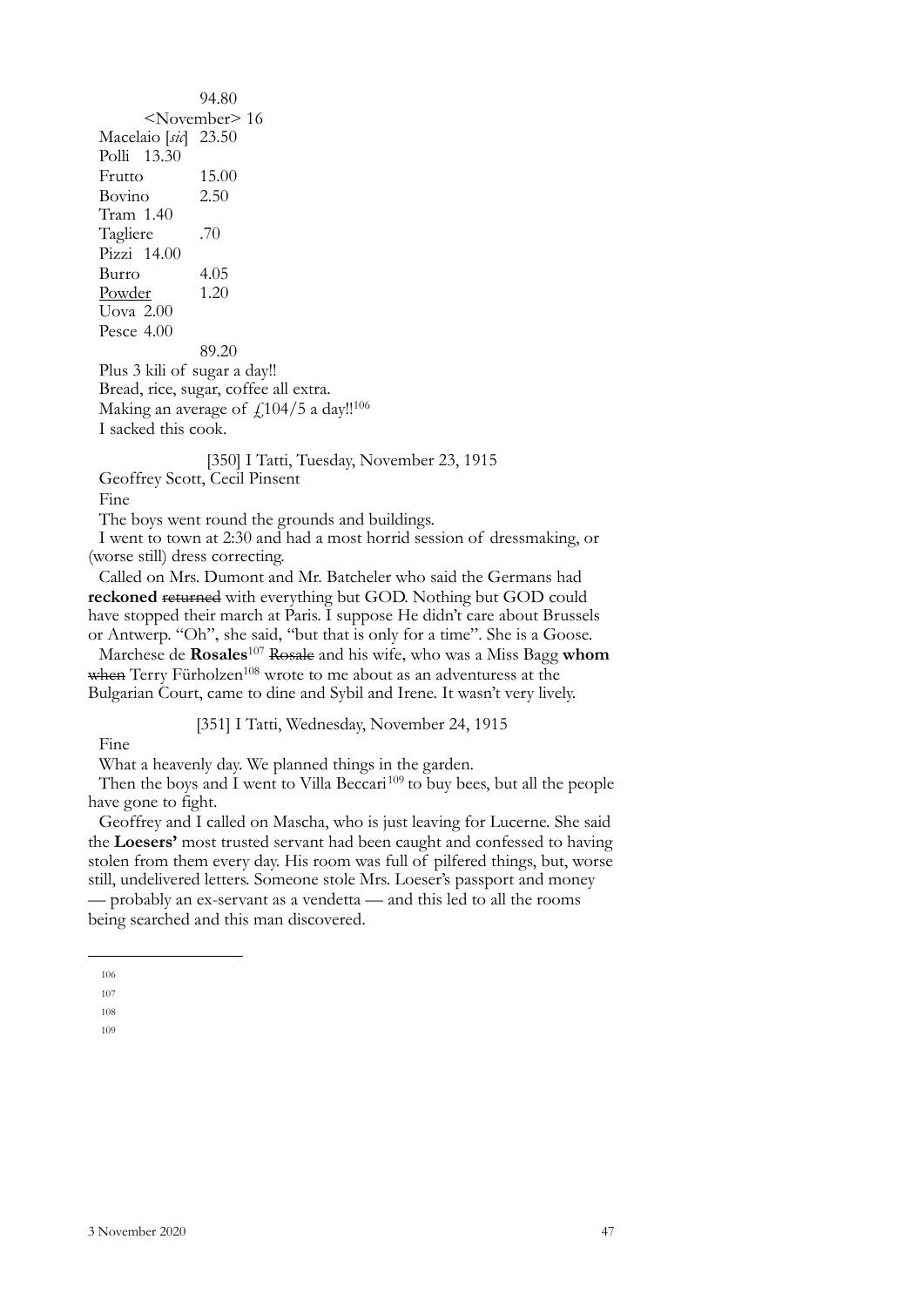I sympathize with him. I hear on all sides that my beloved Aristea was a filthy traitoress, <a> disloyal wretch.

## [352] I Tatti, Thursday, November 25, 1915

Fine

B.B. and I walked on a new road leading to the Madonna del Sasso. Too beautiful.

I left him at Sybil's and picked up the boys and went to the **Dumonts'** "Thanksgiving" reception. Mr. Gregory **Smith** Swift promised me some more gourd-seeds. Dumont said that he warned the Prefetto and Volpi's other friends that if they did not give him the letter they promised on Sunday by 4, on Wednesday he would **cable** call to the **New York** authorities that Volpi was not a character to allow into the US. This he **did,** to their surprise and rage when they turned up with the letter on *Thursday morning*!!

This is so characteristically Italian that I can't imagine how they ever carry on any concerted warlike operations.

Lucien Henraux's wife, Elizabetta Piccollelis came to dine, a beautiful young creature and apparently very nice. Geoffrey felt very envious!

## [353] I Tatti, Friday, November 26, 1915

Fine

Geoffrey Scott, Naima Lofroth

B.B. and I had a splendid walk in the valley behind Castel del Poggio. Such a day!

The boys and Naima and I went to the Theatre to see a rather dull play by Goldoni (Zago Company), "Le smanie per la villeggiatura", but I enjoyed it as being so *different* from the war! It was an incredible relief to get back into that kind of world — the more frivolous, the better.

I lunched with Naima, to taste the skill of the new cook, Margarita, whom I am engaging. She seems very good.

Aristea does really seem to have been a complete fraud and wretch — liar, prostitute, cheat, braggart, plotter and everything else. I was deceived!

[354] I Tatti, Saturday, November 27, 1915

Geoffrey Scott, Cecil Pinsent, Naima Lofroth

Fine

Had to go to town — a great shame as such a lovely day. Dressmaker and furrier–neither of them ready.

B.B. called on Sybil.

We are just buying a new property (to safeguard our view) which has houses on it,[110](#page-45-0) and B.B. said he didn't mean to do a single thing to **those** these houses, he loathed the people and didn't care a damn if they lived in unsanitary conditions, and wished them all in hell anyhow.

It is so silly. Of course if we own houses we must keep them decent. It gave me an indescribable feeling amounting almost to a sort of illness to hear such talk, such brutal selfishness and lack of responsibility and such

<span id="page-45-0"></span><sup>110</sup>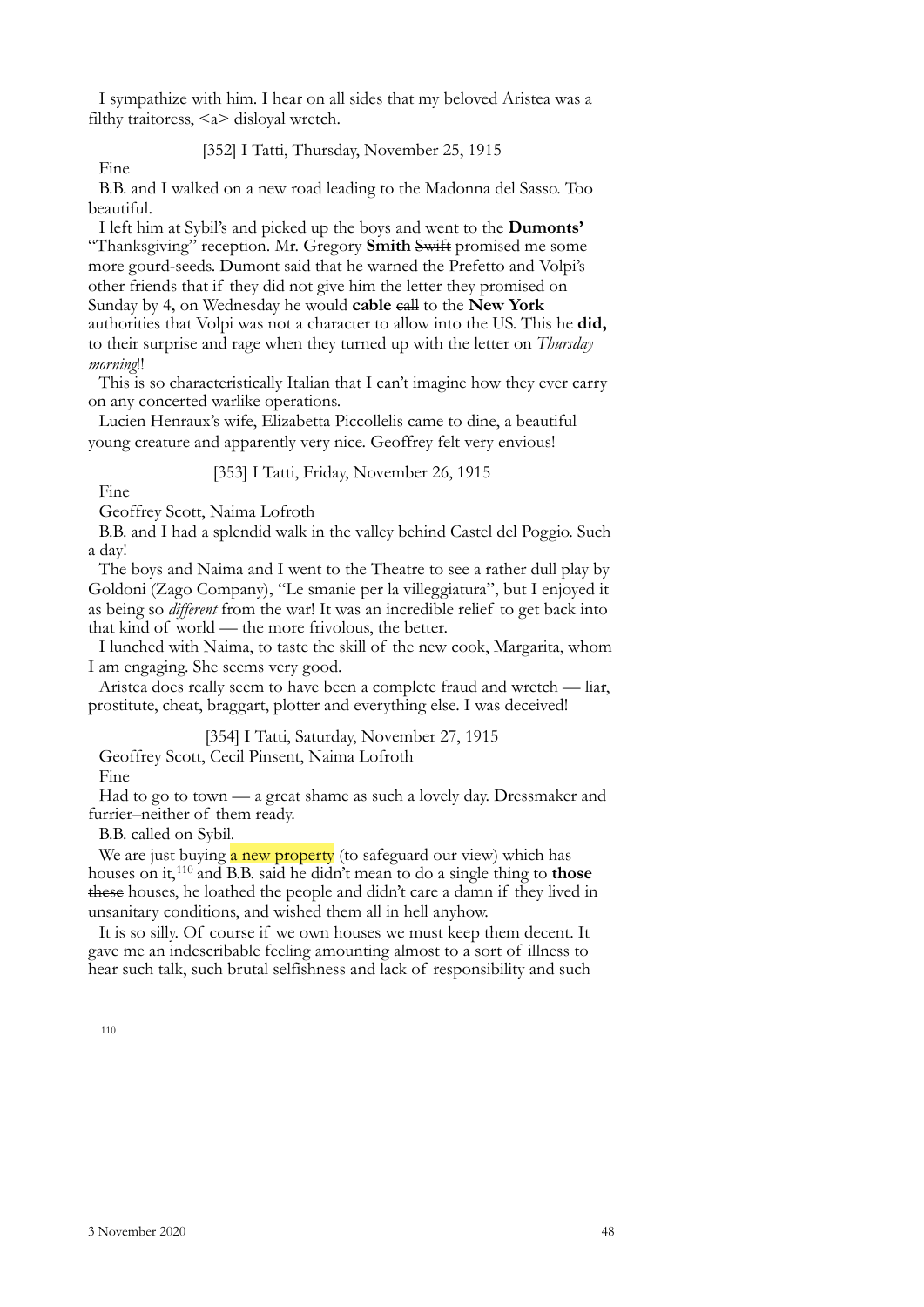unkindness. It took me hours and hours to get over it, though I **said, "It's** only talk".

[355] I Tatti, Sunday, November 28, 1915 Geoffrey Scott, Cecil Pinsent, Naima Lofroth

Fine

Such a heavenly **day,** but Ray says she can't let Barbara come out, and all was black, until we got out on that wonderful Madonna del Sasso walk, B.B. and Naima and I.

When we came in, Prince Paul of Serbia, Nello and the weird-looking, tiger-eyed Marchesa Casati<sup>111</sup> were here. They stayed a long time.

The Consul and his wife came to lunch. They say Loeser without a passport may have to go back to America, as the U.S. wishes to have no German-Americans living abroad at this moment, and it is making it very awkward for them.

[356] I Tatti, Monday, November 29, 1915

Geoffrey Scott, Cecil Pinsent

Very Cold

Prince Paul came to lunch. I suspect we should have put him at the head of the table!

We all went up to Pratolino and walked about the park, saw the Villa and Napoleon's furniture, etc., and had tea. It would be glorious if he gave work to the boys, when he comes in for the property.[112](#page-46-1)

We were all awfully tired when we got home, and all had rheumatism. Geoffrey woke up with a very sharp attack in the night, which made him feel for the soldiers.

[357] I Tatti, Tuesday, November 30, 1915

Very cold

Miss Paterson and Mrs. Clapp (very charming) came to lunch.

I called on Flora Priestley, who talked for an hour and a quarter

uninterrupted about her own affairs — it was very painful — reminded me of machinery running down.

Called on Placci, here for 24 hours between Udine and Rome. He had a talk with Cadorna and other big wigs. He says he *KNOWS* that Italy is silently going to declare War on Germany! That Romania and Greece will follow suit, and probably Bulgaria! Wonderfully good news, *if true*, but I can't believe it. I think Greece will go with Germany and Romania too.

The Bassianos and Marainis came to dine.

Geoffrey stayed away, and it was as well, for Yoï really looked very beautiful, in spite of signs of age.

[358] I Tatti, Wednesday, December 1, 1915

Warmer Rainy

B.B. received a most *unexpected* cheque from Wildenstein for £50,000 (francs)! He had written it off as a bad debt.

<span id="page-46-1"></span><span id="page-46-0"></span>111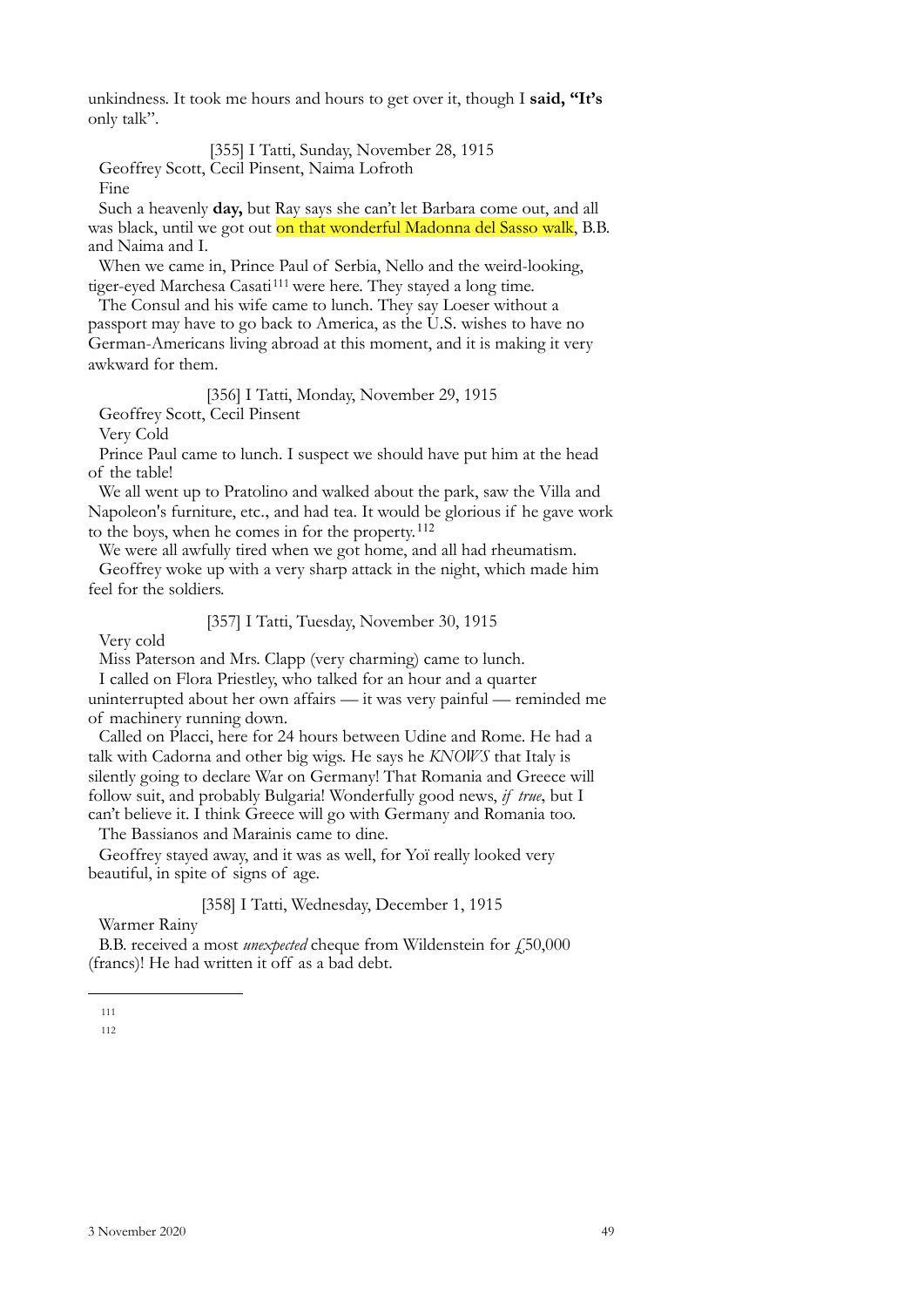Cecil came to lunch. They have put one great Buddha into a most beautiful wooden niche in the new library. Boxes are being planted today in the new garden.

I took B.B. to Sybil's and then did some errands in town, including buying a sewing machine, and then called for Sybil. Prince Paul was there, playing with Irene, and seeming very much a boy.

Wrote Alys, Helen Huntington, **Morton** Martin Prince,[113](#page-47-0) Mr. Cannon, Salomon Reinach, Maurice Brockwell.

## [359] I Tatti, Thursday, December 2, 1915

Damp Scirocco

Went to **town.** Deposited B.B.'s cheque. Went to furrier, dressmaker, etc. Called on Miss Cohen, Mrs Dumont, Naima (who was ill), Vida Daddi. Motored Geoffrey to Villa Medici.

B.B. walked all day and enjoyed it.

Wrote to Inez Boissevain, Alys, Florence **Baldwin,** Sally Harlan, B.B.'s mother, etc.

[360] <I Tatti,> Friday, December 3, 1915

Geoffrey Scott

Scirocco

Struggled with accounts — too horrible. I can't add twice alike.

Went with Madame Lucien Henraux to see a little Villa at Scandicci<sup>[114](#page-47-1)</sup> to which she has taken a great fancy. It might be arranged comfortably, as it is overwhelmingly romantic.

B.B. arrived with Sybil and Iris, Irene, Temple and the boys at 5 Via delle Terme, to go to see the Italian "Grand Guignol". Luckily they gave

comedies chiefly. *Splendid* actors the Sainati<sup>115</sup> couple, and all of them, really. Geoffrey had a fearful "thump**". It** is a second personality (a hateful one). This time brought on by an oncoming cold I think. He suffered dreadfully

from it and tried to conceal it and get the better of it, poor boy.

[361] I Tatti, Saturday, December 4, 1915

Geoffrey Scott

Rain, Dull

Geoffrey went to bed with a bad cold.

Nello came to lunch.

B.B. took Sybil motoring and walked from the Madonna del Sasso.

Mrs. Ross, the Bates-Batchellers and Reggie Temple came to dine, Mrs. Ross bringing the book of pictures and autographs of celebrated people she had known — most interesting. Mrs. Batcheller has such a passion for the Great, that she was really interested in it. She sang ballads to us and the "The Last Rose of Summer" — a surprising but not sympathetic voice, very high, and an unmusical, unspontaneous manner of singing. But it was a pleasant evening.

Sent £10 to pay for Julia's school, from B.B.

<span id="page-47-0"></span><sup>113</sup>

<span id="page-47-1"></span><sup>114</sup>

<span id="page-47-2"></span><sup>115</sup>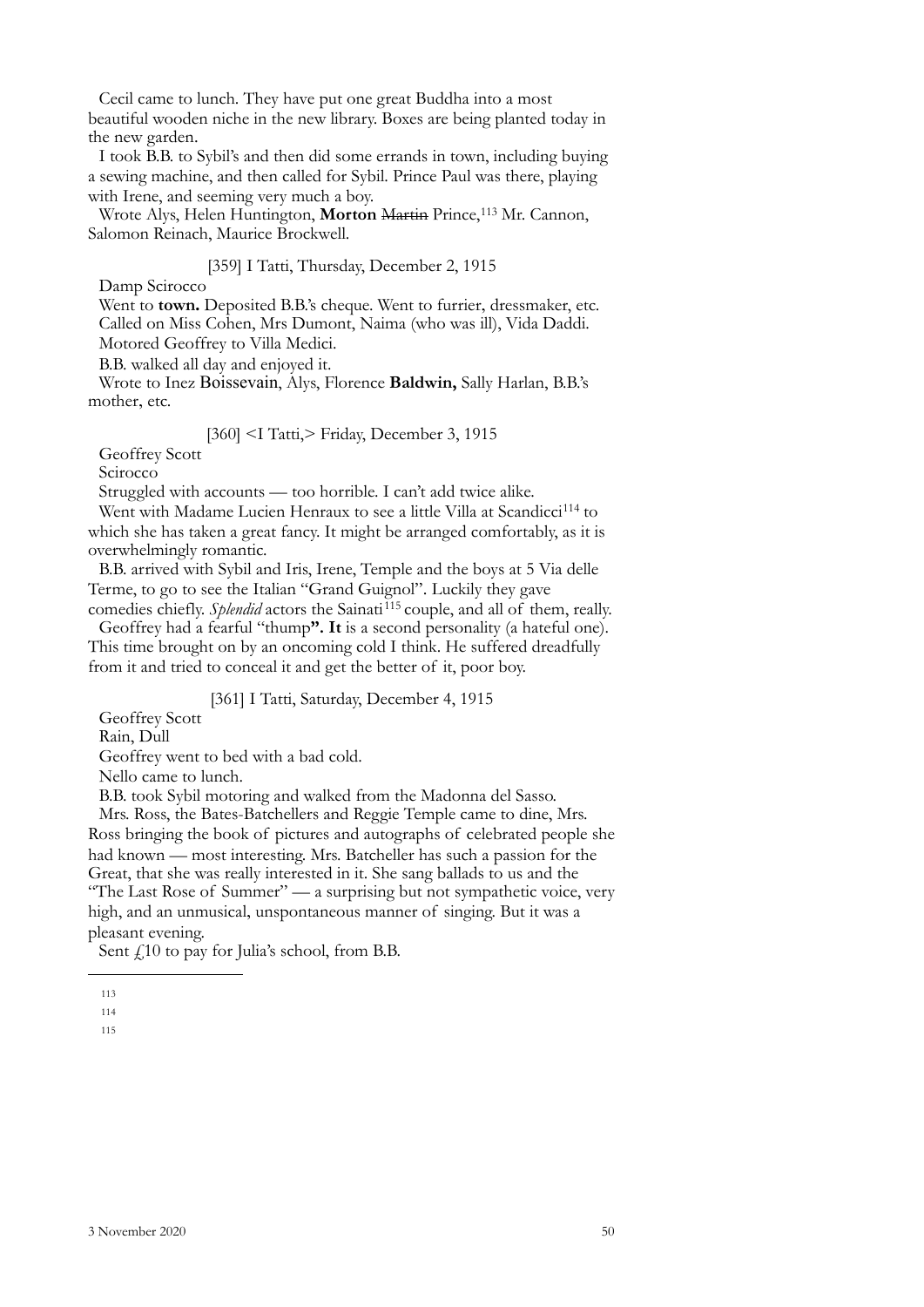[362] I Tatti, Sunday, December 5, 1915 Geoffrey Scott, Naima Lofroth Dull Geoffrey in bed. Miss Cohen came to lunch. Walked down from "the Grove".<sup>[116](#page-48-0)</sup> Wrote to Ray, Alban, Spragues, Sally Harlan, Alys. Got *very* angry with the men servants for their inability to organize the service of Geoffrey's meals in his room. They are really awfully stupid, but I suppose they can't help it. I am led to believe that getting angry is the only way to impress Italian servants, but it is very degrading for one's self. [363] I Tatti, Monday, December 6, 1915 Geoffrey Scott in bed Dull Geoffrey in bed, but he got up for dinner, which was a mistake, as he felt wretched. Sybil and Irene and 2 officers, Captain Peary and Mr. Williams came, and Prince Price Paul of Serbia. I was feeling ill and the evening seemed indescribably flat. [364] I Tatti, Tuesday, December 7, 1915 Scirocco Geoffrey Scott Go to bed with influenza, or at least don't get up. B.B. dined with Sybil. [365] I Tatti, Wednesday, December 8, 1915 Geoffrey Scott **Scirocco** In bed with influenza. Feel very ill. B.B. took Sybil a drive. [366] I Tatti, Thursday, December 9, 1915 Scirocco Mrs. Baldwin Still in bed with influenza. Mrs. Baldwin arrived at 2, but left her dress-suit case behind her in the

train. The Dumonts and Marainis came to dine, while Geoffrey went to dine

with Sybil. B.B. took Sybil a drive, and the machine got stuck in the mud and had to be hauled out by *contadini*.

Ammannati came and cast great woe into my soul by saying the cook's books were an average of 86 francs a day — quite monstrous.

<span id="page-48-0"></span><sup>116</sup>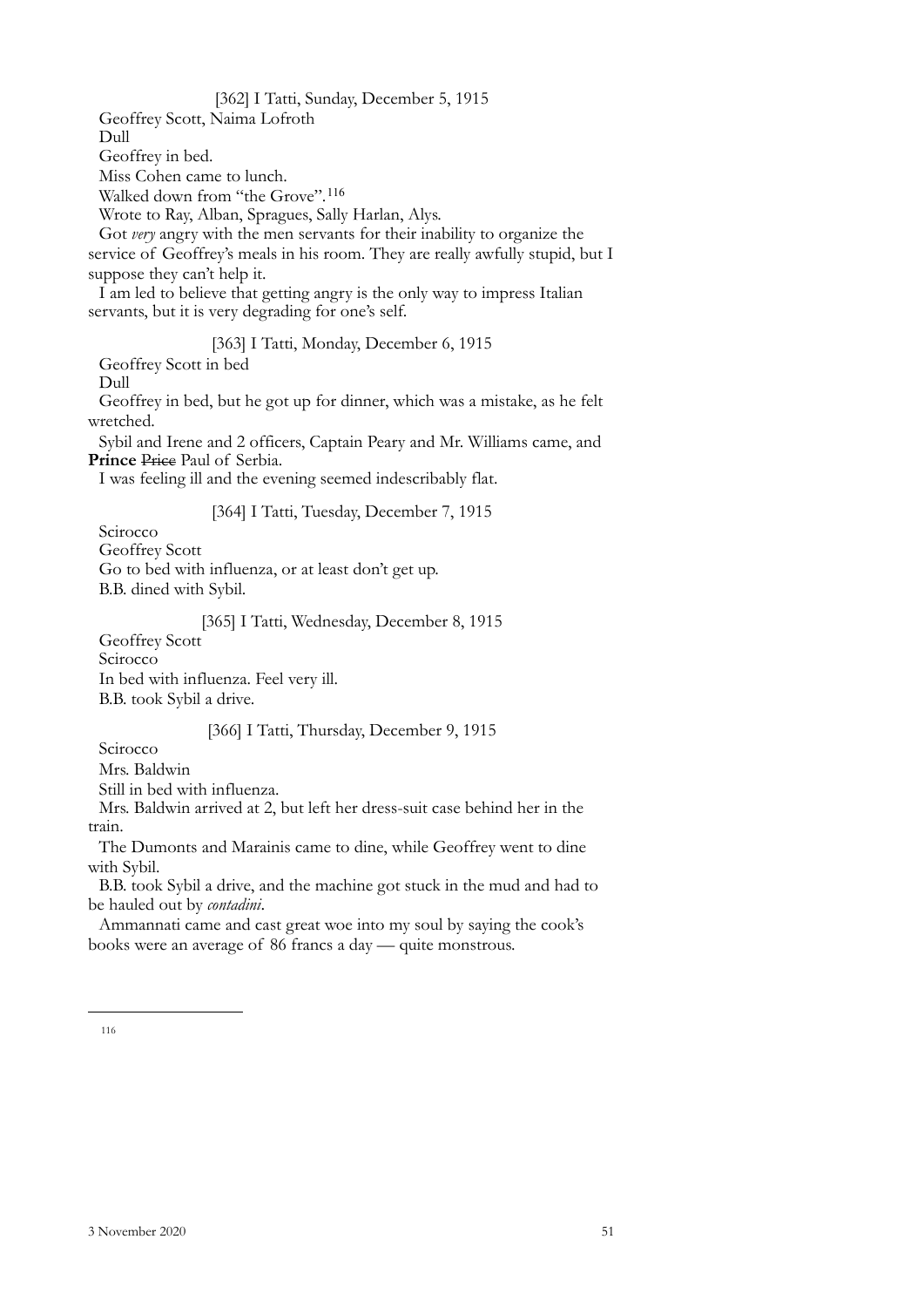## [367] I Tatti, Friday, December 10, 1915

Geoffrey Scott, Mrs. Baldwin, Cecil Pinsent Scirocco

I got up to lunch, but felt **very,** very *giù* and went to bed after.

Examined myself the cook's account — Ammannati must have been bewitched! They came to 70 a day. That is too much for 9 servants and an average of four people at a table, but still not so monstrous as 86! What could have happened?

Madame Henraux came to dine, a really charming person, so poised and simple and sane and healthy.

Mrs. Baldwin's talk is something horrible. She has abandoned all pretence at moralities and is absolutely cynical. B.B. is afraid to ask Sybil here to meet her. He thinks she **would** faint away.

[368] I Tatti, Saturday, December 11, 1915 Geoffrey Scott, Florence Baldwin

Scirocco

My cold still weighs heavily on me.

Flora Priestley came to lunch, bringing the very bad news that Henry James had had two strokes. He was left with speech and his mind, however.

Mrs. Baldwin went to Acton's with Geoffrey, and hated the house and garden, and then paid a brief call at Sybil's.

[369] I Tatti, Sunday, December 12, 1915

Scirocco

Geoffrey Scott, Florence Baldwin

Felt rather ill, but as no one else would, I took Florence Baldwin out and we visited the grave of her daughter Audrey<sup>[117](#page-49-0)</sup> and then the Gamberaia, deserted of its inhabitants who for 15 months have been running a soldier's hospital at Biarritz.

When I came home I was about worn out with her silly and extraordinary talk, and made Geoffrey take her to the music room. He was consternated for he too is fed up with her. She is extraordinarily like Yoï, but grown old and without any man's protection. She called herself a "battered butterfly".

[370] <I Tatti,>Monday, December 13, 1915

Scirocco

Geoffrey Scott

Mrs. Baldwin left, to our immense relief.

I stayed in bed all day and did not even get up for a dinner to which Sybil and Irene and a couple of officers came. Sybil fainted away, of course, into officers' arms. She is having the time of her life.

They played games in the evening, and I **was** ever glad indeed to be in bed.

<span id="page-49-0"></span>Sybil is one of the (fortunately few) people who invariably rubs me up the wrong way. Better not to see her.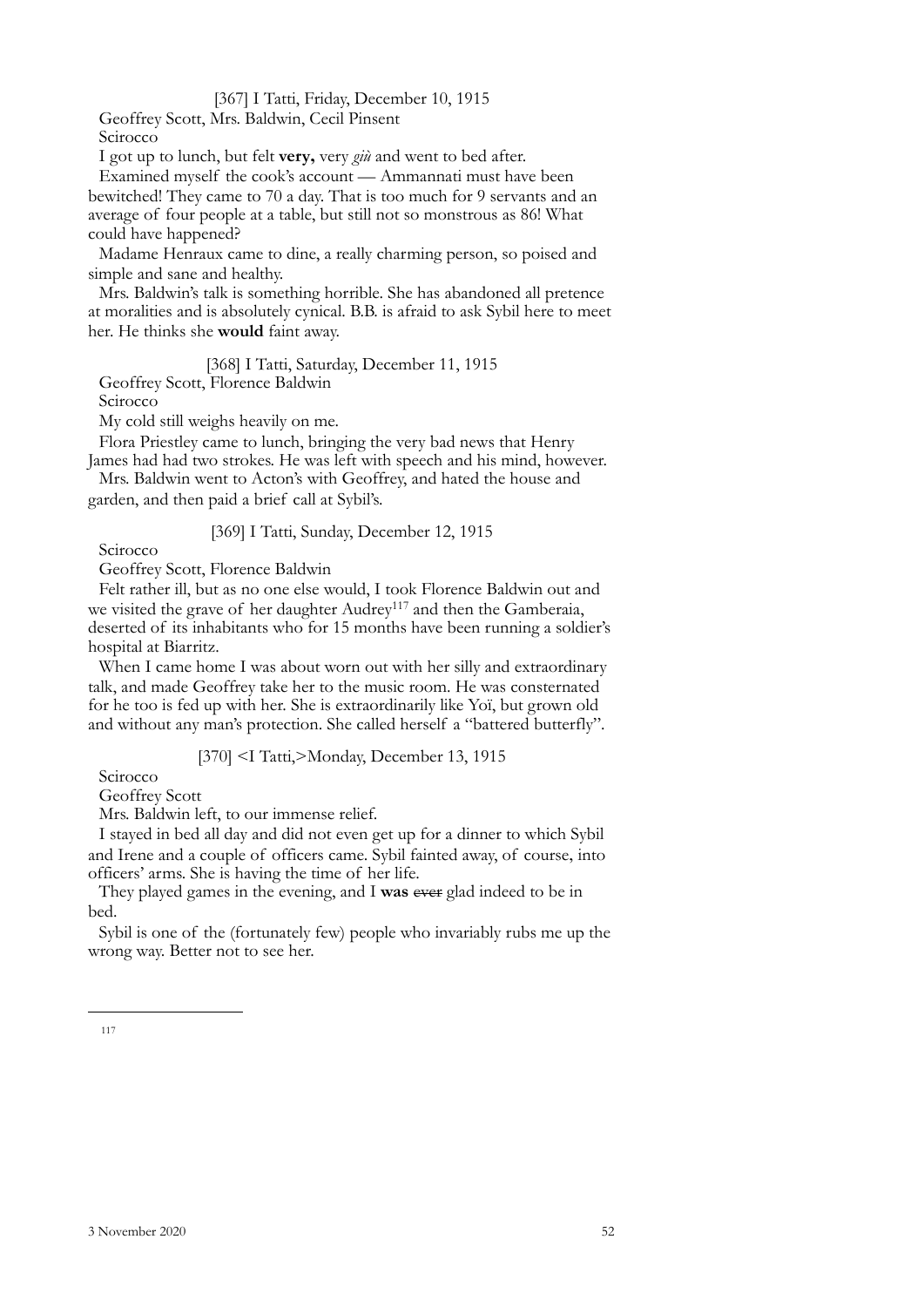Tramontana

Geoffrey Scott

Got through B.B.'s article and, strange to say, he accepted all our corrections like a lamb. I had anticipated a bloody row.

He took Sybil a drive and Lucien Henraux and his pretty wife came to dine. He told us some horrible stories of the Bosches,[118](#page-50-0) [*sic*] beyond the abstract stretches of imagination, however macabre or obscene.

6 of the servants went to the theatre.

## [372] I Tatti, Wednesday, December 15, 1915

Tramontana

A young American art student named Judson came to lunch, and earlier, to ask questions about Simone Martini. He was precise and self-possessed, but unattractive. I do loathe Americans almost as much as Germans at the present moment!

I called on Mrs. Ross and interviewed 4 cooks while B.B. took Sybil and her beloved Captain Peary a drive to the Madonna del Sasso.

I **have** had made the cooks each write out for me a week's menu with *i prezzi relativi*. That will give me some idea of their repertoire and of their extravagance.

I got a dreadful " 'hump["119](#page-50-1) against Geoffrey. It has taken possession of me like a cross, morose and unfair "secondary personality".

## [373] I Tatti, Thursday, December 16, 1915

Rain

Geoffrey Scott

My "**Thump**" still persists, and I feel disgusted with everybody — myself most of all. Yet there is a certain bitter pleasure in ruminating my grievances.

Cecil came up to inspect the falling bridge and the unsafe wall of our house on the stream — both due to the remissness of the Comune in accepting our offer to pay  $\frac{1}{2}$  expenses of a necessary dam. B.B. lost his temper over it, and said he wouldn't do a thing, he *wanted* his house to fall down, etc., etc., and *damn* the Comune instead of the stream. It took Cecil  $\frac{1}{2}$  hour to bring him to reason. I do hate to see him make such a silly spectacle of himself.

Prince Paul, who has been ill, came to tea, and Geoffrey and **we spent** me went the evening trying to make up, while B.B. dined with Sybil. Of course a **'ump**, being unreasonable, is not dispersed by argument. However. I'm so fond of him, it can't last.

[374] Friday, December 17, 1915

Rain, and then clearing Geoffrey Scott Hump going, but I feel very ill.

<span id="page-50-1"></span><span id="page-50-0"></span>118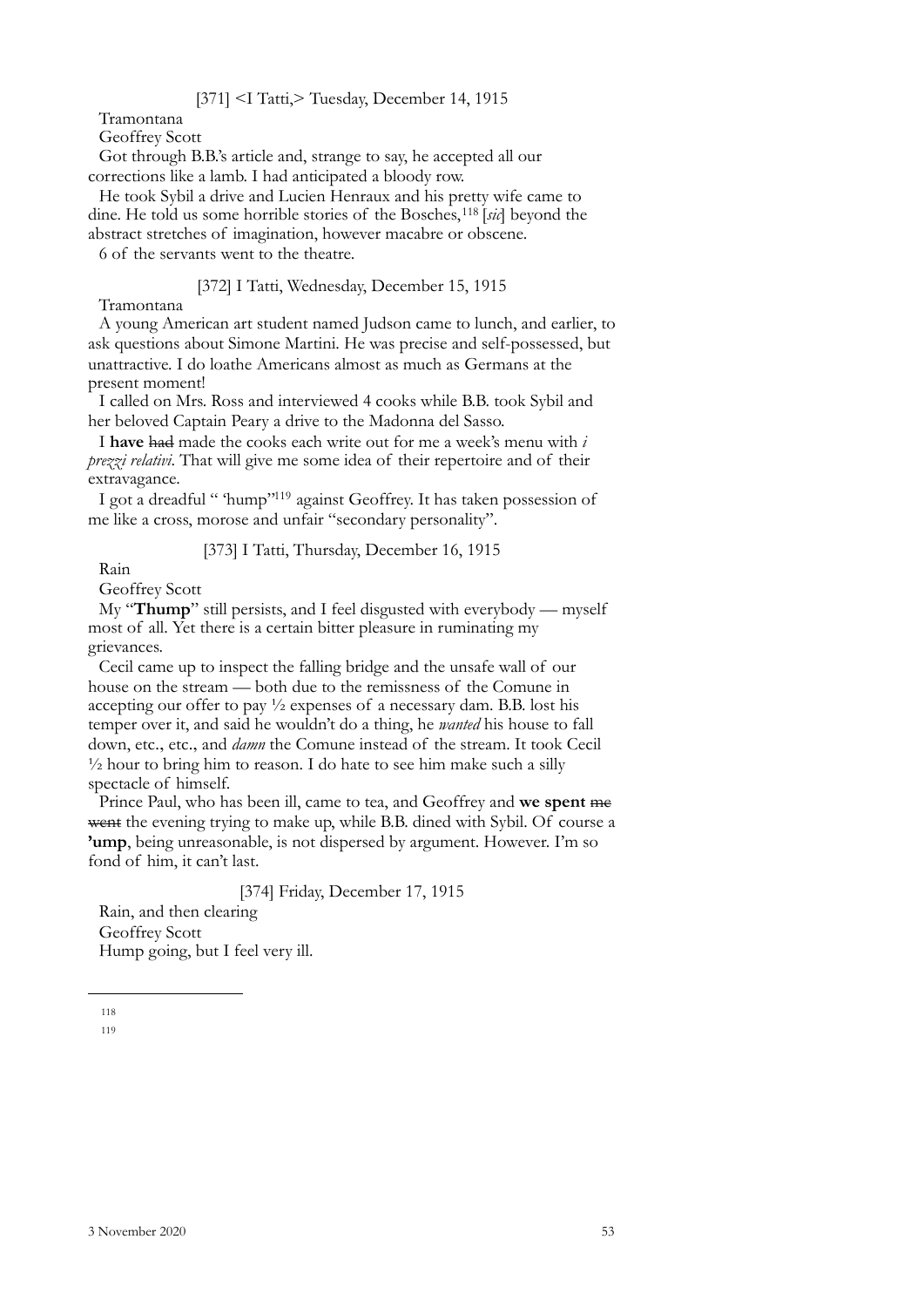Miss Marcella Michela came to lunch, a brilliant, beautiful, **clear** elean-cut girl, with real talent for description. She was very amusing about D'Annunzio.

B.B. had tea with Sybil, who is in bed, and Geoffrey **and** Marcella had a long walk, from 3:30-7:15.

I got the **'ump** again, at the sort of casual way, coming in and ordering tea at 7 and being so *smisurati*, but it goes with Youth, and I'm fearfully glad for Geoffrey to have a good time. The truth is, I got anxious about them, as it was so dark and I thought she might have slipped and turned her ankle.

I received a call from Mr. and Mrs. Batcheller and Miss Cochrane, whom we last saw at Mrs. Charles T. Fields' in Boston.

Long talk with Geoffrey about Marcella. All my "**Thump**" vanished.

[375] Saturday, December 18, 1915

Warm, dampish

Geoffrey Scott, Cecil Pinsent, Naima Lofroth

Continued the talk throughout the day.

We read B.B.'s manuscript. I feel as if it were those **old,** old days when I used to get so wild with his lumbering, careless, elephantine style. I nearly weep sometimes in sheer despair that a person can be so bungling and clumsy in expression. It gets into one's mind so it is awfully hard to rewrite in a crisper, cleaner way–he has a Madonna "rising from the hips and emitting a radiance from her head".

B.B. and I had  $\alpha$  walk from the grove down.<sup>120</sup> It was very beautiful and I enjoyed it very much.

[376] I Tatti, Sunday, December 19, 1915

Rainy and clearing

Cecil Pinsent, Naima Lofroth

A quiet day, spent mostly in correcting B.B.'s manuscript. This time he *has surpassed* himself in bad writing!

B.B. and Naima went for a walk, and I called on Lina and Aunt Janet. Lucien and his wife called. He goes back to Udine tomorrow.

Marcella took tea and dined with Geoffrey. She is a very unconventional creature and does just what she feels like doing. But I think she is a nice creature, too.

Finer

[377] I Tatti, Monday, December 20, 1915

Geoffrey Scott, Cecil Pinsent

A very quiet day, but a delightful afternoon walk with Bernard, who dined with Sybil, while we here had an evening w[ith] music

I didn't sleep a wink till 5 o'clock. Such a nuisance.

[378] I Tatti, Tuesday, December 21, 1915

Better

Had rather a thump, but got over it.

<span id="page-51-0"></span>Had a nice walk with B.B. down from San Clemente and left him at Sybil's.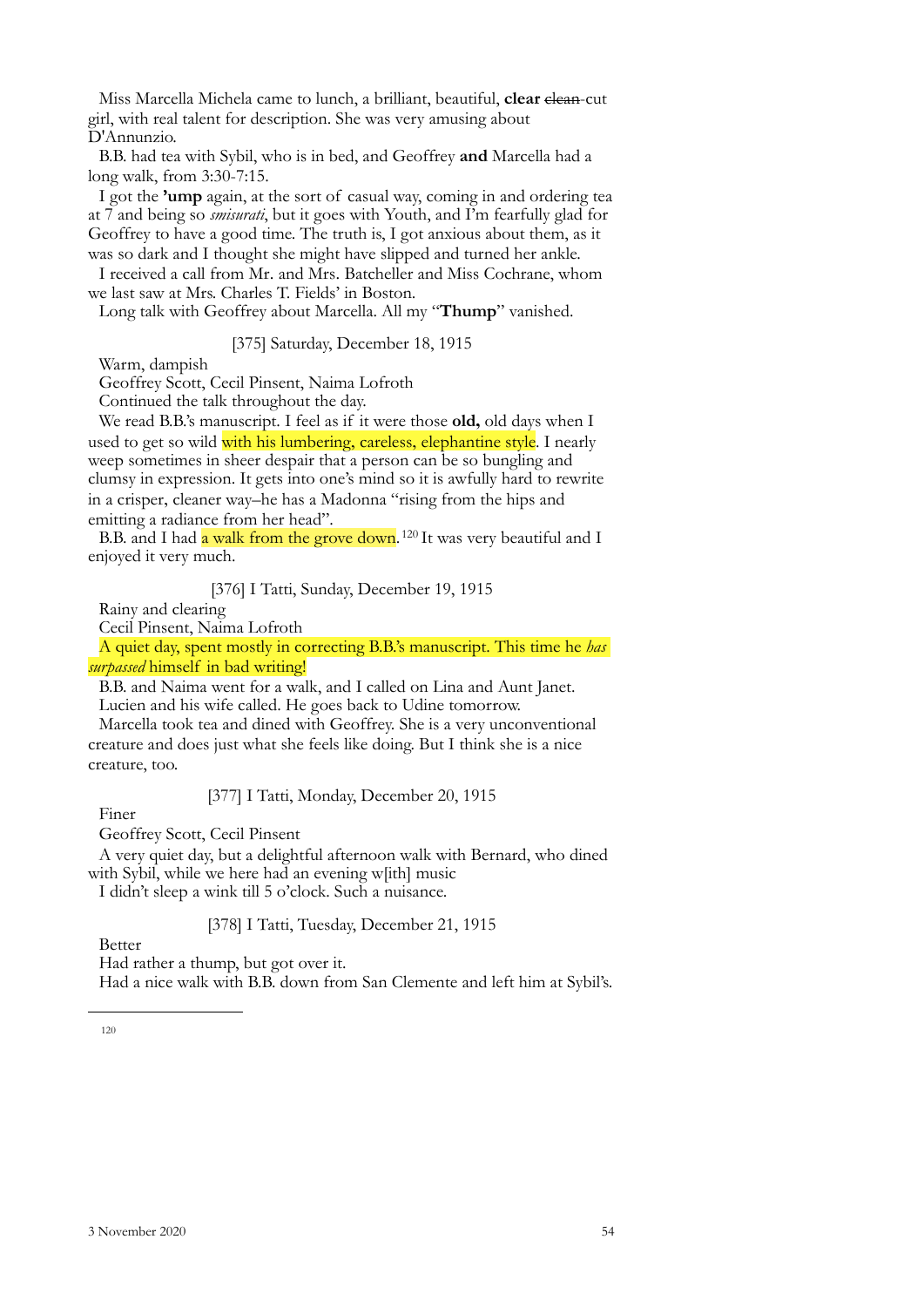Geoffrey went in to dine with Marcella Michela.

Yoï and Nello dined here. She was very nice at first, and I began to think I had been unjust to her, when all of a sudden she began on the Roy Kennard story all over again, worse than Mrs. Baldwin with her sad story. I was disgusted and bored.

Later on, she told me she didn't really care anything about sex — "in spite of my wild life" — but greatly preferred to keep herself to herself.

Does she take me for an idiot?

## [379] I Tatti, Wednesday, December 22, 1915

Julia Fine

Julia arrived at 8.30, and we went shopping after lunch. She is a dear intelligent child.

Called at Sybil's while Julia saw Iris. I went sound asleep while Sybil was telling me about her hospital committee, but I think she did not notice it.

The Dumonts, Cecil, Mrs. Ross and Lina dined here. Mrs. Dumont opened her heart (?) a little and disclosed a strange (?) sex complex there.

[380] I Tatti, Thursday, December 23, 1915

Geoffrey Scott, Julia

Frost and more mist

Shopped in town with Julia, Lina and Gordon, and brought Geoffrey back.

Mr. Keeling, who has been in the Embassy in Serbia and who has just accompanied 200 nurses from Uskub to the Albanian coast and across to Brindisi in a small Italian boat (they had to **tramp** have 200 miles with **almost** about nothing to eat!) came to lunch.

Afterwards B.B. and Geoffrey and I had a walk in the woods, while Julia and Eliza shopped.

Alys writes she is going to America in February!

[381] I Tatti, Friday, December 24, 1915 Geoffrey Scott, Cecil Pinsent, Naima Lofroth, Julia Rain

Julia went to the Academy.

After lunch we all went up to the children's party at Villa Medici, which Julia enjoyed.

Sybil, from being in bed quite worn out and ill, was dancing and skipping around like a crazy person, not still a second. It is clear that half (or more) of her illness is hysteria. She always faints into manly arms, then talks of it afterwards with immense gusto. Jiminy Whiskers, how I do dislike that young woman! I don't even try not to now.

[382] I Tatti, Saturday, December 25, 1915

Geoffrey Scott, Naima Lofroth, Julia

Rain, muggy

Lina and her nice **youngsters** came to see me before I was up, and

transformed my peaceful bedroom into a Menagerie. I loved it.

Julia and Naima and I went there for tea and games.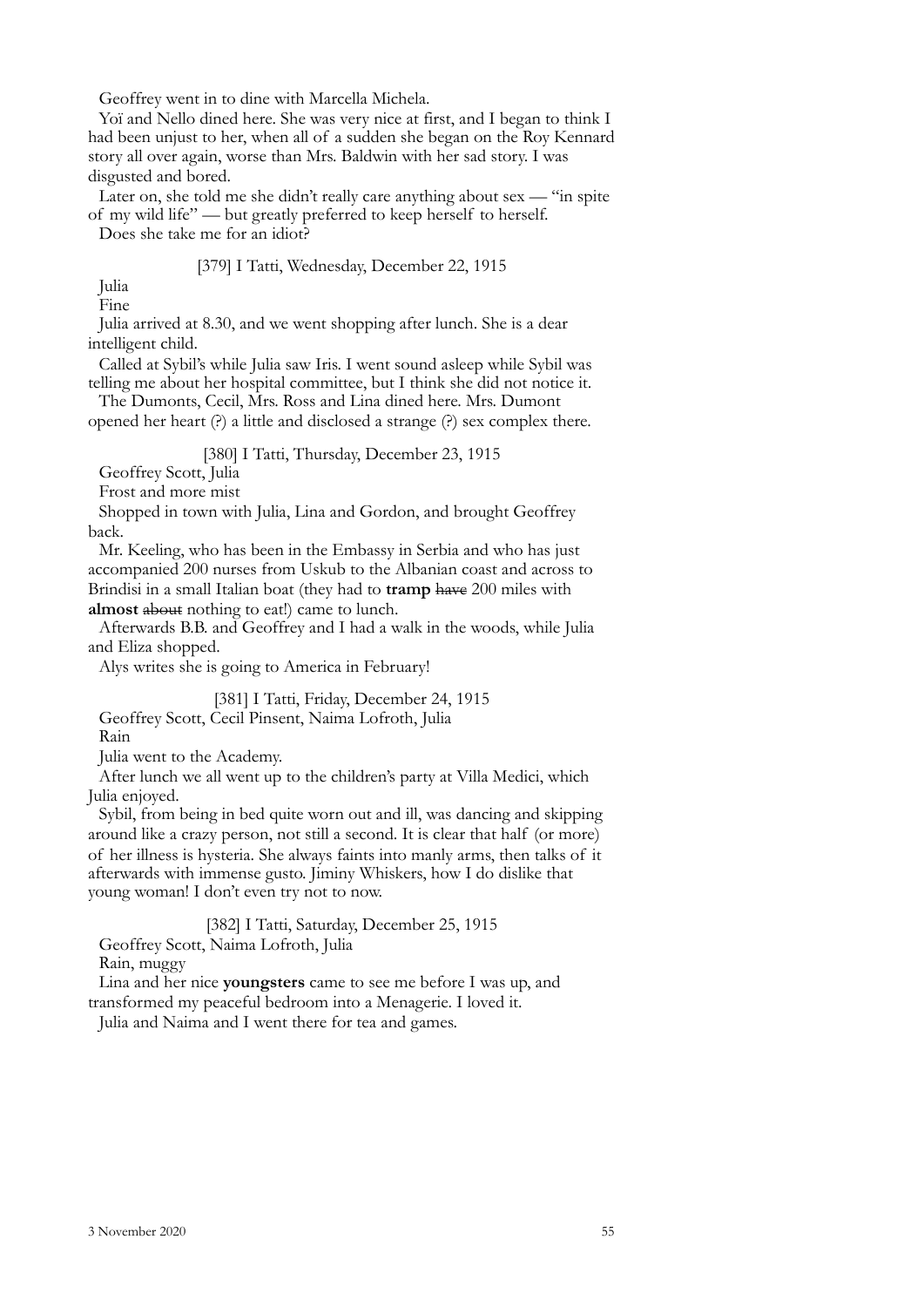Sybil and Irene called here, the latter to say goodbye, as she is going tomorrow. Cecil and Geoffrey dined at Villa Medici. Presents Naima a rug Julia dresses £20 each to Amerigo, Giulio Cuoco, Maria, Eliza, Agusta, **Argia**, Capecchi,[121](#page-53-0) Giulio, Alberti, Manelli, Agostino. £10 each to Rosa, Biondani, **Gate** Gali at Poggio, [122](#page-53-1) Nuns, Frati, Annunziata, Scuola, Postmaster, Letter-**carrier** Courier Francs Blind boy, road mender. £100 to Priest and Ammannati<sup>[123](#page-53-2)</sup> £25 Franciscans Toys to contadini, Fosco, Lina's children,<sup>124</sup> etc. Stimatine 10 Orfani 10 Beppina 5

[383] I Tatti, Sunday, December 26, 1915

4 lunch, 5 dinner

Julia, Naima Lofroth, Geoffrey Scott

Fair-ish warm

Naima lunched with Mrs. Ross. Julia and Gordon explored the laghetto. Geoffrey and I talked ourselves deaf and blind. But it all perfectly clear to me, and I see him walking into a very perilous trap, and sophisticating himself (and sometimes me) into thinking "I'm sure that's not a **'ook**." However young people must try their experiments however dangerous.

B.B. had a walk with Naima, and I with Geoffrey.

# [384] I Tatti, Monday, December 27, 1915

Naima Lofroth, Julia

Warm and sunny

3 lunch, 4 dinner

B.B. took Sybil for a drive and I walked in the garden after Geoffrey went down to his snare.<sup>[125](#page-53-4)</sup>

Julia lunched in town with Lina and Gordon.

Nello and Yoï came with his Mother and sister. Yoï is nearly crazy with "family", but I think she deserves it all — and more.

Marcella went to see Geoffrey.

I am well over 50, and I don't yet know *how to live* in any sense, whether physically, as to my body, or materialistically as to the use of wealth, or socially, as to the kind and amount of companionship I want, or normally

<span id="page-53-0"></span><sup>121</sup>

<span id="page-53-1"></span><sup>122</sup> 123

<span id="page-53-4"></span><span id="page-53-3"></span><span id="page-53-2"></span><sup>124</sup>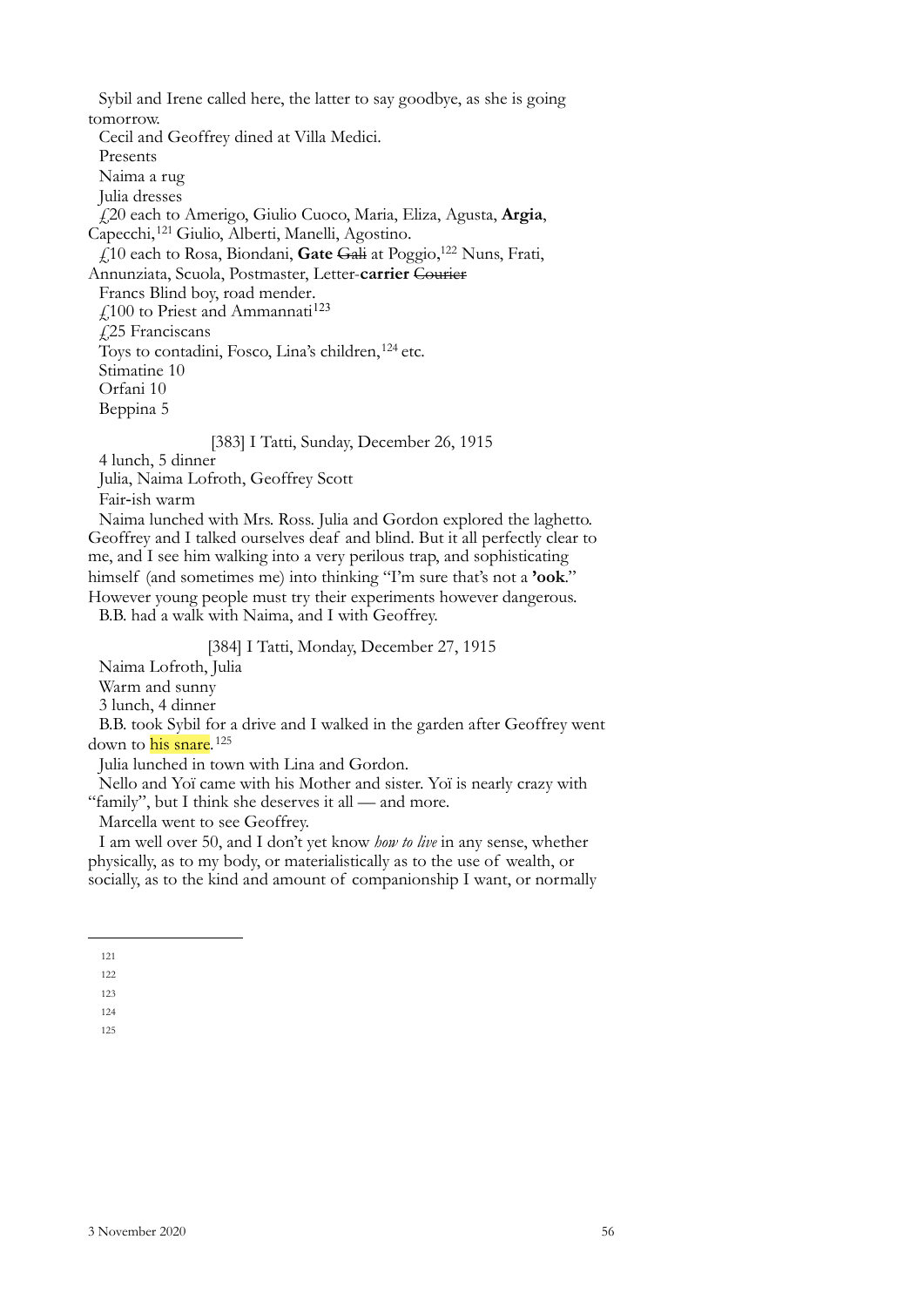–– to be anything at all! — or emotionally, as to what to care for and how much.

## [385] I Tatti, Tuesday, December 28, 1915

Geoffrey Scott, Cecil Pinsent

3 lunch, 4 dinner

Julia went to stay a couple of days with Iris.

Sybil came over to have a walk with B.B. and later Lady Limerick and her son and daughter came to tea.

I went to town and called on Miss Cochrane and Herbert Horne, and stopped at Geoffrey's to pick him up, but Byba Guiliani was there and took no hint to leave, so I came away at 7, and Cecil brought him **up** back later in Sybil's little car. Byba is evidently in love with him, poor little thing —little suspecting what her friend has done in her absence. Both these girls behave as no well brought up English or even American girls could behave. Their talk about wanting emancipation to "become themselves" is amusing — it simply means to be free to run after young men. That is very natural, too, but their language is a travesty **on** in the facts.

[386] Wednesday, December 29, 1915

Geoffrey Scott, Cecil Pinsent

4 lunch, 8 dinner

Miss Che-mi-fa Michela came to lunch, and was very brilliant. She is one of those who perform their shining and notes not with **faining** pining all the fever of some differing soul. B.B. thinks Geoffrey will come to an end of her fairly soon, but I see him sinking **gradually** fracturally into the sex bog. By now he is up to the knees. However, she is independent and original and interesting, a real personality.

He stayed on to dinner in spite of Yoï's coming, and I think Nello had a horrid evening. Mrs. Ross and Lina came too. Yoï looked pretty, but he found her silly, and she had no longer the old power over him. *Meno male.* 

[387] Thursday, December 30, 1915

Geoffrey Scott, Julia

3 lunch, 6 dinner

Called with Geoffrey and Julia on the Trenches.

Salvemini came to dine, looking 10 years older since his feet were frozen in the trenches — and Madame Luchaire, whom he is to marry, and Gui[126](#page-54-0) the musician.

No one had had any light to throw on why war in Germany isn't declared. Geoffrey dined at Sybil's.

[388] Friday, December 31, 1915 Julia, Geoffrey Scott, Naima Lofroth, Cecil Pinsent Geoffrey called on Lady Enniskillen.

B.B. and I had a glorious walk over the very high hills,<sup>[127](#page-54-1)</sup> with wonderful views and mists.

<span id="page-54-0"></span><sup>126</sup> Did Lina have children in 1915?<br><sup>127</sup> snare?

<span id="page-54-1"></span>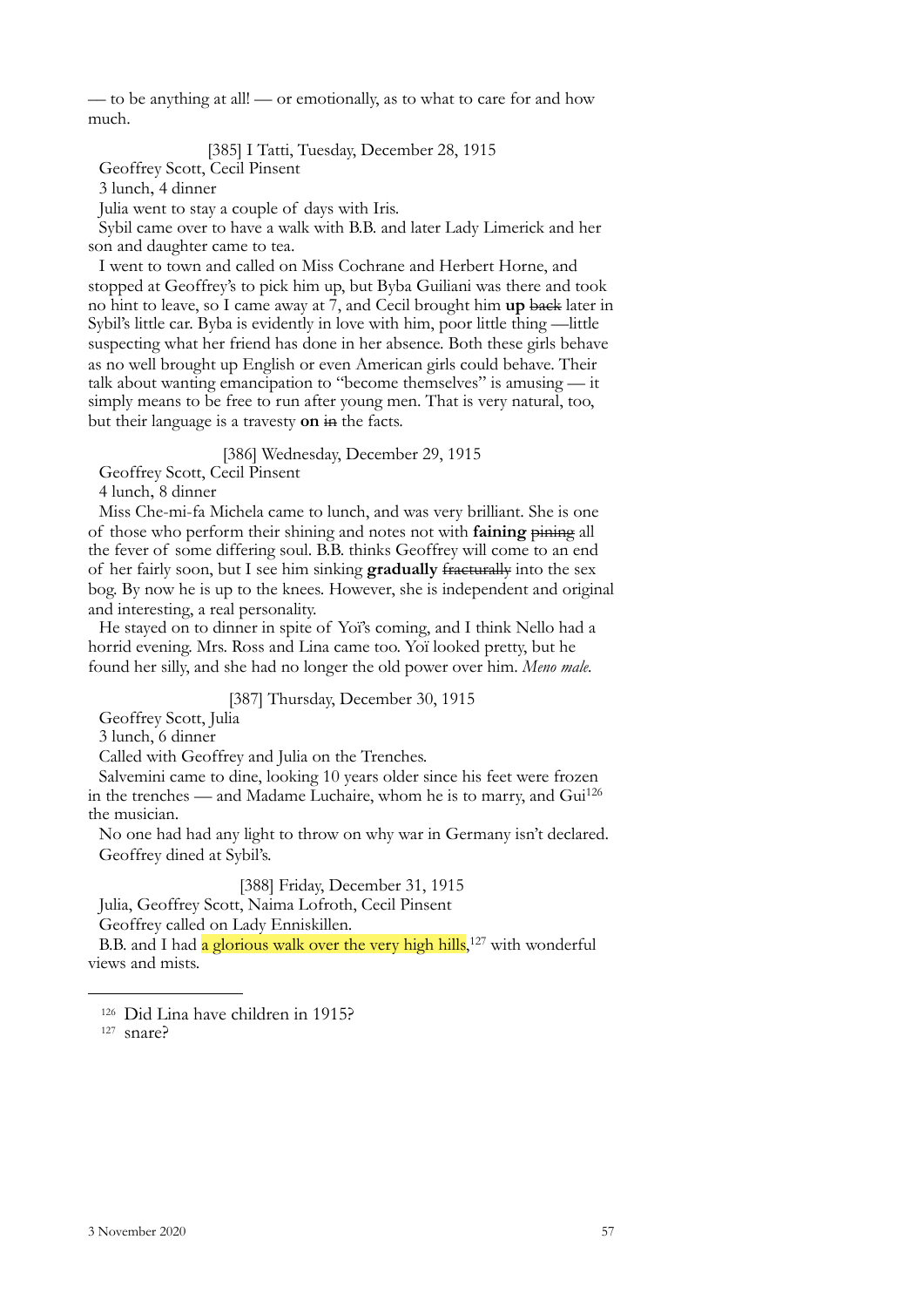Sybil came to dine with Lady Limerick and her son and **daughter, Lady Florence,** and Mark Pery, the latter half engaged to Irene Lawley, as Sybil informs all and sundry, after having vowed absolute secrecy. (I do hate Sybil).

It was a quiet, chatty evening. Geoffrey and I, like two old idiots, talked till the new year came in about Marcella, whom he envisages as a mermaid or nymph or form of dryad, only half human, not quite understanding the human portion of her actions. I reserve judgment, but I *think* she is only a vicious, headstrong, sensual (but gifted) girl, very self-absorbed. I fear 1916 will bring him horrid unhappiness. But he absolutely forbids me to say it. Dryads don't dye their hair!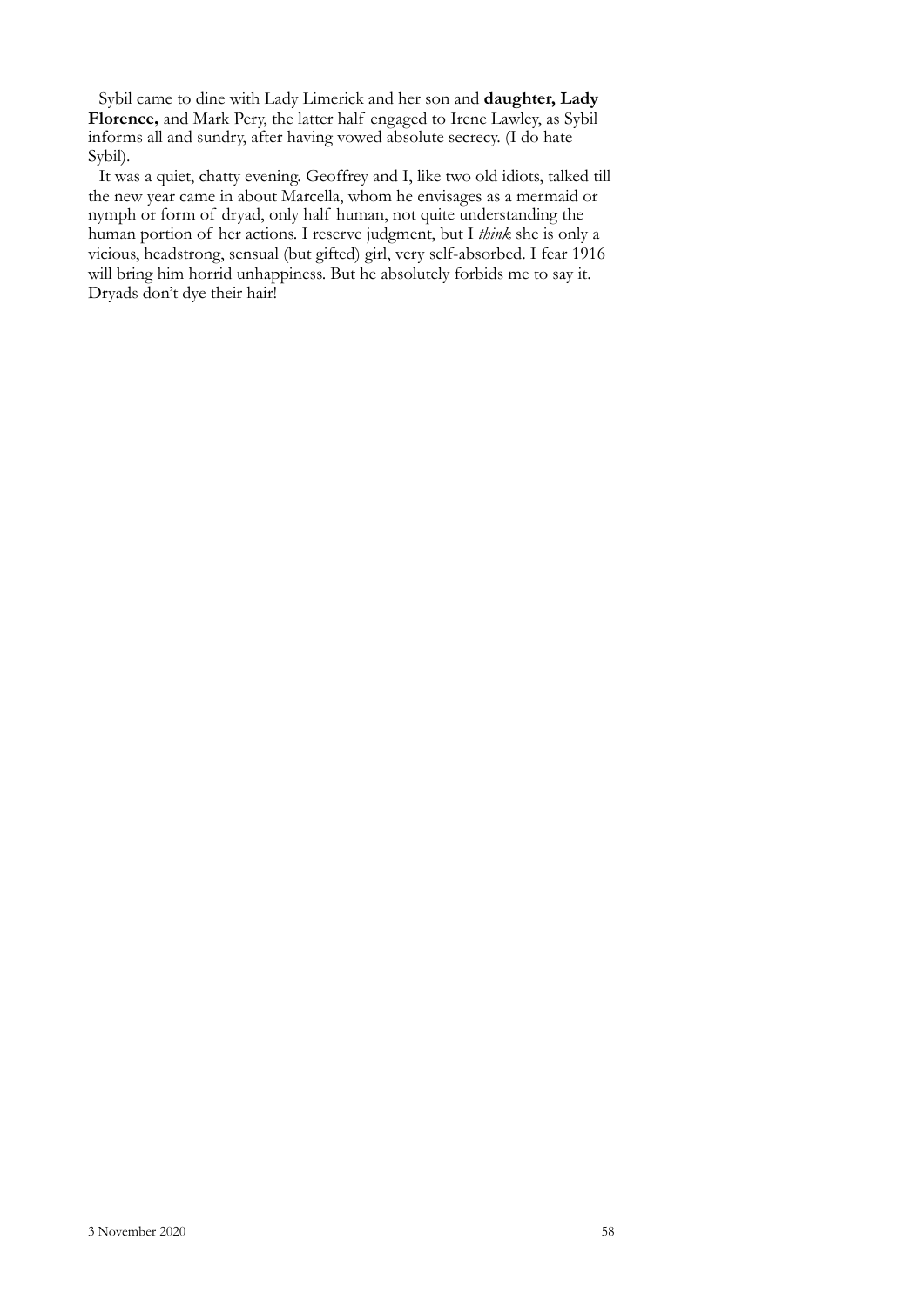# January 1-October 6, 1916

get additional footnotes from the file 1916 ADDITIONS

entries made in an Italian agenda:

[003] 'Memoriale di Gabinetto pel 1916'

[004] On the inner cover:

'Mary Whitall Berenson, I Tatti, Settignano, Florence, Italy'

[005] I Tatti, Saturday, January 1, 1916

Julia, Naima Löfroth,<sup>128</sup> Cecil Pinsent

 $6 \le at$  lunch,  $6 \le at$  dinner

Wasted a good deal of time (if it is waste) walking with Geoffrey. I hope it clears his mind and fortifies him, but I see him doomed to great unhappiness in the affair in which he is embarked. However, probably even Something with an unhappy ending is better than Nothing, for the Young.

We went with Lina and Gordon and Julia to the Actons' children's party, a badly managed affair, with too many vulgar flirting Florentines at it, crowding out the children.

Walter Dowdeswell<sup>129</sup> came to dine and was very clownish and amusing, telling ghost stories and reciting comic poems.

[006] I Tatti, Sunday, January 2, 1916 Julia, Naima <Löfroth>, Cecil <Pinsent>

Muggy

 $6 \leq at$  lunch,  $5 \leq at$  dinner

I went down to see Miss Priestly at her hospital. I saw a man whose jaw and tongue had been shot off, and others who have lost limbs, especially from frost-bite. I took them some Fels Naphtha soap, the best cleaning soap there is.

Then I called for Miss Cochrane and brought her up to lunch. She has some sort of spiritistic crank at the back of her head, the old goose. I took her to Mrs. Ross'.

B.B and Naima took a walk and Geoffrey spent the day with Marcella Michela, who seems a nicer person than she did at first.

Julia had a day in bed, as it was her first monthly time, poor child.

# [007] I Tatti, Monday, January 3, 1916

Julia, Geoffrey Scott

Muggy

 $4 \leq at$  lunch,  $3 \leq at$  dinner

Took Mrs. Ross to Miss Ogilvy's funeral and came back, and had a long walk with Geoffrey, who has almost convinced me that Marcella Michela is rather a **brick** in lots of ways.

He dined at Sybil's and B.B. I were alone for once.

<span id="page-56-0"></span><sup>128</sup> For Naima, see: http://berenson.itatti.harvard.edu/berenson/items/show/3040 129 Walter Dowdeswell (1858-1929), a London art dealer.

<span id="page-56-1"></span>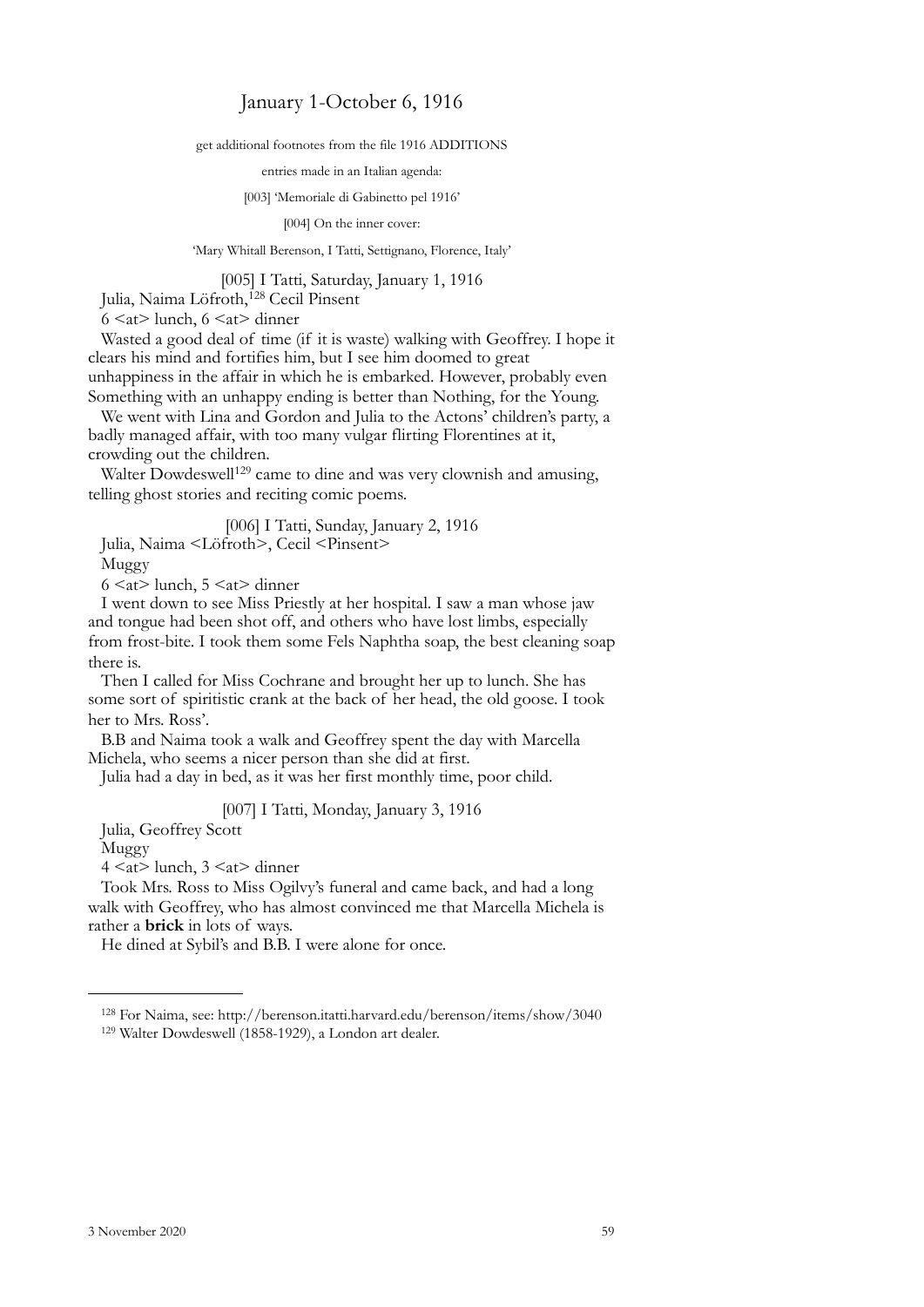I read Fisher's "Napoleon".[130](#page-57-0)

## [008] I Tatti, Tuesday, January 4, 1916

Julia

Glorious day, very warm

 $4 \leq at$  lunch,  $3 \leq at$  dinner

De Nicola came to see B.B.

Geoffrey and I had a morning walk in the laghetto, an exceptional affair, because of the exceptional day.

De Nicola stayed to lunch. He was at the Front at Plava,<sup>131</sup> but lacked all power to tell about anything.

I motored him down and Geoffrey we picked up. Marcella Michela and I took them towards Bagni a Ripoli and started them on a walk — much better for them than stuffing indoors. She looked very beautiful and I felt drawn to her. I think if I were in Geoffrey's place my head would be turned, but he seems to keep his balance miraculously. Long may it last.

Called on Yoï[132](#page-57-2) where I met her sister and Byba.

Picked up Julia and Gordon at Villa Medici.

B.B and I alone.

[009] I Tatti, Wednesday, January 5, 1916

Julia, Cecil Pinsent, Geoffrey Scott

Misty

3 lunch 9 dinner

The boys gave a children's party to which also Naima and Lina went, but I didn't.

I had a walk alone, trying to compose my mind and soul, and B.B. had a walk with Sybil. If one's feelings could only harmonize with one's judgment.

Capt. Perry came to tea, and Mr. and Mrs. Trench, Mr. Dumonts, the boys, and Lina to dinner.

Geoffrey stayed and talked and talked till nearly 2. Perhaps it helps him to see clearly, but that does have *so* little influence on actions and feelings!

[012] I Tatti, Thursday, January 6, 1916

Julia

Misty turning to fine

5 lunch 3 dinner

Geoffrey decided to take things lightly in spite of the earnest and soulful vocabulary. He is certainly happier and more contented. Before this came he found living in Florence rather stale. He had Marcella Michela to tea.

?

<span id="page-57-0"></span><sup>130</sup>

<span id="page-57-1"></span><sup>131</sup> Plava: a site contested during the Third Battle of the Isonzo, which was fought from October 18 through November 3 of 1915 between the armies of Italy and Austria-Hungary.

<span id="page-57-2"></span><sup>132</sup> Yoï Crosse (1877-1944), English writer, with the pen-name Yoï Pawlowska. She was born in Hungary. Her second husband was the Italian sculptor Antonio Maraini; they had two sons, Fosco and Grato. The mother of Fosco Maraini.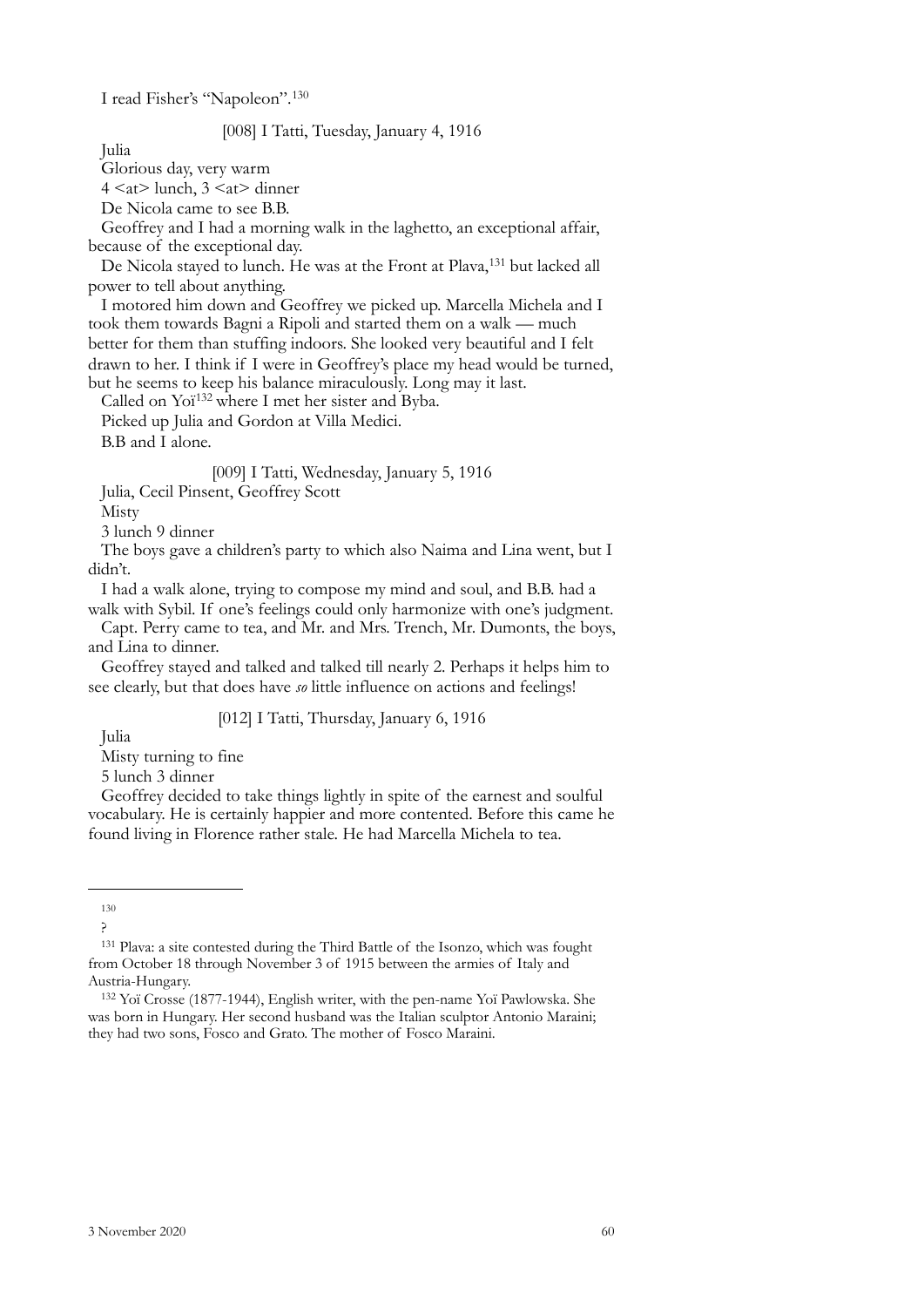Julia and Maeve Trench and Gordon played in the Laghetto, while B.B and Lina and I had a splendid walk on the hills.

Signora Bozzelli and her sweet little daughter Miriam were here when we came back, and later her lover, Guido Ferrando, came in. She is intense and inexpressive.

B.B wrote an article on a picture in Detroit by Giovanni Paolo di Agostini. Rather dull, needs rewriting.

## [011] I Tatti, Friday, January 7, 1916

Julia

Misty but not bad

4 lunch 3 dinner

Shopped with Lina and the children for the Party. I hate all the fuss, yet do not feel it is an undesirable thing in itself. Young people rouse you.

Had a long walk with Geoffrey, who is (of course) drifting in and in. He now has "absolute confidence in her purity and innocence and sincerity". Of course he may be right, but I cannot believe it of a girl grown to 26 in such surroundings, with such recklessness, so self-absorbed — and an Italian. It is fantastic. But it is useless to contradict him. I should only make him hate me, and probably accelerate the course of things by opposition. Besides, I *may* be wrong. I hope I am. But I see a very painful tragedy ahead. However, being a Cassandra is a poor trade, and youth faces many dangers without going under. Only Geoffrey has been so unlucky before, though full of beautiful dreams and confidence. I am very anxious.

## [010] I Tatti, Saturday, January 8, 1916

G.S.

Cecil Pinsent, Naima Lofröth, Iris Cutting, Gordon Waterfield 4 lunch 8 dinner

We had a children's party consisting of Julia, Iris Cutting, Gordon Waterfield, Gigliola and Renzo Giglioli, 2 Brawley, Maeve Trench, Paquita Rogermeyer, 4 Casartis and Pallavicinis, Elnyth Arbuthnot,<sup>133</sup> 2 Actons, and various grown-ups, who formed the heavy and difficult part. However, it went off very well. Iris and Gordon spent the night.

Geoffrey and I went down to the opera "Norma," with Marcella and her rather sad and faded looking mother (a Fabbricotti) and Byba. The 2 girls looked very beautiful and very "foreign." It was like a page out of a novel by Ouida. Marcella is certainly very beautiful, vivid, brilliant, and vital. I have seldom seen (outside of Gladys) a girl with more promise. But her eyes are hard, and she looks like a bird of prey — a beautiful one, but frightening. Very self-willed and self-absorbed, but awfully interesting. Geoffrey may think himself lucky, unless he gets really in love.

<span id="page-58-0"></span><sup>133</sup> Elnyth Mary Capponi (Arbuthnot) (1900 - 1977). Buried in the Cimitero degli Allori.

Vice-Admiral Ferrante Luigi Oscar Capponi, 9th Conte di Capponi (Florence, 1898-1965), the son of Piero Capponi, 8th Conte di Capponi, married **Elnyth Mary Arbuthnot**, daughter of Robert Edward Vaughan Arbuthnot and Ethel Mary Wyndham, on 9 June 1924.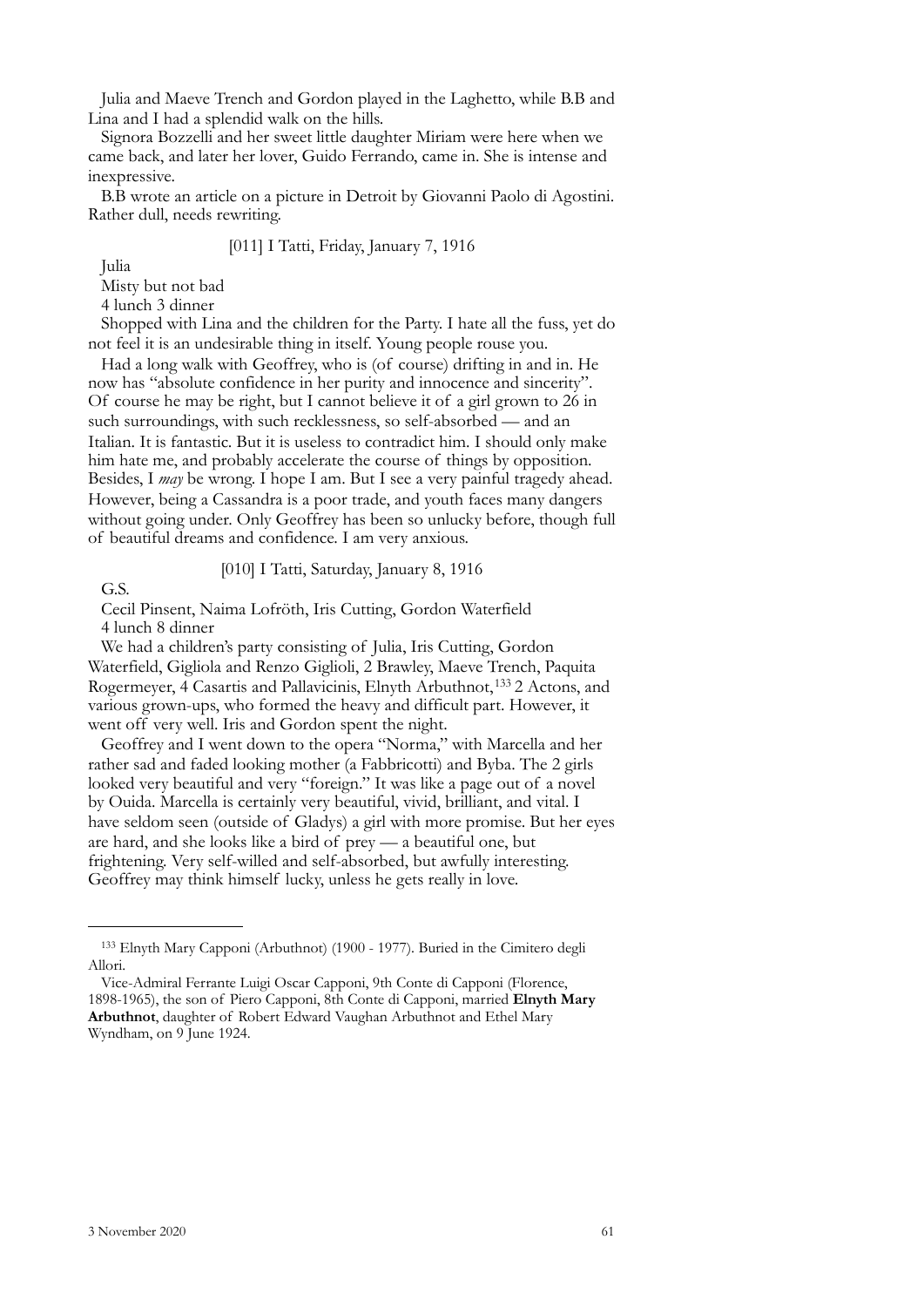## [013] I Tatti, Sunday, January 9, 1916

Julia, G.S., Cecil Pinsent, Naima Lofröth Fine and very warm 8 lunch, 6 dinner

Went on correcting B.B's dull and formless and slovenly articles. I hate it worse than anything; his writing is a real insult. They are *much worse* than his letters.

But all clouds rolled away (not war clouds) by a glorious walk, which he and I and Naima and Geoffrey took to Bagazzano, under a crystal clear sky, with a bracing wind. Geoffrey talked about Marcella all the way. It is some consolation in their many absences, for she is by no means free to go to see him even on her non-hospital days. The endless things he finds to say and I to listen. For it interests me, and I want him so to be happy.

Mr. and Mrs. Dumont and Mr. Mitchell came to call. The latter is like a plump wax figure, inside and out.

[014] I Tatti, Monday, January 10, 1916

Julia, Geoffrey Scott

Glorious. Warm:

4 lunch 4 dinner

Such a day! A marvel of marvels. But I couldn't employ it well, as I had engagements.

I took Lina and Gordon and Julia to the Pitti — what a poor lot of pictures with a few gems — the Granduca, the Dama Velata, the Aretino and the "Young Englishman", and parts of the Concerto and of the Rubens. Goodness how one changes!

We called on Sir Thomas Dick Lauder<sup>134</sup> (out) and Lady Enniskillen who talked a lot of gossip.

Tea'd, shopped, and picked up Geoffrey, who had had a visit from Marcella Michela.

Cook difficulties, as usual, since that devil Aristea left. Long talk with Geoffrey. Such things are endless

## [015] I Tatti, Tuesday, January 11, 1916

Julia, Geoffrey Scott

Glorious cooler

3 lunch 3 dinner

Dismissed the cook. What a bore.

B.B drove and walked with Sybil.

Geoffrey and I motored to Terzano, behind Bagni [*sic*] a Ripoli, and then walked over the Incontro<sup>135</sup> to Villamagna. It was absolutely DIVINE. For the first time since it began, I think, I forgot about the war for several hours on end.

<span id="page-59-0"></span><sup>134</sup> Sir Thomas North Dick Lauder of Fountainhall, 9th Baronet (1846-1919), died at Villa Lauder, 16 via St. Leonardo in Florence.

<span id="page-59-1"></span><sup>135</sup> Convento dell'Incontro, Via Poggio di Candeli.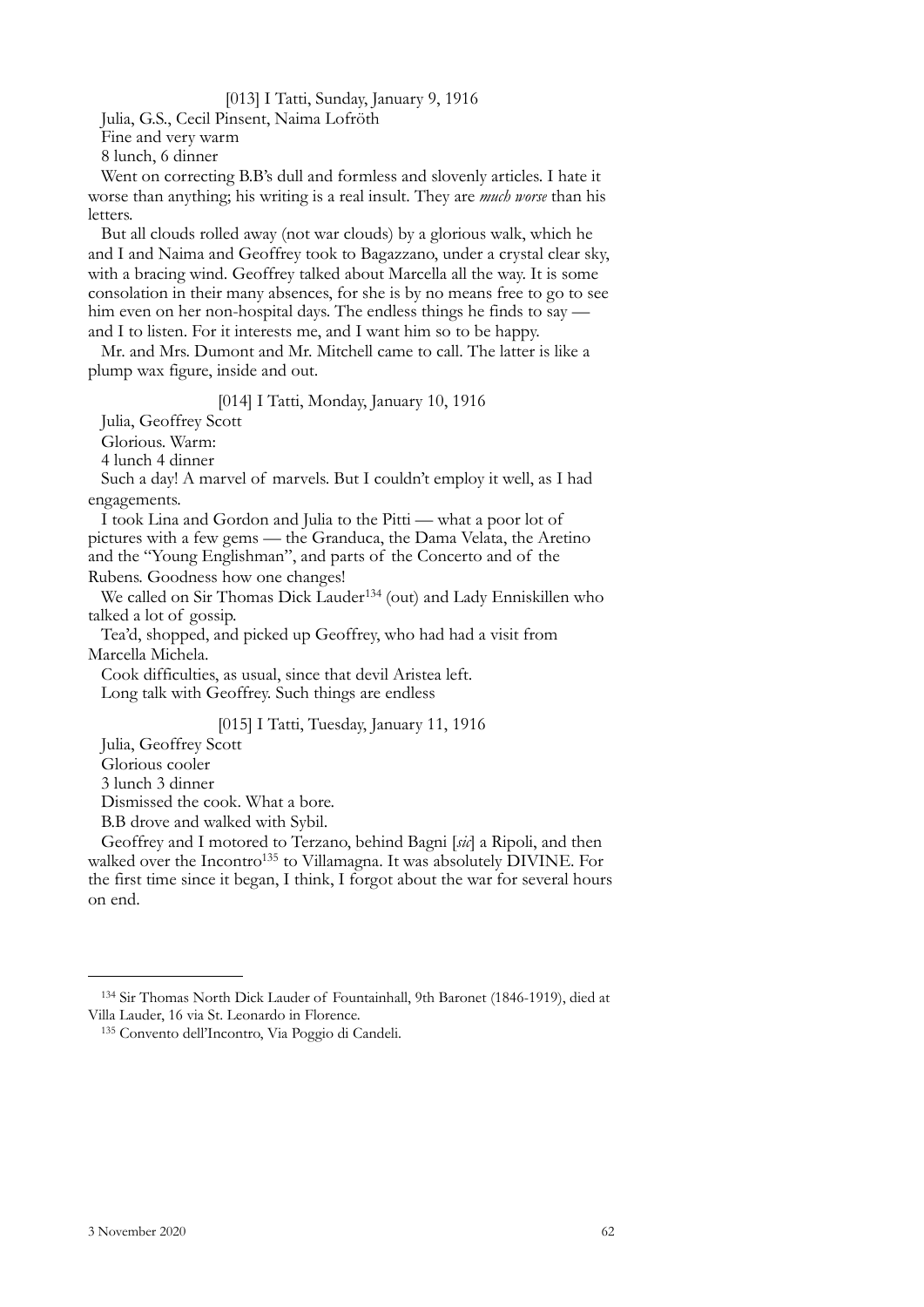Geoffrey on the unending theme, but he is always subtle, amusing, kind and profound. He really isn't much in love, though she's awfully nice. Curious how these things go.

Left him at Byba's, and he dined at Sybil's, where I called to pick up B.B and say goodbye to Lady Limerick and Capt. Perry.

## [016] Wednesday, January 12, 1916

Julia, Geoffrey Scott

Splendid weather:

5 lunch 3 dinner

No cook but Amerigo managed somehow.

I went in to the Consul's,[136](#page-60-0) taking Mrs. Ross to call on Miss Murray, and we then called for Miss Priestley whom I brought back to lunch.

We had a glorious walk over the downs from S. Clemente.

Geoffrey had just heard that Marcella Michela has scarlet fever. He is sure to have caught it. It is a great disappointment. He called there and left flowers and a note, and then went to the Casa di Cura.

## [017] I Tatti, Thursday, January 13, 1916

Julia, Geoffrey Scott

Cold rain

4 lunch 4 dinner

Miss Grace Hubbard to lunch, an earnest person, seeking to be fair and honest in her thoughts and views. We all liked her.

Called on Loesers with Mrs. Dumont and Geoffrey.

B.B at Sybil's.

Salvemini and M<sup>me</sup> Luchaire to dine. Talked of the ideal agricultural Italy, which no one wants.

Geoffrey dined with Sybil who held long *discorsi* to prove that B.B was quite wrong in saying she was "self-absorbed"

## [018] I Tatti, Friday, January 14, 1916

Julia, Geoffrey Scott, Cecil Pinsent

Glorious. Warm

4 lunch 5 dinner

Prepared villino for Geoffrey's possible scarlet fever. Lina came along and Gordon climbed on the roof with Julia.

Had a long and glorious walk with B.B. over the *scavi* to the very top and back by Fiesole. He went to see Sybil and I was picked up by Lady

Enniskillen, who brought me home.

Sybil was still going on about *not* being self-absorbed, her very tenacity and volubility proving she was!

Geoffrey had a walk with Byba, who came in to tea and discussed common acquaintances.

He had a letter from Marcella Michela, and \_\_\_\_\_ use!

[019] I Tatti, Saturday, January 15, 1916, 1916 Julia, Naima Lofröth, Geoffrey Scott, Cecil Pinsent

<span id="page-60-0"></span><sup>136</sup> the Consul General of the United States of America in Florence?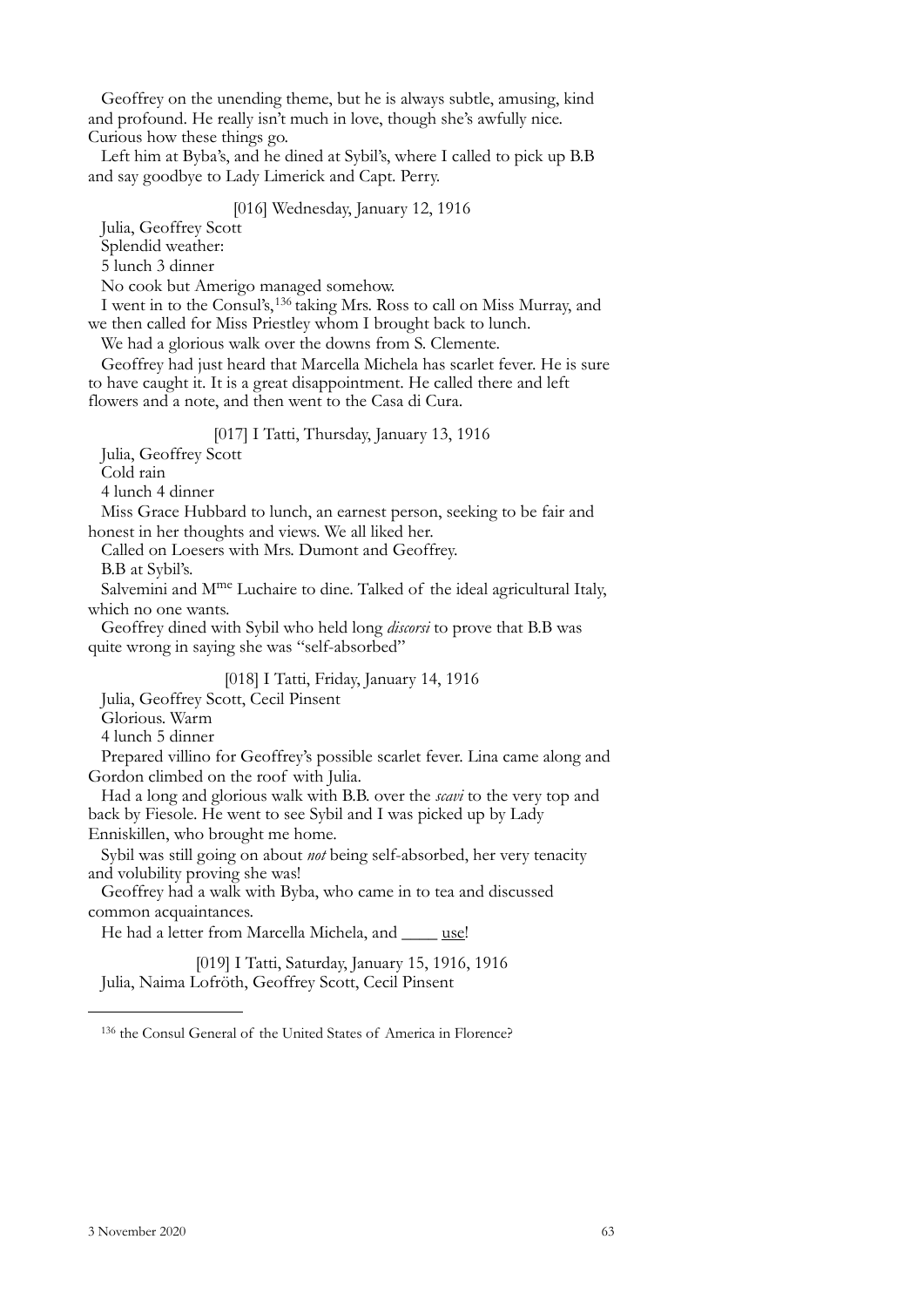## Glorious

3 lunch 6 dinner

Decided about the pergola etc. with the boys, chiefly repairing Aubrey Waterfield's original mistakes. He knew nothing about planning a garden!

Julia lunched with the Arbuthnots, and I went to get her, after having had a long and beautiful walk with B.B, back from **"The Tree"** to Fiesole. He said he had tried to help Sybil about her appalling self-absorption, but she spends so much time and ingenuity proving to him that she *isn't* selfabsorbed, that he is bored and disgusted with the whole thing. She said that he made her afraid of him, she could care so much more for him and give him so much more if it weren't for that — and he nearly cried out, "You give me too much already!"

She spends hours, too, talking to Cecil and Geoffrey to refute B.B's accusation of being self-absorbed — just the proof that she *is*.

[020] I Tatti, Sunday, January 16, 1916

Julia, Geoffey Scott, Cecil Pinsent, Naima Lofröth

Grey

6 lunch 6 dinner

Julia and Gordon lunched at Villa Medici.

B.B and \_\_\_\_\_ walked from the Tree to Fiesole had a walk, and I picked up Julia and had tea at the Actons, and then called on Mrs. Ross and Lina.

[021] I Tatti, Monday, January 17, 1916

Julia, Geoffey Scott, Cecil Pinsent

Grey

5 lunch 9 dinner

Nails and dress occupied Julia's morning, while I interviewed cooks, etc. B.B. and I walked **from the Tree to Fiesole**.

Prince Paul, Miss Hulton, Aunt Janet, Lina, and the boys dined here. Aunt Janet brought her photograph albums and the Prince was much interested to meet a person who had known Thacheray, and Dickens, and Meredith, and Kinglake, and de Lesseps, and Ferdinaso (as they call him) of Bulgaria.

[022] I Tatti, Tuesday, January 18, 1916

Julia, Geoffey Scott, Cecil Pinsent

Damp and grey

5 lunch 3 dinner

Took Julia to the Academy, Pitti. She forgot her spectacles, but doesn't care much anyhow for old pictures, and did not seem to want to know why people liked them. I did not force her.

I left her at Villa Medici and Geoffrey and I walked home through the woods.

B.B dined with Sybil.

A heavy cold overcame me, but I took about 10 remedies:

- 1. Turkish bath
- 2. purge
- 3. quinine
- 4. asperine
- 5. gargle listerine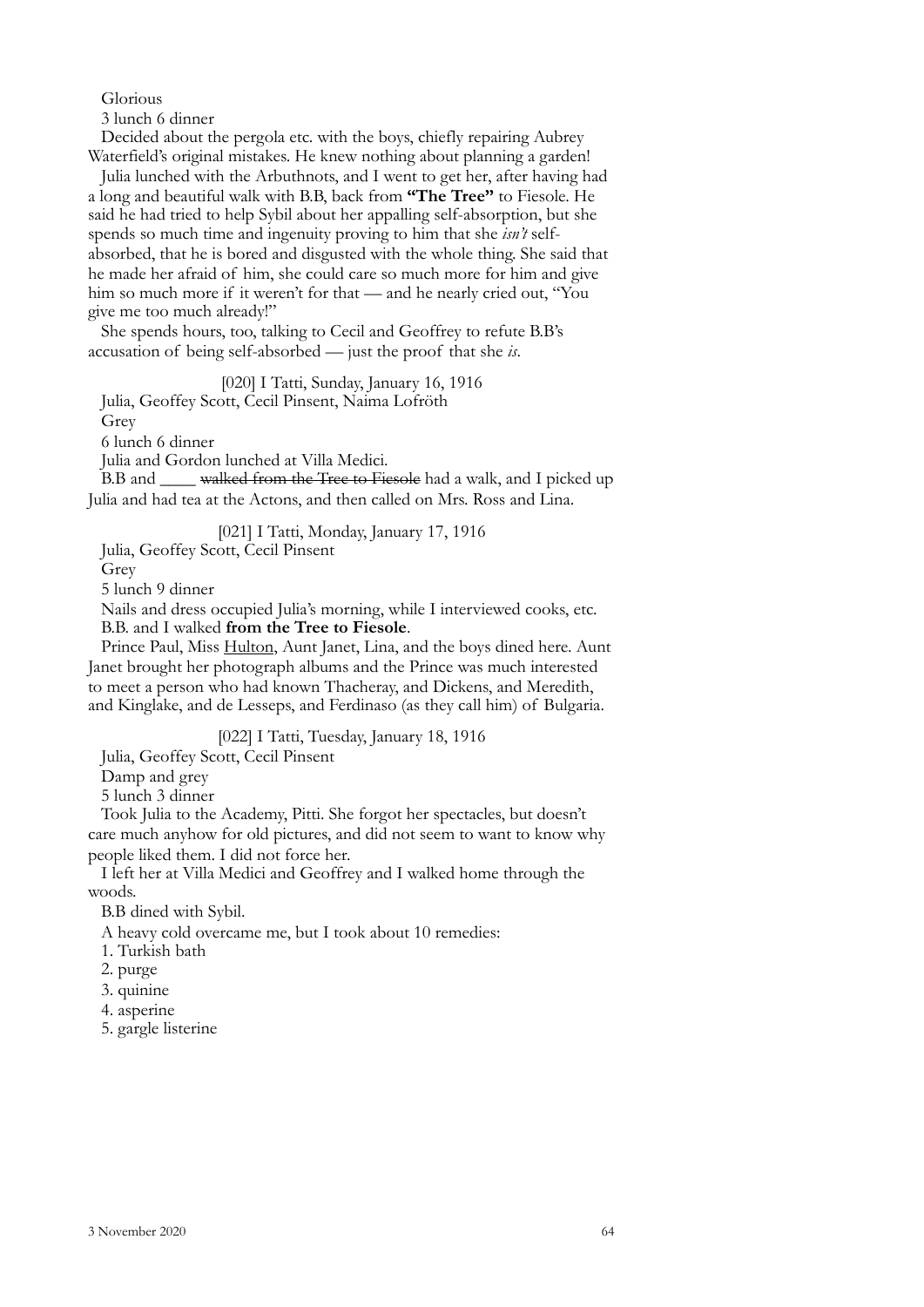6. dioxygen

7. Nasal douche of Dobell's solution

8. Rhinitis etc. in nose

9. Cold throat compress

10. Hot drink

Quarrelled with Geoffrey over the never settled question of punctuality. I daresay I am too fussy, and I must try to be more easy-going for fussiness defeats the end for which punctuality exists, i.e., to grease the machinery of life!

[023] I Tatti, Wednesday, January 19, 1916 Julia, Geoffey Scott, Cecil Pinsent Dumonts to dine.

[024] I Tatti, Thursday, January 20, 1916 Julia, Geoffey Scott, Cecil Pinsent

Bought Julia's photos. Got passports etc. for all the children.

Yoï came to lunch. She seems old and dispirited and has no more joy in her. Her mother in-law has been here for months, and has been too much for her. She didn't even flirt with Geoffrey!

Salvemini, M<sup>me</sup> Luchaire and Sybil came to dine.

[025] I Tatti, Friday, January 21, 1916

Julia, Geoffey Scott, Cecil Pinsent

Last fusses over passports.

No cook, general buzz.

Geoffrey feels very sawdusty about his intimate affairs — a complete collapse of enthusiasm. But this won't last.

Dr. Giglioli and his wife came to dine. She is half crazy, I think, and his interesting talk bores her to tears.

[026] Hotel Savoy, Genova, Saturday, January 22, 1916 Started with Julia and Gordon Waterfield, and the 2 Acton boys. I love traveling with children.

[027] Train to Paris, Sunday, January 23, 1916 Karin's daughter<sup>137</sup> was born at 10 a.m. and me not there to see her through it!

However everything was "normal" i.e. unusual.

[028] Havre to Southampton, Paris, Monday, January 24, 1916 Bribed children to sleep and had lunch with Edith Wharton.

Awful crowd on *quai* at Havre. Beastly arrangements. Should have had to sit up all night in corridor of boat but for an angelic American youth named Porter, who gave me his cabin.

[029] Ray's, London, Tuesday, January 25, 1916 Hours on the *quai* at Southampton and reached London only at 4 o'clock. Came straight to Alys'.

<span id="page-62-0"></span><sup>137</sup> Ann Stephen (1916-). The father, Adrian Stephen, Virginia Woolf 's brother.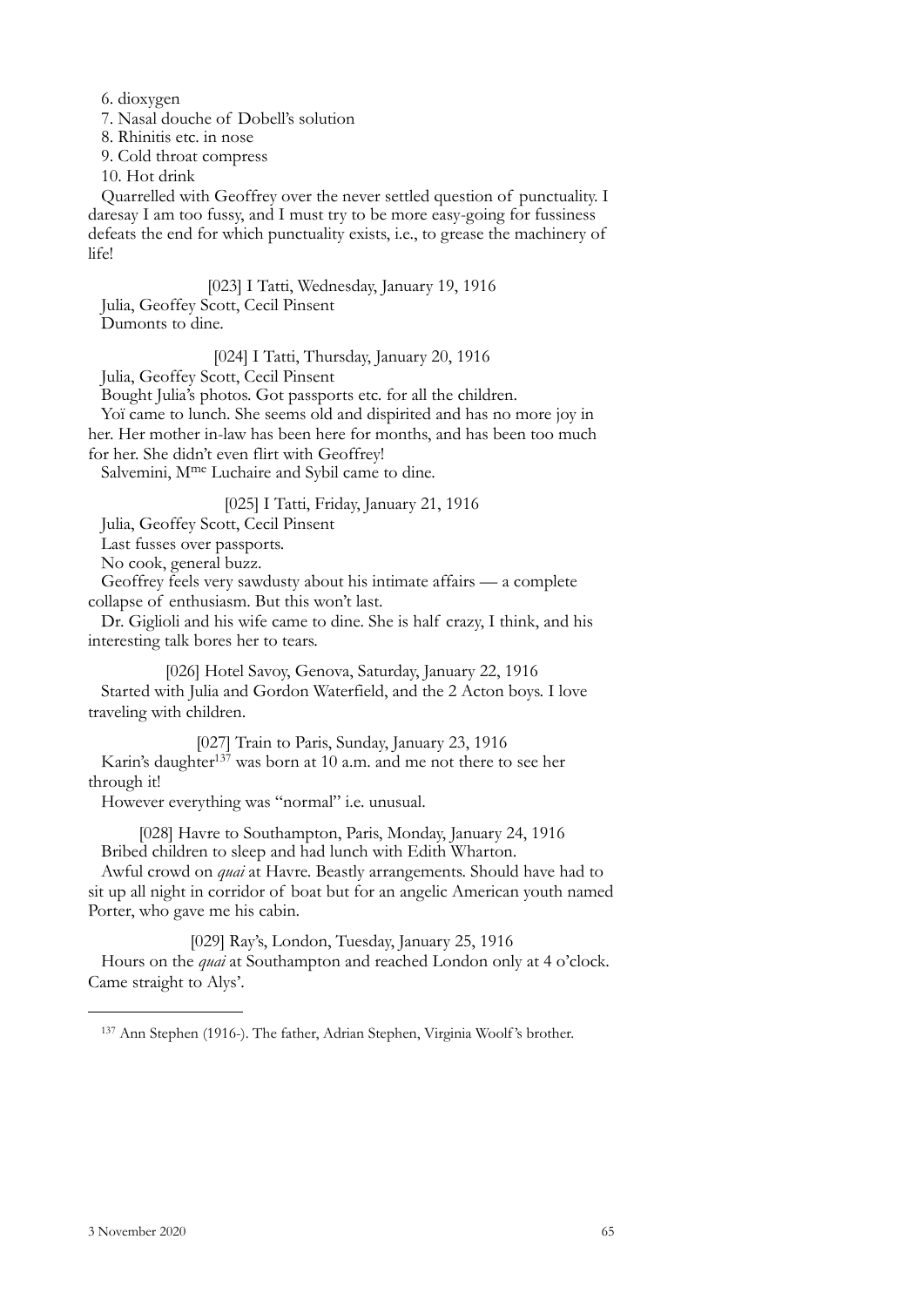Went on to see Karin and her little baby whom Adrian wants to name AN (!)

Karin had the folly to take *only one room* in the place she found for herself (I had a lovely nursing-home ready for her, so she is disturbed by the nurse and baby. But as she is perfectly well, it doesn't so much matter.

Came out to Barbara's bath "It's Granma Mary!" she shouted — then she said, "Two Granmas, Granma Mary and Gramma Auntilu (to Alys' grand delight). She turned somersaults and swam "like a mermaid" in her bath, and was heavenly, and adorable.

[030] Ray's, London, Wednesday, January 26, 1916

Britten.

Emily to lunch with Alys and Logan and me. Went to Karin's.

[031] Thursday, January 27, 1916

In bed with sore-throat.

Didn't even see Barbara.

[032-033] Ray's, London, Friday-Saturday, January 28-28, 1916 Seeing Karin

## [034-37] blank

## [038] Ray's, London, Thursday, February 3, 1916

Saw Karin.

Lunched with Emily whose situation remains the same, a sometimes very cross and nagging and extremely garrulous mother who never goes out and won't be left alone a minute. But Emily has bravely made terms with her narrow life.

We went to the National Gallery and saw Mrs. Glenny who was copying a picture. I hadn't seen her since 13 years ago when we stayed with her in Buffalo.[138](#page-63-0) She was then rich and beautiful and strong and surrounded by friends. She is now poor, her fat face all pulled out of shape by paralysis, husband and lovely daughter Aline dead, living with the other daughter and a singing teacher in lodgings. It was ghostly to see her.

Percy Lubbock came to dine at Alys'. He was *awfully* nice, so quiet and serene, and so honest, not pretending to know or judge about matters he wasn't fully informed about. If we could all be like that — !

[039] Ray's, London, Friday, February 4, 1916

Peggy James came to lunch and told us that her uncle Henry<sup>139</sup> had been conscious for a few minutes to receive the Order of Merit from Lord Bryce. He knows nothing of the War. Even when he thinks he is in Paris, it is only to be going around with Daudet.

<span id="page-63-0"></span><sup>138</sup> Mary's diary: Amherst House, Buffalo, Friday, Jan. 15, 1904. Train late, but we got here in time for lunch — a comfortable old colonial house that had been *moved* three miles out into the country. Mrs. Glenny320 (our hostess) is an enormous, jolly, kindhearted, very congenial creature, and her daughter, Aline, is the nicest girl I've seen since I met Evelyn, 21 years ago, at Smith College.

<span id="page-63-1"></span><sup>139</sup> Henry James the novelist?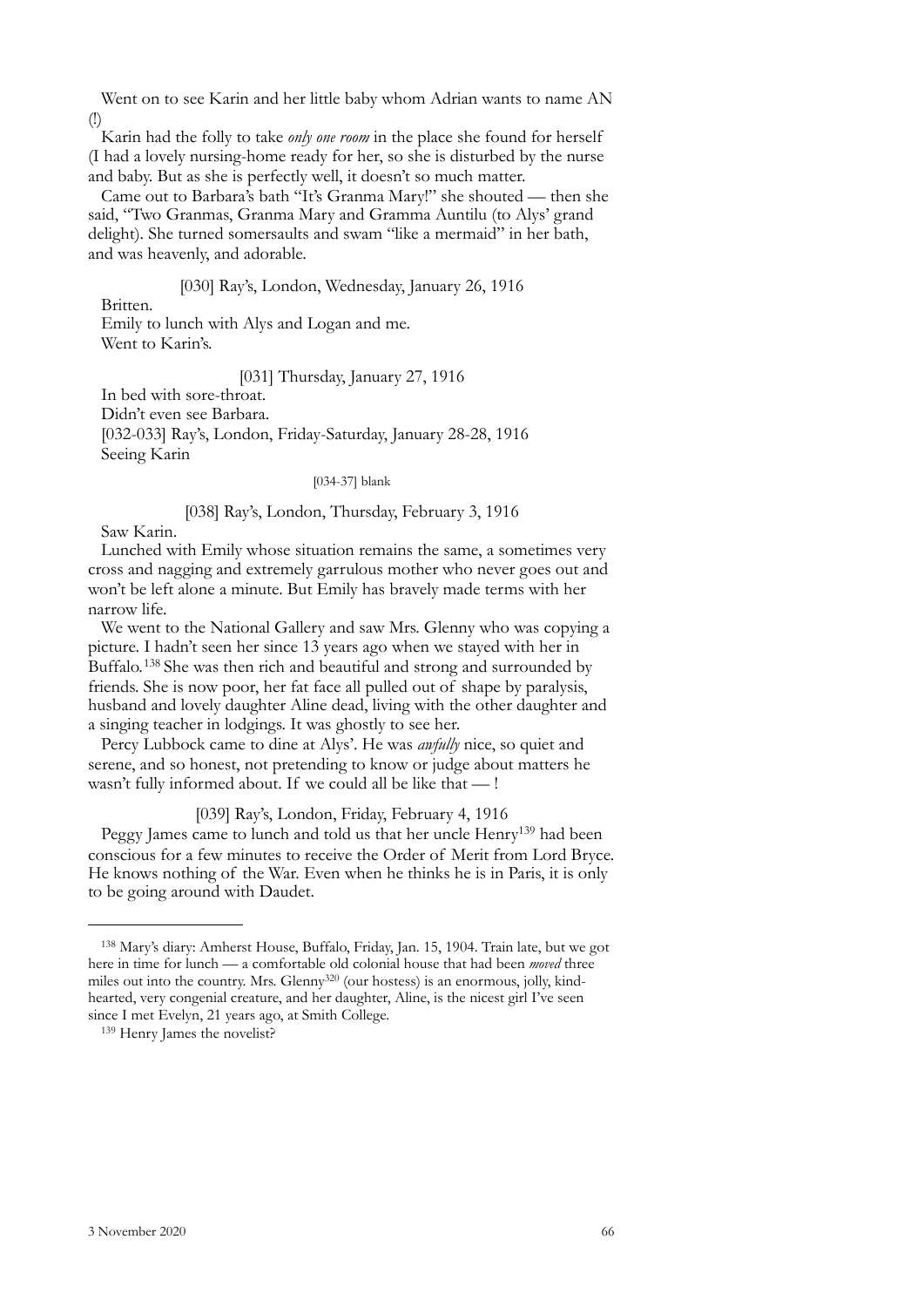Alys and I, after shopping for the girls, called on Mildred Minturn Scott to see Geoffrey's mother. Mildred's hair had just been dyed a vivid copper. Her silhouette against her light looked rather attractive, but her house was untidy and the general unhappiness was disagreeable. Mrs. Scott looked much older, poor darling old lady, but kept up her gaiety and spirit. She is a marvel.

Called on Sulley.

# [040] Ray's, London, Tuesday, February 1, 1916

Alys and Ray and I went house-hunting in Cambridge for Karin.

I think it was this day that Eric MacLagan came to see me at Alys', and the MacCarthys to lunch.

Feb. 2-4 ?

[041] Logan's, London, Saturday, February 5, 1916 Karin moved home, after two weeks exactly in nursing-home. She has had absolutely no complications.

The Thorolds and Miss Trelawney came to lunch at Alys'. Theresa was especially delightful.

I called on the Gibsons and then on Mary Crawshay.

As Oliver was spending the weekend at the Morrell[s140](#page-64-0) and Ray in the New Forest with her sisters-in-law,[141](#page-64-1) Barbara and I came and stayed with Logan.

I took her to the MacCarthys'.

[042] Logan's with Barbara, Sunday, February 6, 1916 Took Barbara to see Aunty Kali's baby and then to play with the little Enthovens,[142](#page-64-2) Yoï's niece and nephew. She set her mouth in a hard determined line and seized their blocks and built her own castles, beating them off if they tried to join the game. At the end she hugged the little boy "like a bear, to kill him", and I carried her away much mortified.

The darling old Aunt and Uncle Ormand came in after Church to see me, and I represented Yoï's condition in the rosiest colours.

Christina Bremner and Maurice Brockwell came to lunch — rather a frost. Logan and I went out to Doughty House and saw the Cooks and their

new pictures, the Spencer Rembrandt, the Velasquez I didn't buy and the Titian "La Schiavona" — all glorious, although Roger Fry says, "No one believes in the Velasquez." But the *milieu* — !!

<span id="page-64-0"></span><sup>140</sup> Philip Edward Morrell, (1870-1943) was a British Liberal politician. In 1902 he married Lady Ottoline Cavendish-Bentinck, half-sister of the Duke of Portland, who carried on a long affair with Bertrand Russell.

<span id="page-64-1"></span><sup>141</sup>

<span id="page-64-2"></span><sup>142</sup> Yoï Crosse (1877-1944), nota anche come Yoï [Maraini](https://it.wikipedia.org/wiki/Maraini) o con il nome d'arte di Yoï Pawlowska. Daughter of Andrew Frederick Crosse [\(1852-](https://it.wikipedia.org/wiki/1852)[1925\)](https://it.wikipedia.org/wiki/1925) e della [polacca](https://it.wikipedia.org/wiki/Polonia) Emilia Pawlowszky ([1854-](https://it.wikipedia.org/wiki/1854)[1892](https://it.wikipedia.org/wiki/1892)).

Miss Gabrielle Enthoven, O.B.E.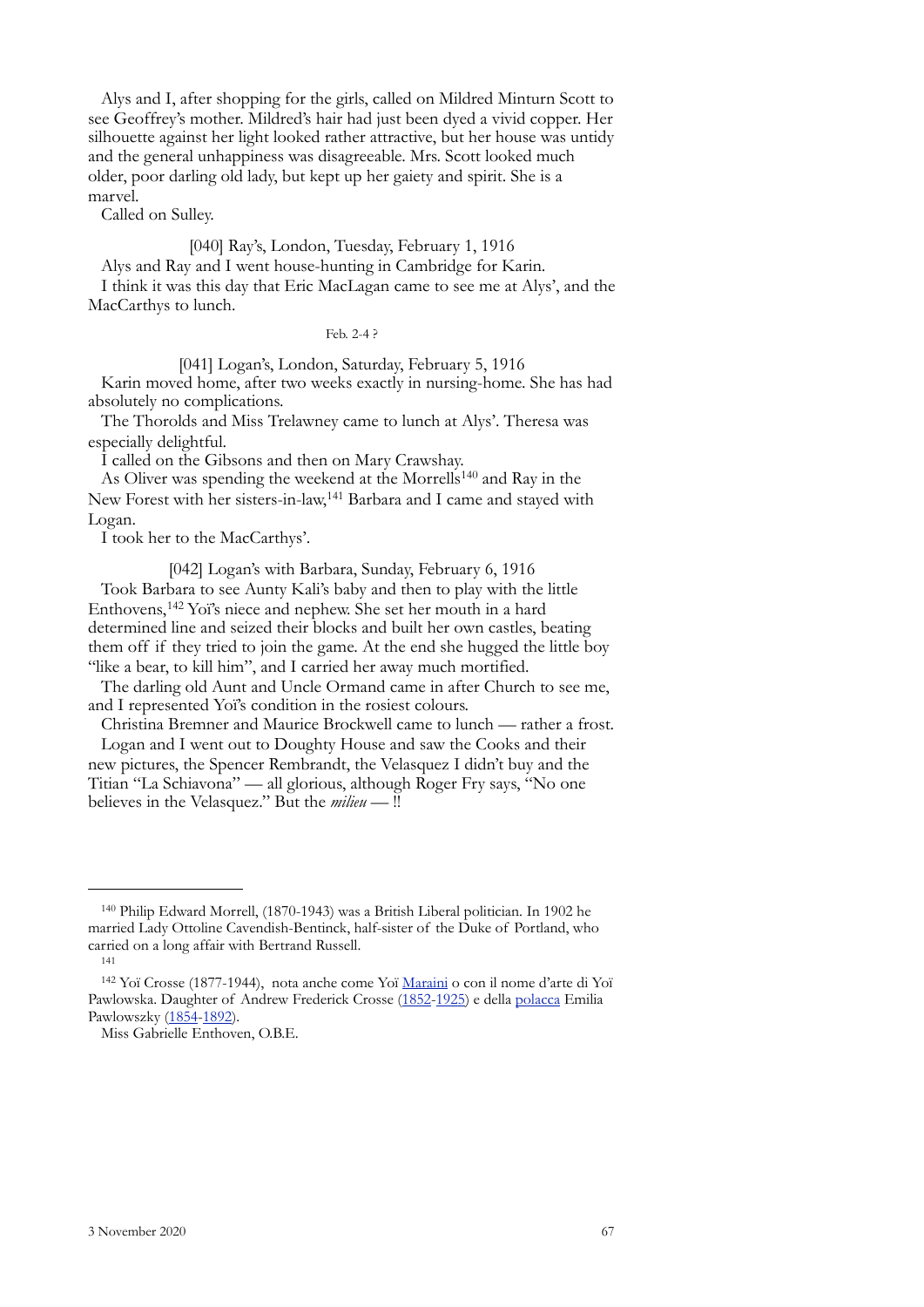[043] Barbara, London, Monday, February 7, 1916

Went with Logan to Chilling<sup>143</sup> and found Alys there since 2 days doing what she could to hurry on the dilatory workmen who had promised to have everything ready to put the furniture in place.

It was very lovely there with Constable effects of sky over the meadows and Sound. A really heavenly spot.

[044] Ray's, London, Tuesday, February 8, 1916 Went with Ray to see her surgeon who advises on operation (with abdominal incision) to remove a small fibroid growth in the womb, which may prevent pregnancy. If Ray could only have it now, I could see her though, but she is very busy till the 20<sup>th</sup> over their Annual Meetings. Great indecision.

Met Brockwell at Burlington Fine Arts Club, and afterwards he took me to see Sir Hugh P. **Lane**'s<sup>144</sup> Titian, Portrait of Baldassare Castiglione in black, at his house in Cheyne Walk,<sup>145</sup> now inhabited by his sister, Mrs. Schein. Lady Gregory, a delicious little old lady with sweet eyes and mind, Victorian aspect, was there.

Called on Karin, who lives in such a **piggish** way that it makes me quite uncomfortable to go there. It is like Mary Houghton. She and Adrian are so much in love that they apparently notice nothing, Adrian seems to me very incompetent — not very agreeable — except to Karin.

Dined with Gutekunsts.

[045] Ray's, London, Wednesday, February 9, 1916

Horrible and useless struggles with the dressmakers at Durrants, said to be so very good, but failing so signally either to fit me or to give me honest material and sound work. It is my usual luck.

Went to Karin's.

Shopped, etc.

Ray and Oliver and I dined with the Amoses. Morris talked very mechanically it seemed to me, as if his mind was just wound up. But he put immense *gusto* into it.

Emily and Alys and I lunched **at** the Club and **then,** "for a spree," Emily and I went to hear Alys speak (which she did very well) to a Highgate Women's Cooperative Society on "Mothercraft."

Tea at Karin's, who appeared dirty and ragged, in a horrid confusion, but gay and amusing and winning. Adrian silent and sniffy as usual.

[046] Ray's, London, Thursday, February 10, 1916 Shopped and saw Karin.

Called on Dr. Heath who whopped down on me a bill for  $\zeta$ 88 for treatment of Karin's ear.

Called on Louis Duveen, who reported things in America as very flourishing.

Mr. and Mrs. Prodder to lunch. What a chatterer she is!

<span id="page-65-1"></span>

<span id="page-65-0"></span><sup>&</sup>lt;sup>143</sup> Chilling<br><sup>144</sup> (1875-1915)<br><sup>145</sup> Chelsea.

<span id="page-65-2"></span>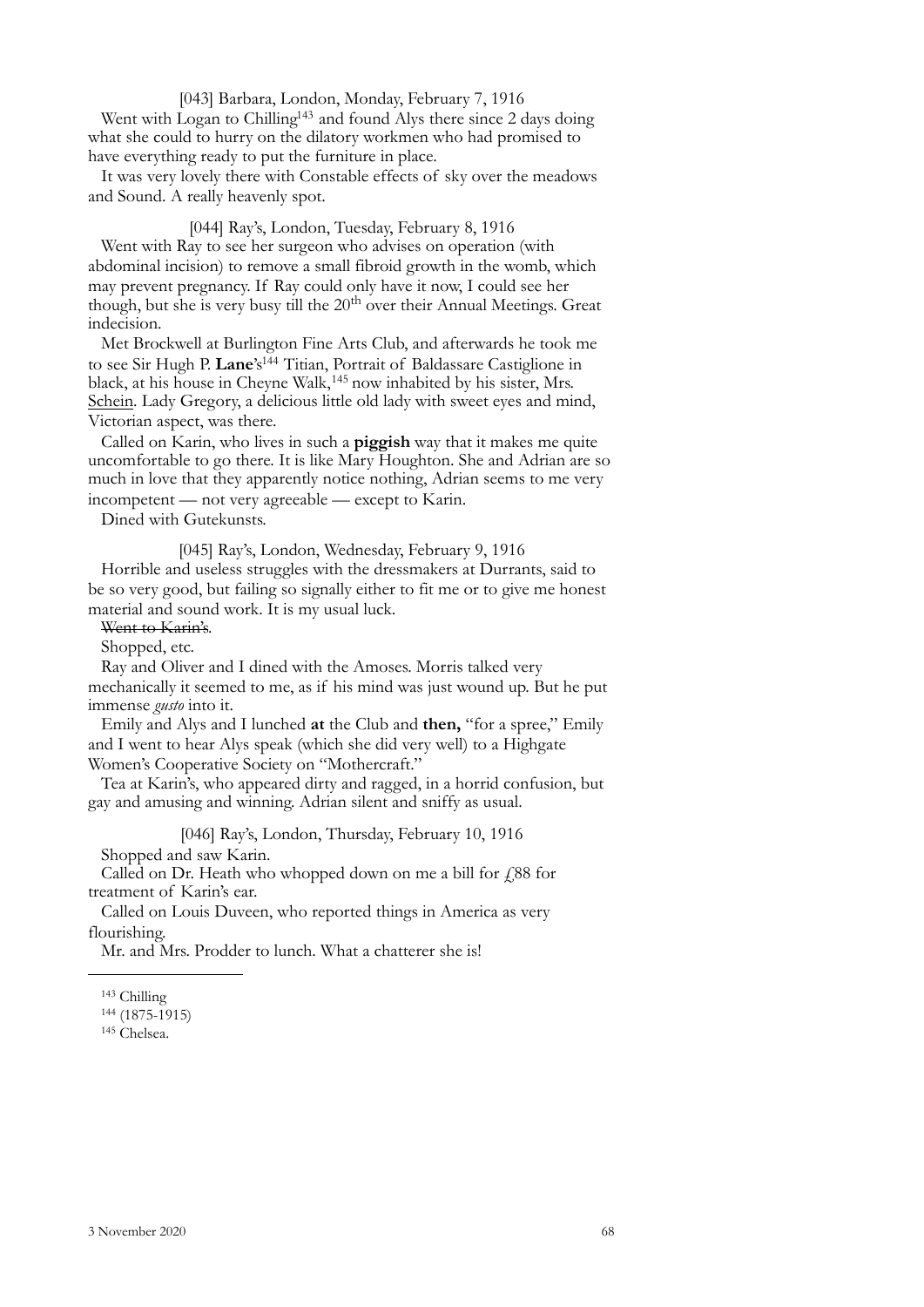Went to hear Ray speak on her "Service for Women" scheme. She did it *very* well.

Then I went to the Whitalls who gave a little reception in my honor to all their ardent young literary and artistic friends. It was a charming atmosphere of Youth. Mrs. Colefax introduced a strident note.

Keynes came to dine at Ray's. He signs cheques for a million pounds a day. He says the Italians are by far the most grasping and the most "impossible" of all the people they have to do with. I can believe it.

Got passport vise'd.

[047] Ray's, London, Friday, February 11, 1916

Last furious fight at dressmakers'. The jacket was so awful that they saw it would not do, although they "couldn't understand it — such a thing had never happened before."

Alys had a farewell tea, but I felt very ill and had to go to a Dr. (MacNaughton 33 Upper Belgrave St.) who **syringed** my ear and gave me things for my neck and shoulder.

I saw however Jo Robinson and Louise Kinsella and the Whitalls. Barbara (the angel) was there.

Emily and Ray and I dined, and Alys had the inspiration of giving us some warmed-over mutton (horrible) in her farewell feast. The food is the worst any of use encountered anywhere. She is *too* economical.

Called on Lawsons, who, as usual, are at their last penny. She gets  $\ell$  a **week** as head of the **Nurses**' hostel.

[048] Ray's, London, Saturday, February 12, 1916

Alys went off at 8:35 from Euston. She is going to N.Y second class **on** a second-class steamer!

Eliza and I had a last **row** at the dressmaker's over the blouse which cost  $\angle$  4.2.2 and is so badly made that I can hardly wear it.

Lunched with Karin and said goodbye.

Called on Mrs. Strong.

Went with Ray to see **the Exhibition** of Vanessa's pictures, quite horrible. The **MacLagans**[146](#page-66-0) were there, full of disgust.

[049] Logan's, London, Sunday, February 13, 1916

Quiet day with Ray and Barbara but I feel very ill.

The Huttons came with their little boy, Peter, whose powers in drawing and arranging soldiers greatly excited Barbara. Saw her in her bath. It was *awful* leaving her, but fortunately she **scarcely** took it in, and is so busy in her child's life anyhow **that** she doesn't care.

Ray and Oliver have been *perfectly delightful.* 

Roger Fry dined with me and Logan. He is always interesting, but has no judgment. He thinks Vanessa's pictures are *superb*. She, by the way, has thrown him over and taken Duncan Grant as her lover, the first woman he ever took notice of. Her husband, Clive Bell, is making love to a cousin of Oliver's, **Mrs**. Hutchinson. They are a queer lot.

<span id="page-66-0"></span><sup>146</sup> Sir Eric Robert Dalrymple Maclagan (1879-1951) art historian, museum director and writer.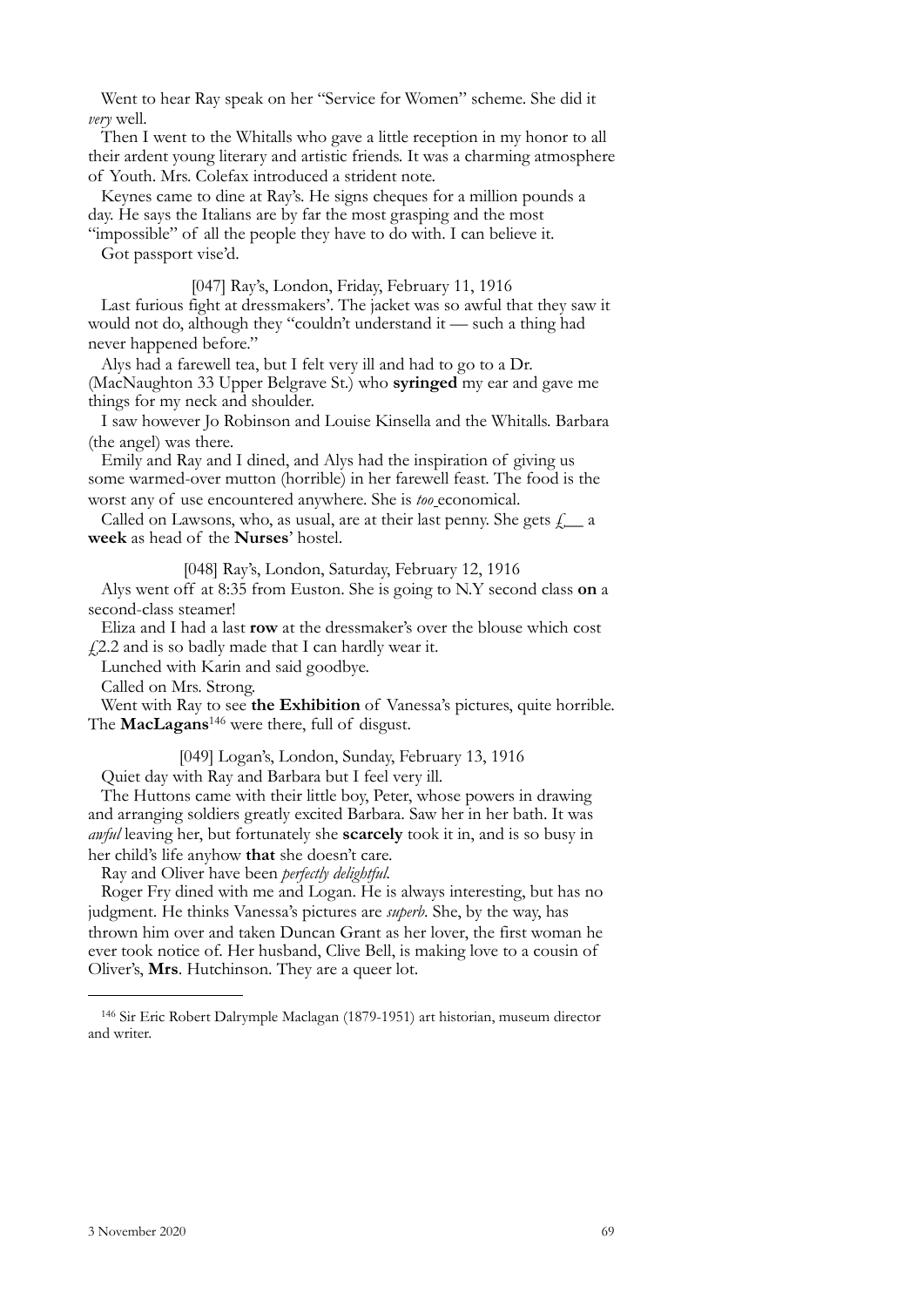[050] Hotel Terminus, Paris, Monday, February 14, 1916

An awful crossing of six hours, everyone violently sea-sick. Things on the boat and dock so badly arranged that it made me blush for human incompetence. We **stood** for hours in the cold, crowded **and** furious, waiting to have our passports seen.

Arrival in Paris at 1 a.m.

[051] **53 Rue de Varenne**, Paris, Tuesday, February 15, 1916 Rather a **wreck on** coming here. Edith very busy — she is splendid. Geoffrey busy too, but able to talk to me for hours about M.—!

[052] **53 Rue de Varenne**, Paris, Wednesday, February 16, 1916 Geoffrey Scott also at **Edith Wharton's**

Rain and shine

So lazy and tired! Dr. Ischwal came about my fibroid poisoning in the **neck**. He said he could cure me.

Geoffrey and I went out to lunch with Ch. De Cossé. Mme Lydkyrck (?) was there, who was in Brussels at the time of the German occupation. They took possession of her chateau for a night, and left it full of *ordures* everywhere, carpets, chairs, beds… and they were officers!

Schlumberger came in, reporting hopeful conversations about French preparation and German demoralization. Such talk seems like echoes from centuries ago.

[053] Paris, Thursday, February 17, 1916

Lovely day

Reinach came and took me to call on Miss **Nathalie Barney**. A prehistoric (and stuffy) milieu à la Stenbock (poor fellow) with the most hideous paintings and sculptures done by some female artists patronized by her. Note: incense very strong, mélange of cheap Eastern things, good silver and flowers, white furs, pictures of nude or intense females everywhere.

She has an incorrigible "way back" American twang, a good-natured, warm manner, is no longer pretty, and not at all tidy.

The house was crowded and not dainty, all except the best bedroom (a circular Empire one) where she said Yoï made her decision to run away from her husband.

The Tylers and Ch. Du Bos came here to tea.

Byba wrote to Geoffrey that Nikky [sic] was coming back this Spring. Fearful upset, for the Marcella business is going ahead and he hates the idea of giving it up. If Nikky had only waited a year, "or 18 months." But he mustn't spoil his future. He is miserable.

[054] Paris, Friday, February 18, 1916

In bed with a cold verging on influenza.

Long conferences with Geoffrey who is working round to saying frankly that he wants to be free to marry Nikky if he finds they both care for each other. This is only fair to M. who is letting herself be swept along on the full tide of attraction, perhaps love, though she writes "*Tu es le premier perle de mon collier rêvé*": significant words!!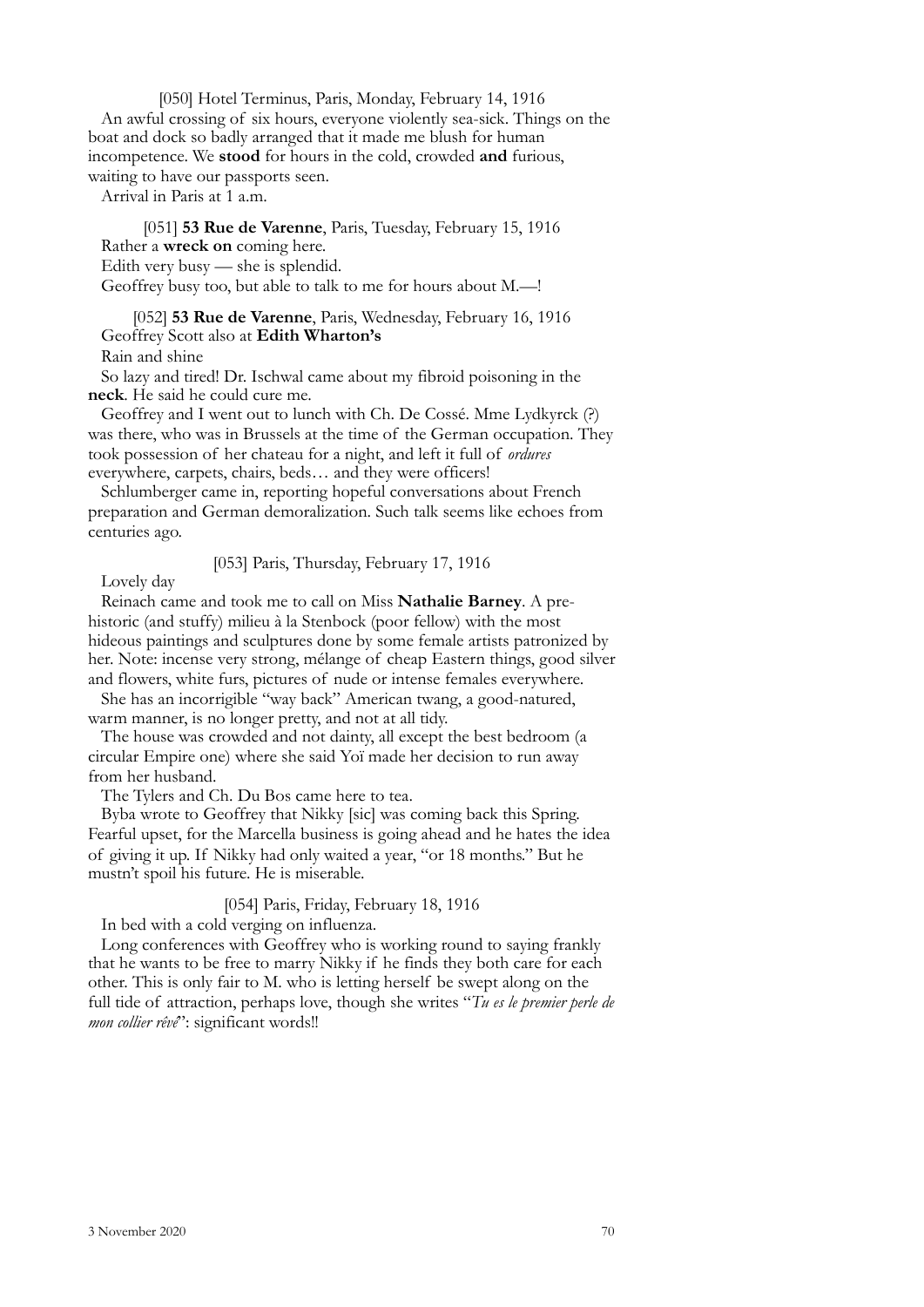Mme de Cossé came to see me. She said Edith was to be décorée — who really deserves it — and by herself, not is the general group of American helpers.

Finished *Spoon River Anthology* and Well's *Research Magnificent*[147](#page-68-0) — a book so close to one's pulse, but so disgustingly common-placifying. [*sic*] Makes one quite uncomfortable. Edith doesn't feel this.

[055] Paris, Saturday, February 19, 1916

In bed with cold

Letter to Paul **Bourget**[148](#page-68-1) (authentic!)

Monsieur,

Excusez la liberté que je prends de vous adresser cette lettre étrange. Voici le fait: j'ai 42 ans, je suis père de 4 enfants. J'aime ma femme qui m'adore, les circonstances ont voulu que je sois resté en relations quotidiennes avec une jeune fille qu'insensiblement je suis arrivé à aimer et qui m'aime. Ces relations, longtemps chastes, auraient pu changer si je n'étais *devenue impuissant* et cette impuissance qui se n'était jamais manifesté est désormais égale à l'égard de ma femme légitime et de celle qui, par scrupule d'abord, n'est jamais devenue ma maitresse.

Je me suis adressé à un médecin spécialiste (dont par discrétion je tairai le nom et que je connaissais nullement) et, après un échange de correspondances nombreuse, il termine nos relations par la lettre suivante dont je vous prie d'excuser les termes, pas trop flatteuses, dont je suis gratifié :

« Cher Monsieur, intelligent et cultivé, intéressant et indécis. Les circonstances actuelles (je viens d'être mobilisé) sont si peu favorables, vous avez un si grand besoin à être documenté pour que votre documentation entraine votre conviction. Factum essentiel au succès, que je préfère y renoncer. Plus tard si on peut encore faire quelque chose, ma **bonne** volonté vous reste acquise.

Avec regrets, je garderai un très bon souvenir de vous…. »

Voulez-vous, Monsieur le psychologue, essayer de me donner un conseil ? L'écrivain réussira-t-il [056] là où l'homme de science avoue son *impuissance* — car je sens que mon cas teint plutôt de l'idée que du corps lui-même.

Quand cela ne vous servirait qu'à ajouter un chapitre à la **physiologie** de l'amour moderne, que je livrerais le double des correspondances échangés que j'ai gardés.

Veuillez agréer, Monsieur, l'expression de mes sentiments très distingués. Emile Tauvez (Guingamp)<sup>[149](#page-68-2)</sup>

Paris, Sunday, February 20, 1916

In bed

Mme de Cossé called on me and dear Mrs. Cameron and Mrs. Royall Tyler — a **snobbish**, self-assertive, but very efficient lady. Geoffrey dined with them to meet Vollard.

<span id="page-68-1"></span><sup>147</sup> H. G. Wells, *The Research Magnificent* (1915).<br><sup>148</sup> Paul Charles Joseph Bourget (1852-1935) was a French novelist and critic.<br><sup>149</sup> Guingamp is a commune in the Côtes-d'Armor department in Brittany

<span id="page-68-0"></span>

<span id="page-68-2"></span>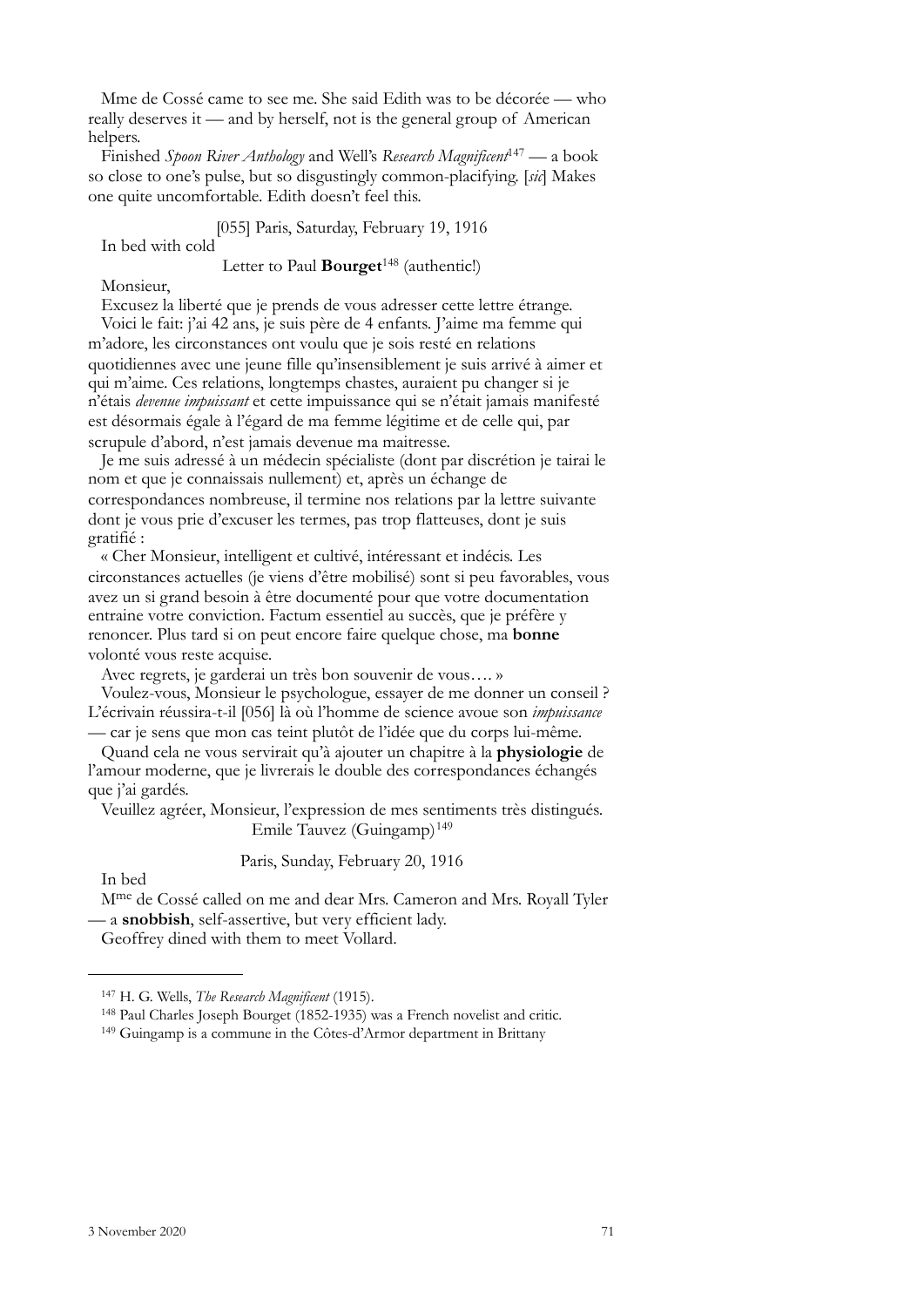## [057] Paris, Monday, February 21, 1916

Feeling very ill, worse.

Weissmann came. He says I can leave on Saturday only.

I sent off his letter<sup>150</sup> about N. which he read to me. Very wise and sincere but goodness I think it will be of no use at all when they meet.

## [058, 060] Paris, Tuesday, February 22, 1916

In bed

Mon cher ami,

Tous ce que tu m'écris à propos de Nicky n'a rien à faire avec mon silence de jours passés… Byba ne m'a pas parlé d'elle dernièrement : je lui ai demandé si elle avait reçu des nouvelles : le peu que nous l'avons nommée ce n'était pas en rapport à toi.

Il est vrai que parfois, *joking*, Byba m'a dit que tu avais un penchant pour elle — ce que je trouvais tout à fait naturel (j'aime bien Nicky et je la trouve charmante) mais elle n'a jamais insisté excessivement là-dessus.

Geoffrey, ce n'est pas gentil à toi d'avoir pensé à moi comme tu l'ai fait. Tu sais bien que je n'ai aucun droit sur toi ni sur ta vie si en n'est un droit d'honnête amitié mêlé à un sentiment réel et profonde d'appréciation mutuelle.

Pourquoi *ne pas t'écrire*, même en sachant que tu l'aimerais ? Est-ce que ce jour ne viendra pas ? Est-ce-que ce jour notre amitié devrait finir ? A quoi bon alas ? Elle, **ou** une autre, je sens que ton mariage n'est pas loin, et je tache de me faire une petite place prés de toi, une petite place amie qui pourra, avec un peu de [059, 061] travail, être conservée. Je te rends, et tu le sais bien, une sincérité absolue, et je te remercie de tout ce que tu dis de Nicky. Si elle pourra faire ton bonheur, je serai heureuse moi-même. Je comprends parfaitement ta situation présent et tes rapport avec elle. Je ne veux pas que la pensée de moi puisse te gêner d'aucune façon. Je ne suis pas mêlée à ta vie, mais à coté de ta vie – nous l'avons voulu ainsi, il est donc inutile que tu **en** souffrir sans raison. Me trouves-tu *trop* raisonnable ? Mon ami, il faut faire le possible *per andare avanti* without rocks, as you say.

J'ai vu tant de choses laides dans ma vie, et même dernièrement, que j'ai soif de clarté, de anti mis-understanding. Je n'aurai plus énergie pour me travailler une amitié scabreuse et compliquée.

Je cherche le simple — et ce n'est qu'à **travers** le simple que l'on touche en profond. Ne crois-tu pas ? Alors c'est entendu, cher ami. Si tu la si ta conviction se fera qu'elle est *ta femme*, tu l'aimeras sans [062] contrainte, et il n'y aura pas besoin de me le cacher. C'est bon de voir les gens heureux, et les amis surtout. Tout cela ne me donne pas de tristesse, je te le dis avec sincérité. Au fond, je n'ai pas le sens de la *possession*, qui obsède tout le monde. Je suis très impersonnelle, et à cause de cela, ni avide, ni jalouse. Je puis souffrir énormément, mais par ces raisons bien différents et plus directes. Je crois aussi que tu as besoin d'une vie ayant *une base*, et je sais que tu ferais du mariage la chose la meilleure et le plus esthétique possible. Il-y-a quelque chose d'énorme, **d'immense** et de manqué entre nous deux, qui n'est pas de notre faute et qui me donne parfois une nostalgie profonde. Les

<span id="page-69-0"></span><sup>150</sup> Geoffrey's.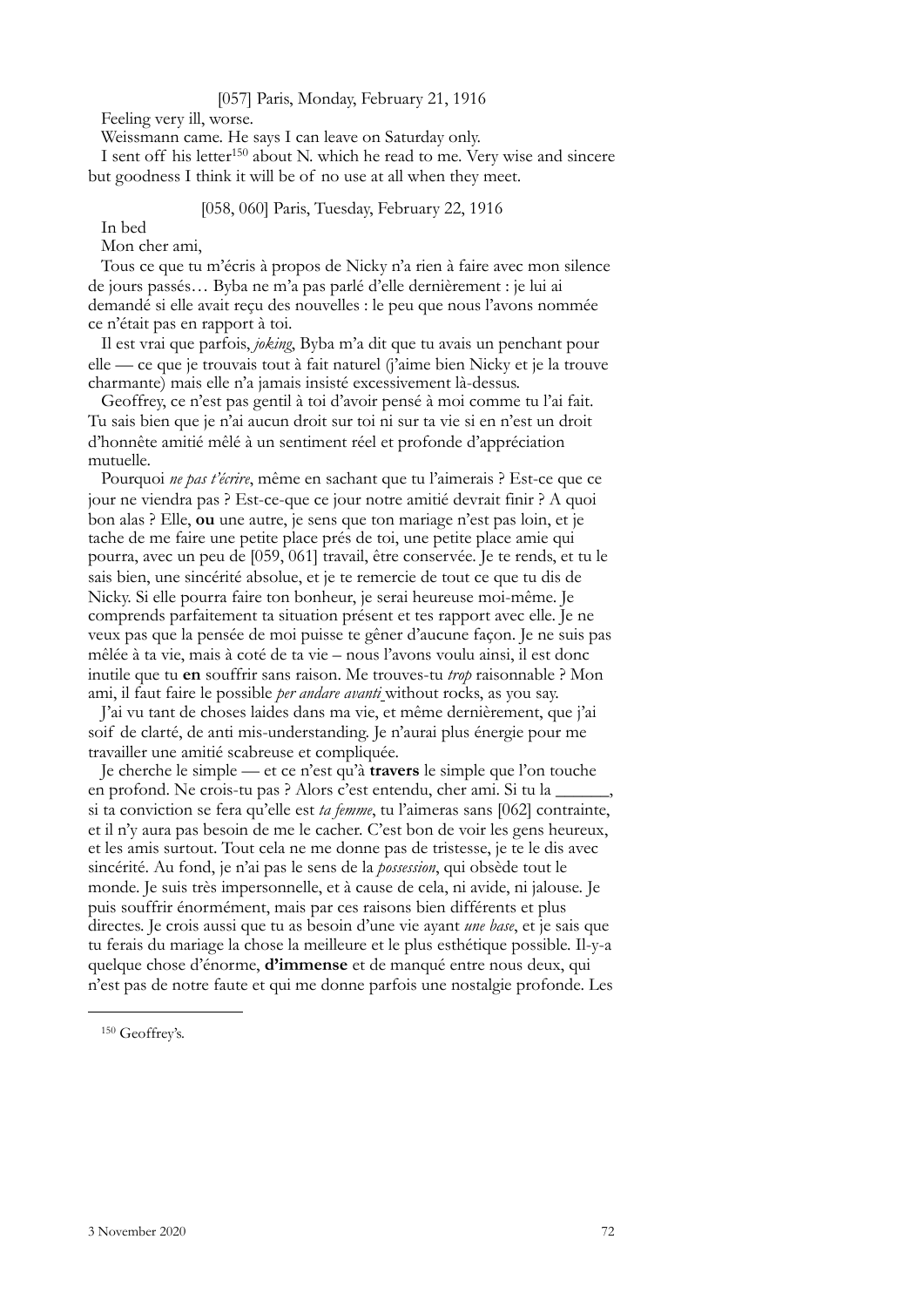plus beaux amours sont ceux qui ne sont pas nés, ils conservent une puissance cachée et mystérieuse qui émane de très loin des arômes captivants. Nous sommes quelques lignes d'une grande ébranche on a parfois cette impression en regardant les esquisses des grands artistes – on y voit la semence de chefs d'œuvres qui n'eut jamais vu la lumière. [063]

Quant à moi, ce n'est pas vrai que le mariage me soit a **sheer** necessity : même vu de coté de la liberté de l'action, ma liberté se fait de plus en plus intérieure ; plus ma monde intérieur \_\_\_ et , s'élargit, moins l'extérieur m'est sensible et nécessaire. Tu as toujours exagéré un peu, et pris à la lettre tout ce que j'ai dit à propos du mariage. Il est vrai qu'un ménage me serait presque insupportable, parce que la vie matérielle y aurait une prépondérance suffoquante [*sic*] [suffocante], et je ne suis pas faite par la lutte du pot-au-feu, ni par **empanacher** la misère pour le public. Mais la nécessité du mariage est chez moi réduite au minimum – c'est une *appendice* à ma vie – ma vie est complète en elle-même –**j'aurais** besoin d'une *expansion générale.* Or le mariage est tout qu'il y a de moins générale de plus fixe et de plus systématique. Le mariage ne m'offre donc encore attraction particulière. Si j'étais une femme sensuelle le mariage ne serait encore pas nécessaire. Je n'ai jamais compris pourquoi les hommes ont cette idée de vouloir m'épouser [064] en disant que je serais une femme idéal, et quelques uns une mère merveilleuse ( !). Je vois que je puis peut être en dehors de ces deux choses, que j'accomplirais avec conscience mais avec peu d'enthousiasme, parfois avec beaucoup d'ennui. Je ne me sens pas faite par certains bonheurs, qui peut être sont très grands quoique très partagés. Je me sens parfois excitée, lointaine, pleine d'une grandeur informe et stupide qui regarde le bonheur d'autrui sans pouvoir y toucher. Je suis un être intermédiaire spirituellement, analytique, contemplatif mobile et généralisateur, la *femme* s'y perd en ne gardant que la sensibilité et l'esprit d'intuition.

Ne te fais donc aucune idée sur la possibilité de ma souffrance ou de ma joie personnelle. Je me sens des essences infinies qui accourant toujours due rendre la balance.

Cher ami, c'est déjà si extraordinaire de pouvoir se parler ainsi, sans arrière-pensée de se montre dans la parfaite nudité de notre pensée, qu'il m'en revient une sorte de bonheur complet, une paix et une beauté intérieur [065] indicibles. Peut-être **rien** ne vous embellit autant que cette confiance de l'âme qui parle … l'âme qui ne parle jamais, qui fait parler l'opportunité pour elle, elle parle enfin avec sa bouche parfaite, et sa parole si rare rassemble à un chant qui caresse tout l' être engourdi …

Adieu mon bon, je t'ai écrit avant de me lever, car je voulais répondre immédiatement à ta dernière lettre.

A very remarkable letter, although on reading it sounds a little unreal or like a pretty exercise on a theme. She is lining up to an idea she has of herself, a sort of spiritual pose.

However it impresses me, for most **women** in the circumstances would flame with jealousy and finding their utmost allurements had no banished the vague but insistent impression of another woman.

Called with Geoffrey on Mrs. Cameron.

Started for Florence at 8.55.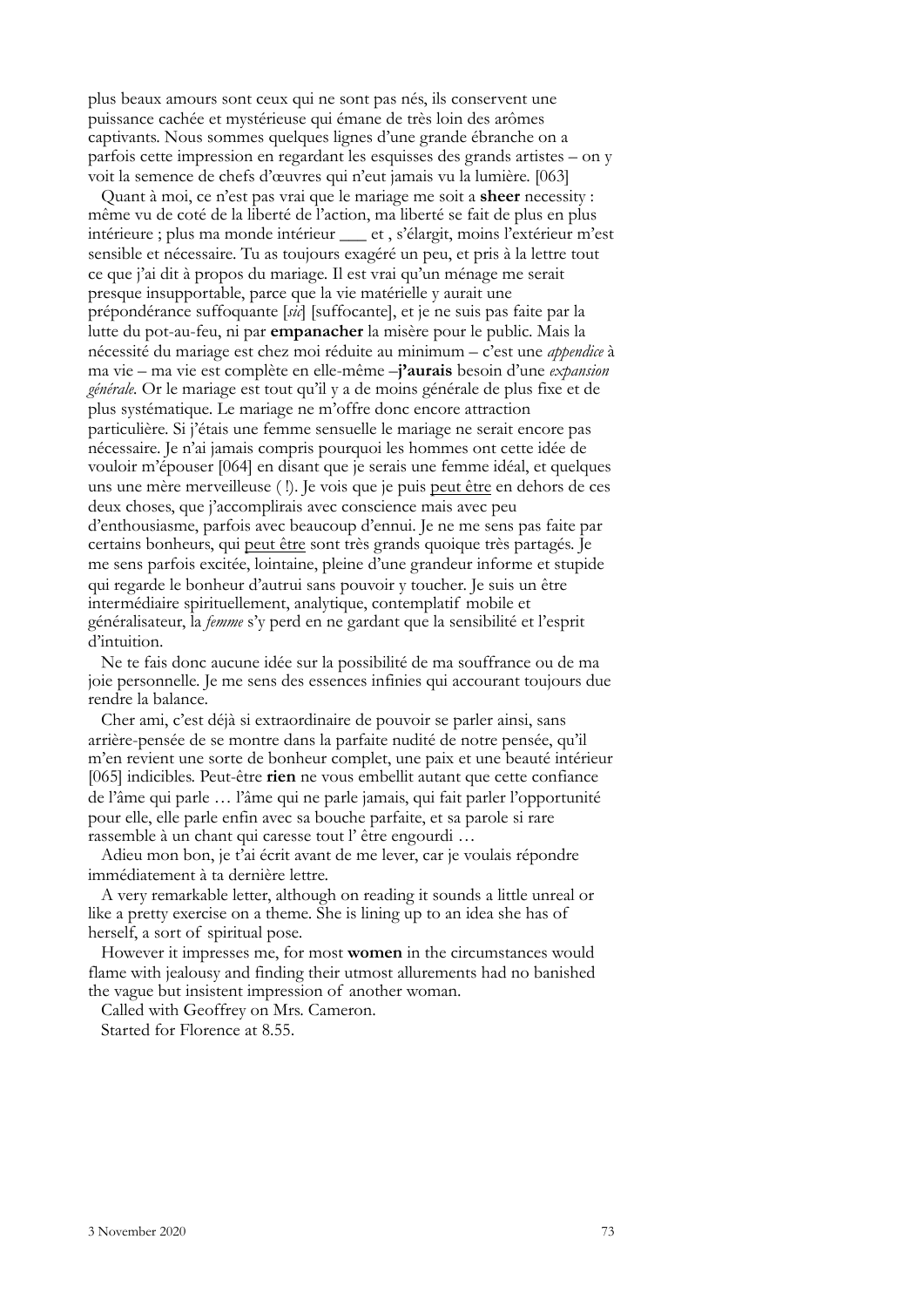[066] Hotel Savoia, Genoa, Monday, February 28, 1916

Horrid train journey. Reached here at 7.

B.B. motoring with Sybil from Rome to Siena. In spite of an *extinction de voix*, she talked all the way!

[067] I Tatti, Tuesday, February 29, 1916

Cecil Pinsent, Naima Lofröth

(Thunderstorm)

Reached home about 6.

B.B arrived an hour earlier. It is nice to be here.

**The new Library looks splendid**—the Buddha is very impressive seen at the end of my corridor.

[068] I Tatti, Wednesday, March 1, 1916

In bed with sore throat and fever.

B.B perfectly charming.

[069] I Tatti, Thursday, March 2, 1916

Still in bed. Fever less.

Lina came to see me—also the elusive Yoï, who seems always fake and un-intimate.

Young Lehman and his friend Walter Seligman came to see B.B. Also Nello.

[070, 072] I Tatti, Friday, March 3, 1916

Rain.

In bed, but got up and had a walk with B.B in the laghetto. Placci came to dine.

[071, 073] I Tatti, Saturday, March 4 , 1916

Naima Lofröth, Cecil Pinsent

Rain.

Amusing letter from Geoffrey who very much liked Marcella's friend,

Marchesi,<sup>[151](#page-71-0)</sup> director of the "Fiat"!

Prince Paul called. He *loathes* Italy for its treatment of Serbia.

[074] I Tatti, Sunday, March 5, 1916

Cecil Pinsent, Naima Lofröth

Rain.

Wrote letters and did a little work.

Argued with B.B about Miss Belle Greene, who after months and months of silence has written him a love letter not particularly convincing!

[075] I Tatti, Monday, March 6, 1916

Cecil Pinsent

Rain

<span id="page-71-0"></span>Talked with Bernard. He cares a lot about Miss Greene but would give her up if I made a row. I don't like though to cut off a thing (however silly it seems to me) that may be vital to him. It is difficult, for I do detest the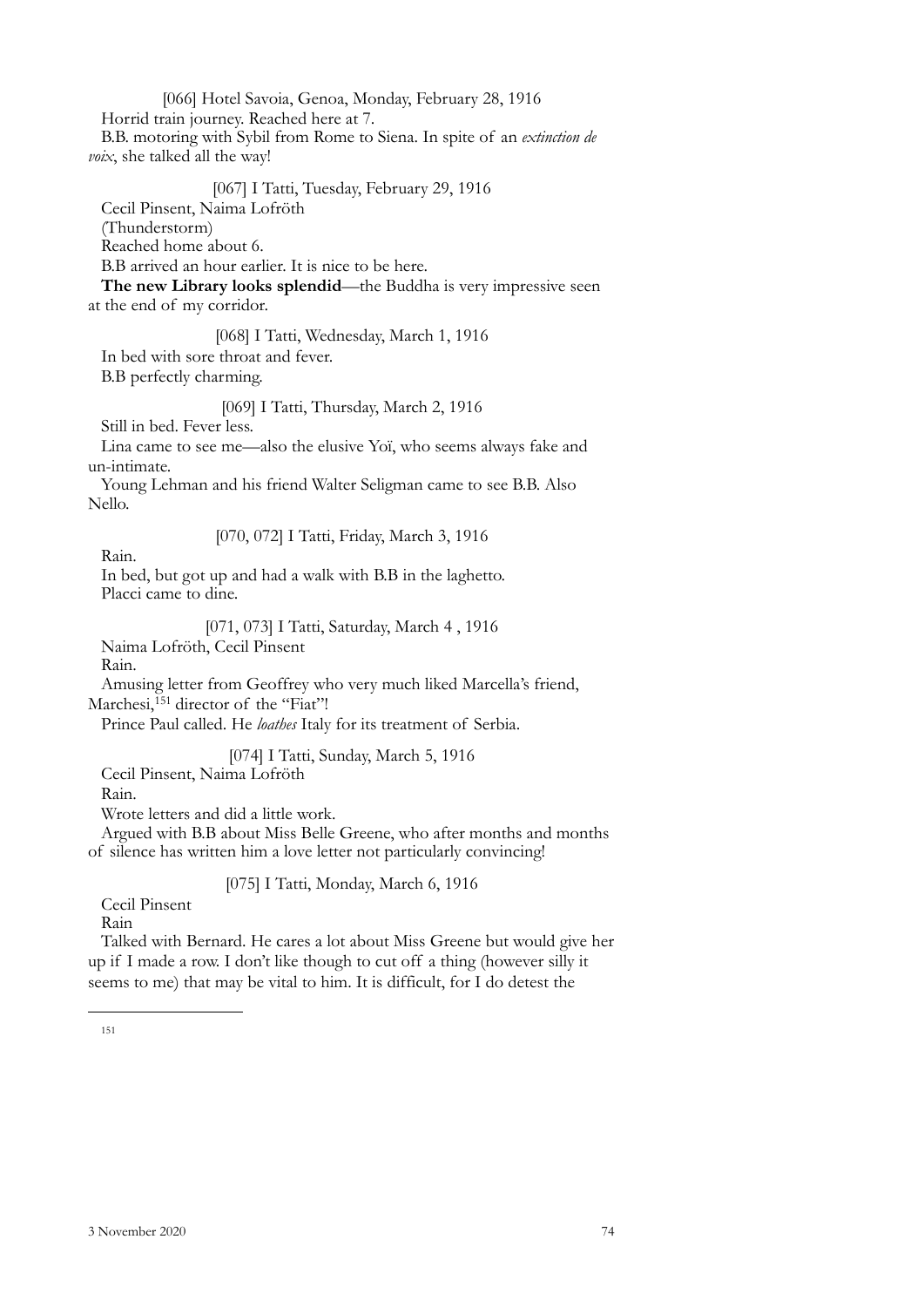whole business. But if it makes Bernard feel alive and keeps him interested,

I suppose I have no right to cut it off, especially having let him go into it. Called on Aunt Janet, who suddenly looks *very old.* 

Prince Paul and Placci came to dine. The turkey was very tough!

[076] I Tatti, Tuesday, March 7, 1916

Fine

We walked to Fiesole and I called on Miss Paterson at **the Blue Nuns** while BB was with Sybil, who is very ill.

Read BB's article on Catena and Bartolommeo Veneto.[152](#page-72-0)

## [077] I Tatti, Wednesday, March 8, 1916

Rain

Sore throat again. Stayed in bed all morning.

Countess Serristori came, full of adoration for Germany, even for its Socialism, although that is the thing she used to dread most of all in life! She thinks England is engineering the whole war for her own sole advantage, stopping at no dirty trick of bribery, blackmail and cruelty and lying to accomplish her ends. Germany for her is the Land of Promise, the model and only hope of the future. She said England was on its last legs financially and even cited "The Union of Democratic Control"[153](#page-72-1) as proof that it was all falling to pieces. What a fool Adrian is to be in such a society. Even if its motives seem pure to him, it is mixed up with such **treason**. I have no patience with it.

## [078] I Tatti, Thursday, March 9, 1916

Cecil Pinsent

Windy and damp but a little sunshine.

Great buzz from Geoffrey over Cecil's visit, as it would perhaps hinder him from seeing Marcella before she goes to Spain, if he waited for Cecil in Paris. He thinks it is my fault, but I had heard nothing of **his** plans since I left, and furthermore could not alter the date, as it is fixed by Cecil meeting Strong at Genoa on the 25<sup>th</sup>. While I really believe it is poison to him to go on with Marcella, whose awesome anabaptism makes her august and admirable but very dangerous, I do sympathize with young blood that needs its *sfogo*.

So without saying a word about M. to Cecil, I hope I arranged for him to meet Geoffrey at Turin instead of Paris. Marcella on her side made a muddle, writing to me that she could not come up till the end of *next* week, meaning *this* week. And now I have arranged all sorts of conflicting things for this weekend.

Trench and his daughter Aris came to dine, Cecil and the Marainis. Yoï is determined to have our villino, but she won't get it!

<span id="page-72-0"></span><sup>152</sup>

<span id="page-72-1"></span><sup>153</sup> The Union of Democratic Control was a British pressure group formed in 1914 to press for a more responsive foreign policy. While not a pacifist organization, it was opposed to military influence in government.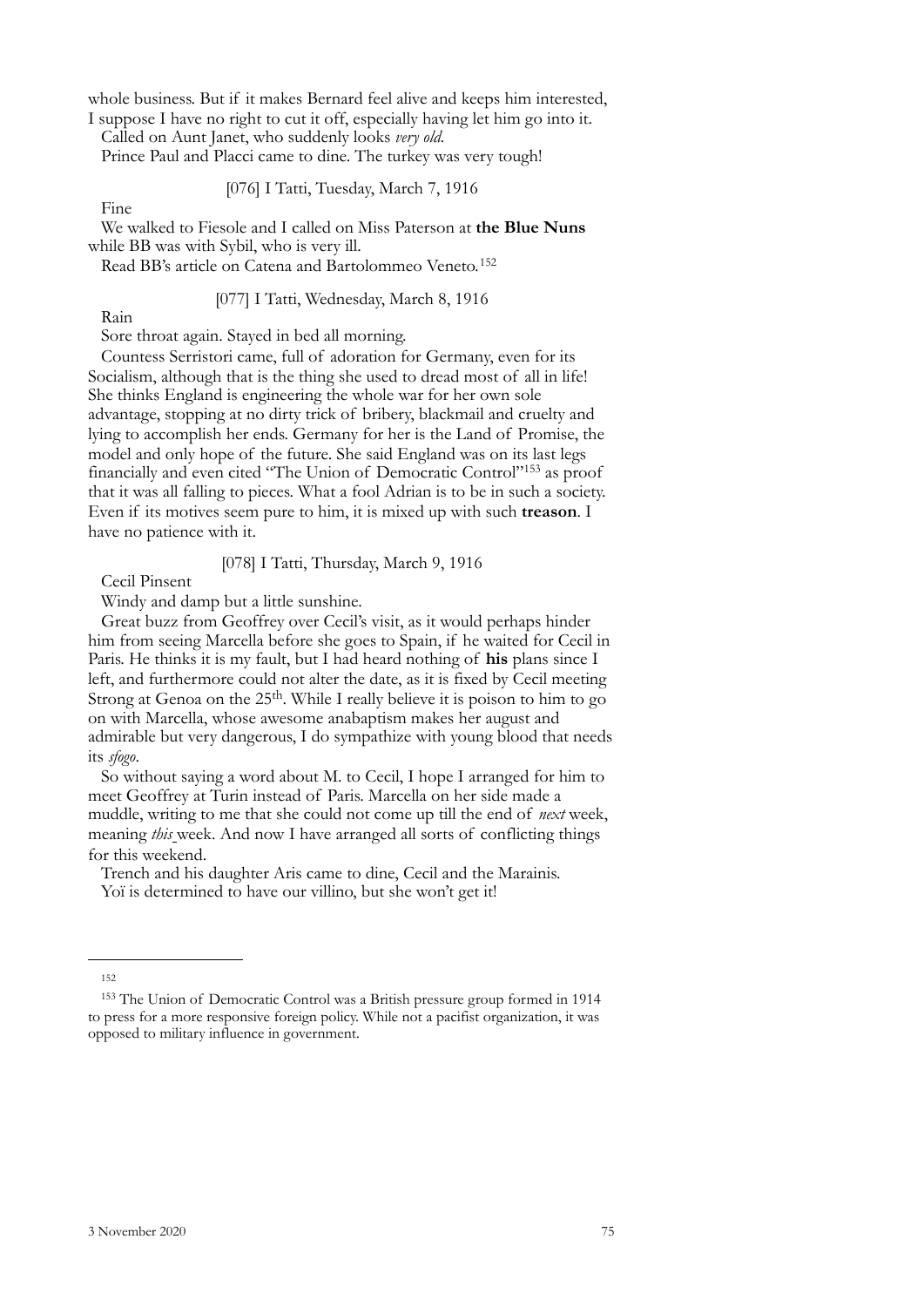## [079] I Tatti, Friday, March 10, 1916

Rainy

Called on Mrs. Ross and Lina.

BB went to Sybil's. She is very ill.

He came in the morning and told me a tale she had had from a soldier who saw it. In the Flanders' offensive last October a German General was wounded and as his division had to retreat hurriedly, he was left behind lying in a field between the oncoming English and the Germans who had reformed to shoot. A terrific storm of bullets rattled over him, into the midst of which a young English officer ran and picked up the General and brought him *back to the German lines*, and handed him over to the 2nd officer. This man (though a Bosch) was so moved that he snatched off his Iron Cross and pinned it onto the breast of the Englishman, who then walked quickly back to his own side. Not a shot was fired for half an hour after. B.B and I cried like children.

Miss Hayes, a bouncing, vulgar-looking young giantess of 17 and her companion, a charming Iris Hiseman of about 80, came to **lunch**.

[080] I Tatti, Saturday, March 11, 1916 Cecil Pinsent, Marcella Michela

Rainy

Marcella Michela came up at 5, after I had had Flora Priestley all day. She is a dear but a great talker. I am however attached to her, which seldom happens to me with talkers. Marcella "performed" very brilliantly in the evening. We laughed and greatly enjoyed it, yet were somewhat chagrined that she wouldn't pay the slightest attention to anything we said!

Her use of language is delightful, and she observes characteristic and significant things with much wit, though not exactly humour. She is a gifted creature.

Poor little Miss Cohen also came to call.

Marcella spoke of both Geoffrey and Marchesi as *prétendants* and mimicked their probable attitude towards each other. She also said she would be furiously jealous and couldn't possibly share a man with another woman — unless it was Kitty Bosco.

[081] I Tatti, Sunday, March 12, 1916

Naima Lofröth, Marcella Michela

Marcella "performed" very brilliantly for me alone in the morning, telling about her brother-in-law's experiences as commander of an Italian submarine.

She also performed at lunch for the benefit of Dr. **Crescenzi**, whom I invited to get as a husband for Naima, who is so convinced by my arguments against her lonely life that she would like to marry him. Her intentions being strictly honourable, she is afraid to seem forward and ask him to come and see her. So I sent him some Hospital supplies (from America), and on the strength of it invited him to come up. A really nice man, good and clever and strong. She would be lucky. She took him to call on Mrs. Ross later.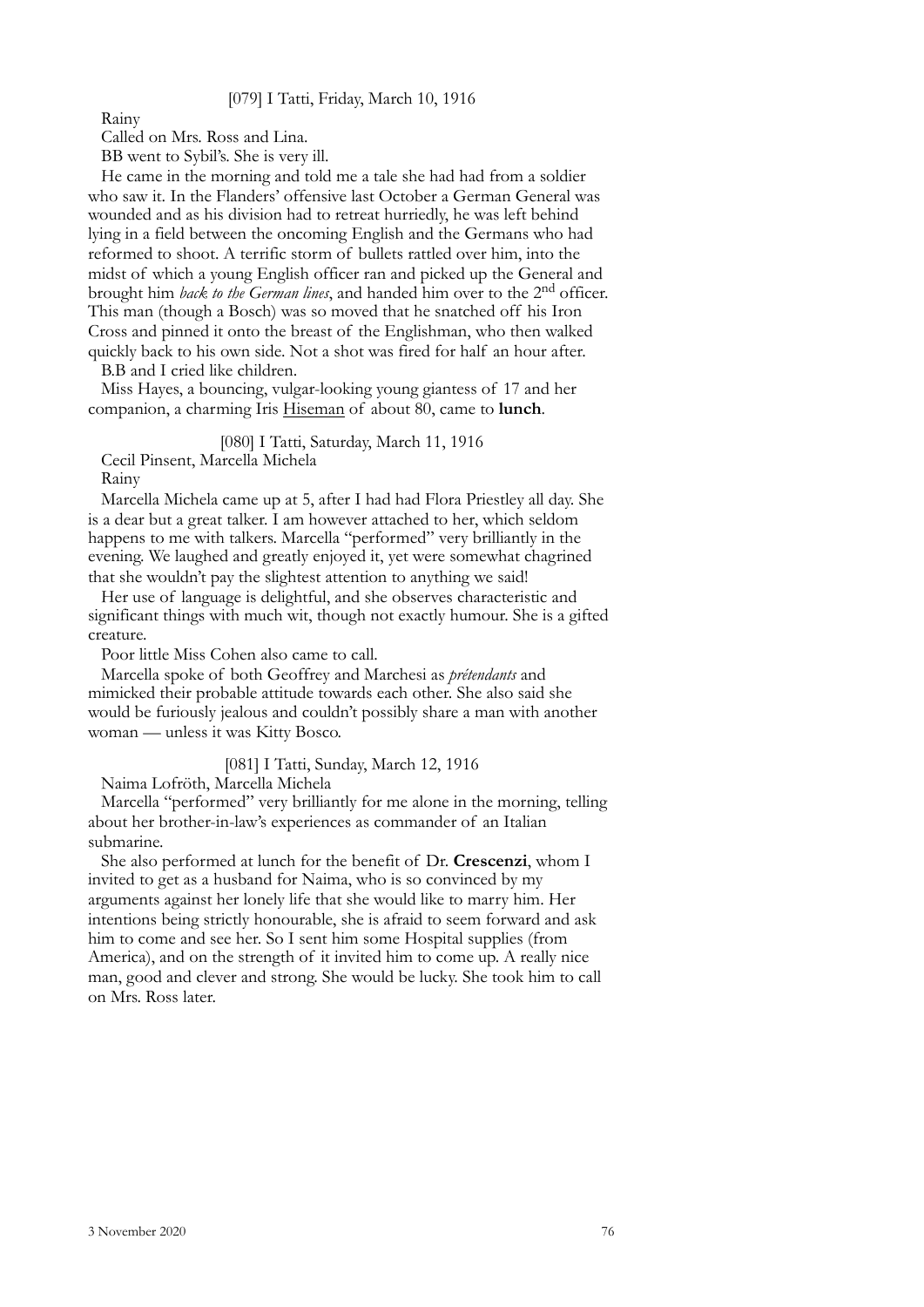Marcella had her young Roman sailor friend, Capitano Tuttino, who spent the afternoon with her, the one she wrote so blandly to Geoffrey about as being like a nice younger brother. He is 28 and is clearly in love with her and if [082] she doesn't know it she is stupid. They walked together while B.B. and I entertained Frizzoni. When the latter and the Capitano went down in the motor, B.B. and I were so tired we just crept off by ourselves.

In the evening, Marcella, tired too, perhaps, was more like a human being, and B.B. liked her very much. I quite loved her, though I still feel something very strange about her, and especially about her relations with men. Then she dyes her hair, which is very strange for a young girl, and her eyes are hard and glittering. But there's something else simple and good and even noble in her.

I Tatti, Monday, March 13, 1916

Rain, sun, rainstorm

Today BB and I had a walk, and then the Countess Serristori came. We all cried at the thought of the war. We could talk about it, it was a strain.

B.B. dined with Sybil. He had a letter from Belle Greene, who wants to come to Italy, but B.B. doesn't want her to on account of Sybil!!

[083] I Tatti, Tuesday, March 14, 1916

Muggy

B.B and I walked up to Villa Medici. Sybil seemed really ill and talked more quietly than I have ever known her do.

Resulting impression of Marcella less agreeable. One thinks of countless little things she said or didn't say which suggest a person not sincere, not kind and not nice.

[084] I Tatti, Wednesday, March 15, 1916

Teresa Hulton, Geoffrey Scott

Called on Aunt Janet, B.B. and Sybil.

Teresa Hulton came to dine and stay, and Geoffrey came late. He had telegraphed that he would sleep in town, and I discreetly did not meet him, thinking Marcella probably was coming to see him. But he telephoned up at 9 and begged me to send.

He and Cecil saw over the huge Fiat works in Turin.

March 16-19 cut away

#### [085] I Tatti, Monday, March 20, 1916

Geoffrey Scott

Grey

Ray telegraphed that her operation is postponed. Maybe she will have another baby without it. Her perfect nurse-housekeeper, Florence, is leaving her, on account of ill-health.

Geoffrey still very much under, though he tries to pretend he is not. I foresee great trouble for him unless he recovers.

Miss Flint, a teacher of dancing, and Mrs. Krayl called.

Miss Hulton and her young uncle Gino Villari dined here. She played, and the music upset Geoffrey as it always does people in love.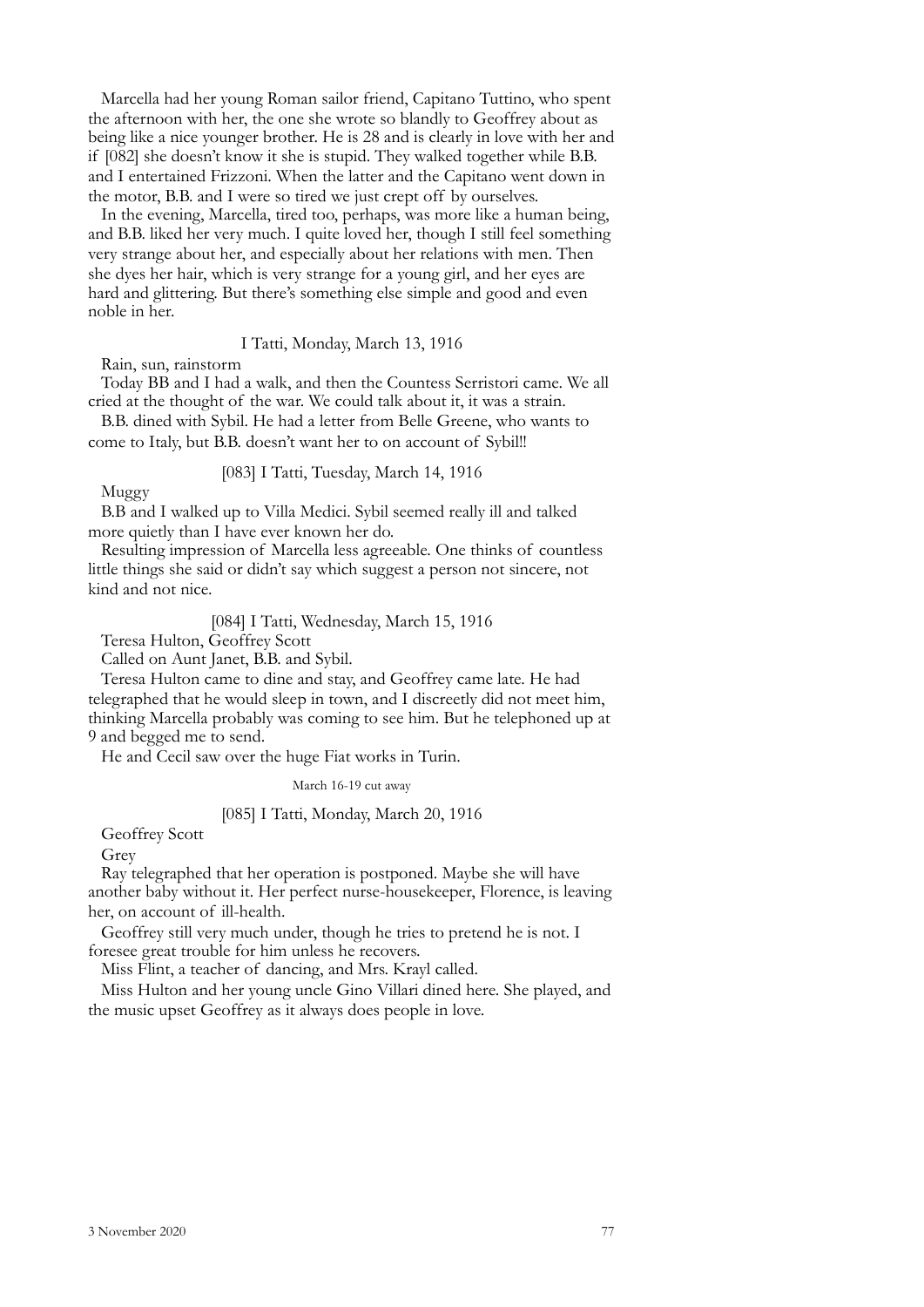Geoffrey Scott

Geoffrey woke up cured (he thinks!). *Speriamo*. But I don't for one instant think it.

We three walked round the top of Monte Ceceri, meeting dull. Mr. Hulton on the way.

Called on Sybil and Geoffrey stayed to dine.

Mme. Henraux dined here. I got an impression of her being rather heavy and less *spirituelle* than I had thought.

## [087] I Tatti, Wednesday, March 22, 1916

Geoffrey Scott

Took Mrs. Ross and Lina to lunch with the Dowdeswells. Ghastly.

Called on Mr. Dumont.

Walked with BB, who dined with Sybil.

Geoffrey came very late from one of those earth shaking interviews with Marcella which change everything and put things on an entirely new footing — *au fond*, changing nothing, but precipitating on down the inevitable path

— meanwhile, and by the way, making you an impossible member of ordinary society.

## [088] I Tatti, Thursday, March 23, 1916

Grey

The Placcis, Consolo, Miss Benzoni, and Mme. Hernaux, who sang "Fuori Barbari" in such a moving way that I wept and wept and had to go out of the room.

pages for March 24-27 cut off

### [089] I Tatti, Tuesday, March 28, 1916

Geoffrey Scott, Marcella Michela, Cecil Pinsent

Glorious

We lunched at Pratolino with Prince Paul and B.B. and I walked back from the grove.

Geoffrey and Marcella Michela spent all the day together. I foresee a very great tangle and bothers. She will be very *attaccata* and he is sure to return to his natural position of under dog. I am really anxious.

B.B. thinks Geoffrey is lost for the moment, and will do nothing for himself or us till this fit is over. I fear it is true.

[090] Grand Hotel, Siena, Wednesday, March 29, 1916

With Cecil Pinsent , Geoffrey Scott

Nello and Yoï and Toesca and De Nicola came to lunch, Yoï pretty again but so false!

Then Geoffrey, Cecil and I motored over here. Cecil saw a man who offered to get us the sponge stone, but who was very mysterious about it.

[091] Grand Hotel, Siena, Thursday, March 30, 1916 Geoffrey Scott, Cecil Pinsent

We motored to Sarteano and found a man who, with some reluctance,

took us to a cave whose entrance was blocked up. Found the owner's son,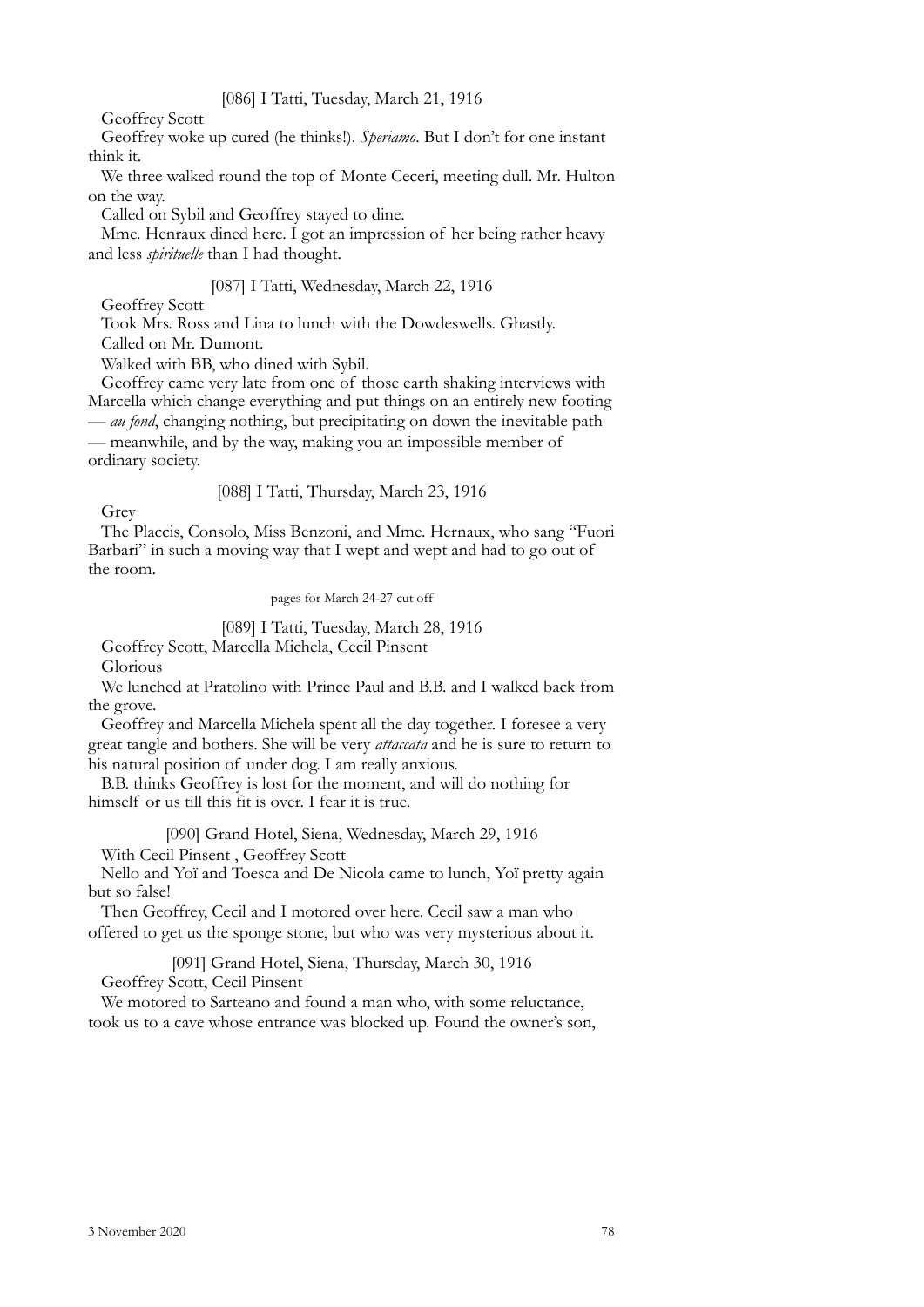who said they had walled it up because 5 years ago people came and stole the sponge stone at night (*ours*, in the new garden!). However he had it un\_\_\_\_ed and we crawled in on our bellies, like serpents, in the slime for 20 yards in so, till we got into a cavern where we could stand. It was very weird, but a little sufficed Geoffrey and me, and we were soon hauled out panting and muddy, and then Cecil went on with Perry and explored the whole set of caverns from which, it became clear, *our* stone *had* been stolen.

It is all very mysterious. The young man said his mother wouldn't sell.

## [092] Friday, March 31, 1916

Geoffrey Scott

Glorious motor run to Arezzo no. 6 a *lovely* road.

Left Cecil there and came home by Reggello, etc., also very lovely.

Geoffrey growing rather cynical about Marcella Michela and her "high purposes" and low actions. It is the best way for him to treat what must be a non-permanent affair, a flirtation. It seems to amuse him and make him happy, although he is really too genuine a person to stand it very long.

#### [093] NOTE

Logan's new *Trivia*[154](#page-76-0)

I know too much; I have stuffed too many of the facts of history and Astronomy into my intellectuals. My eyes have grown dim over looks; believing in Geological Periods and Cave Dwellers and Chinese Dynasties has prematurely aged me.

Why am I to blame for all that's wrong in the world? I didn't invent Sin and Hate and Slaughter. Who made it my business anyhow to administer the Universe and keep the stars to their Copernican Courses? My shoulders are bent beneath the weight of the **firmament**; I grow weary of propping up, like atlas, the vast and enormous Cosmos.

### [094] I Tatti, Saturday, April 1, 1916

Geoffrey Scott, Naima Lofröth

Glorious

Nice to be home, though I feel considerably *froissée* to find BB, having spent all his time with Sybil, planning to go also this afternoon. I let him go without saying anything, for what is the use?

I walked in the garden and much enjoyed it.

Ray received the Queen at their workshops, and it went off very well, owing to Ray's happy inspiration to take her where nothing was prepared for her reception, and where she sat on a chair without a seat and drank tea out of a broken cup and ate cake off the lid of a tin box.

Ray thinks she is going to have a baby and won't need the operation. What a blessing.

Barbara nearly knows how to read!

[095] I Tatti, Sunday, April 2, 1916 Geoffrey Scott, Naima Lofröth Glorious

<span id="page-76-0"></span>154 Logan Pearsall Smith, *All Trivia*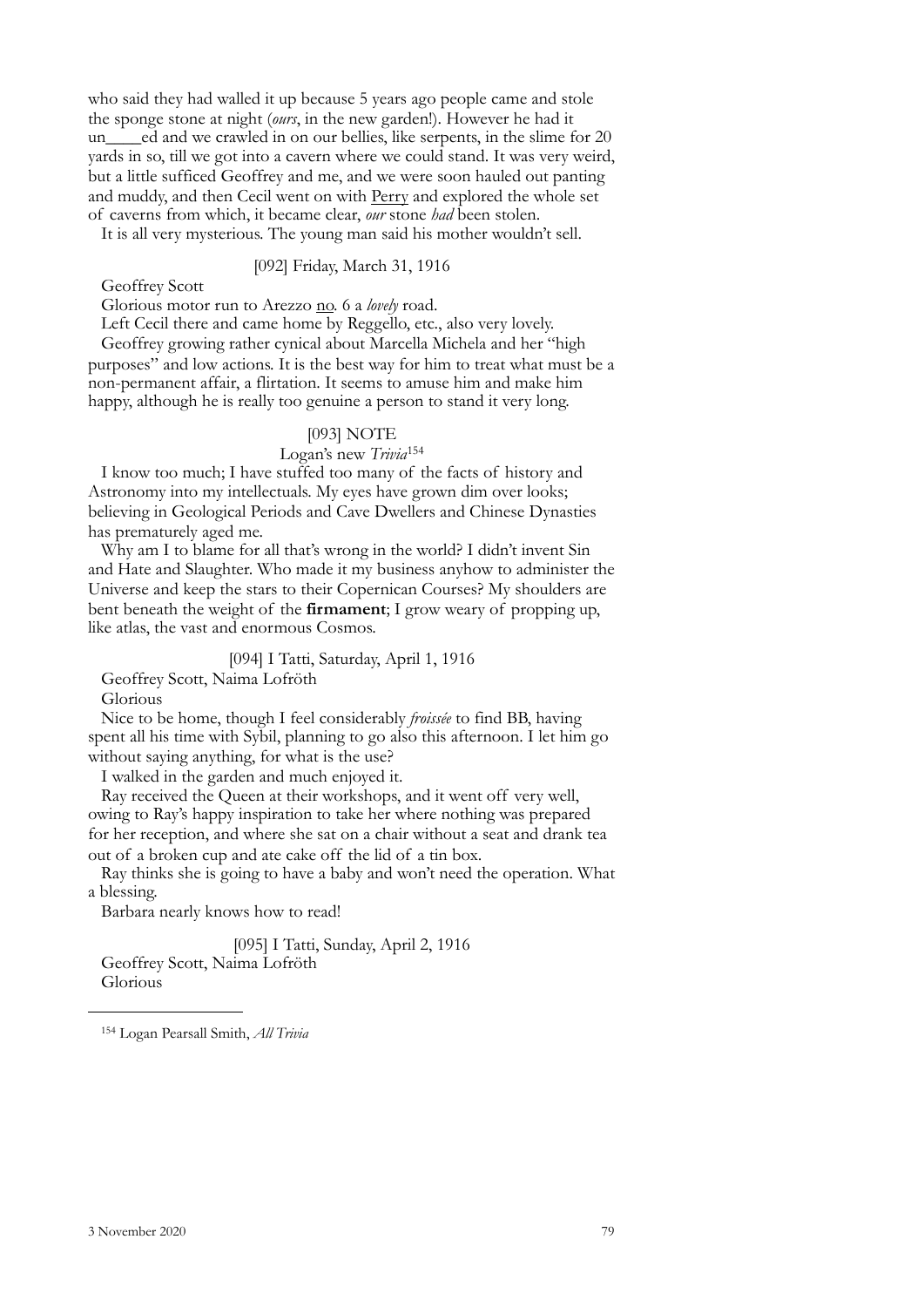Mrs. Kryal and Miss Flint (the dancing teacher) came to lunch. I was very sleepy. Geoffrey and Marcella went to the Laghetto from 4-8. It left him still amused and still cynical. She is famous for a liar, but vowed she never lied to anyone "*con cui stava*." Symptomatic remark.

B.B. and Naima and I had a glorious walk in the heights. It was really beautiful.

Bernard has begun to write "A depreciation of Leonardo's paintings." It may be very amusing. If only he wrote better it would be *really* delicious.

## [096] I Tatti, Monday, April 3, 1916

Cecil Pinsent, Geoffrey Scott at Sybil's

Fine

Got some work alone in the morning.

Marcella came up for Geoffrey, bursting in upon me to tell me she had told endless lies to get off. She is so full of herself, she has no idea of the impression she makes. Her mother telephoned later and I went to the music room and caught them spooning in a rather abandoned way.

At tea Prince Paul came.

She has no other social manner than to do her brilliant stunt or else sit silent and detached. She and Geoffrey went off into the Laghetto, where she took off her clothes. He thinks it is a sort of Lesbian *culte* of the beautiful female body (she is beautiful), rather than any *malizia* that leads her to these unusual demonstrations. It is damned foolish.

Prince Paul stayed a long time. He said he had never felt well for one hour in his life. What hard luck.

## [097] I Tatti, Tuesday, April 4, 1916

Geoffrey Scott

Fine

Geoffrey getting exasperated with Marcella's self-absorption and her rotten sex attitude. He is teasing and disappointing. He finds her not very interesting. The more freely she chatters on about herself, the more he dislikes her whole attitude. All the same, **her peculiar sex freaks** have got a hold on him and he is getting rather obsessed by that eminently unsatisfactory side of the business. She makes him feel cynical and cruel. It is really a horrid way to act, and she deserves to suffer. Unfortunately if she suffers, then he will be drawn in by the human and nice side of him. But he is vexed and bored now, but alas, in a way, *caught*. Not seeing her today made him very uneasy and irritable.

Flora Priestley came to spend the day and we walked to Monte Senario. Glorious.

## [098] I Tatti, Wednesday, April 5, 1916

Rain and shine

Geoffrey and I agreed to talk less of the Marcella business. He thinks I saved him from falling in love with a very unsuitable person, but now the moment has come to stop going over it. He seems to me like a fly in a spider's net, a weak fly and strong net. What he calls his "preliminary obfuscating talk" never convinces me. But he has a *fond* of practical sense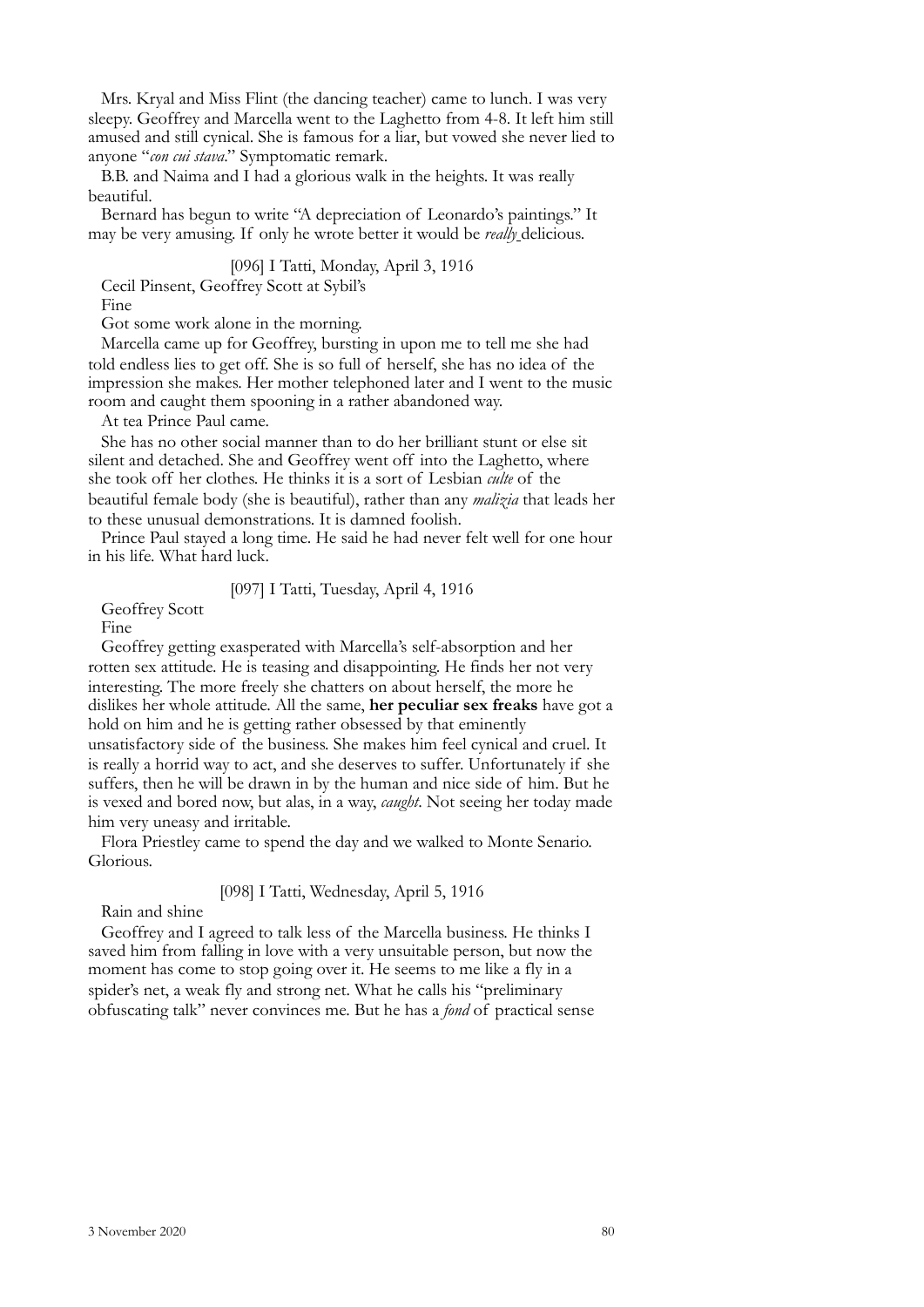that may save him, although with suffering. His cynical talk about being Top Dog doesn't persuade me quite.

Yoï and all the family came to lunch. It was Nello's 30<sup>th</sup> birthday. She seemed very shoddy and 2<sup>nd</sup> rate.

I called on poor Horne, who is surely dying. He is all broken up with illness. I shall send him things.

Called also on Mrs. Price at Villa Capponi,[155](#page-78-0) fat and horsey, but a good sort.

Called on Sybil to pick up B.B. She seems very ill, poor thing.

M. spent the afternoon with Geoffrey at his flat. I did wonder what her mother thinks of it all.

[099] I Tatti, Saturday, April 8, 1916 Cecil Pinsent, Naima Lofröth, Geoffrey Scott Rain.

Marcella came bobbing up at Geoffrey's almost as if nothing had passed, telling him she was just off to see one of her young men, and writing a note to another to say she couldn't come till tomorrow! She said he didn't "understand" and she was awfully grieved, but admitted she had gone almost straight from yesterday's painful interview to pass the evening with one of her young men friends. The good about her is that she makes no scenes. But I suspect that, seeing that Geoffrey doesn't break into her, she sets down the next as "pi-jaw". She is very obstinate, and of course she'll begin to deceive him now where she can.

Sophie Serristori came to lunch.

I went to see Horne, who seems to me dying, and Yoï, who is bounding up again with the prospect of Nello's being called as a soldier.

[100] I Tatti, Sunday, April 9, 1916

Cecil Pinsent, Geoffrey Scott, Naima Lofröth

Grey then fine

Dr. Crescenzi came to lunch and he and Naima and B.B. and I had a walk on the down from S. Clemente: divine.

There seems no chance of it, but I wish Naima might catch him. She wants to, and he is a very nice, good man.

Geoffrey feels rather flat and foolish, having preached so much, yet encouraging Marcella to continue seeing him in secret and lying about it, etc. in the ground that it is a noble and fine relation, whim he suspects it is just like the others, but with more sex intensity. It is all rather foolish, though human.

[101] I Tatti, Monday, April 10, 1916

Fine

Had tea with Sybil, who is just up, and who at last wants to give up having wounded English Officers, for they spend their time getting drunk. She is tired of "doing her bit"

Geoffrey and I called on the Gregory Smiths and saw their fine flowers and then called at the Mariani's to ask if Nikky was coming home, - found

<span id="page-78-0"></span><sup>155</sup> Villa Capponi, via Pian dei Giullari 3, Arcetri.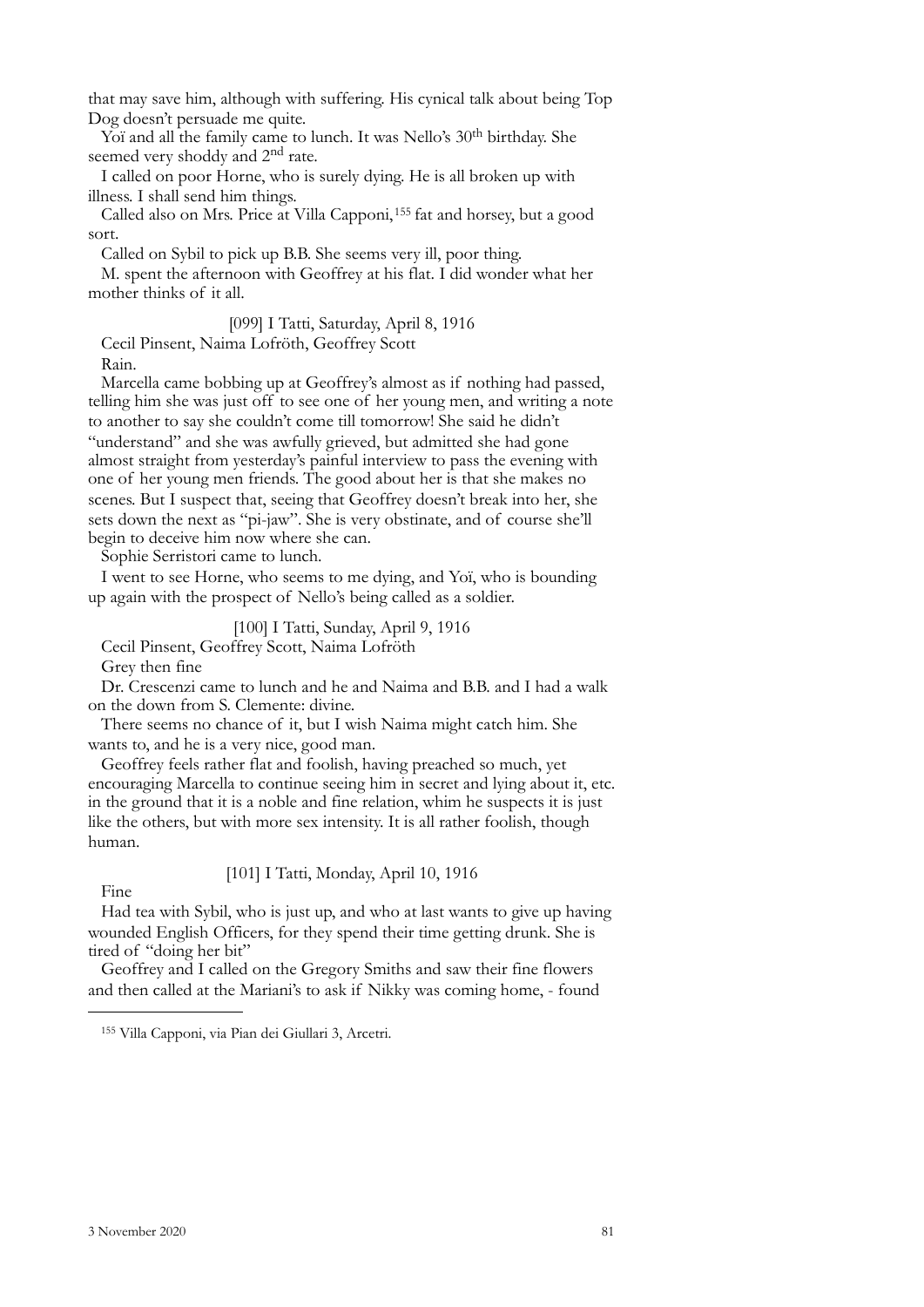to our dismay that there was no chance of it. I am sorry, for it gives M. still a chance to spoil Geoffrey's life for him.

[102] I Tatti, Tuesday, April 12, 1916

Geoffrey Scott

Fine

Took a Blue Nun down to Horne, who is worse. He seemed grateful. I told him he must make a will to leave Santina an annuity of 50 francs a month for the rest of her life. He said he would, and then he sent for Poggi (head of the Uffizi) and an *avvocato*.

When I went back in the afternoon, they came with the draft will, leaving his Palace and its contents to the State, and I made them put in the pension for Santina. I was just in time, as he is worse and a little wandering, and without me he would have probably died intestate.

He asked for B.B. and was much touched when I gave him a message of affection. He said that it had all been a mistake, and that now he thought it all very foolish to quarrel over attributions or successes. "I wanted my own success," he said "and my bit of pocket-money."

His conscience seems uneasy, and indeed I *know* that BB and I have absolutely nothing to reproach ourselves with.

[103] I Tatti, Wednesday, April 12, 1916

Fine

Yoï writes me, "I positively pine to be gay — not in the Pikidillie<sup>156</sup> sense but really from inside and surrounded by *poderes* springing and flowers budding all within the benevolent smile of chastity – so don't be afraid  $-1$ long to be *good* and gay". This means she wants me to lend her the Villino to live in while Nello is away being a soldier, so that she can have Geoffrey again as a lover.

I went to see Horne and sat with him a …

[Page cut off]

## [104] I Tatti, Thursday, April 13, 1916

Geoffrey Scott

We went in to see Horne, who is much worse. He held Bernard's hand and said he had been for days trying to recall the saying, "The **falling** out of faithful friends is **love's** renewing". He begged Bernard to go on being friends with him, and when Bernard said he would, he said, "This is a moment of real happiness for me".

Marcella spent the afternoon with Geoffrey

[Page cut off]

[105] I Tatti, Friday, April 14, 1916 Geoffrey Scott , Miss Hulton Clouds, fine Poor Horne died at 2 o'clock last night, peacefully.

<span id="page-79-0"></span>156 Piccadilly.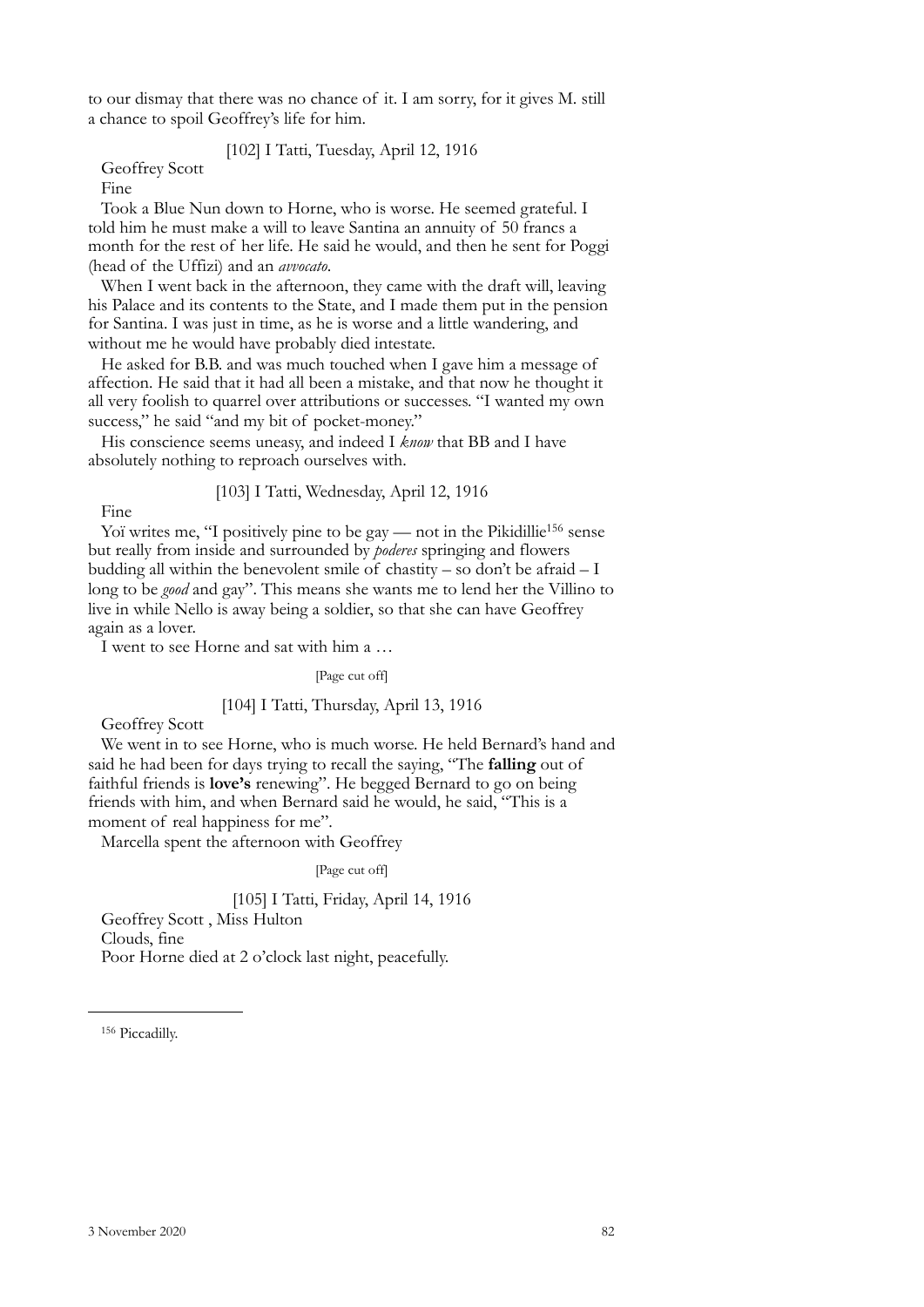Santina, his servant, said that soon before he died he reached **out** and grasped an imaginary hand and patted it. She thought it was Bernard's.

We were the only people he saw yesterday. It meant a great deal to him to be reconciled with B.B. We were just in time — and how fortunate I got him to make his will.

Teresa Hulton came and she and I had a walk on Monte Senario while B.B. called on Sybil.

## [106] I Tatti, Saturday, April 15, 1916

Geoffrey Scott, Cecil Pinsent, Naima Lofröth, Miss Hulton Fine cold

B.B. and I, with Herbert Trench, went to Horne's funeral at the Protestant Cemetery. *L'assistance* was composed of "Sods"[157](#page-80-0) and dealers, very typical of one side of the poor fellow's life.

Trench was full of a new "great" poem he had just composed, and Loeser was heard to say, "When I marry again, I shall marry a deaf-mute."

No one wept, no one cared as much as I did, I think, unless it was that unspeakable little minion Collingwood Gee.[158](#page-80-1) It seemed rather tragic, but at least he is no longer suffering.

Geoffrey took Miss Hulton a walk in the Laghetto.

The Marainis and Prince Paul joined our party of 6 at dinner. Nello was furiously jealousy, [sic] and Yoï whispered to Geoffrey that he had made her an awful scene.

Undercurrents run strong, but were dissipated by music. Teresa plays beautifully, and she is a beautiful creature.

April 16-17 (Pages *cut* off)

#### [107] I Tatti, Tuesday, April 18, 1916

Very cold, rainy

I called for Beatrice Horne and brought her up to tea. She is silent, but seems friendly. She came too late to see her brother.

Took Geoffrey over to dine with Sybil, who is a little better, and picked up B.B. there, who hurried home to write his Leonardo-scandal.

Our cook is *richiamato*, woe is me. He was just getting satisfactory.

[108] I Tatti, Wednesday, April 19, 1916

Geoffrey Scott

Grey, cold

B.B. and I had a long delightful walk in the woods, as he wants to dine with Sybil and there had *per miracolo* an afternoon free.

<span id="page-80-1"></span><span id="page-80-0"></span>

<sup>&</sup>lt;sup>157</sup> sodomites<br><sup>158</sup> Davis Ellis, *D. H. Lawrence: Dying Game 1922-1930: The Cambridge Biography of D. H. Lawrence* (Cambridge, 1998), p. 687: 'Shortly after DHL's death, **Collingwood Gee**, another member of the expatriate community in Florence who had been depicted by DHL in *Aaron's Rod* as 'little Mee', and who was once described by Compton Mackenzie as the most completely homosexual man he had ever met, painted DHL offering a reading of Lady Chatterley's Lover to Orioli, Turner and Douglas', that is, to Pino Orioli, Reignald Turner and Norman Douglas.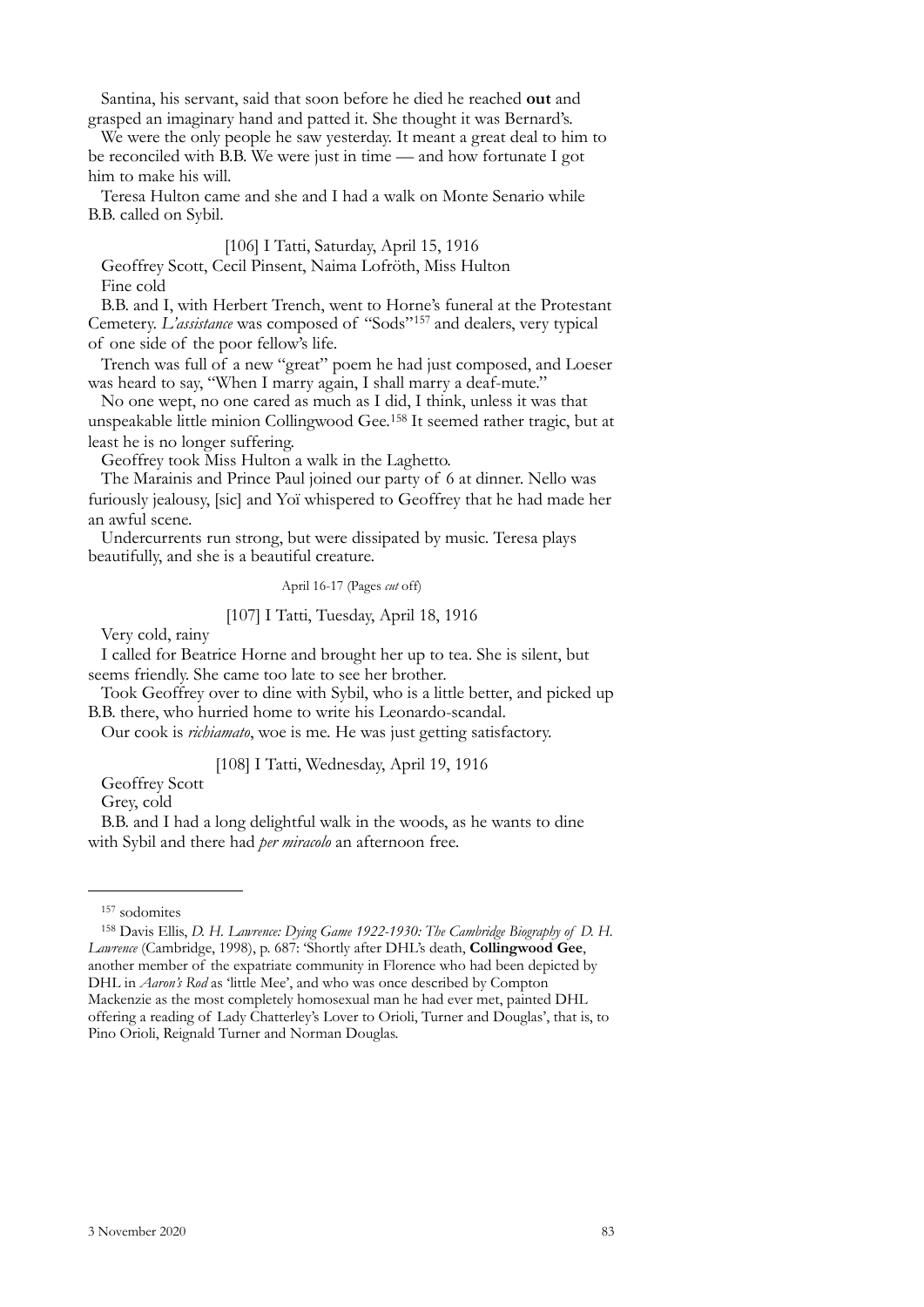Alys wired that she had got safely to England, not being torpedoed on the Atlantic, and that Barbara was "enchanting". That I will believe, and I loved to read it.

Geoffrey received Marcella for one of her determined and lengthy *tête-atêtes*, but she was nicer this time, and I read Italian poetry with him, and was intelligent and  $\qquad$ , instead of spending all her time spooning. He liked it better, for his method of lovemaking is like the Snark's method of charity: "She collects but she does not subscribe".

He came back very pleased. But I can see that both of them are heading for a stormy "affair" all the same. I hope it will keep off till I go to America, for I don't like the young woman, and I feel sure she will make Geoffrey unhappy. But perhaps even unhappiness is better than 'nothing doing'.

April 20-25(Pages cut off)

## [109] I Tatti, Wednesday, April 26, 1916

Gaetano Salvemini, Geoffrey Scott

Divine

We all went to the Gamberaia in the afternoon.

Richard Bagot and Mr. and Mrs. Price came to tea, and also Prince Paul. Mme Luchaire to dine. She said one man had actually killed himself for Marcella and another, a naval officer, had attempted to do so, and had threatened it repeatedly.

Alys has begun to write again of Barbara: a great joy!

Mme Luchaire was rather full of Marcella's monstrous lies. Marcella had come to her to ask her to tell certain lies to her friend Malvain, but Mme Luchaire refused and gave her a lecture on the awful way she lives, telling lies to everyone in order to save her face about her continuous *tête-a-têtes* with young men.

#### [110] I Tatti, Thursday, April 27, 1916

Gaetano Salvemini

Divine

Walked with B.B. and Salvemini.

Geoffrey went down to receive Marcella who had been spending the afternoon with "Mattia". What a silly girl, acting on **the barest sex impulses** and talking such long-aided talk about the *linea estetica* of her inner life, etc. I am getting rather bored with her, though Geoffrey lives on it.

Ferrando and his tragic lady-love and their Belgian guest, a young painter named Jeanne, came to dine.

April 28-29 [Pages cut off]

#### [111] I Tatti, Sunday, April 30, 1916

Naima Lofröth, Geoffrey Scott

Fine.

We walked to the Madonna del Sasso, B.B., Naima and I, and at the bottom of the road were met by the **Marchesa Guadagni** and her four boys, and brought <them?> in. They were too curious about it to bear it any longer. She is a handsome, vigorous, original woman, of a truly English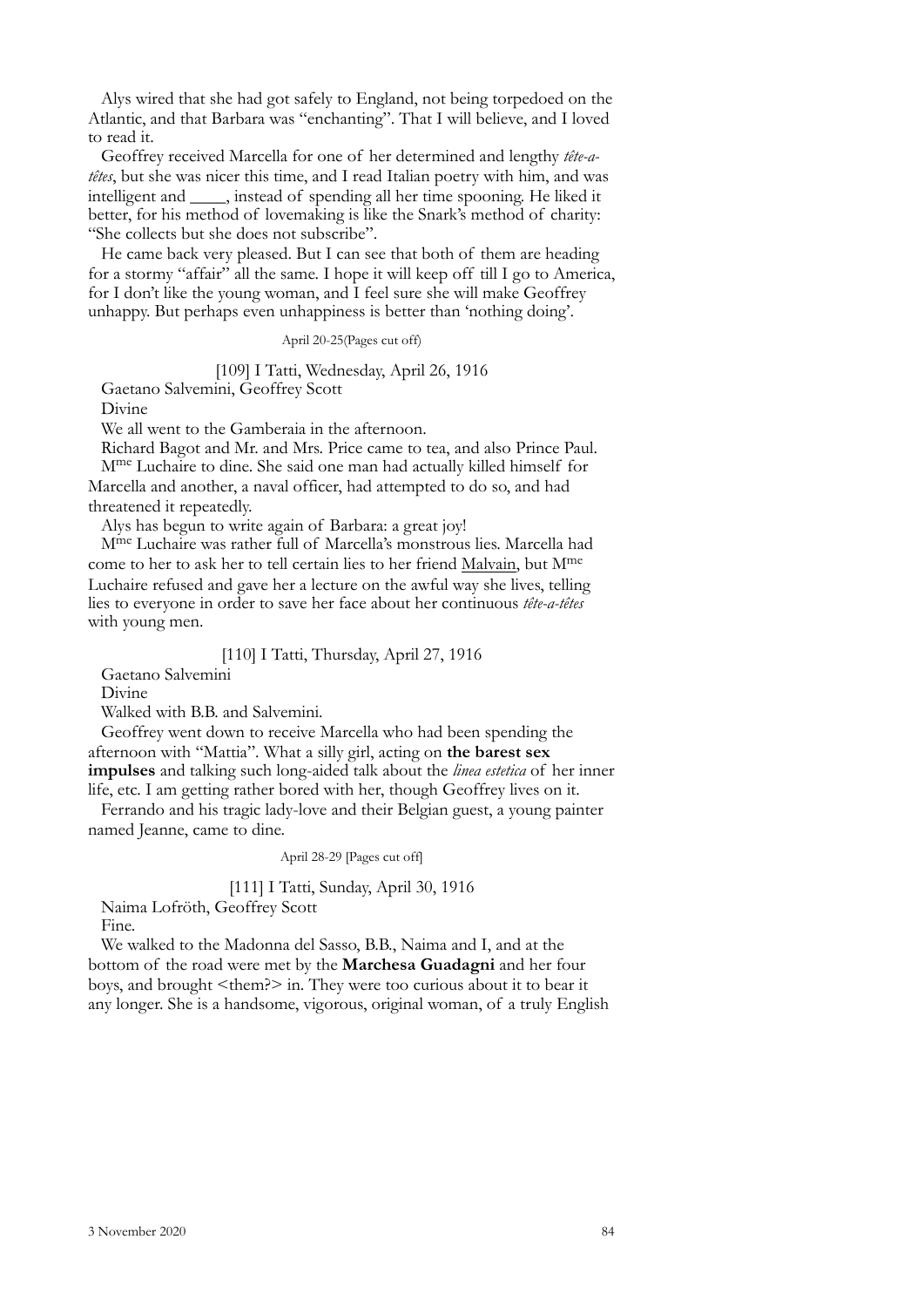type, frank-talking, indiscreet, overbearing, eccentric, but nice. Her husband seems a cretin.

We took her boy back to Florence in the car, a great giant of 17. The walk was glorious.

# [112] NOTE *Trivia***[159](#page-82-0)** Misgiving

We were talking of people, and a name familiar to us all was mentioned. We paused and looked at each other; then soon by means of anecdotes and clever touches, that personality was reconstructed in our conversation. It seemed to appear before us, large, pink and life-like, and gives a comic sketch of itself with appropriate poses.

"Of course," I said to myself, "this sort of thing never happens to me." For the notion was quite unthinkable, the notion I mean of my own **image**, so clear to me and strange and sacred, caught like this defenceless in a net of talk[ed], and called up to turn my discreet way of life into a cake walk.

## YOUTH.

O dear, this living and eating and growing old; these doubts and aches in the back, and want of interest in stars and roses …

Am I the person who used to wake in the middle of the night and laugh with the joy of living? Who worried about the existence of God, and danced with young ladies till long after day break? Who sang "Auld Lang Syne" and howled with sentiment, and more than once gazed at the summer stars through a blur of great, romantic tears?

<span id="page-82-0"></span><sup>159</sup> Excerpts from Logan Pearsall Smith, *All Trivia*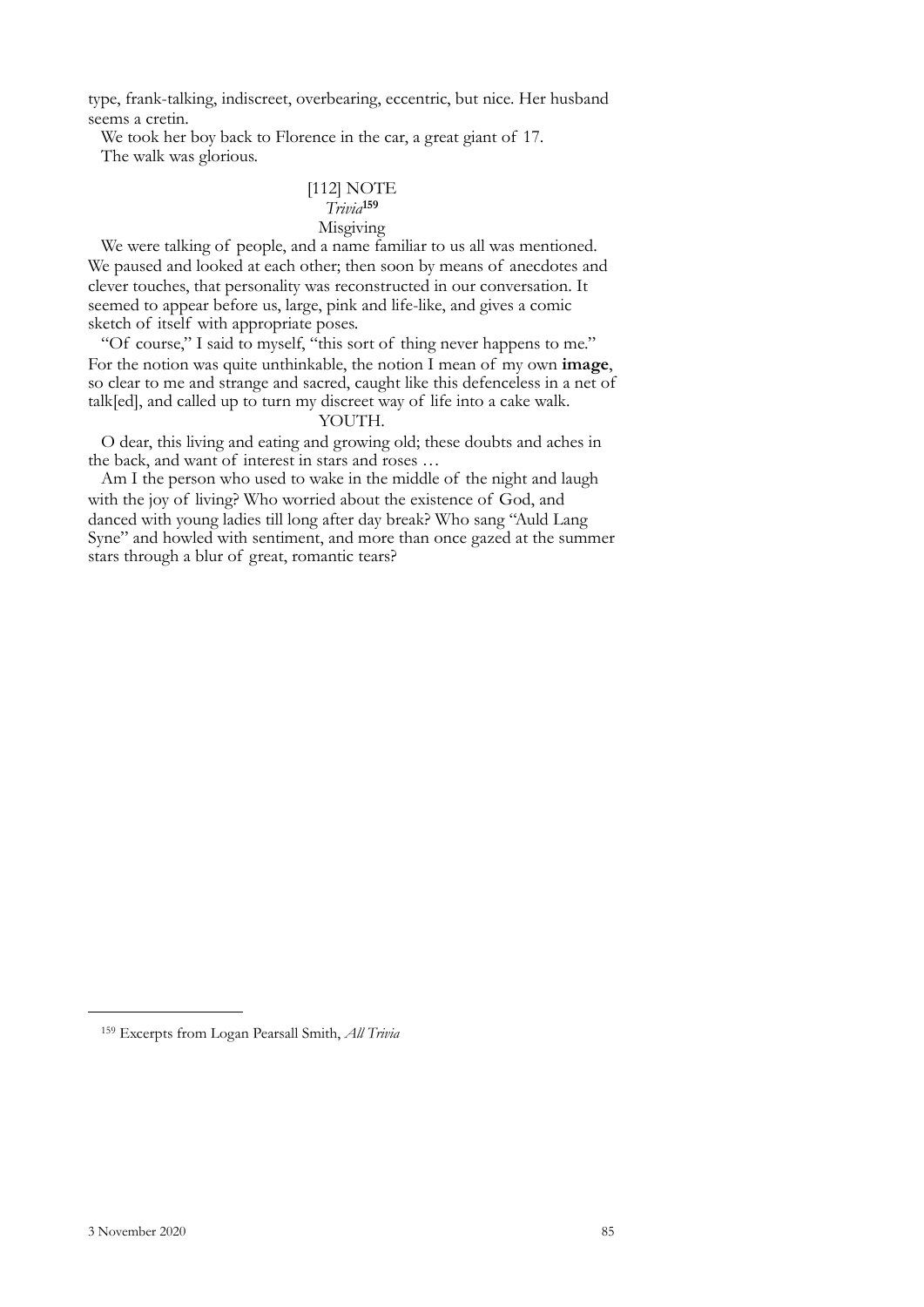## SEE corrected versions for May 1, 6, 10, 20, 25, 30

[113] I Tatti, Monday, May 1, 1916

Geoffrey Scott, Mrs. Garrett, Walter Berry, Leon Bakst Fine

Had a walk with B.B,. who is nearly at the end of his "Leonardo."

He dined alone, but Mrs. Garrett, <Walter> Berry and <Léon> Bakst arrived soon after dinner, having sent her maid before-hand with 3 carriage – wads of trunks.

I chaperoned Theresa Hulton and Marcella at a dinner at the boy's, to which also Prince Paul came.

Marcella was very silent and *distraite*, with her dress skipping off her shoulders and leaving her nearly naked. She looked very pretty and very much in love. "**Jones** will walk" this time.

Geoffrey had a letter from Byba saying Nicky was really coming this summer. It upset him a lot, and so did Marcella's silence; so that I fear what may happen. It's really very silly, as they aren't a bit congenial, and Nicky might be. It seems a crisis in his affairs, but I daresay he'll pull through.

Called on Mrs. Laurie and Mrs. Robertson, of the Scottish Hospital Service, and brought them out here. They've collected a hundred thousand francs for their work!

[114] I Tatti, Tuesday, May 2, 1916

Geoffrey Scott, Mrs. Garrett, Walter Berry, Léon Bakst

Rainy then fine.

Our guests went to town in the morning.

In the afternoon we walked, after the rain had cleared up.

In the evening Mme Henraux and her sister Jeanne Piccolelli came and danced the Tarantella in Neapolitan costume. The Marainis and Prince Paul were here. It was pleasant.

May 3-4 page cut away

## [115] I Tatti, Friday, May 5, 1916

Sarnes and Cecil Pinsent

Went over to the Braggiottis to **hear** Alice Garrett have a singing lesson. She has a good voice.  $M^{me}$  Braggiotti and her sister both sang – it was rather painful, such hideous voices. I fear Braggiotti's system, while it brings out the voice very well, brings it out not sweet or delightful.

Berry and I called on Aunt Janet, who came to dine, with Miss Hulton, who played. Bakst fell in love with her.

## [116, 117] I Tatti, Saturday, May 6, 1916

Sarnes

Fair

Went to Uffizi with the party. Alice Garrett is almost too stupid. But she is nice too.

Yoï and Nello came up to lunch, and we had a great show of Alice's dresses afterwards. She has some pretty ones. Bakst superintended and gave interesting criticisms.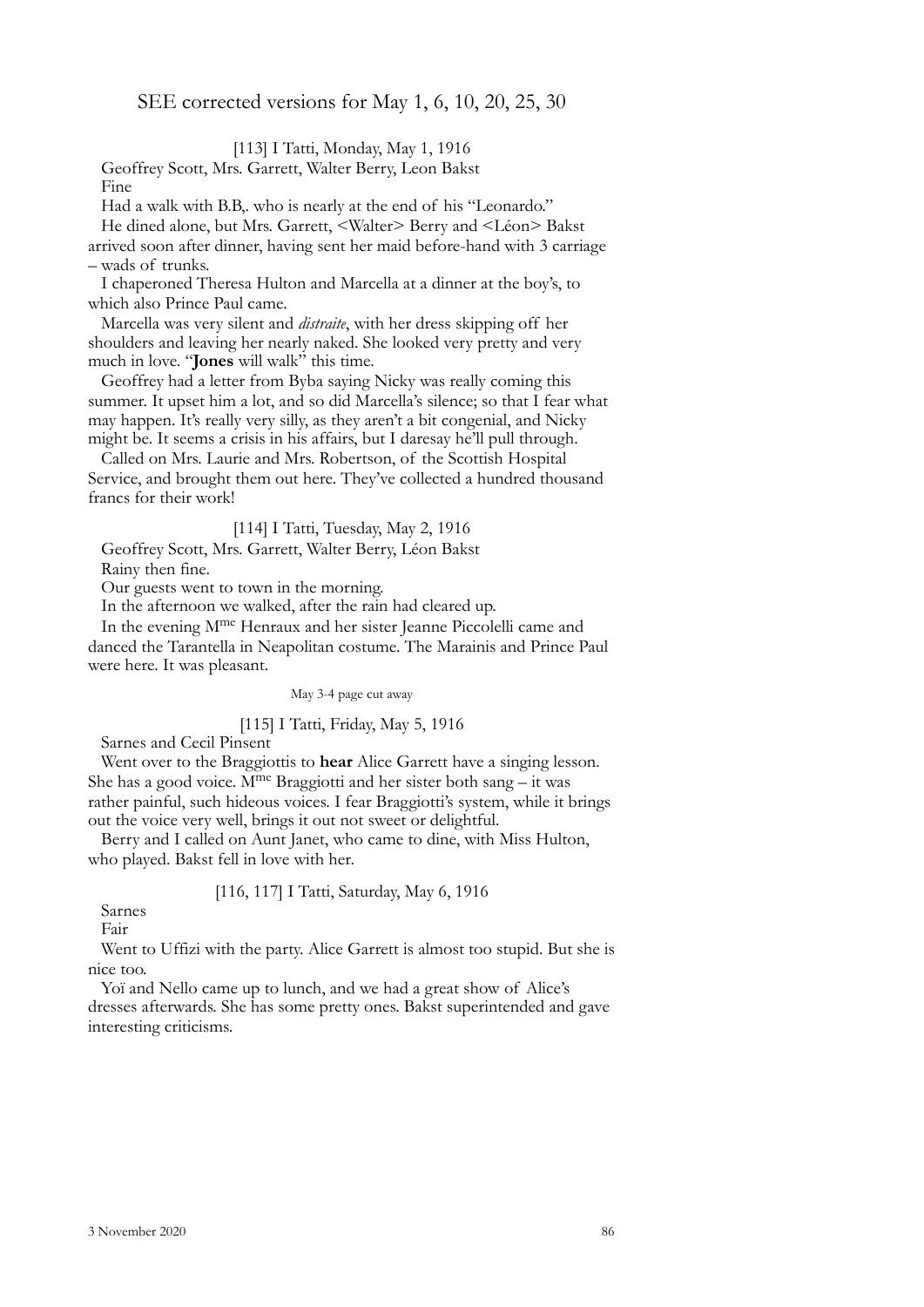The Actons, Lady Enniskillen, Countess d'Ossay, Countess Robilant and the Marchese Antinori came to tea. Quite meaningless.

We had a dull dinner at Sybil's, but Miss de Roebeck played splendidly, and also Teresa, with whom Bakst fell more in love. He wants to paint her.

May 7-8? a page cut away

[118, 119] I Tatti, Tuesday, May 9, 1916

Mrs. Garrett, Leon Bakst, Geoffrey Scott

Teresa sat again to Bakst.

In the afternoon I took them to tea at the Actons, first doing a little shopping in town, gorgeous stuff for Alice Garrett's dressing gowns.

In the evening Paul came to dine and Teresa after.

Geoffrey and Marcella had a walk. She was terribly upset because someone had written an anonymous letter to her friend Malvano saying she and Geoffrey were lovers. She might have expected it, considering she sees him constantly for long hours alone at his house, and never receives him at hers, and tells lies of a clumsy sort to hide her doings. But it is certainly her other "friend", Mattia Vasconcelos, who has done it, thinking to kill two rivals with one stone. She was fearfully indignant that "anyone could think such a thing" — !!

That is the limit of folly. But she is really a goose.

[120] I Tatti, Wednesday, May 10, 1916

Fine

They went just after lunch, B.B. having taken Alice to the Pitti and 'taught her to see with his eyes'.

Bakst finished a second sketch of Teresa before going.

A Mr. George Plaisted, Harvard Institute scholar came: awful accent, seemed not like a gentleman, but intelligent and rather nice. Would *love* to go and fight the Germans.

Took Geoffrey, Teresa and her mother to call on Mr. Mitchell and see his roses. I liked him a little.

Geoffrey went to the theatre with Teresa and the Sfornis to see Ibsen's *Doll's House*, which we used to thrill over 31 years ago, Mary Nimis, A\_\_\_ Shaw, the Webbs, the Cobden Sandersons and all of us. It is a good acting play still, but the theme seemed *vieux jeu*.

The Dumonts dined here.

I for Plaisted about his accent.

[121] I Tatti, Thursday, May 11, 1916

Fine.

All by ourselves again. Even Geoffrey didn't come up.

Cecil lunched here, nice creature.

Bernhard and I had a delicious walk in the laghetto.

He dined with Sybil.

I read this yesterday to Mr. Plaisted:

"I loathed you, Spoon River. I tried to rise above you,

I was ashamed of you. I despised you

As the place of my nativity.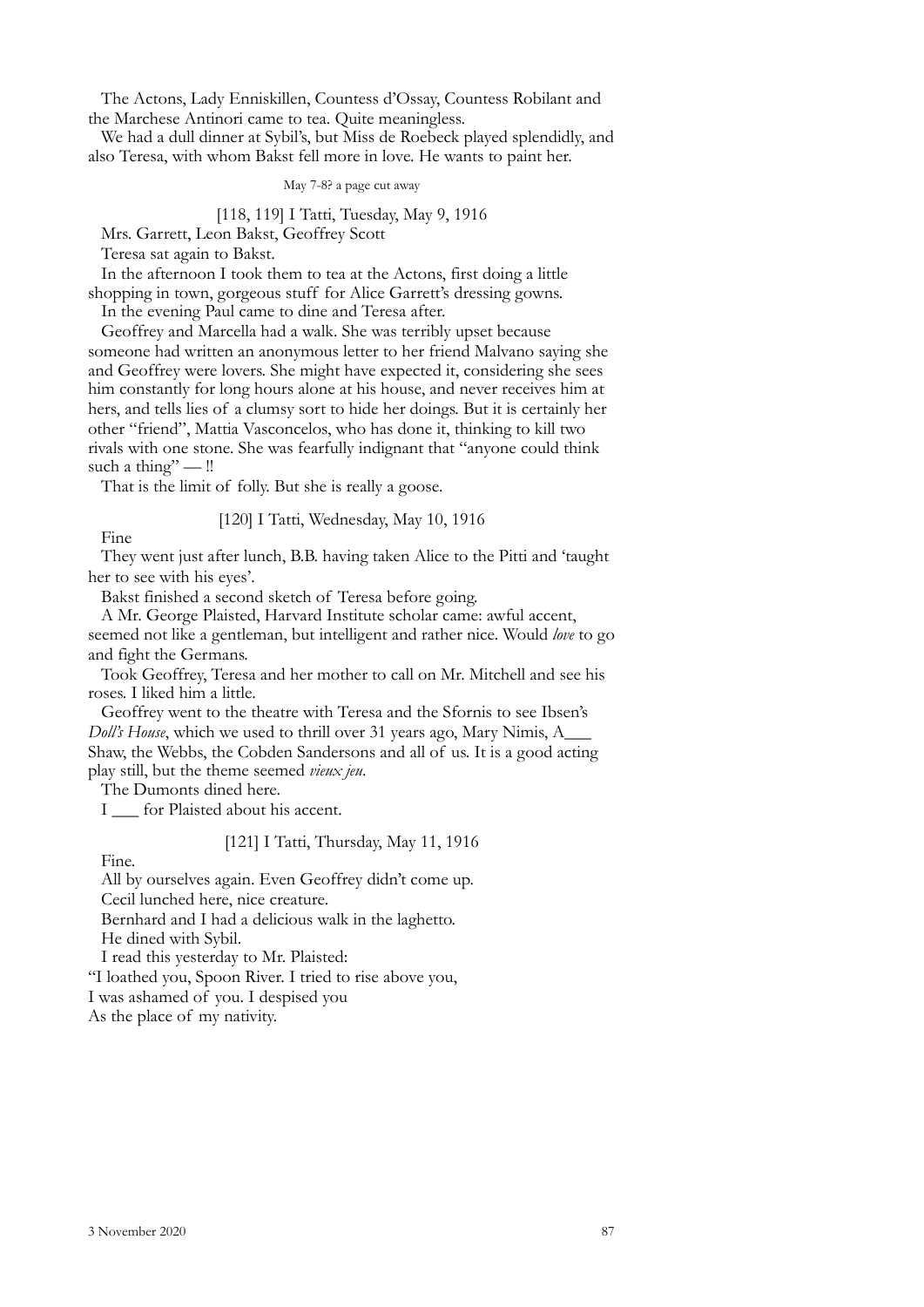And there in Rome, among the artists, Speaking Italian, speaking French, I seemed to myself at times to be free Of every trace of my origin. I seemed to be reaching the heights of art And to breathe the air that the masters breathed, And to see the world with their eyes. But still they'd pass my work and say: 'What are you driving at, my friend? Sometimes the face looks like an Apollo's, At others it has a trace of Lincoln's.' There was no culture, you know, in Spoon River, And I burned with shame and held my peace. And what could I do, all covered over And weighted down with western soil, Except aspire, and pray for another Birth in the world, with all of Spoon River Rooted out of my soul?"

### May 12-17 [124-129 blank pages]

[122] Palace Hotel, Perugia, Tuesday, May 16, 1916 We left after lunch and motored here. It is a wretched hotel compared to the old Bonfani, which is now closed on account of the War.

We came a new road, over the hills from Cortona to La Magione, though a pass ablaze with golden broom.

This was May 16.

[123] Caprarola, Wednesday, May 17, 1916

Arrived here to tea and found Thryphosa Bates Batcheller<sup>160 [8]</sup> and her husband, who have been here for a week. He sang and praised her own voice and talked about the Infanta Eulalia. Such a goose.

This was May 17.

[130] Hotel Marina, Terracina, Thursday, May 18, 1916

Carlo Placci.

Picked up Placci at Rome and came here by the Pontine Marshes.<sup>161</sup> Saw the town.

[131] Hotel Bertolini,<sup>162</sup> Naples, Friday, May 19, 1916 Geoffrey Scott, Elisabetta Henraux, Carlo Placci Saw Gaeta, and went with Placci's military pass to the top of the Fortress to see the Roman Tomb which is now a semaphore.

<span id="page-85-0"></span><sup>160</sup> Tryphosa Duncan Bates (1876–1952), an American socialite, club woman and singer. In 1904 she married the wealthy shoe manufacturer Francis B. Batcheller.

<span id="page-85-1"></span><sup>&</sup>lt;sup>161</sup> Termed in Latin Pomptinae Paludes by Pliny the Elder today and the Agro Pontino in Italian, is an approximately quadrangular area of former marshland in the Lazio Region of central Italy, extending along the coast southeast of Rome about 45km (28mi) from just east of Anzio to Terracina.

<span id="page-85-2"></span><sup>162</sup> Parco Grifeo. Now Parker's? Corso Vittorio Emanuele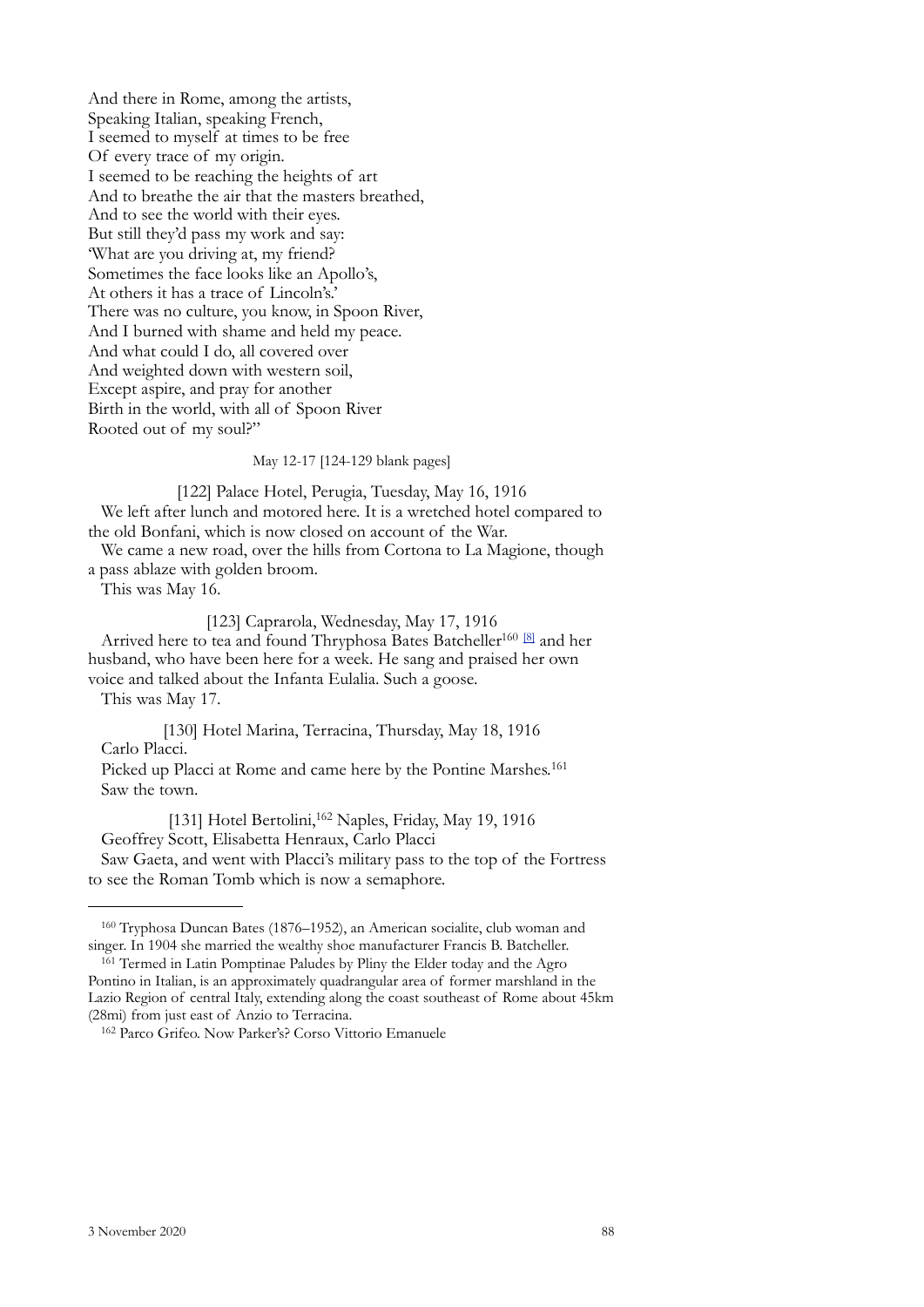We lunched in the grove below, looking at the blue sea through the tree sta\_\_s. When we left a military car pursued us, and there was a great to do over our having gone up to the fortress. However, it got settled.

The road near Naples was too awful! But we got here about 6, and Geoffrey and Elizabetta arrived soon after.

[132, 134] Hotel Bertolini's, Naples, Saturday, May 20, 1916 with Geoffrey Scott

We all went to the Museum.

Carlo at last got hold of his Duca di Eboli, who gave us a letter to see the new things at Pompei.

We lunched at the Umberto in the Galleria, fairly good.

Placci left, and we others drove out and had tea on the crater of the Lake of Avernus and then on through the Arco Felice to Cumae. We climbed that divine hill and enjoyed ourselves *enormously*.

[133, 135] < Bertolini> Hotel, Naples, Sunday, May 21, 1916 Elizabetta Henraux

Divine.

We saw the bronzes in the morning. I cannot like the Dionysos head. B.B. and I had tea with Donna Nora Grifeo (Ruffo), and then we drove out to Posillipo etc. – a lovely evening.

Elisabetta, who belongs to an old Neapolitan family, recounts *les gestes de sa famille* in a quiet matter-of-fact way.

"My grandmother, who was married at 16, ran off with the Duca di Bovino leaving my aunt a baby of six weeks. Of course my grandfather never forgave her. He burnt up everything she had ever touched and left Naples forever. He struck my father once, who never spoke to him again for 30 years".

[136] Naples, Monday, May 22, 1916

Geoffrey Scott

I was ill, but the others, with Nora Grifeo, went to Pompeii in the afternoon.

[137] Naples, Tuesday, May 23, 1916

Elizabetta Henraux

B.B., Elizabeth, Geoffrey and I spent the whole day at Pompeii. The curator, Mr. Esposito, showed us a lot of new things. It was awfully tiring, but absolutely delightful, and *so* beautiful. We had the whole place to ourselves, thanks to the War.

[138] Naples, Wednesday, May 24, 1916 Elizabetta Henraux, Geoffrey Scott Churches and sights.

[139] Naples, Thursday, May 25, 1916

Elizabetta Henraux, Geoffrey Scott

Elizabetta, Geoffrey and I spent the afternoon at Caserta, seeing the Gardens and Palace, and dining at the de Piccolelli's place at S. Nicola,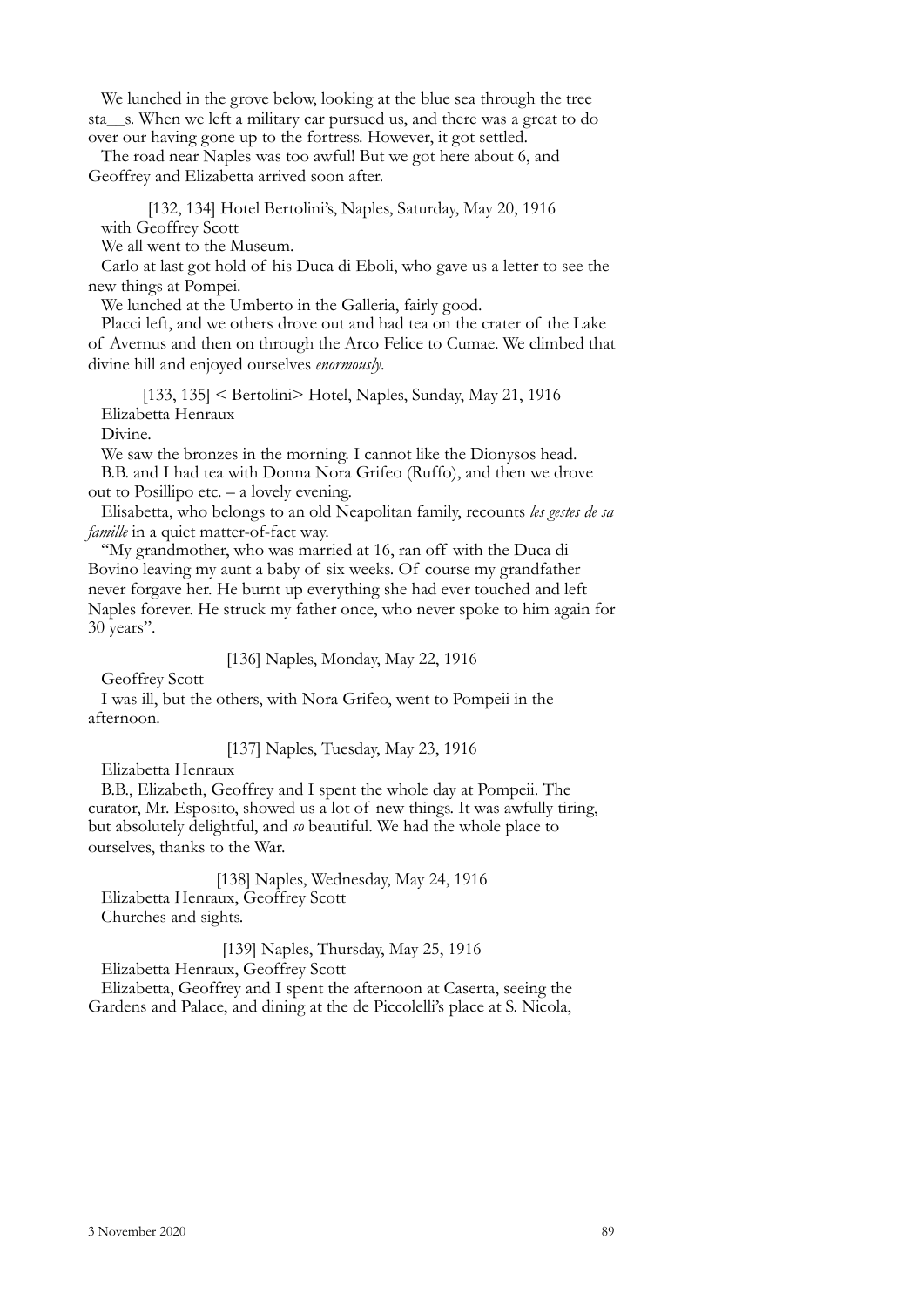where the strange old grandfather lived for 20 years after his wife deserted him. We enjoyed it very much.

Bernard went to Aversa to see the Vanni there, and dined with Nora.

[140] Naples, Friday, May 26, 1916

Geoffrey Scott

Elizabetta had to go, as Lucien wrote he *might* have a few days free.

[141] Naples, Saturday, May 27, Naples

Geoffrey Scott Churches and sights.

[142] \*Hotel Palumbo, Ravello, Sunday, May 28, 1916 Geoffrey Scott, Nora Grifeo Left Naples about 10 and lunched at the Albergo Cocumella at Sorrento. Saw Amalfi and came here, where we enjoyed in the Rufolo garden. A very beautiful day.

[143] Naples, Monday, May 29, 1916

Geoffrey Scott, Nora Grifeo

Saw Ravello in the morning, the pulpits and the head in the Duomo and the pulpit which hasn't plates in S. Giovanni Taro.

Came back around Vesuvius – a much nice way. Nora very attractive.

[144] Naples, Tuesday, May 30, 1916

Geoffrey Scott

Saw some Churches in the morning and the Hospital and S. Giovanni Carbonaro with Nora in the afternoon.

B.B. was tired, so Geoffrey and I dined alone at Renzo Lucia's, near San Martino, a lovely place. We ate Elizabetta's famous cheeses, which made a real Epoch in our lives. *Mascarponi* I think they're called.

## [145] Naples, Wednesday, May 31, 1916

Geoffrey Scott

Scirocco

Saw the Pompeian things in the Museo.

The Scirocco was so awful, I thought I should faint.

Tea at Palazzo Ruffo, where Nora's mother, the Duchessa di Guardia Lombarda, had invited some very hideous and very swell Neapolitans. Nora had asked B.B. to come and see her for a very particular talk she *had* to have, but evidently took offence at his going for ten minutes to her Mother's, for she wouldn't see him, and scarcely spoke to him when we all dined there, and had her Mother come in to spoil everything. How silly.

## [146] NOTE

Tariff of Duchess for coming to a party

- £500 Duchess of Portland
- £50 Duchess of Southerland
- £5 Duchess of Rutland<br> $\angle$   $\angle$  Duchess of Somerse
- Duchess of Somerset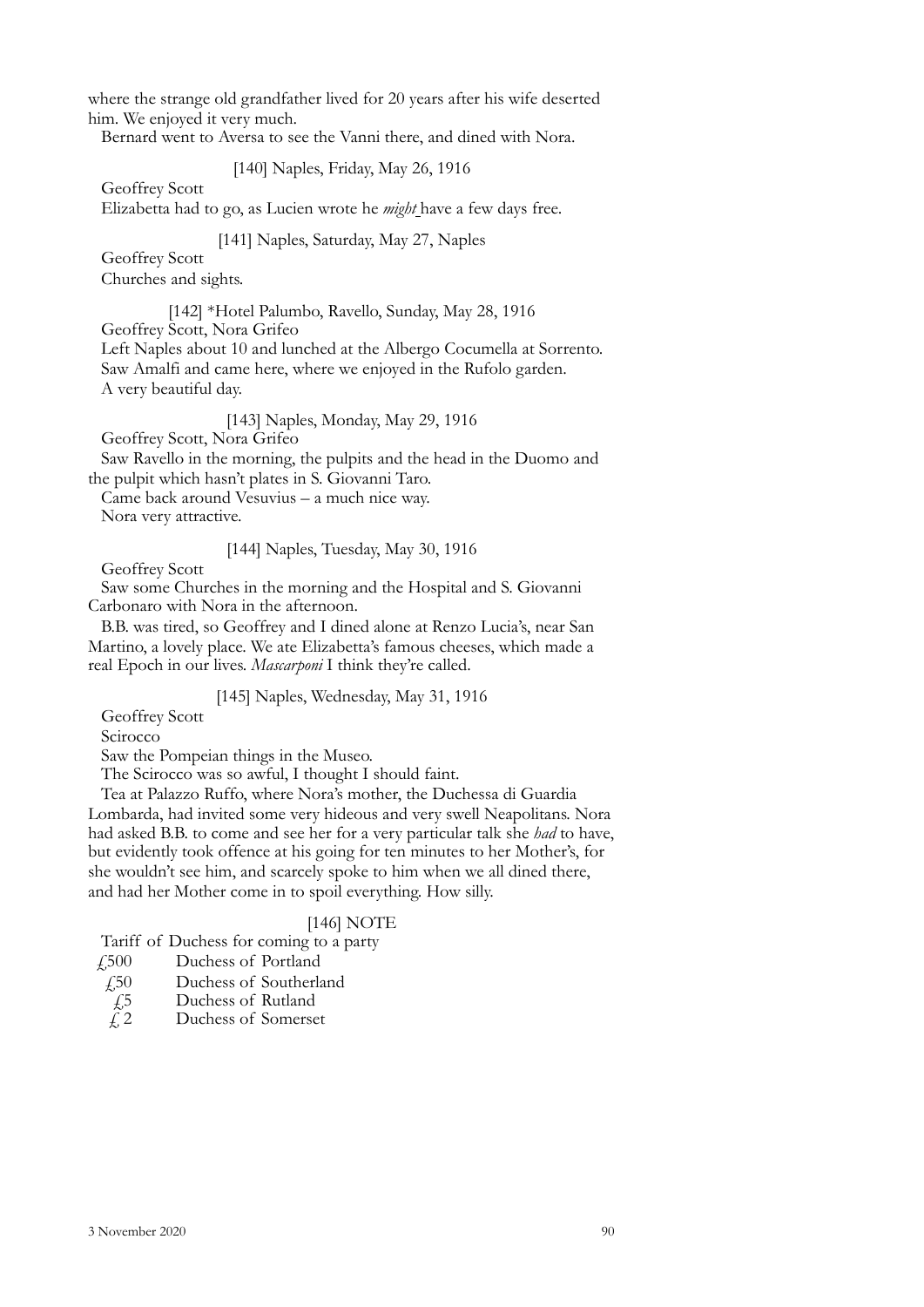## JUNE 1916

[147] Naples to Fiuggi, Thursday, June 1, 1916

Geoffrey Scott

Rain and shine

We left Naples at 9.30 and saw Capua – that fine "Easter Candle" in the Duomo, and the glorious Head of Capua that once adorned Frederick the Great's Arch. It is more beautiful than the head at Ravello.

We saw Teano, too, but it scarcely repaid, except for the lovely country it is in.

We lunched on the hills, and then saw over Monte Cassino, with its sumptuous courts and terraces, and arrived here (\*Albergo della Fonte) at 7.45

## [148] Fiuggi, Friday, June 2, 1916

Geoffrey Scott Rain and shine

Too rainy to do much, but towards evening Geoffrey and I walked on the hill below Acuto and enjoyed the beautiful plain.

I have lost interest in the matter of Marcella, so thrilling to him — it seems to me silly, now that I feel fairly sure it isn't dangerous. She writes such empty **rhetorical** letters, and is altogether such a foolish young woman that I can't go on talking about her. Naturally it is Geoffrey's greatest adventure and he is **bending** all **his** energies to making it successful and **staving** off a tragic or ugly ending. But even so it's rather foolish, and wastes a lot of time.

#### June 3-4 [pages cut off]

[149] Grand Hotel, Rome, Monday, June 5, 1916

Went to Anagni, but B.B. was so raging with the little boys that had the keys (they were pests!) that I wouldn't stay – it first choked me. I am getting so that I really cannot put up with exhibitions of temper. I mean to do always as I did this morning — quietly go away.

I walked back along the road about 4 kilometers before they overtook me. I missed seeing the treasure.

In the afternoon we motored to Rome, via Genazzano, Cantorano, Tivoli, and Marcellino, a divine road, getting here at **9**.

[150] Grand Hotel, Rome, Tuesday, June 6, 1916

Went to Pinacoteca Vaticana.

Lunched with Placci.

Motored with Mrs. Strong and Mr. Brooks to Ostia and dined at Torre Constantino.

When we got back, we heard of Lord Kitchener's death.

[151] Grand Hotel, Rome, Wednesday, June 7, 1916 Motored with same to \*\*San Severa, beyond Cerveteri — a most divine place, and dined again with the same and Placci and MacClure. The latter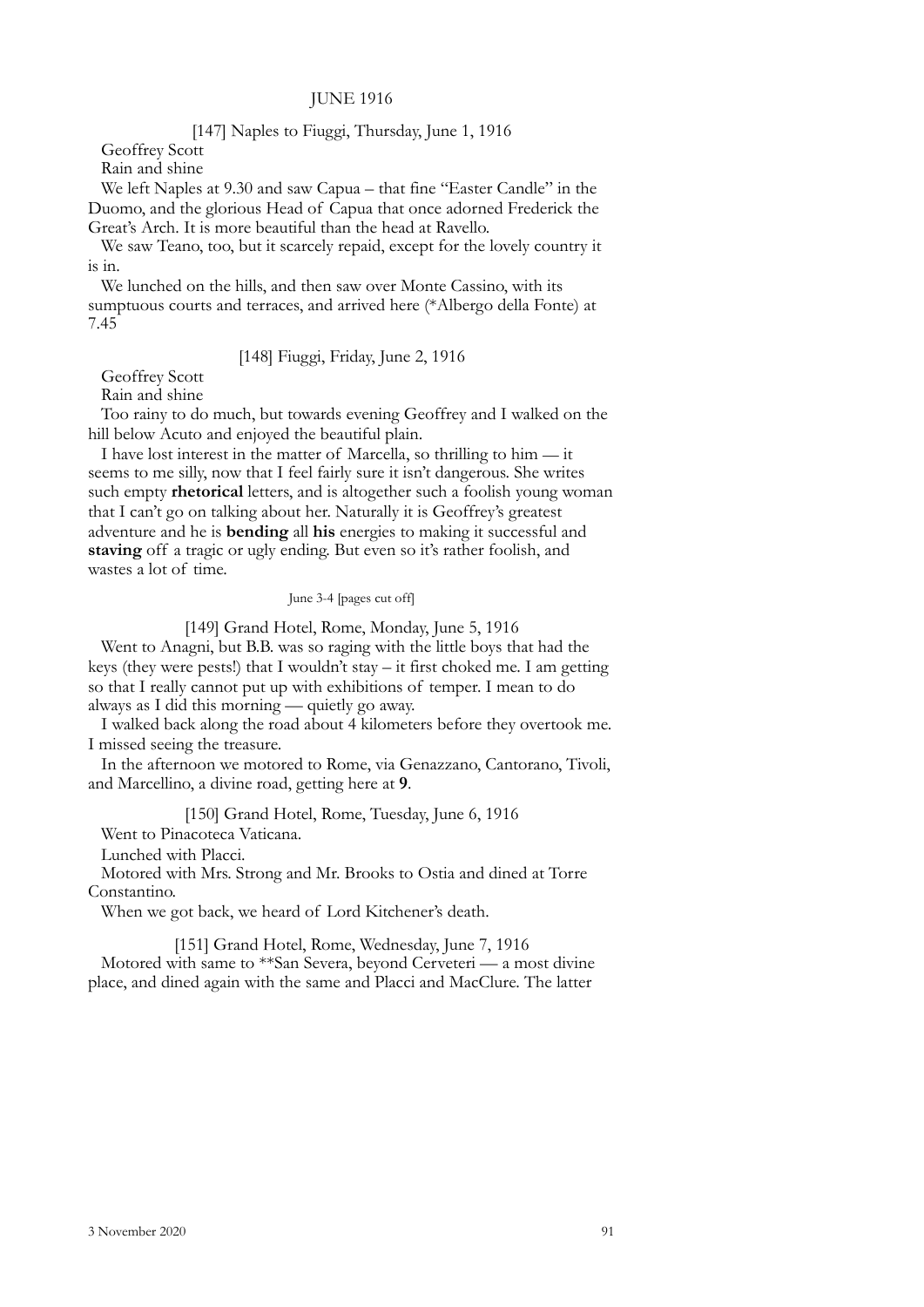said England had allowed some very wrong things in regard to the Noli,<sup>[163](#page-89-0)</sup> at first, the Runciman father's concerns making over 100%!

[152] Caprarola, Thursday, June 8, 1916

Left Rome at 5 with Placci and came here, where it is always beautiful, though as much spoiled by the Baldwin's lies and nonsense as beautified by her good taste and energy.

M. Morel, Clemenceau's friend was also a guest.

#### June 9-10 [pages cut off]

## [153] I Tatti, Sunday, June 11, 1916

Fine

Don Guido arrived at 11, full of talk.

Marcella came and had a walk (?) with Geoffrey in the woods. Placci came to dine.

[154] I Tatti, Monday, June 12, 1916

Geoffrey Scott, Naima Lofröth, Don Guido Cagnola

Fine

Walked and chatted with Don Guido in morning.

Tea at Sybil's, though she was in bed and could see only B.B.

Called on Yoï, and met Guido later at Placci's where Elizabeth Henraux was.

Salvemini and M<sup>me</sup> Dauriac (Luchaire) came to dine and Guido went off at 11.20.

## [155] I Tatti, Tuesday, June 13, 1916

Geoffrey Scott, Cecil Pinsent

Glorious

Correcting B.B.'s proofs in morning.

Went to town and did many errands, including four for BB who says I never do a single thing for him (!!) and called on the Dumonts. She passes the limit for folly.

Marcella brought up Tenente Tuterio to walk in the woods and then dine (BB dined with Sybil), and told Geoffrey she would be here at 6.30. Of course she was an hour late, and it upset him so he was like a bear with jealously all the evening, especially at the Gamberaia, when we went after dinner to see it by moonlight. It was thoroughly disagreeable and uncomfortable, for Tuterio, though more correct in his demeanour, was no less jealous.

"*Volta pericolosa*" should be put up in large letters when that young woman appears, as Salvemini said. Geoffrey had a fiendish night before **regaining his composure**. [organizing his *compleanno*] It was to be expected.

## [156] I Tatti, Wednesday, June 14, 1916

Fine

We are doing the proofs for B.B.'s book on Venetian Paintings in U.S.A.

<span id="page-89-0"></span>163 Noli me tangere?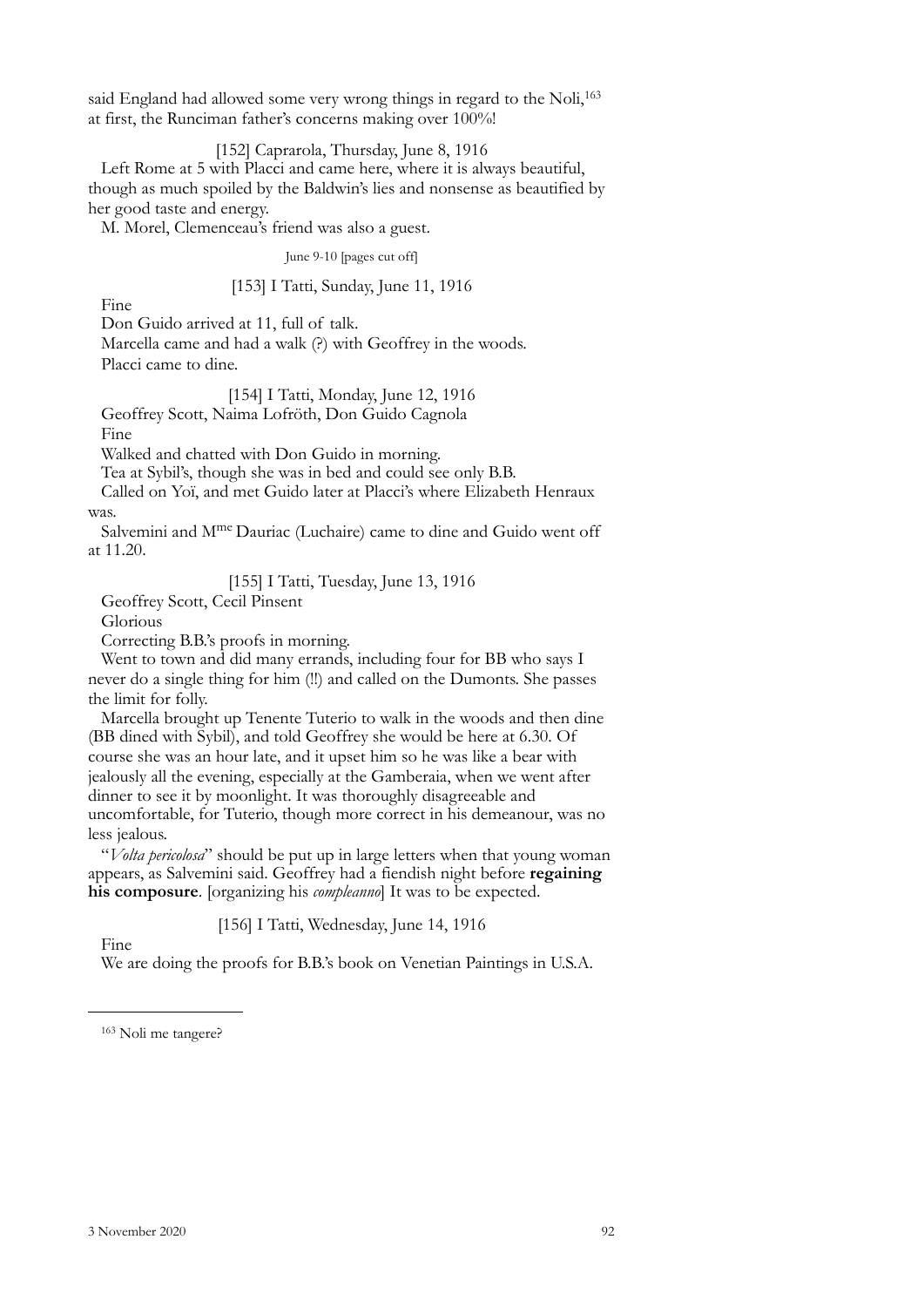BB drove up to Monte Senario with Sybil and found it very cold. I think he got a chill.

Geoffrey and I walked on the pl\_\_\_ and discussed "new" (?) aspects of the eternal topic.

He dined with Sybil, and I had Lina and Mrs. Krayl and Edward Hutton to dine, and took them to see the Gamberaia by moonlight. Stan Krayl asked me to have her up to see Cecil several times before he left for the Italian **Front** (July 1), but I had to refuse, as he wouldn't stay in last night to see her, and I *know* he doesn't want to.

B.B. says Sybil is "carrying on" about Nora Grifeo's visit here, tears and reproaches and constant nagging. How silly of her. It's the very worst way to handle him — or any man.

[156] I Tatti, Thursday, June 15, 1916

Fine. Full moon

BB at Sybil's in the afternoon.

Lina and I went to the "Mid-summer Night's Dream" at the Gregory Smith's, acted, in parts charmingly, by Miss **Penrose's** pupils. Mrs. Krayl caught me there and proceeded to have a terrific scene about Cecil. She is fearfully in love, very self-centred and very hysterical. I told her she absolutely *must* try to get over it, as Cecil had no use for her, and she was in fact on his nerves.

[missing scan] I Tatti, Friday, June 16, 1916

Geoffrey Scott Fine on mountain Worked over BB's proofs. Cecil to lunch.

B.B. called on Mrs. Ross and dined with Sybil, while Geoffrey and I climbed to the (proud) top of Monte Morello with Lina and Mr. Hutton. It was *scirocco* here, but not in that glorious light air. It was most delightful. We dined on a knoll near where the car waited for us, and a peasant came, and sat down by us and played quite wonderfully on a little mouth-organ.

We got back at 11.15, but Geoffrey and I called....

[page cut off]

[missing scan] I Tatti, Saturday, June 17, 1916

Geoffrey Scott, Naima Löfroth

Scirocco

A quiet day such as I like and corrected proofs, and Geoffrey, who wastes too much time! Since Marcella Michela came on the scene he has really form rather slack.

BB had tea with Sybil, and Geoffrey and I walked on Monte Senario. Sybil is still going on about Nora's visit. Lucky she doesn't know about this silly ugly business with Miss Belle Greene.

[158, 160] I Tatti, Sunday, June 18, 1916 Geoffrey Scott, Naima Löfroth Fine

Worked on Leonardo manuscript.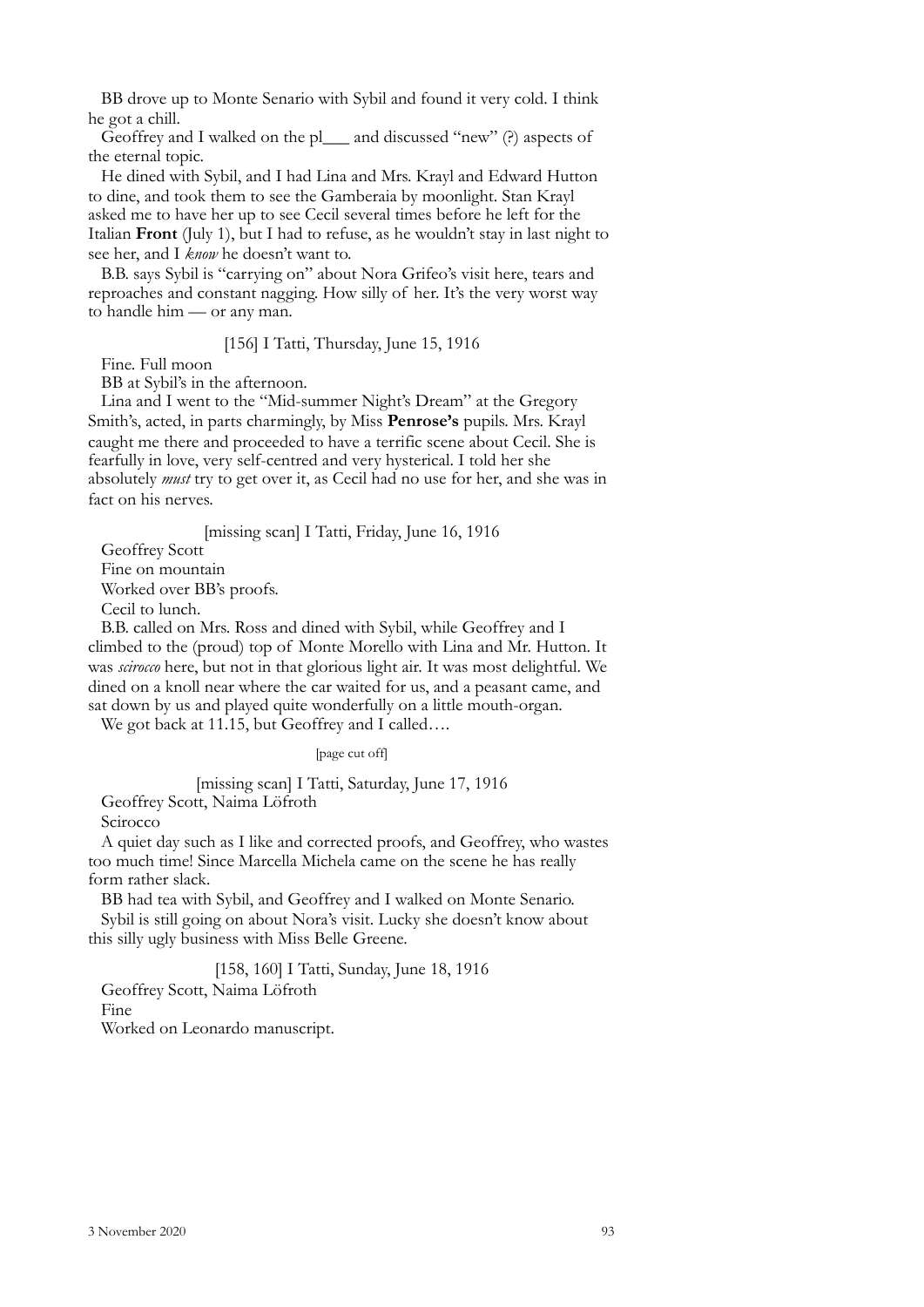Marcella came up to tea and walked over with Geoffrey to dine with Sybil. She was looking *terribly* beautiful, with a softer expression than I have ever seen. G. reported her as very full of good sense and consideration, quite aware she must give him up to Nicky. I hope she has the character to work it out well.

B.B. and I walked over the Incontro $164 - a$  most lovely walk.

#### [Page cut off]

## [159] [I Tatti, Monday, June 19, 1916]

dangerous things and so he is

Placci and M. Maurel and Sybil came to dine, the latter with a headache, who took B.B. into the garden directly after dinner and kept him till half past ten, when he made her go. It naturally spilt the evening.

Called on Yoï, who is very worn out nursing Fosco.

#### [page cut off]

### [160] I Tatti, Tuesday, June 20, 1916

0-12.

Magda had been for 10 months running a hospital in Belgium.

She was **most** interesting. Trench was a bore.

She had *seen* a woman crucified to a door with her breasts cut off, a child with both hands chopped off, another child transfixed to a barn-door with a huge knife, and a mother with a child dead in her arms, shot by the commanding officer (German) as his answer to spare her husband for the sake of the four children – "There'll be only three now". The woman was crazy and no one could get the child out of her arms.

June 21-24 pages cut away - pages cut away

[161] I Tatti, Sunday, June 25, 1916

Nora Grifeo, Miss Stubbard, Geoffrey Scott, Cecil Pinsent Hot!

We went to the Gamberaia, and Miss Hubbard and I left B.B. and Nora there, and I took her to Villa Medici. But she was thoroughly disgusted – jealous of Nora, I think, and perhaps ill, and it was uphill work. Poor thing, she is old and hideous and poor and she has arterial sclerosis. She's never had a real chance. It is all fermenting in her, and makes her difficult.

Chatted in evening. Nora does all the talking.

[162] I Tatti, Monday, June 26, 1916

Nora Grifeo, Cecil Pinsent

B.B. and Nora drove to Monte Senario, and I got out near there and had one hour walk *alone*, which I enjoy more than anything!

Geoffrey had Marcella to dine.

[163] I Tatti, Tuesday, June 27, 1916

Nora Grifeo

<span id="page-91-0"></span><sup>164</sup> Convento dell'Incontro, Via Poggio di Candeli.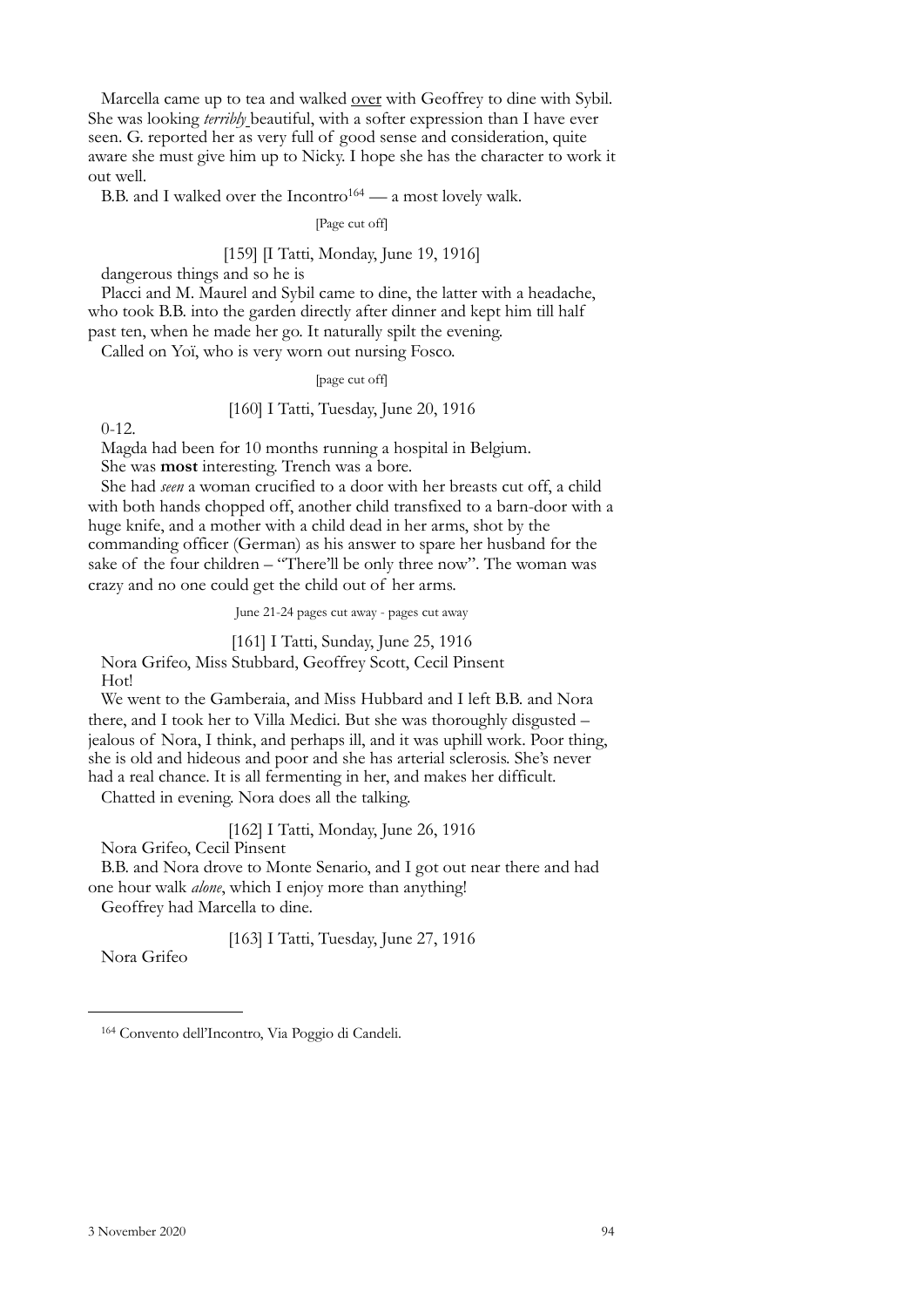Took Nora down, while B.B. called on Sybil. She called on a friend, and I on Flora Priestley and Yoï, the latter in bed out with Fosco's illness and naughtiness. He spits on her and scratches her, and yells to annoy her, and is fearfully jealous of the nurse with the younger brother — a bad beginning.

Nora talked in the evening, chiefly about the Duchessa d'Aosta.

I carried Geoffrey up the hill on my way to Flora's, and he got out to see Lady Enninskillen. He said the Marcella Michela affair seemed like a thing lived through for years and years and now subsisting on fonder memories, with no hope or excitement left.

[164] I Tatti, Wednesday, June 28, 1916

Nora Grifeo

Fine

Went out with Nora and Prince Paul and Elizabetta and Mr. Douglas Brooks for a walk and dinner overlooking the Mugello. Such a beautiful evening, but we were almost cold!

It was Marcella's 26° birthday (half my age!) and Geoffrey went to town to see her, but they had a quarrel over her pretence to be leading a life full of *estetica* which to the outsider seems to consist of an elaborate fabric of lies invented to contrive endless *tête-a-têtes* with amorous young men.

He said this flat out, and she (naturally) didn't like it, as to her her own life appears full of high purposes and noble striving. It is the incongruous mixture of ideals and facts which enrages Geoffrey and most of her friends. But they had a very dangerous reconciliation, I fear.

[165] I Tatti, Thursday, June 29, 1916

Nora Grifeo, Geoffrey Scott

Cecil went to Rome to take his oath — put on khaki.

B.B. and I called on Aunt Janet who is ill with bronchitis.

At 7 **the Guadagnis** came (mother, father, and 2 big boys). Iris took the boys to the Laghetto, while the rest of us and Miss Methuen, saw the house and walked in the garden. The Marchesa Guadagni is an enormous, handsome, vehement, despotic but foolish woman. One would dislike her perhaps, but I feel sorry for her, as she had melancholia for 5 years, with an obsession on the subject of *mattresses*, which hasn't entirely left her, for she brings them in as regularly as Brockwell did. "The Trustees of the National Gallery".

Sybil and Mr. Trench made up an out-of-doors dinner of 12. It was a relief when they all went.

[166, 168] I Tatti, Friday, June 30, 1916

Geoffrey Scott, Nora Grifeo, Guido Cagnola

Went to the Madonna del Sasso with Lina and Mr. Hutton and Geoffrey and Yoï, while Guido Cagnola (who unexpectedly appeared) and Nora and B.B. came with Sybil.

Lina and Hutton and I had a god walk first, to the top, which we thoroughly enjoyed. Geoffrey and Yoï sat talking chastely over past joys which neither is in the mood for renewing.

The Salveminis came to lunch, married at last.

B.B. received an anonymous letter saying Marcella was Geoffrey's mistress.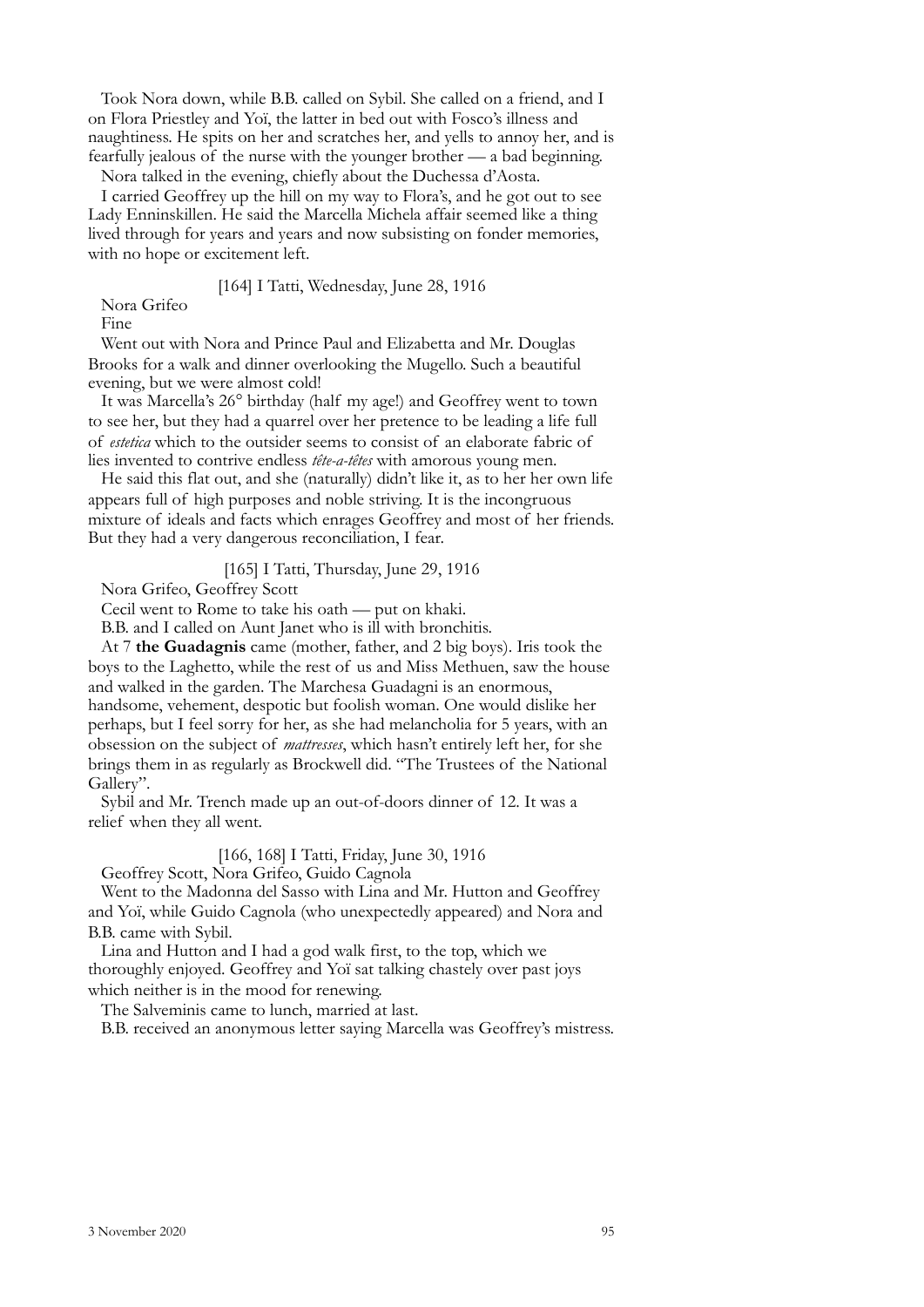A message from Marcella was waiting for Geoffrey that she couldn't go on their expedition tomorrow, and he mustn't telephone. He feel into a fearful state of jealousy, as he knew Malvano was back, and telephoned at once, but she was out. He was like a semi crazy person all night. Yet he *says* the affair is as "as dead as mutton."

#### [167, 169] NOTE

Letter received a[t] War Office

Respected Sir, Dear Sir

Though I take the liberty as it leaves me at present – I beg to ask if you will kindly be kind enough to let me know where my husbin, though he is not my legible husbin, as he has a wife though he says she is dead, but I don't think he knows, for sure, but we are not married though I am getting my allotment reglar what is no fault of Mr. Loy George who would stop it if he could and Mr. Mackenner, but if you no where he is as he is belong to the Navy, Royal Flying Corps for ever since he joined in the January when he was sacked from his work for talking back at his bos which was a woman at the Laundry where he worked. I have not had any money from him since he joined, though he tells Mr. Harris wot lives on the ground floor that he was Pretty Assifer for 6 shillings a week and lots of underclothing for the cold weather, and I have 3 children, what is him the father of them though he says it were my fault.

Hoping you are quite well as it leaves me at present!

I must close hoping you are well

Mrs. Jane Jenkins.

## [170] I Tatti, Saturday, July 1, 1916

Geoffrey Scott

Quiet day with a walk with B.B. in the laghetto, while Nora paid calls. Geoffrey a little appeased though only half convinced, by Marcella's telephoning that she was called on for extra work at the hospital.

[171] I Tatti, Sunday, July 2, 1916

Geoffrey Scott, Cecil Pinsent, Nora Grifeo

Drove up and walked back behind Morgans'.

Geoffrey agitatedly waiting all day for the phone message, which didn't come till late, as Marcella went to sleep after one all night at the hospital. He is in a rotten state.

Lady and Miss Methuen, Sybil, Trench and the boys came to dine, Mr. and Mrs. Hulton afterward.

Nora has begun to pour her woes into Geoffrey's ear, as B.B. and I aren't sympathetic enough.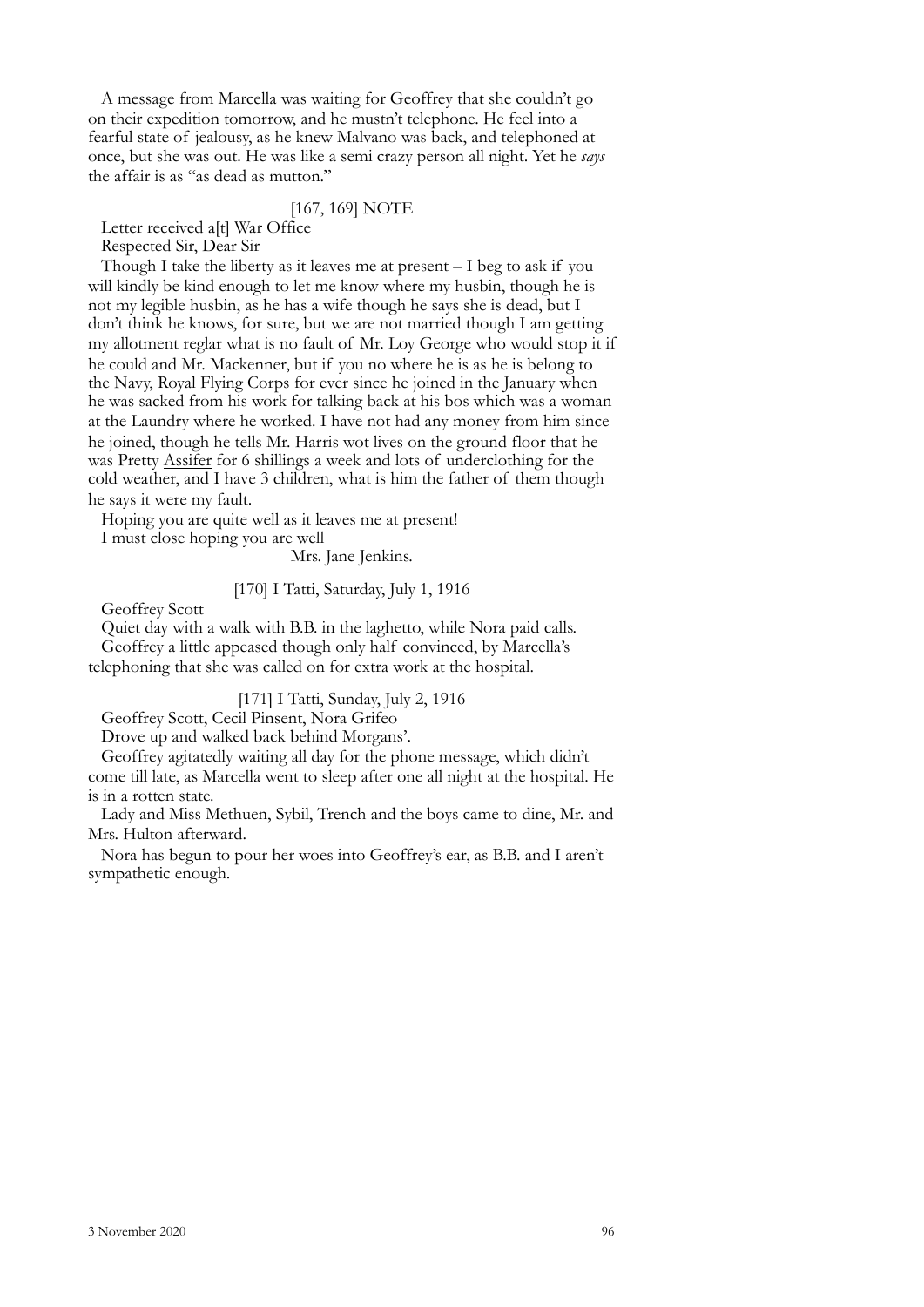## [172] I Tatti, Monday, July 3, 1916

Nora Grifeo, Geoffrey Scott, Cecil Pinsent

We went to a new place for our picnic dinner, **Candigliana**, [165](#page-94-0) off the pass to Borgo San Lorenzo, a most *lovely* place. Miss Priestley, Nora, Geoffrey, Cecil and I went in one car, and B.B. and Sybil in the other.

Nora is fearfully self-absorbed, and very idle, and she longs to be talking all day long, always about herself. She is very vain, not about looks or dress but about her powers, her achievements, her character. But she has charming manners, and this makes her pleasanter to be with than Sybil, who is so much more of a person. She is getting Geoffrey's ear, I am glad to say, for mine won't hold out.

[173] I Tatti, Tuesday, July 4, 1916

Dined at Sybil's and Trench bored me so fearfully that I was on the verge of insanity. He "explains" life by "spirals."

Geoffrey told of how he went once to Strong's and found him in contemplation of the cupola of the Duomo.

"I have been THINKING these last few days why that cupola is beautiful, and now I know."

"Why is it?"

"Because it looks like a woman's face turned upside down."

"With a beard?" said Geoffrey

A real Philosopher's "thought"!

Cecil presented his accounts. He was 800 pounds out in his Library

estimates. B.B. is furious and lets out his fury on me, fortunately.

A Black Serpent Day.

## [174] I Tatti, Wednesday, July 5, 1916

Geoffrey Scott, Nora Grifeo, Cecil Pinsent

Went out to the Pass to the Mugello and Hutton and I got out and had a 2 hours walk joining the others at that divine spot, **Candigliana**, where we had dinner.

The others were Geoffrey and Yoï, who came with us, and spent their time agreeably philandering (Yoï is a sotter!), and B.B. and Sybil and Iris who came later.

Geoffrey seems safe, and this is a distraction from that peril, Marcella.

<span id="page-94-0"></span><sup>165</sup> Arrivati a **Polcanto** si potrebbe puntare verso il Mulinaccio ma svoltare alla "Madonna" verso le **Salaiole** e **Montepulico**. Qua si può deviare per Montepulico passando dalla Valle di **Candigliana** e visitare questo villaggio "sperduto", altrimenti scendere alle Salaiole e puntare attraverso la strada per Borgo San Lorenzo verso San Cresci-Sagginale ricongiungedosi poi all'itinerario di Paolo.

Nella Valle del Faltona erano già esistenti antichissime chiese (Santa Felicita, Monti, Pila, Montecaroso, etc, etc.) così alcune medioevali *Case da signore* (vedi 'Ricavo') come ancora si nota ai dì nostri fra la Villa detta 'La Ruzza' e il bivio detto di Serravalle.

Nella Valle invece del Fistona le medioevali *Case da signore* si notano a Gricignano accanto alla chiesa di Sant'Andrea a Gricignano, quindi **Candigliana**, Montepulico, Piandolico, Montazzi, le Fonti e Lutiano Vecchio (Villa La Brocchi) già medievale maniero della nobile famiglia Da Lutiano discendente degli Ubaldini, mentre resta quasi integra La Casa Torre posta su una collinetta sopra Viterete-Le Salaiole.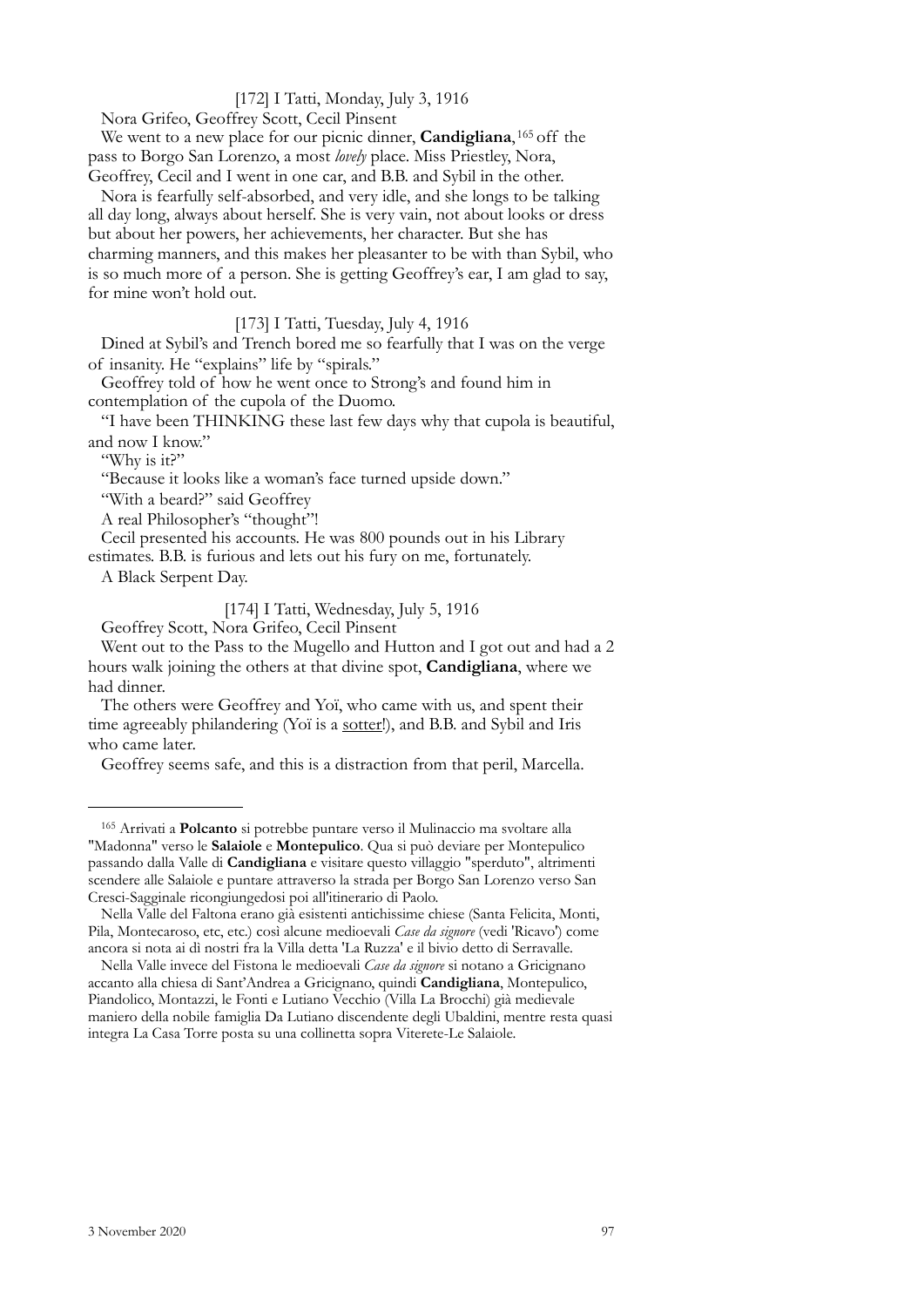Sybil had been for a midnight ride till 2 in Trench's 'puffer,' and was consequently very ill. She has no judgment about things she can safely do with her delicate health.

#### [175] I Tatti, Thursday, July 6, 1916

Nora Grifeo, Geoffrey Scott, Cecil Pinsent

Hot.

Motored out to the Mugello (Panicaglia near Borgo San Lorenzo), to see Princess Candriano (Nora's cousin) in the indescribably hideous little villino she has been building for herself in a lovely spot.

Ate our dinner on the pass by the stream. Lovely.

The English offensive makes my heart stand still. All that murder and pain and wretchedness. How can men?

Prince Paul and the Placcis came to dine and Hutton. Placci was horrid.

[176] I Tatti, Friday, July 7, 1916 Geoffrey Scott, Cecil Pinsent, Nora Grifeo

[Blank page]

[177] I Tatti, Saturday, July 8, 1916 Geoffrey Scott, Cecil Pinsent, Nora Hot

[Blank page]

## [178, 179] I Tatti, Sunday, July 9, 1916

Nora Grifeo, Cecil Pinsent, Geoffrey Scott

Very hot

Went with Nora and Hutton to see Iris' boy-scout show. It was very well done. She organizes well. Sybil was in bed feeling so ill that she thought she was going to die.

I called on Lady Methuen.

Marcella came up to tea and stayed on to dine. She was like a piece of hard crystal, and Geoffrey felt himself outside a door that had been banged to. Of course she *had* to face the fact that he cared more for Nicky, and the idea of her, but she is very self-absorbed and apparently doesn't give him a thought.

Nora's friend, Contessa Cipriani, came up and also stayed to dine. She works among the Italian immigrants in New York.

July 10-13 [pages cut off]

## [180, 181] I Tatti, Friday, July 14, 1916

Geoffrey Scott, Nora Grifeo

Hot but less oppressive. Full Moon

B.B. went to see Sybil, who is painfully ill with an infection of the mucous membrane.

Geoffrey took Nora over, meaning to show her Strong's house, but she was so drugged that she fell asleep. Even awake she has been like a somnambulist all day. Poor little creature. I think of her as of a leaf in a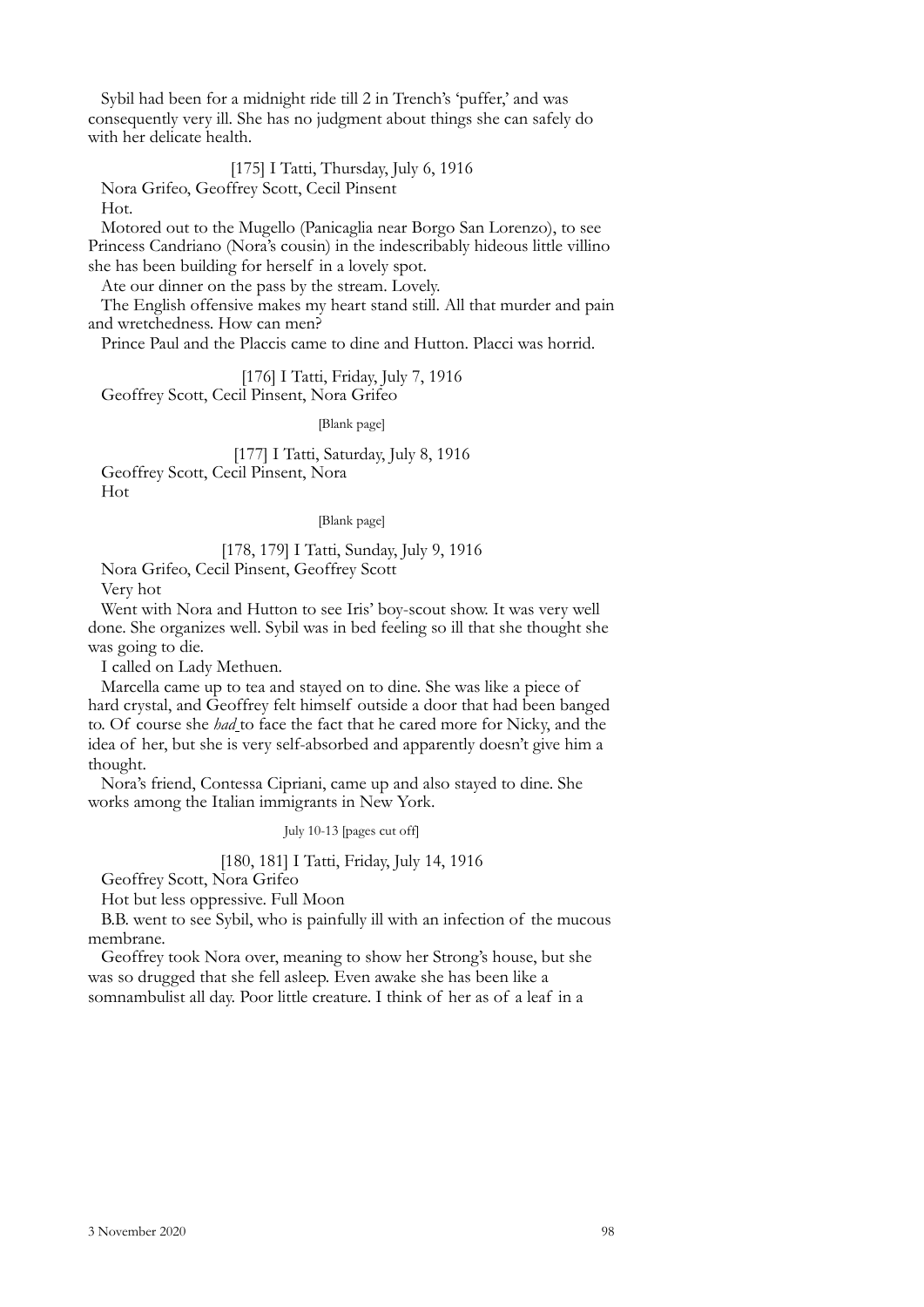whirling current setting toward a fire, tossed this way and that, but always nearer destruction.

Elizabetta came up, she, too, very anxious about Nora. Her state is indeed only too patent.

Mr. Destrée and his second wife, M. and M<sup>me</sup> de Pierron, came to tea. We went to the Gamberaia after dinner. Lovely moonlight.

## [182] I Tatti, Saturday, July 15, 1916

Naima Lofröth, Geoffrey Scott

Full moon.

Nora skipped off at two o'clock. I shall miss Valdetta, but I am *too* thanktful Nora is gone. It made me awfully uncomfortable to know she was drugging herself into imbecility (one saw it only too well!), and yet to be able to do nothing for her. I could hardly look at the dear little child without tears.

Naima came back to tea – and the Dumonts to dine on the Gamberaia terrace. It was beautiful, but their talk was awful.

Geoffrey and I walked home, but it wasn't very pleasant, as I had to complain of his being selfish about my family affection. I don't want him to be like B.B. and always put difficulties in the way of my going home, and generally show dislike of my fondness for my own family. It has always made things somewhat difficult, and I cannot have Geoffrey going the same way. He is selfish of them — they want me to be exclusively devoted to them. It only makes friction, for I can't yield there — it is too vital to me. But how I do *hate* to stand up for myself and criticize the people I love.

July 18, 1916 blank [pages cut off and a blank page]

[184] I Tatti, Wednesday, July 19, 1916

Geoffrey Scott, Eugénie

Hot

B.B. called on Sybil.

I brought Yoï out to dine, and she flirted with Geoffrey, while B.B. and I had a walk. She has no scruples whatever about Nello — that we can see. The truth is she is the sort of person decent people don't care to have in their houses.

[185] I Tatti, Thursday, July 20, 1916

Geoffrey Scott, Eugénie Strong

Hot

Eugénie Strong arrived at 2 with the old British School and the British Museum thumping along behind her like Fafner and Fasold. Parry's baby, Roberto, was born while he was meeting Eugénie.

[186, 188, 189] I Tatti, Friday, July 21, 1916 Geoffrey Scott, Eugénie Strong Hot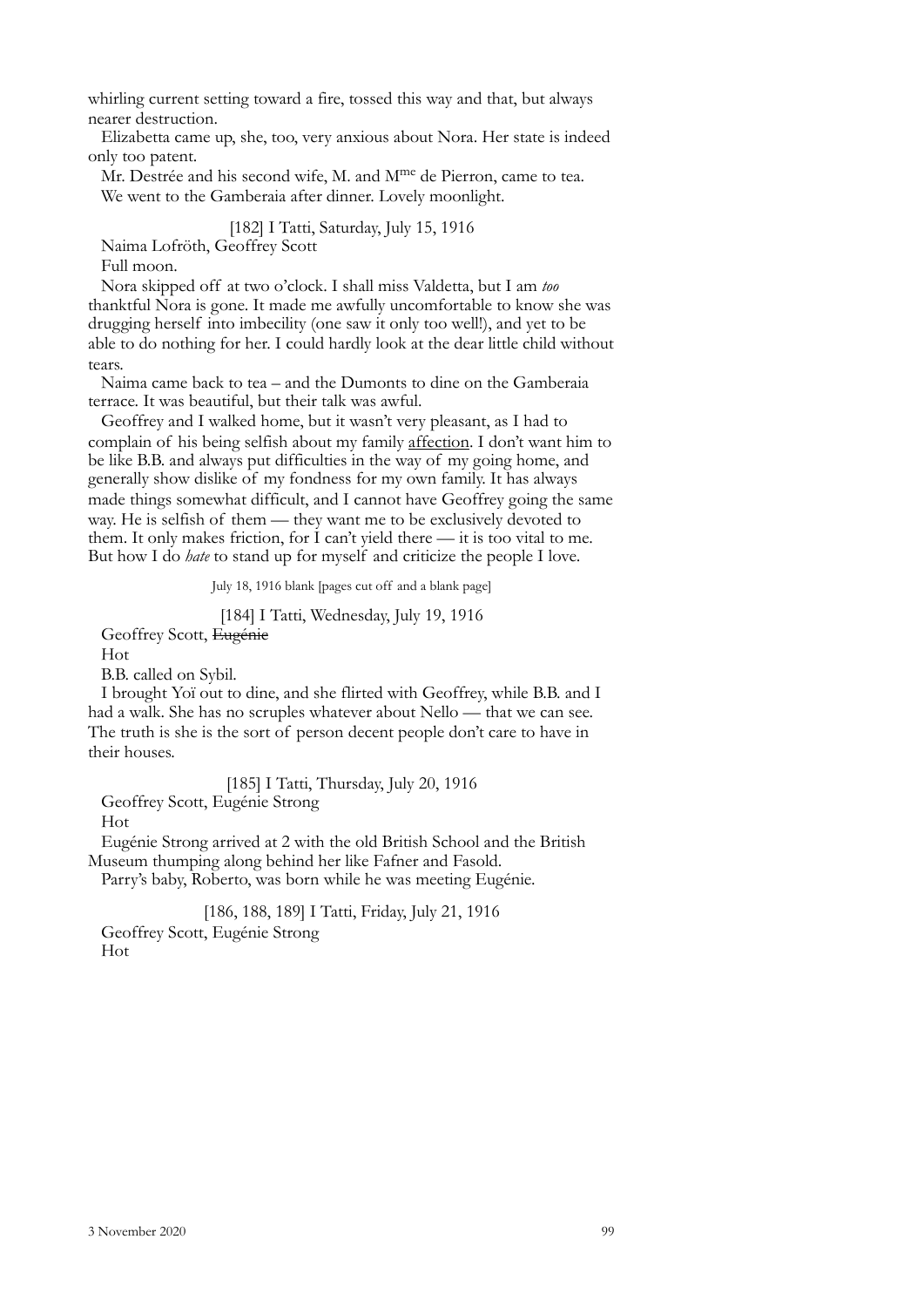Went to the furthest village beyond the Madonna del Sasso<sup>166</sup> and walked back 1 ½ hours with Hutton to join the others at a picnic dinner, the others being Naima, Eugénie and B.B.

Geoffrey went down to see Marcella. Hutton told me he was desperately in love with Yoï, who I should judge had become his mistress. He is ready to throw over everything for her, on the analogy of Paris who thought Helen worth burning Troy to the ground for. What a fool! But he is a dear little fellow. I quite love him for his (strange to say) Goodness. But he is a fool.

### [pages cut off]

#### [187, 190, 191] I Tatti, Friday, July 28, 1916

Eugénie Strong

Shopped with Eugénie, an awful business, as she is so undecided about everything.

Geoffrey had Marcella to dinner and rather raged at her for being neither a girl nor a woman. She is teasing, but cannot somehow really see it. I think she is a little cracked.

B.B. stayed in bed all day.

Eugénie and I called on Mrs. Ross.

[192] I Tatti, Saturday, July 29, 1916

Eugenie Strong, Geoffrey Scott, Cecil Pinsent

Rain at last

Such a glorious rain! It lasted nearly 15 hours. Towards afternoon it cleared up, and Hutton and I had our walk from the road to Monte Senario over to San Clemente. It was divinely beautiful, but we didn't half enjoy it, we were talking so hard about Yoï. He is *desperately* in love, but doesn't know what to do about it. He is like a fly, with its feet stuck on a Tanglefoot paper. She had told him about her affair with Geoffrey, but vowed it was all over. I said he had better talk to Geoffrey and learn the exact truth. He said if it hadn't been for my warnings he'd have run off with her already, throwing everything to the winds. I asked how he would have supported her. He had *no idea*, he'd have thought of that later. Poor little fool. But he is so sweet and good, I really like him.

[193, pages cut off]

## [194] I Tatti, Tuesday, August 1, 1916

Geoffrey Scott, Teresa

Eugénie went away in infinite buzz. I got very sick of her indecisions. It is a real decease.

While Teresa was repacking her things I called on Yoï, who entertained me with a *whole* pack of lies, how she was extremely happy with Nello and led first the life she adored, and how she wouldn't for the world "do anything" with Geoffrey, partly for the love of Nello and chiefly because she adored me.

<span id="page-97-0"></span><sup>&</sup>lt;sup>166</sup> Santa Brigida?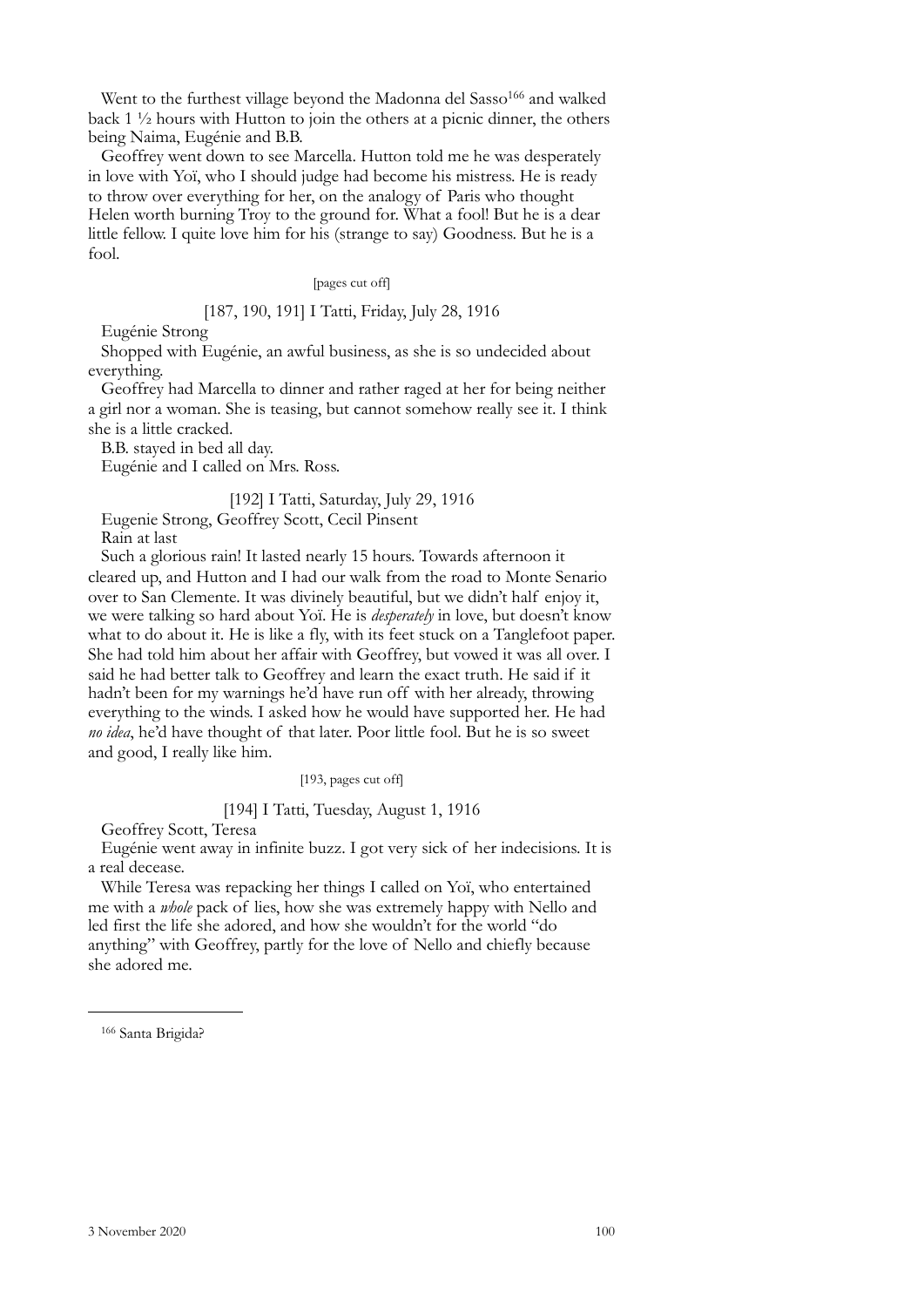"You *must* believe me, Mary!" she said, and of course I said I *did*. I gathered she wasn't in love with little Hutton, although she likes his worship and finds him useful for placing her articles.

Later, while B.B. and Teresa went to Monte Senario, Geoffrey and I had a walk over these hills, most glorious... [bottom of page cut off]

#### [195] I Tatti, Wednesday, August 2, 1916

Geoffrey Scott

Motored Teresa to Vallombrosa, and while B.B. called on Dowdeswell and the Serristoris, Hutton and Geoffrey and I had a 2 hours climb over the mountains in the dark, cool fragment pine-wood, alive with the buzz and hum of insects. We dined on our favourite promontory and got home at 11.

Hutton seemed depressed and no longer confident about Yoï, although they are planning to spend some weeks at Vallombrosa in the same hotel, Yoï particularly stipulating that she should have a room apart for her nurse and babies, and Hutton re-impressing this on me when I went to speak about her rooms. But he talks less ecstatic nonsense than he did, and thinks perhaps she is fond of Nello and her children! Poor little man.

## [196] I Tatti, Thursday, August 3, 1916

Geoffrey Scott

84° in the day 78° all night!

Motored to Monte Senario and lay in the pine woods discussing the "basis of ethics".

Geoffrey stayed on there, while B.B. and I had glorious walk along a new path. We got back for dinner.

Yoï telephoned to know if she might come up some evening before we left (she wants to see Geoffrey), but I said we were engaged every evening. Geoffrey says he doesn't care a bit what she thinks of him.

#### [0197 blank] Aug. 4

## [198] I Tatti, Saturday. August 5, 1916

Prince Paul came to dine, and told us about his awful childhood. His parents deserted him when he was 3, and he was left to his Grandfather who became King of Serbia when he was about 12. At first he lived with him in Switzerland, and one of his first recollections is being taken by his grandfather to a room where his somewhat older cousin George was strapped down, and seeing his grandfather beat the boy with a thonged whip till the child was covered with blood and became unconscious. Poor little Paul was frightened really into fits.

His whole childhood passed *comme ça*, afraid to death of the cruel old man, with *no one* to care for him and everybody wishing he was out of the way. His cousin George, who lives in Paris, has tried to poison them all, including himself.

How the poor boy *loathes* Serbia and all the people connected with it.

[199] Villa Bice, <Marina di Massa>, Sunday, August 5, 1916 Geoffrey Scott, Sybil Cutting, Iris, ourselves Started at 7.30 and got here in the car at 12.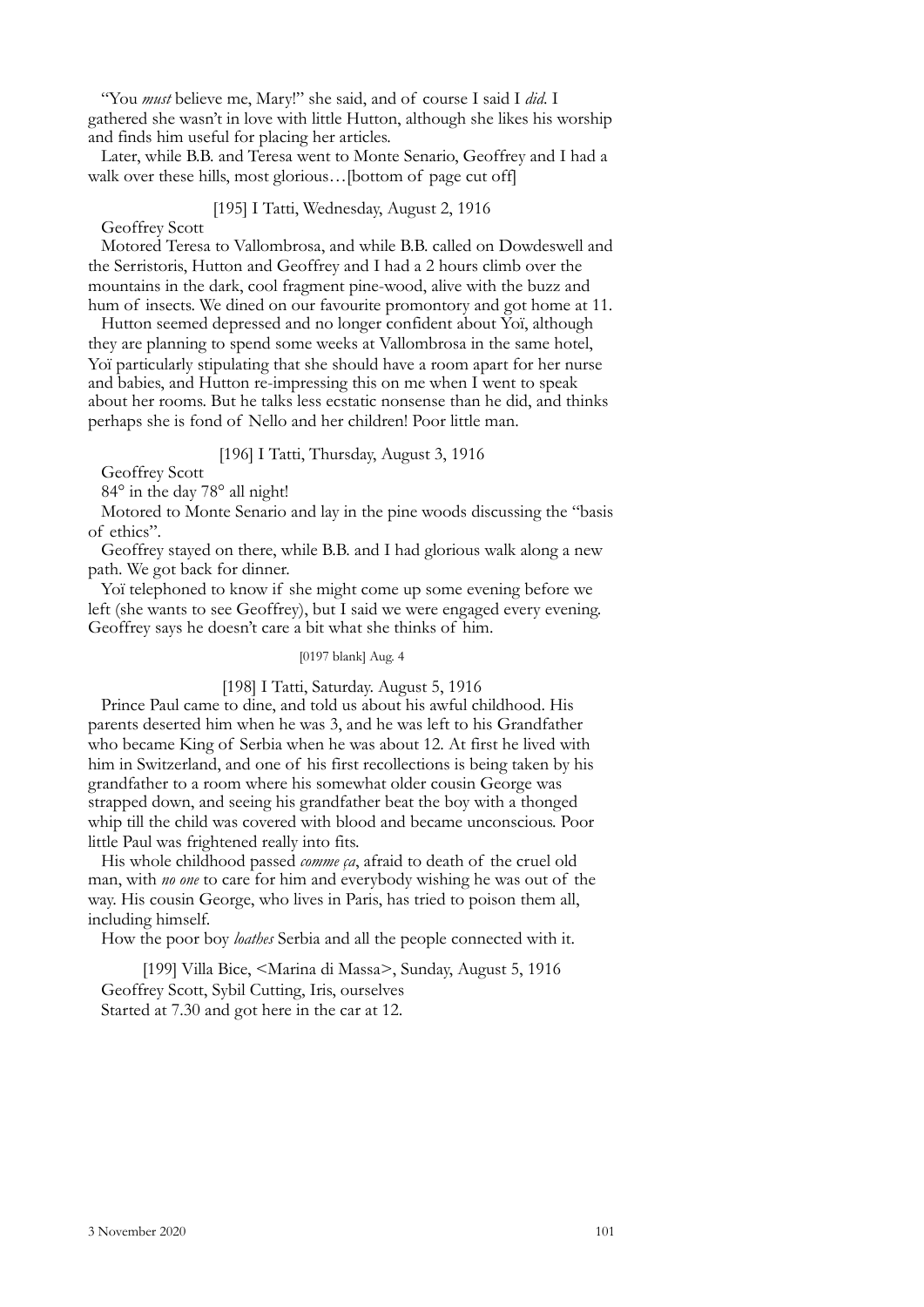Found Sybil on the beach, and our lazy life began. All morning in bathingclothes, afternoon sleeping and perhaps bathing again!

Sybil is wonderfully better.

I fear I've caught a cold.

[200] Marina di Massa, Monday, August 7, 1916 Bathed, but coming down with cold. B.B. went in.

[201] Marina di Massa, Tuesday, August 8, 1916 Really ill. Fever and influenza .

[202-203] Marina di Massa, Wednesday-Thursday, August 9-10, 1916 Really wretched, not struggling up, bathing and eating, but so uncomfortable. Being unstrung, Sybil's continual chatter does get on my nerves, although I like her more the more I see her. She is a good sort. B.B. seems shrunk from her endless talk.

Geoffrey has taken to this life like a fish. Sunburnt and well he looks.

[204-205] Villa Bice, <Marina di Massa>,

Friday-Saturday, August 11-12, 1916

Still the same, a lazy but I trust restful life, but I am deep down under the gloom of Influenza.

Drove to Forte and called on Lina and the Cansuleos. What a ghostly slum they've made of Forte.

[206] Villa Bice, <Marina di Massa>, Sunday, August 13, 1916 Iris 14th birthday.

Miss Trelauney and Nesta de Roebeck came over, and we had a picnic tea in the wood and played games.

I feel very low. Can't shake off this cold.

[207] Villa Bice, <Marina di Massa>, Monday, August 14, 1916 Julia's 15th birthday I hope she passed it happily.

Karin saved Adrian from the Military Tribunal by the skin of his teeth, by sending word to the Army representative there that when he was courting her and she urged him to fight, he dared to risk the loss of her respect by refusing. This was the only point that established his antebellum conscientious objection to war. She is very bright.

Adrian makes a poor impression on Alys and Logan and Ray and Oliver.

[208, 209] Villa Bice, <Marina di Massa>, Tuesday, August 15, 1916 Drove to Forno — an awful road.

Bathed twice.

B.B. and I both feel very depressed. Sea air I suppose.

However, Geoffrey is magnificent, but he seems greatly bothered by hearing nothing from Marcella Michela.

Sybil has developed her tiresome side again. I never *can* like her for more than a little while at a time, for she always does some incredibly selfabsorbed or tactless thing, which gets on my nerves. At present she is just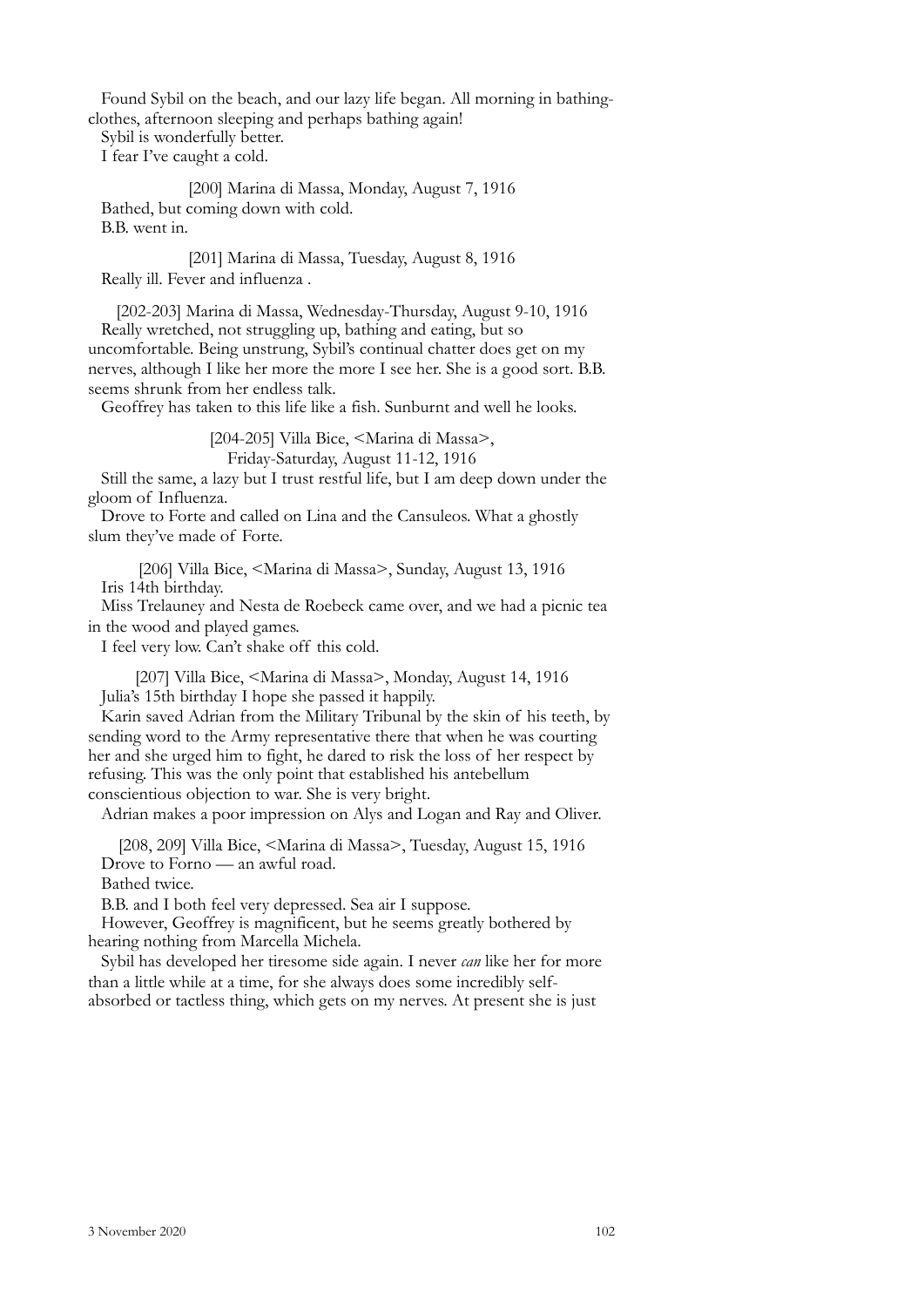eating B.B. like a female spider, and he is wretched. And Lord how she chatters! I get wild just with the sound of her voice.

## [210, 212] Hotel Appennino,[167](#page-100-0) Pian della Gotta, Garfagnana, Friday, August 18, 1916

Lina motoring

Fine and then storm

Started about 11, having hung round an extra half hour on the chance of Geoffrey receiving the longed-for letter.

Motored from Massa to Carrara - Fosdinovo - Fivizzano, where we had an excellent lunch. Then to Castelnuovo di Garfagnana, where the *bibliotecario* was away, of course!

Then up the Pass towards Pieve Pelago, <sup>[168](#page-100-1)</sup> taking tea in the chestnut woods.

Arriving at **Pian della Gotta**[169](#page-100-2) we could get beds only in the house of the *arciprete*, but these were clean and nice. We heard him moving overhead he was putting biscuit tins in crucial spots to prevent the rain coming through onto in beds.

Geoffrey is very glad he came, as it distracts him from worrying.

[211] Hotel Radio, Equi, Saturday, August 19, 1916

Motoring with Geoffrey Scott and Lina Waterfield

Storm and fine

Motored over the pass back from **Pian della Gotta** and had a \*\* most glorious view of the Apuan mountains.

Saw the little XVIII century Library (*archivio*) at Castelnuovo di

Garfagnana, and went up into the heart of the Monte Pisanino to a little place called **Vagli Superiore**, where we lunched.

Reached **Equi**[170](#page-100-3) for tea, and explored the cavern and the cave full of the bones of prehistoric men and animals.

Lina has observed poor little Hutton's passion for Yoï, and she talked to me about it. I said I thought Yoï wouldn't upset everybody's applecart for him. Lina was awfully concerned and distressed.

[213] Marina di Massa, Sunday, August 20, 1916

Fine

We went up to the end of the road to see the cliffs and the awful peak Aubrey climbed.

Got to **Aulla** at 11 and while Lina saw her friends, Geoffrey and I motored to **Bagnone**, talking of course chiefly about Marcella Michela.

Came back by Sarzana, where we saw the Cathedral.

My cold is getting well at last.

<span id="page-100-3"></span>

<span id="page-100-0"></span><sup>167 ?</sup> Fiumalbo, città d'arte dell'Appennino Tosco-Emiliano situata a pochi km dall'Abetone.

<span id="page-100-1"></span><sup>168</sup> Pievepelago, just north of Abetone.<br>
169 ?<br>
<sup>170</sup> Equi Terme.

<span id="page-100-2"></span>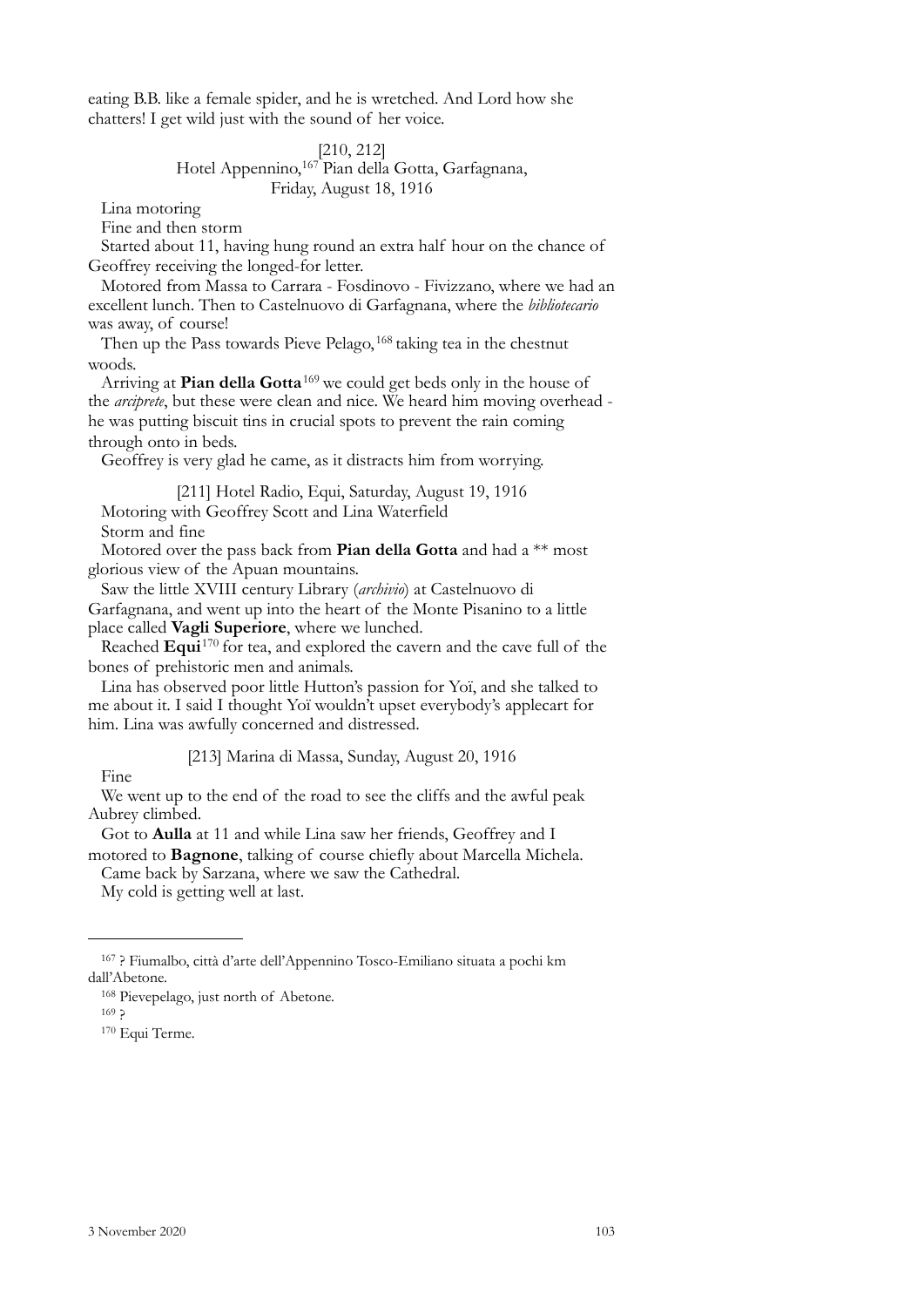Came over Fosdinovo - Carrara Pass on which we met B.B. and Sybil in her car.

Stopped at Fosdinovo and saw the churches and chatted with the Priest, whose nurse was full of *profughi* from the earthquake at Pesaro. One woman still looked awfully scared.

[214] Marina di Massa, Monday, August 21, 1916

Bathed twice.

The Salveminis came to dinner.

We explored Bocca di Magra, a most lovely little fishing village, dominated by the Fabbricotti palaces — awful erections. What a divine country this is!

Letter at last from Marcella Michela which, although it says nothing explicit, relieves Geoffrey's mind a lot. Most of it was — about two other men who are at her mountain resort!! What an impossible creature.

[215] Marina di Massa, Tuesday, August 22, 1916

Fearful storm, then fine

Bathed twice.

B.B. and I went over to Forte to see Lina and have tea with the Consul and his wife. Very boring, the latter. She is a silly woman.

[0216] Marina di Massa, Wednesday, August 23, 1916

Fine

Bathed.

Geoffrey and Iris and I went to the amphitheatre at Luni, a perfectly unspoilt and most enchanting place — *stimmungsvoll*, as those loathsome Germans would say.

We looked at possible sites for Villas.

[217] Marina di Massa, Thursday, August 24, 1916

Scirocco

Took Iris to Viareggio to see Dr. Simonetti for her acne.

"Took out" little Evaide Giannini from the Instituto di San Dorotea and had her photograph taken, gave her an ice at her caffé and chocolates to take to the other girls in her class, and took her a ride in the automobile. She returned to her school a very happy little girl.

B.B. called on M<sup>me</sup> Salvemini and her parents, the Dauriacs,<sup>[171](#page-101-0)</sup> whom he liked, and also Mme Orilies.

Bathed twice

Sybil gets worse and worse. Decidedly we weren't meant to see much of each other. She is pathologically self-absorbed and indifferent to unobservant of the feelings of others. I understand how her husband must have felt.

[218] Marina di Massa, Friday, August 25, 1916 Bathed and B.B. almost swam.

<span id="page-101-0"></span><sup>171</sup> In 1916 Gaetano Salvemini married Fernande Dauriac, the daughter of the philosopher and historian Lionel Dauriac.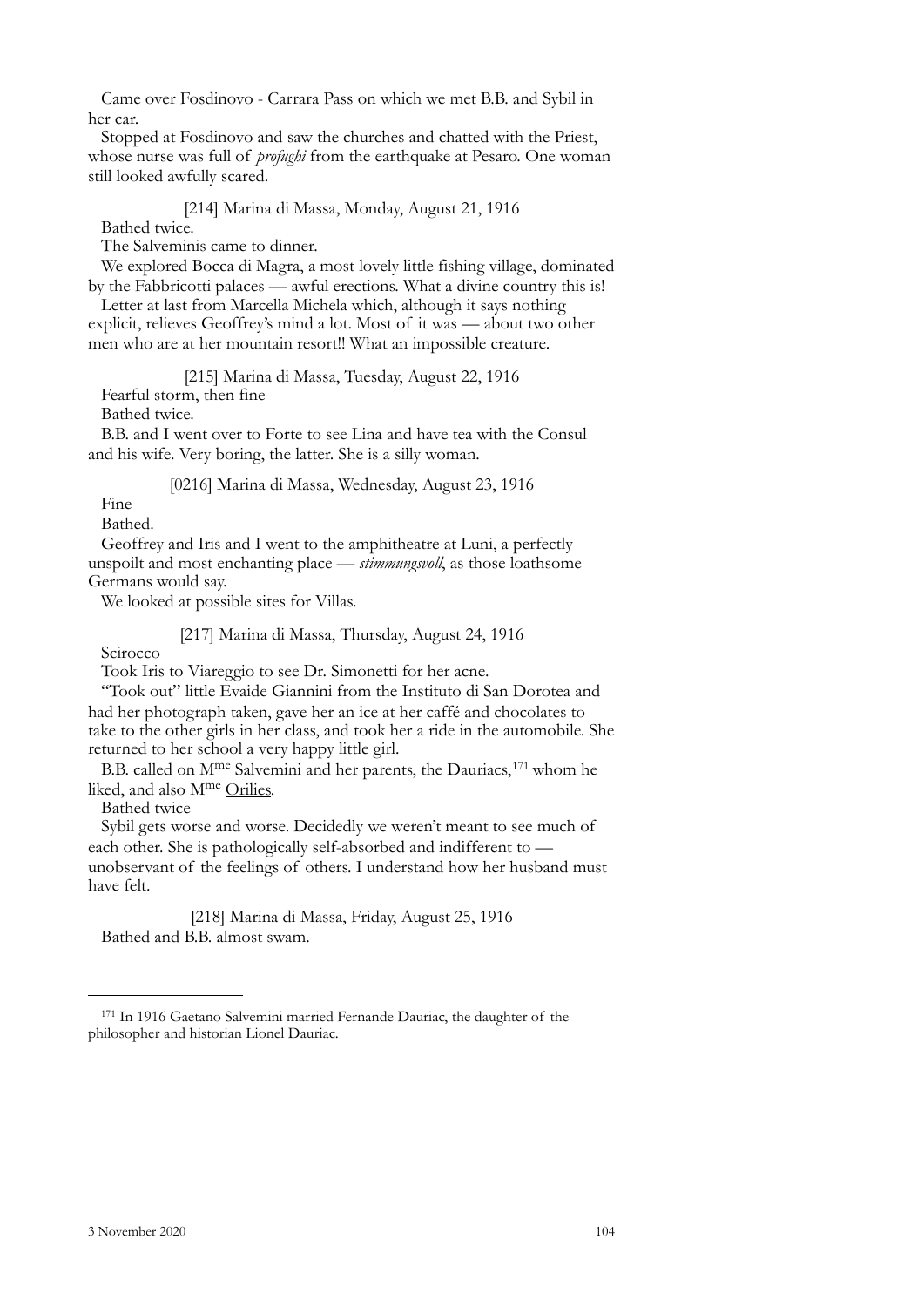Took tea in the divine amphitheatre of Luni and then visited possible sites for houses along the coast from Bocca di Marinella.

[219] Marina di Massa, Saturday, August 26, 1916

Bathed twice.

Motored back to look at sites. But both B.B. and I feel so ill and depressed here that I fear the sea doesn't suit us.

B.B. says he is thoroughly fed up and bored with Sybil, who only clings to him the more.

## [220] I Tatti, Sunday, August 27, 1916

Geoffrey Scott

Bathed in the morning and motored home in the afternoon, having our tea in the shade of the big bridge on the Arno near Fucecchio.

It took us only 3 hours of actual motoring.

[221] I Tatti, Monday, August 28, 1916

Geoffrey Scott, Cecil Pinsent

Hot!

B.B. quite upset and liverish. Evidently the sea doesn't suit him. Yoï has sent back Geoffrey's presents and also all I gave her.

[222] I Tatti, Tuesday, August 29, 1916

Hot!

B.B. fit to be in bed. He feels horribly seasick. It is 84° and very trying. B.B. and I went up to Monte Senario, but it did him no good.

I went to see Aunt Janet who talked a lot about Hutton and Yoï. She has it greatly on her mind. I tried to make her think there was nothing in it.

[223] I Tatti, Wednesday, August 30, 1916

B.B. in bed, really seasick.

I went to town with Aunt Janet and Hutton, and to Fiesole to get our *permessi di soggiorno*.

Hutton said that when Nello appeared in Vallombrosa he and Yoï were having tea together, and the maid rushed in saying, "C'è il marito!" and Yoï said, "Good God".

She went to meet him and brought him in, and he and Hutton glared at each other for "three minutes by the clock".

He also told this to Geoffrey.

Nello then decided to be friendly, and in the end told him he hoped he would go often to see Yoï.

[224] I Tatti, Thursday, August 31, 1916

Geoffrey Scott

Hot

B.B. still ill, though better from the Luri Pill<sup>172</sup> I gave him.

[225] NOTE

Absolute evidence have I none.

<span id="page-102-0"></span>172 liver pill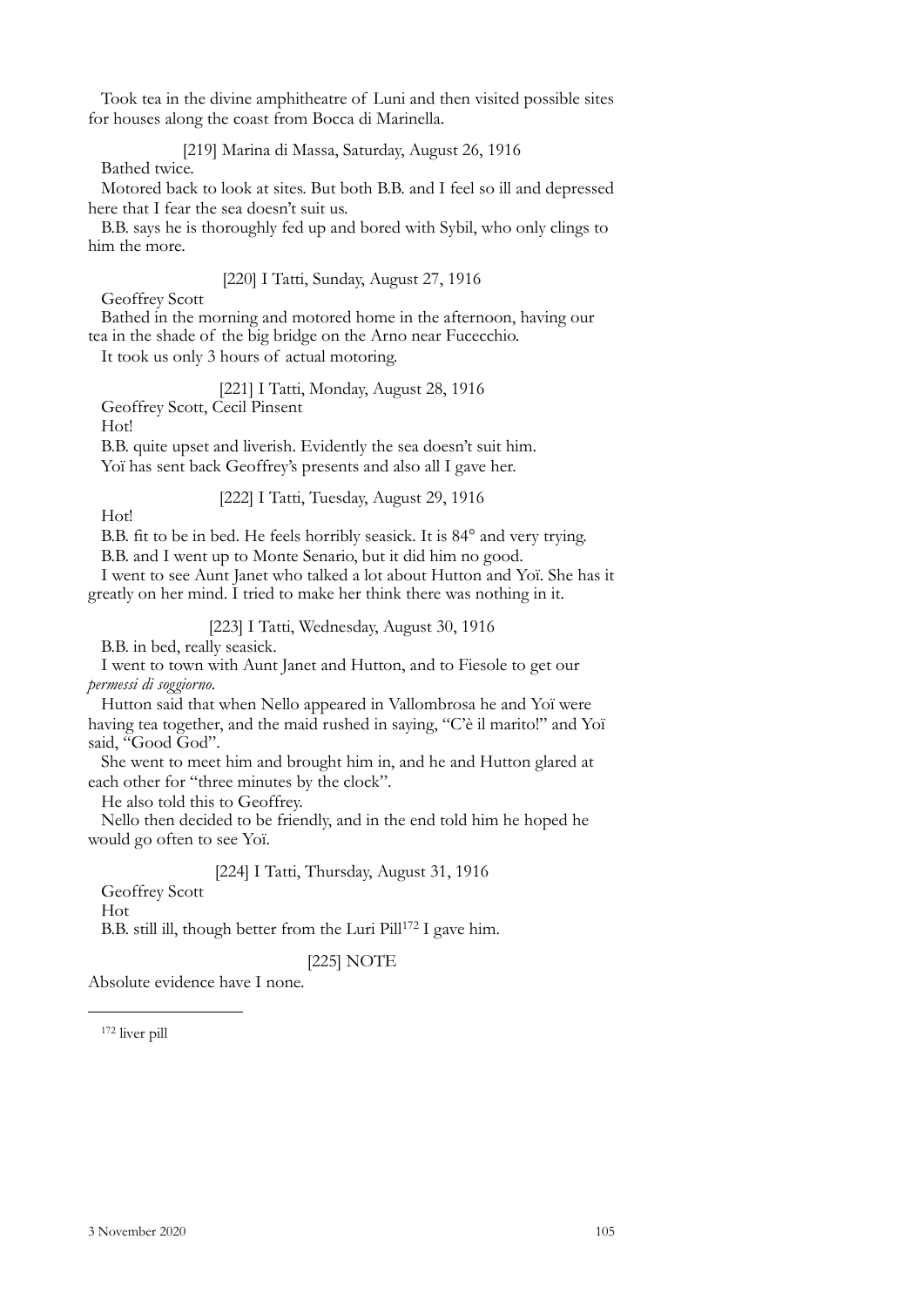But our charwoman's sister has a son Who heard a Policeman on his beat Say to a housemaid in Downing Street That he knew a man who had a friend Who knew to a day when the War would end.

## [226] I Tatti, Friday, September 1, 1916

B.B. slightly better and able to get up in the afternoon and be at dinner with Mrs. Ross and Hutton.

[227] Hotel Aquabella, Vallombrosa, Saturday, September 2, 1916 Geoffrey Scott

Hot

Hot

Geoffrey and I came up here to prospect. It is a heavenly air and the food is good. I have telephoned to B.B. to come up.

Geoffrey had a talk with Yoï, he asked her why she had sent back his presents, and she retorted by asking him why he hadn't kept his appointment with her.

He said that he didn't care to stand in Hutton's way. She professed complete surprise, and told so many lies that at last Geoffrey said Hutton had practically said he was her lover which is a hundred times true. He quoted what I reported as having heard Hutton say, "that there wasn't a trace of childbirth on her body", as this seemed more conclusive than any of his vapourings about elopements to Spain and the rest.

[228] Vallombrosa, Sunday, September 3, 1916

B.B. and Naima came up to lunch and we had a long walk.

It is too beautiful. Met the Buttles and Andersens.

Geoffrey had a further talk with Yoï, which he said was too horrible for words. She threatened to make it impossible for him to live in Italy. She said he had never met such malignity and baseness.

[229] Vallombrosa, Monday, September 4, 1916

Lovely walk.

After lunch I had a talk with Yoï, and told her I never had and never could believe her. She was rather awful, and I got the feeling that she would do and say *anything*, and that she was a regular old hand at rows and abuse.

[230] I Tatti, Tuesday, September 5, 1916

Geoffrey Scott, Cecil Pinsent

Cooler

Walked to the Lago, when the car overtook us and brought us down.

Lazzaroni came to lunch and Prince Paul to dinner. B.B. told the latter that he *couldn't* return to England while the war was on, but being a Prince must act like one and go out to the Serbian Army at Salonica. The poor boy hates it so, especially as he isn't wanted there, and all his relatives work against him. And he longs so for England! But English people would never understand his leaving his country *now*.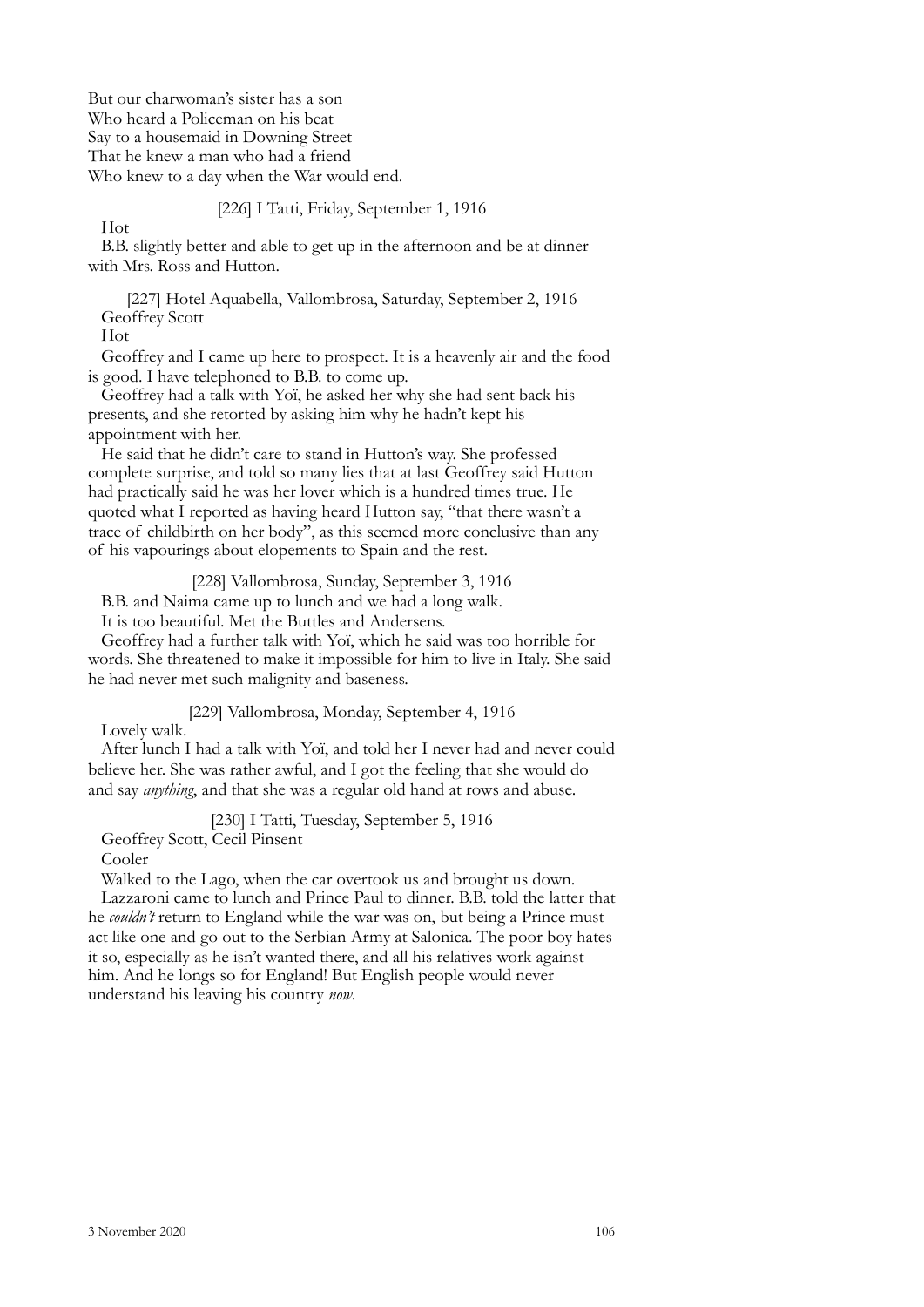## [231] I Tatti, Wednesday, September 6, 1916

Geoffrey Scott

Cool

Went to town for dressmaking.

Hutton came over. We told him what we had said to Yoï, and he indignantly denied having said what I reported. I am a great exaggerater, and *may* have read a lot into a remark no more explicit than "Isn't it marvellous that she shows no trace of having had four children".

He seems candid, and I feel I must give him the benefit of the doubt *though I remember his saying it* — so I wrote to Yoï that I believed his denial. It doesn't materially alter anything, for he said lots of things just as compromising. "Would Nello kill her, do you think, if he knew?" etc., etc.

But he *may* be a rhetorical ass and let his tongue go. In which case it was a mistake of Geoffrey's to try to convict her of having another lover.

[232] I Tatti, Thursday, September 7, 1916

Geoffrey Scott, Cecil Pinsent

Cool

I went down to the Consul's and found that there are many difficulties in the way of travel.

After our awful struggle we decided not to go to America, but to remain here till the end of the war.

I don't see how I can bear not to go to England: It is *awful* for me. But I am tremendously relieved about America. To go and amuse ourselves with fashionable life there in war-time would have been intolerable.

[233] I Tatti, Friday, September 8, 1916

Geoffrey Scott, Cecil Pinsent

Cool

Dreadful reaction after the momentous decision. I am utterly miserable about England, but B.B. hung the two things together.

The Dumonts and Aunt Janet and Hutton dined here. I begin to suspect Hutton's good faith, or rather, I am sure he is and ever worse *confusionista* than I. For he told Geoffrey he only confessed to me his love for Yoï, when I said I knew about his letters to her. This time I am *sure* of my ground. We never mentioned the letters till the second "Yoï" walk, and then he told me of having written. But it is a good reason to give Yoï for having spoken to me, and he clutches at it, and perhaps, in his trouble and muddle, believes it. He said I forced his confidence, and that is not true at all. But it is better to keep out of such things. Let it be a warning.

[2\_] I Tatti, Saturday, September 9, 1916

Geoffrey Scott, Cecil Pinsent

Quiet day with walk and writing and making, and in the afternoon dressmaking and a call on Teresa Hulton.

[2\_] I Tatti, Sunday, September 10, 1916 Geoffrey Scott, Cecil Pinsent Walked with B.B. and Teresa.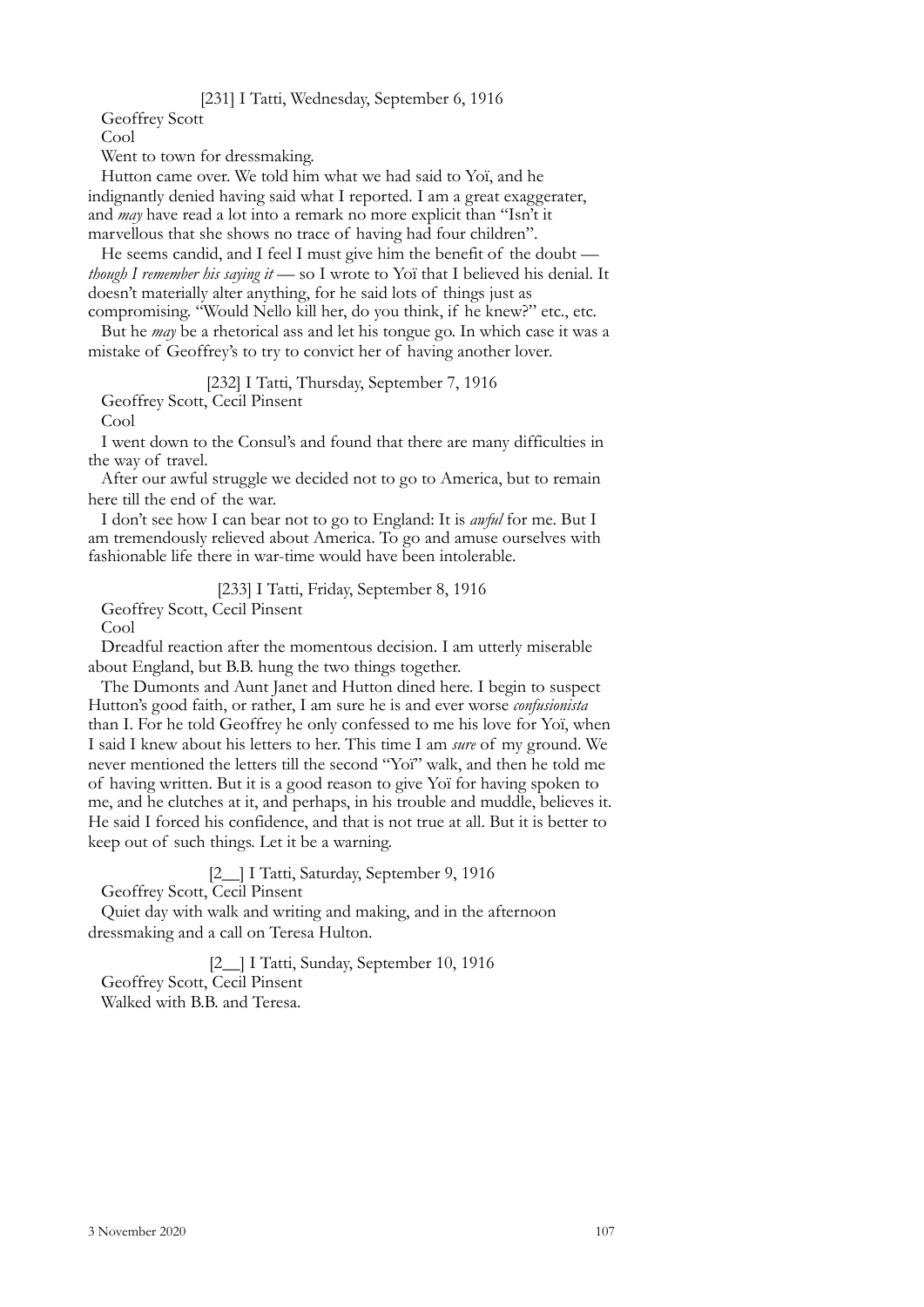Prince Paul came to dinner and we had a pleasant evening.Marcella has returned and keeps Geoffrey continually at the telephone.

## [2\_\_] I Tatti, Monday, September 11, 1916

Geoffrey Scott

Rain and fine

The new piece of furniture for B.B. came, and alas the measurements were wrong and the drawers were too small for his photos. What bad luck. I'd have given anything to avoid it. It brought back to him all his old rages and grievances. I wish he dwells as much as the advantages and successes. It does make things nearly unbearable sometimes — such an awful mental atmosphere.

Princess Candriano came to tea, and departed promising to bring up lots of her friends. We must avoid this somehow.

[page cut off]

## [\_\_] I Tatti, Tuesday, September 12, 1916

Geoffrey Scott

Great thunder storm

A "black ---day", but better towards evening, when B.B. and I had a delightful walk in the dripping woods.

#### [234] I Tatti, Wednesday, September 13, 1916

Geoffrey Scott

Dress-maked in town and had tea with Teresa.

Nice walk with B.B.

[235] I Tatti, Thursday, September 14, 1916

Worked over the photos of the Vatican Gallery, which we've got after all these years.

Long and pleasant walk with B.B., but he is awfully unreasonable.

#### [236] I Tatti, Friday, September 15, 1916

Fine

Went to Santa Croce in the morning, but B.B. was so cross about a baby that cried and a guardian who had a cold and sniffed that it was (for me) all spoiled. He was also perfectly and absolutely unreasonable about the chest of drawers. I think he half believes that the boys were extra careless about it because it was for him!

A perfect hopelessness came over me of ever getting behind his furious and unreasonable "complexes", and having him see things straight. It is truly very sad and painful.

Mrs. Ross and Hutton dined here. We spoke of the War.

[237] I Tatti, Saturday, September 16, 1916

Naima Lofröth, Geoffrey Scott

Fine

Marcella came up to tea, and she and Geoffrey had their usual secret and earth-shaking talks. He will never understand her, but it's fun trying and gives him a feelings of adventure and non-ennui.

The Salveminis came to dine.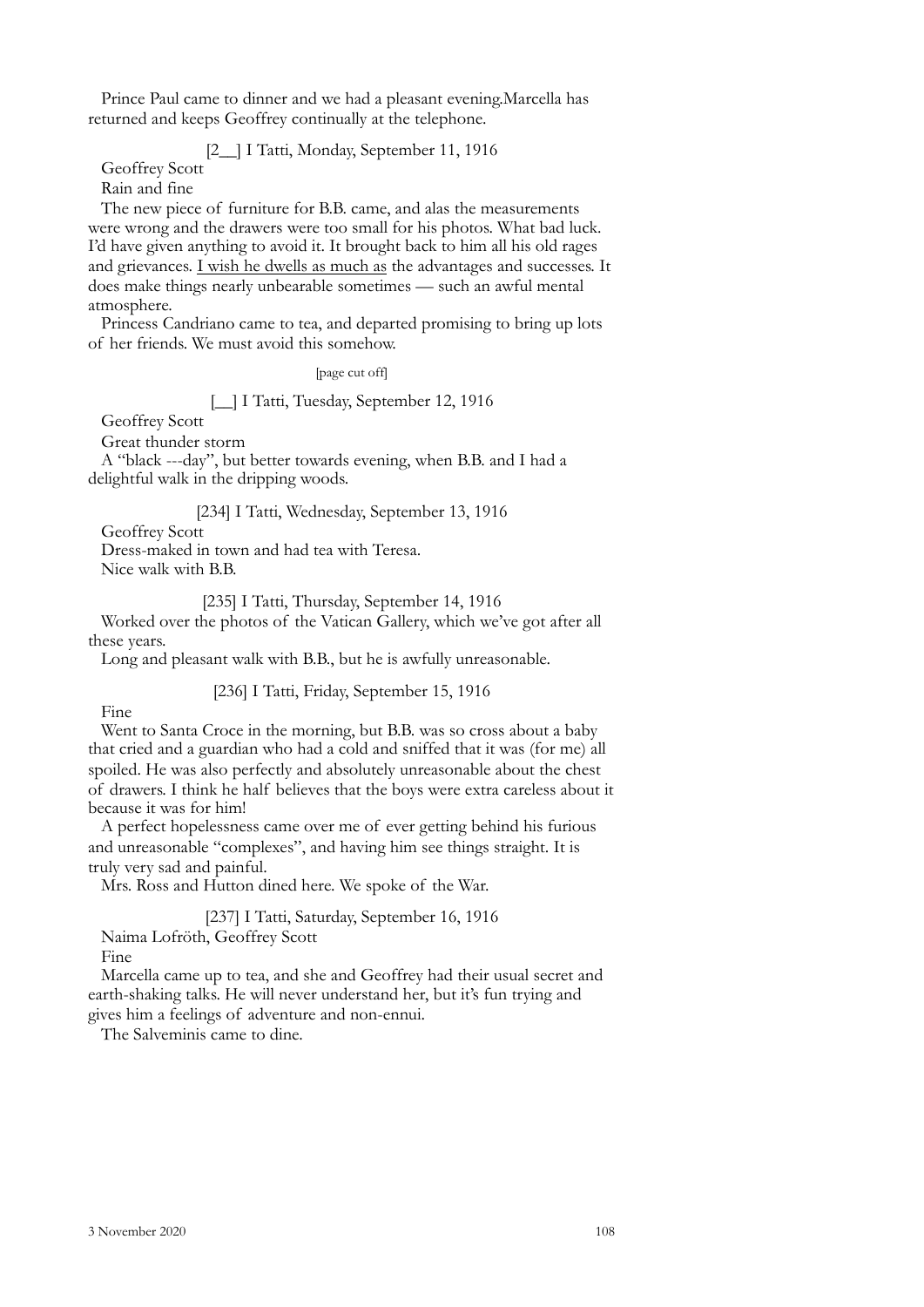B.B. talked with Geoffrey about the chest, and Geoffrey said it had been Cecil's mistake, that they would take it themselves and have another made for him which should have the right measurements. But B.B. already loves the nice piece, and wants to keep it and yet declares he will keep his grievance too.

Geoffrey was awfully angry, and I think with reason.

[238] I Tatti, Sunday, September 17, 1916 Naima Lofröth, Geoffrey Scott

Fine

Got my table in working order, all the notes spread out around me. It is a sort of superior "Patience" and I thoroughly enjoy it.

Had an awful row with B.B. because I want to go home for Ray's confinement. If I do, he will go to America, and I want anything but that. He is awfully selfish. Certainly I should let him go anywhere he liked for a month. It hurts *awfully*. He says he has put all his eggs in one basket (me) and alas he behaves so that they are added! I am really miserable.

Prince Paul came to call before going to Racconigi to visit the Queen and go with her to the Front.

[239] I Tatti, Monday, September 18, 1916

Fine

Perfectly miserable. I *cannot bear* not to go home. How *can* B.B. try to prevent me. It is sheer selfishness and lack of consideration for the best feelings I have. It is really too awful. But he threatens me with all sorts of awful consequences if I go, such as his staying in America, getting to hate I Tatti, never trusting me again, etc., etc.

And as he is clearly the main business of my life, on which my happiness really depends, I *must* give in. I did hate to make him unhappy — only somehow I don't believe he would be — what is a month? — and it sounds like crafty and furious talk to get his ends. But why in hell does he want me to stay when it makes me utterly miserable and besides makes me almost hate him and rage secretly against him all the time? It is so silly. It isn't as if he had stayed <home> from America for me. He gave up the journey himself before I suggested it, because he feared the annoyances of travel, and now he makes me, who don't fear them, give up what is so fearfully vital to me. I *can't bear* to think of Ray going through all that suffering without me. It is *intolerable*.

[Sept. 19, 1916 blank]

[241] I Tatti, Wednesday, September 20, 1916 B.B. and I lunched with the Dumonts to meet Mr. and Mrs. Arbuthout.

### Sept. 21-22 blank

[244] I Tatti, Saturday, September 23, 1916 Geoffrey Scott, Cecil Pinsent Corrected proofs and wrangled with B.B. A black serpent day.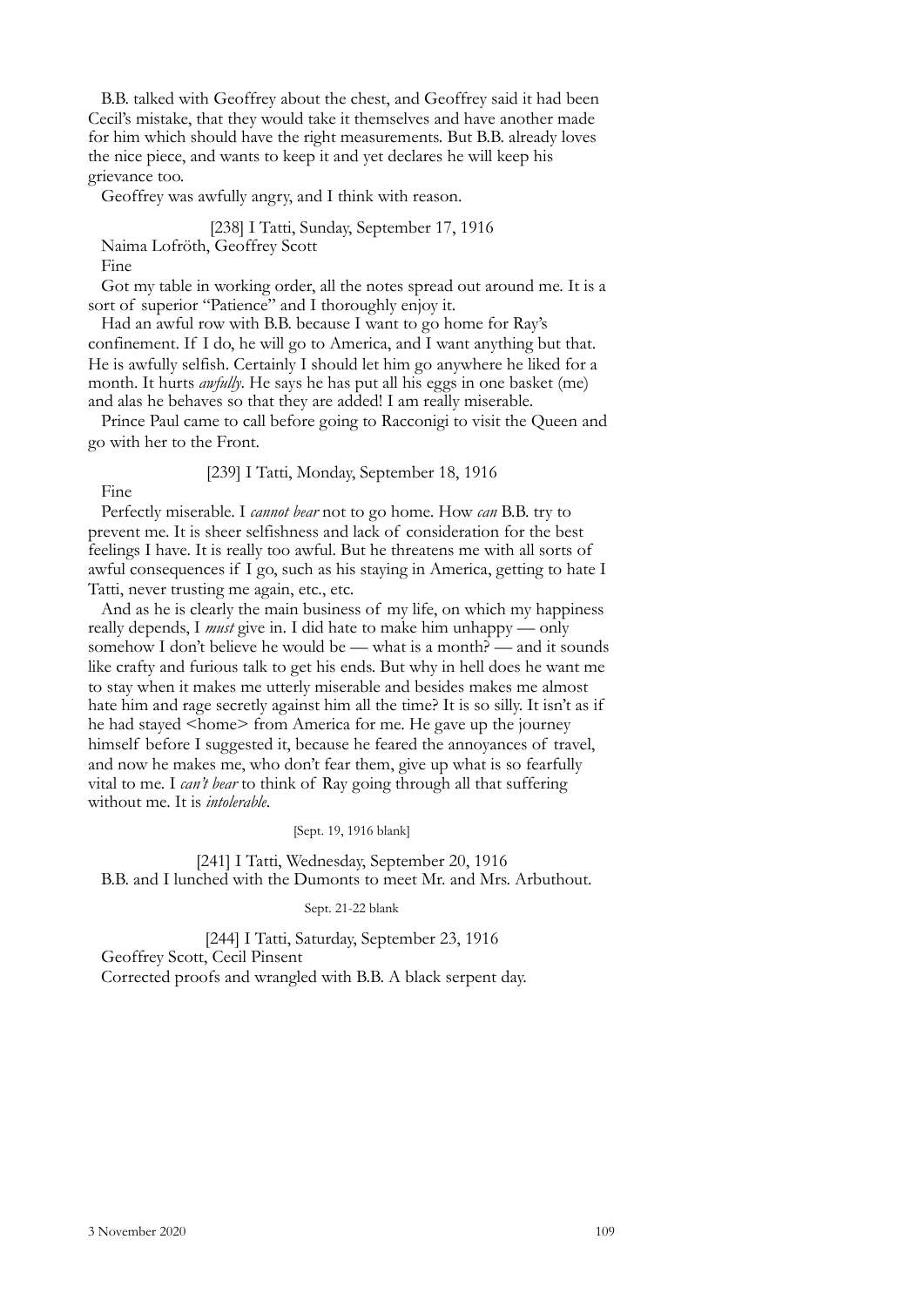Finally at night I went for him, furious, and said I really couldn't stand his temper and the things he says, such as that I 'never do anything for him', etc.

We ended by making a pact that when he got mad he would *write down* his grievances. Perhaps that will prevent his saying such monstrous things.

[245] I Tatti, Sunday, September 24, 1916

Geoffrey Scott, Cecil Pinsent

Index-making. Walked.

Mr. and Mrs. Dumont, Mrs. Ross and Hutton, Mr. and Mrs. Arbuthout dined here, also Cecil.

Geoffrey had Marcella and her aunt Cornelia Fabbricotti to dine.

[246] I Tatti, Monday, September 25, 1916

Worked on Index.

B.B. dined with Sybil and I with Aunt Janet and Mr. Hutton. He walked back with me and said Yoï would leave Nello in an instant but for her passionate love for Fosco.

"It's a long siege," he said "as long as the German War. But I shall win in the end." What does he want to win, I wonder?

[247] I Tatti, Tuesday, September 26, 1916

Wednesday's tale.

B.B. and I lunched with Mr. Mitchell, taking up Mrs. Dumont, who afterwards came with me to call on Mr. Dillon.

Had a walk with B.B., very *scirocco-y*

Worked on Index.

## [248] I Tatti, Wednesday, September 27, 1916

Scirocco

Heavy day indexing, and dress-making.

Walked in the woods, dripping with sweat, but it did us good.

Marcella Michela called on Geoffrey and was quite intolerable. She never attempts to control her moods. I daresay he was *difficile*, too. She said she was sure there wasn't even a friendship left, as they had taken a *strada sbagliata* — and then they fell to quarrelling about Italy and England.

On the whole, it is just as well, for it would certainly queer the Nippy pitch if they went on with the *intensità* with which they started in when she came back from her holiday.

This is Tuesday's tale.

[249] I Tatti, Thursday, September 28, 1916

Geoffrey Scott, Cecil Pinsent

Cloudy

Finished Index.

Hutton came to ask where he could find ass's milk for Yoï's baby, who is ill.

B.B. rushed out of the room to keep himself from saying, "Look in your own breast".

Hutton and I telephoned here and there, but couldn't discover any. "I *must* get it!" and he actually proposed to send a town crier through the streets of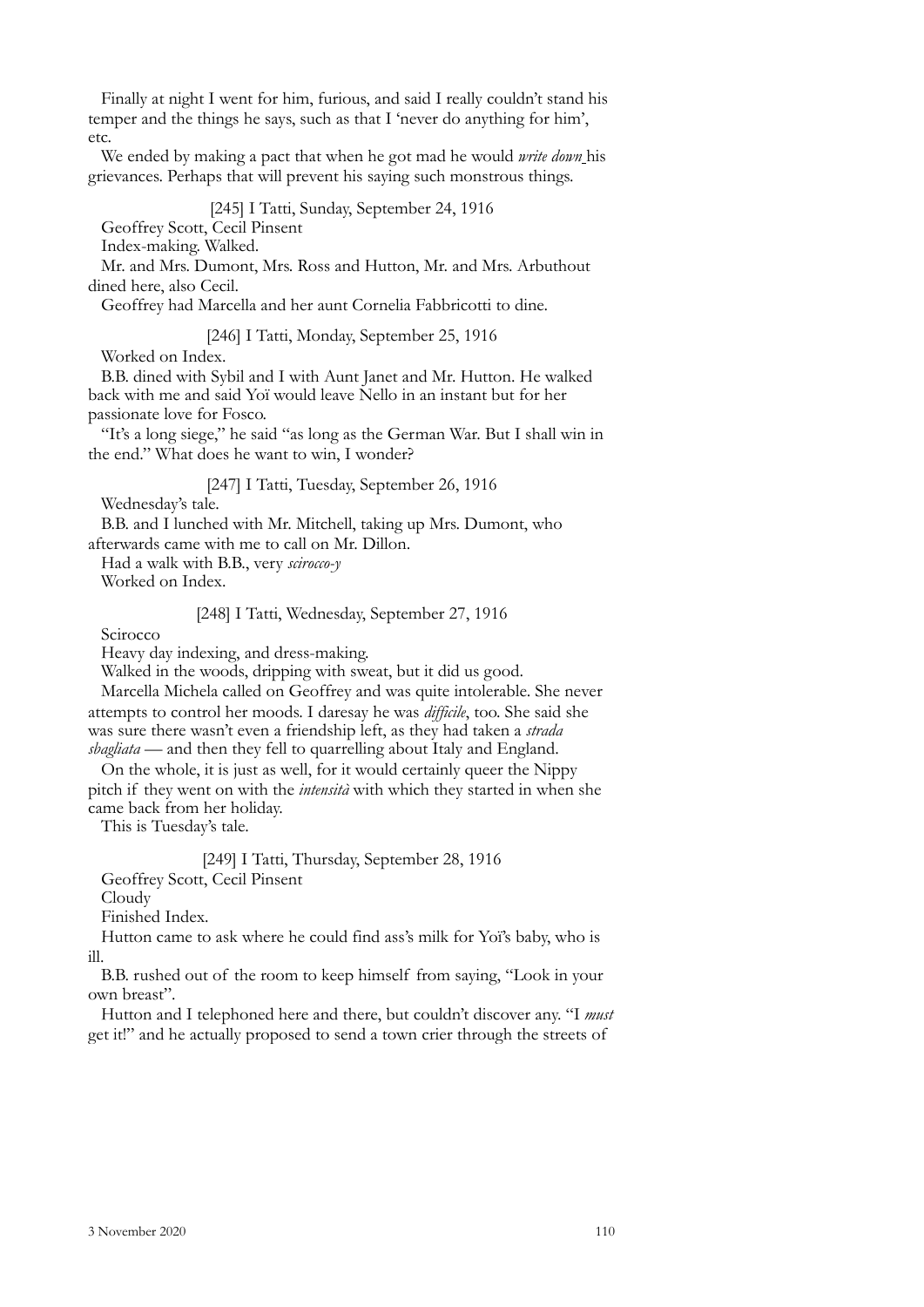Florence to cry for it. In the end he was persuaded not to, but went off on a quest. It found it *might* be got at Dicomano, and was starting off but telephoned, and I told him to tell Nello and let Nello go for it if he wanted it, as it's *his* child, and Nello's parents are very rich.

B.B. had tea with Sybil, and I called for him and we walked home. He said S. was very sensible and nice about seeing less of him and making no claims. He had to explain to her that he couldn't go on as he did last winter, but I trust he did so very gently.

The boys dined with the Trenches.

[250, 252] I Tatti, Friday, September 29, 1916

Rain, cold

Yoï's baby died at 7. Hutton and I went down in the afternoon and left flowers.

The boys stayed to lunch and then went down to continue their catalogue of Baroque details.

Sybil came to tea and two young men from the English Red Cross at Gorizia, Mr. Thompson and Mr. Tadmin.

Mrs. Ross and Mr. Hutton came to dine.

Send off Index of the American book, *Venetian Painting in the United States.*

[251 cut off ] I Tatti, Saturday, September 30, 1916

[252 top of page cut away] I Tatti, Sunday, September 31, 1916 [text cut away] … registers a great cooling-off in the B.B. - Sybil

friendship. He *feels* she is a bore, which we all knew long ago.

Oliver has gone to Egypt on a special mission.

The War drags on *horribly*.

[253] I Tatti, Sunday, October 1, 1916

Naima Lofröth

Fine and then a little rain

Got on well with Index of Vol. III of *Study and Criticism*.

We all went to have tea at the Villa Pazzi with Mr. Eyre<sup>173</sup> and Viola and her husband, and took the Arbuthouts home.

Reading George Moore's *The Brook Kerith*[174](#page-108-1) which is perfectly delightful.

### [254] I Tatti, Monday, October 2, 1916

Fine

Began typing Indices to third volume of *Studies and Criticism of Italian Art.*

[255 Oct. 3, 1916 blank]

[256] I Tatti, Wednesday, October 4, 1916

Glorious

<span id="page-108-0"></span><sup>173</sup> Atcetri; Eyre rented them Il Frullino and La Canovaia. He was the founding president of American Express in Italy.

<span id="page-108-1"></span><sup>174</sup> George Moore (1852-1933), *The brook Kerith: A Syrian story* (New York: Macmillan, 1916). **Biblioteca Berenson House PR5042 .B7 1916**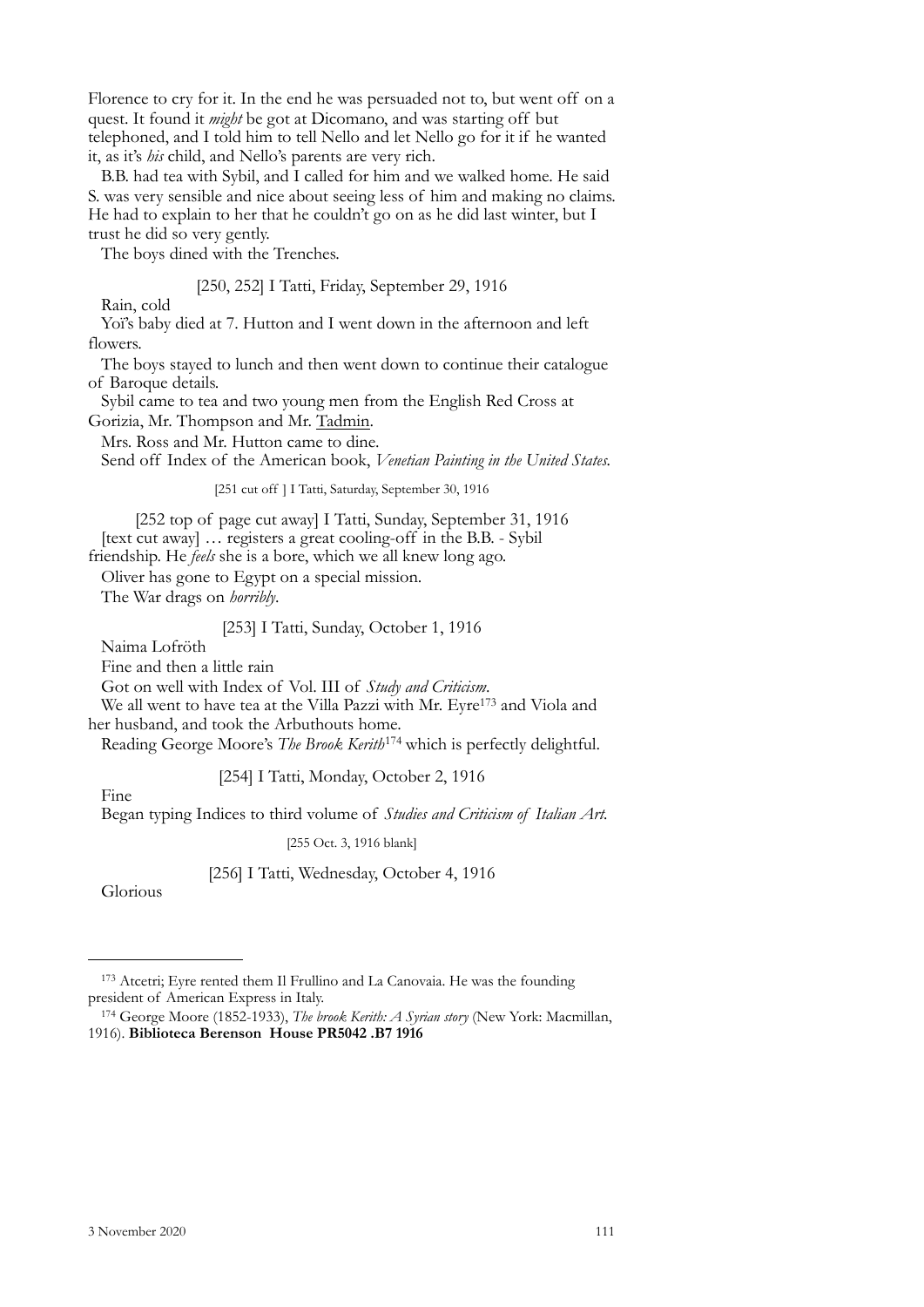Fearful day of indecision about going home. B.B. is so against it, so afraid, somehow, of being left alone, and so far from well, that I gave in and said I would not go, if he felt he really *couldn't* spare me.

But there must be something he doesn't say, some "complex" about having given up Belle Greene, and wanting me to give up as much, or *something* I don't understand to account for the violence on his expressions.

I am utterly worn out with it.

We took THE walk and found it very beautiful. He seemed to get happy when I said I would not go if he felt so strongly about it.

But it does seem to using my heart most horribly.

#### [257] I Tatti, Thursday, October 5, 1916

Fine

The mystery was explained by a telegram for him which was brought to me from Belle Greene, saying that since he couldn't come to London she would come and stay with him for two weeks in Paris. He had given up London — not for me, but because he couldn't stand her friends there and her flirtations with them — and he felt bored and depressed and so couldn't spare me, not even for a most sacred duty of mine and one I cared about *awfully*. Another cause for me to love that vulgar young person!

However her coming decides him to go to Paris, so I am graciously allowed to go too.

As the chief thing I want *is* to go, I am on the whole glad, but the whole comedy disgusts me, and it seems to me very selfish to make me pay for the ennui he feels on her account. Still I am glad to go.

#### [258] I Tatti, Friday, October 6, 1916

Fine

We had an awful morning of bringing up old grievances and resentments — on his side. I really complain of nothing but his temper and I feel absolutely discouraged. He wants more affection and tact and to be made to feel first in everything. I daresay it is a very human longing, but it's not to be had for asking but only for winning. I feel *too tired* and too put off to dream. I can<'t> give him what he wants, I just can't, although I am truly devoted to him and he has his way about almost everything.

But he is full of craving for more affection and consideration than it seems to be in me to give, and I don't know what to do. I am fearfully tired of the incessant strife, and would almost be glad to go and live at home among good unselfish unexacting people, who aren't always on the look-out to see whether they are treated as they think they should be.

I had a long walk alone, but found no solution.

the pages in the diary for Oct. 7-12, 19, Nov. 1 (scans 259-267) and for Dec. 1-2 (scans 268-269) left blank

[270-271] French's Bank *entrate-uscite* Nov.-Dec. [275] last page

Geoffrey married Sybil Cutting in 1918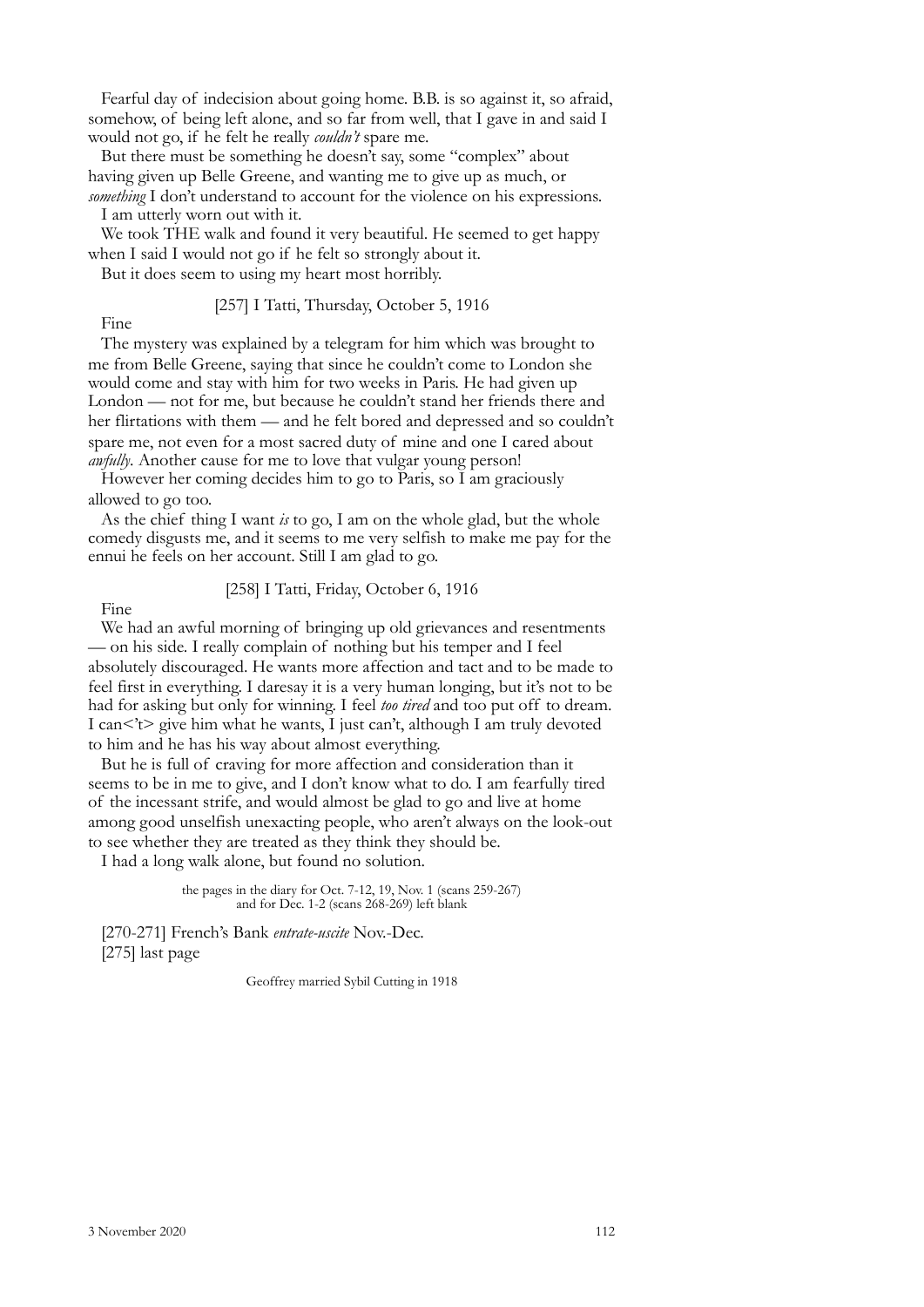#### **CONTRIBUTORS**

Kate Moran '20, with a concentration in English, worked at I Tatti in June and July 2019.

Ilaria Della Monica is the Archivist at I Tatti.

Sanne Wellen is the Photograph Cataloguer at the Fototeca at I Tatti.

Michael Gorman has published widely in the field of medieval Latin

philology; he was a Visiting Fellow at the Divinity School 1981-1982.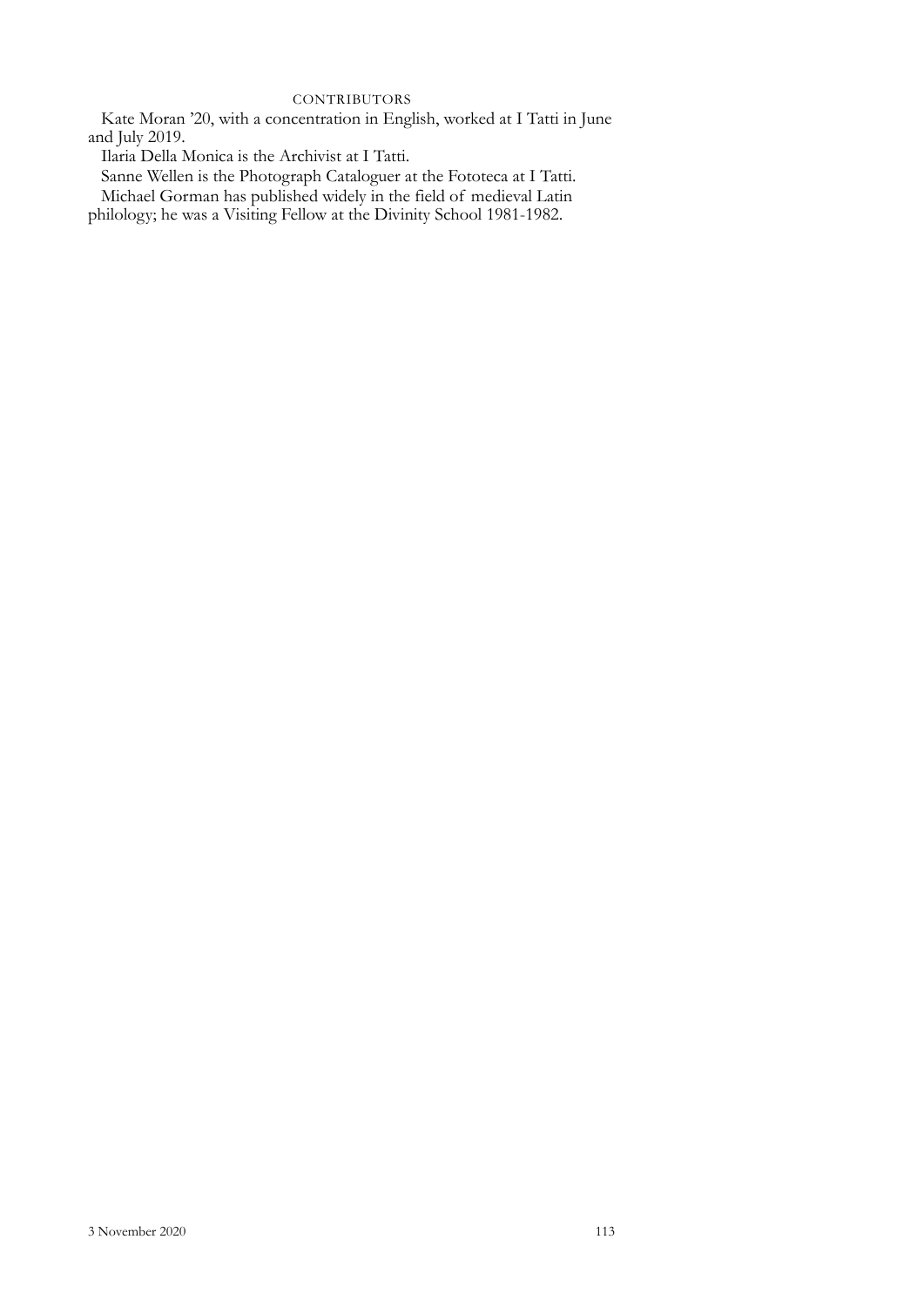Index of Proper Names

Index of Walks